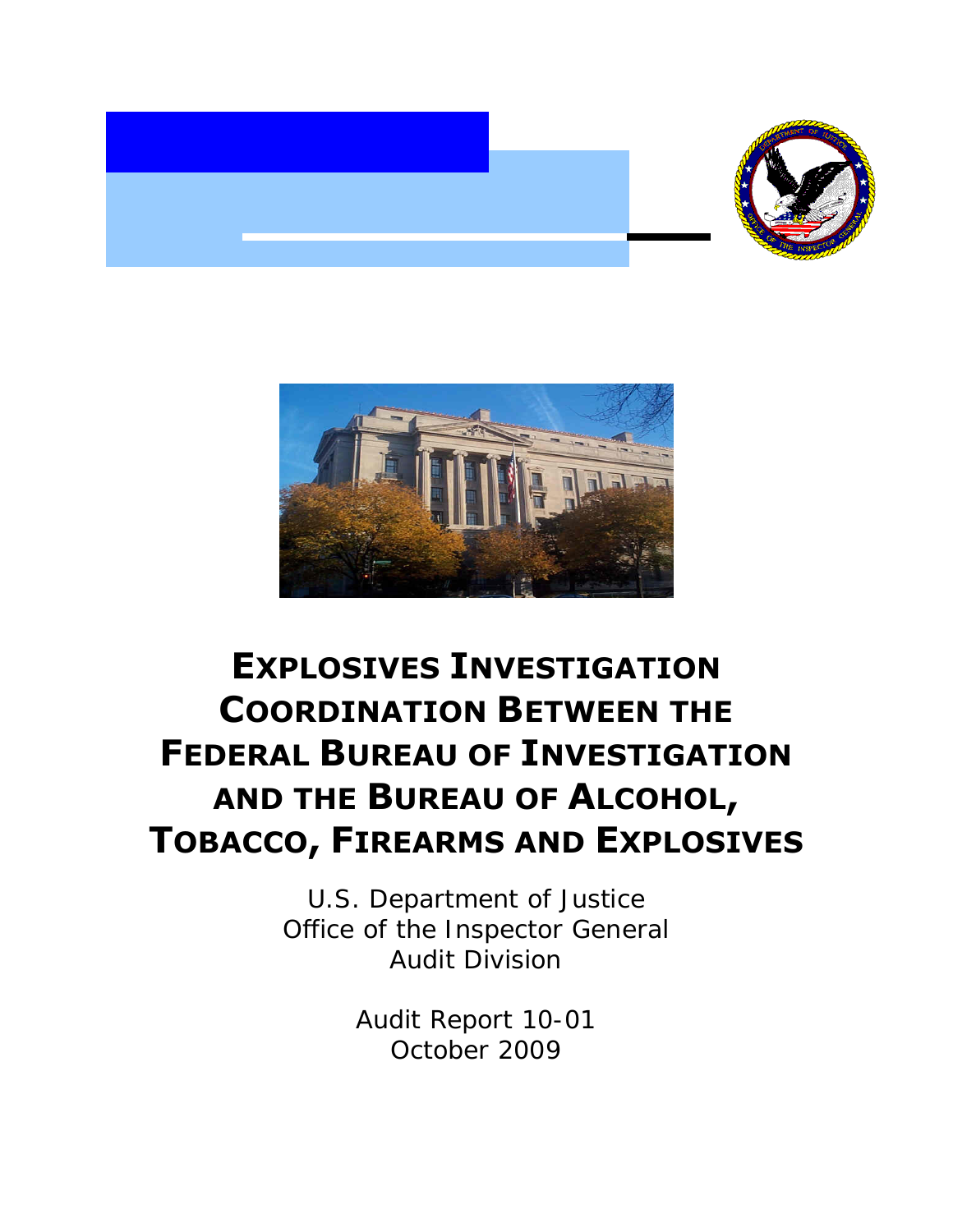# **EXPLOSIVES INVESTIGATION COORDINATION BETWEEN THE FEDERAL BUREAU OF INVESTIGATION AND THE BUREAU OF ALCOHOL, TOBACCO, FIREARMS AND EXPLOSIVES**

## **EXECUTIVE SUMMARY**

The Bureau of Alcohol, Tobacco, Firearms and Explosives (ATF) and the Federal Bureau of Investigation (FBI) share jurisdiction for investigating federal explosives crimes.<sup>1</sup> Despite attempts at coordination and division of jurisdiction, these components have historically developed separate and often conflicting approaches to explosives investigations and related activities such as explosives training, information sharing, and forensic analysis.

#### **OIG Audit Approach**

 $\overline{a}$ 

resources for explosives analysis.<sup>2</sup> This Office of the Inspector General (OIG) audit examined the Department of Justice (DOJ) oversight and the FBI's and ATF's operations of explosives-related activities from fiscal year (FY) 2003 through April 2009. The objective of this review was to evaluate the level of coordination between the FBI and ATF in explosive investigations, including the effectiveness of explosive incident protocols to determine lead agency jurisdiction, the extent of information sharing and consolidation of explosives data, the degree of training coordination, and the use of laboratory

We conducted interviews with over 100 ATF and FBI employees, including personnel from both components' headquarters and in 8 locations with both ATF and FBI field divisions or offices. Our FBI interviews included officials in the Counterterrorism Division, Criminal Investigative Division, Laboratory Division, and Critical Incident Response Group. ATF interviews included officials from the Office of Field Operations, National Center for Explosive Training and Research, Explosive Enforcement Division, U.S. Bomb

<sup>&</sup>lt;sup>1</sup> See Appendix III for a more detailed description of FBI and ATF explosivesinvestigation authorities.

<sup>&</sup>lt;sup>2</sup> Explosives incidents include: actual or attempted bombings with improvised (i.e., homemade), misused commercial or military, or incendiary explosives devices (e.g., gasoline bombs); recovered explosives and explosives components; render-safe operations to dispose of or destroy recovered explosives; accidental detonations of commercial explosives; threats to bomb; and the use of hoax devices.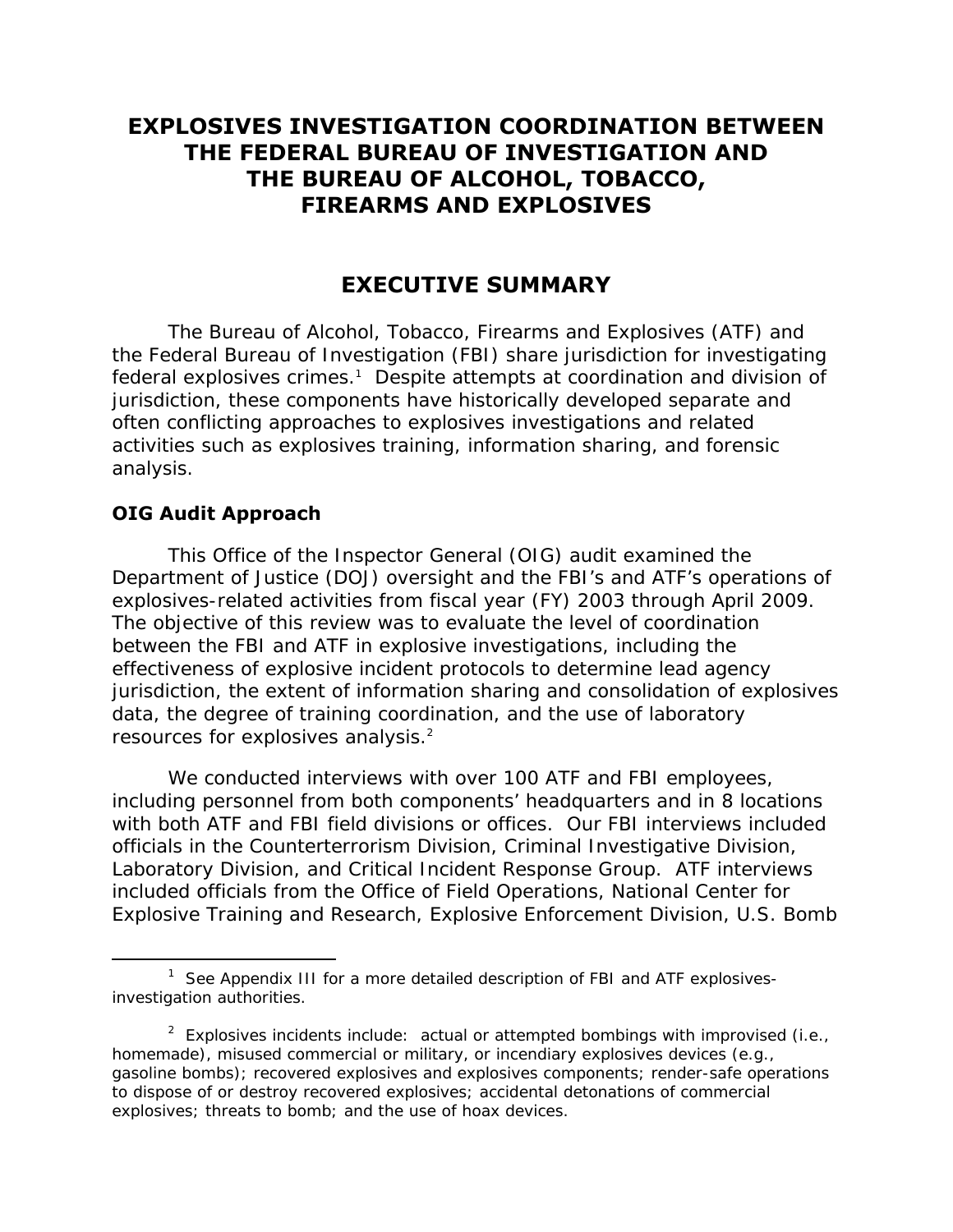Data Center, and Laboratory. We also conducted interviews with staff in the Office of the Deputy Attorney General and the DOJ Office of the Chief Information Officer.

We reviewed policies and procedures for explosives investigations and interagency interactions, Special Agent training records, and explosivesrelated course curricula. Additionally, we analyzed case data for FY 2003 through mid-FY 2008 from both components' case management systems and the Bombing and Arson Tracking System (BATS).<sup>3</sup> We also developed and sent survey questionnaires to all ATF and FBI Field Division Special Agentsin-Charge, ATF and FBI Special Agent Bomb Technicians, ATF Certified Explosive Specialists, ATF Explosives Enforcement Officers, and the commanders of each accredited state and local bomb squad in the country.

Appendix I contains a more detailed description of our audit objectives, scope, and methodology.

#### **Results in Brief**

 $\overline{a}$ 

Our audit found that the FBI and ATF are not adequately coordinating explosives-related operations and have developed similar technical abilities to respond to explosives incidents. Conflicts continue to occur throughout the country regarding which agency is the lead agency for federal explosives investigations and their differing explosives-handling techniques. These disputes can cause confusion for local first responders about the roles of the FBI and ATF during explosives-incident responses and delays in conducting investigations. Disputes between ATF and FBI personnel have affected working relationships, and in some locations have resulted in their racing to crime scenes to determine which agency leads an investigation. The disputes have also resulted in the two agencies declining to work and train together.

In 2004, DOJ attempted to define the roles of the FBI and ATF in explosives investigations and related activities through an Attorney General Memorandum.4 However, this 2004 memorandum contained ambiguous directives for determining lead agency authority for explosives matters. In addition, DOJ, the FBI, and ATF did not implement the memorandum's procedures for explosives information sharing and database consolidation, training, and laboratory resources.

 $3$  BATS is ATF's automated incident reporting system developed to streamline the gathering, retrieving, reporting, and archiving of investigative information of fires and the criminal misuse of explosives.

<sup>&</sup>lt;sup>4</sup> See Appendix IV for the 2004 Attorney General Memorandum.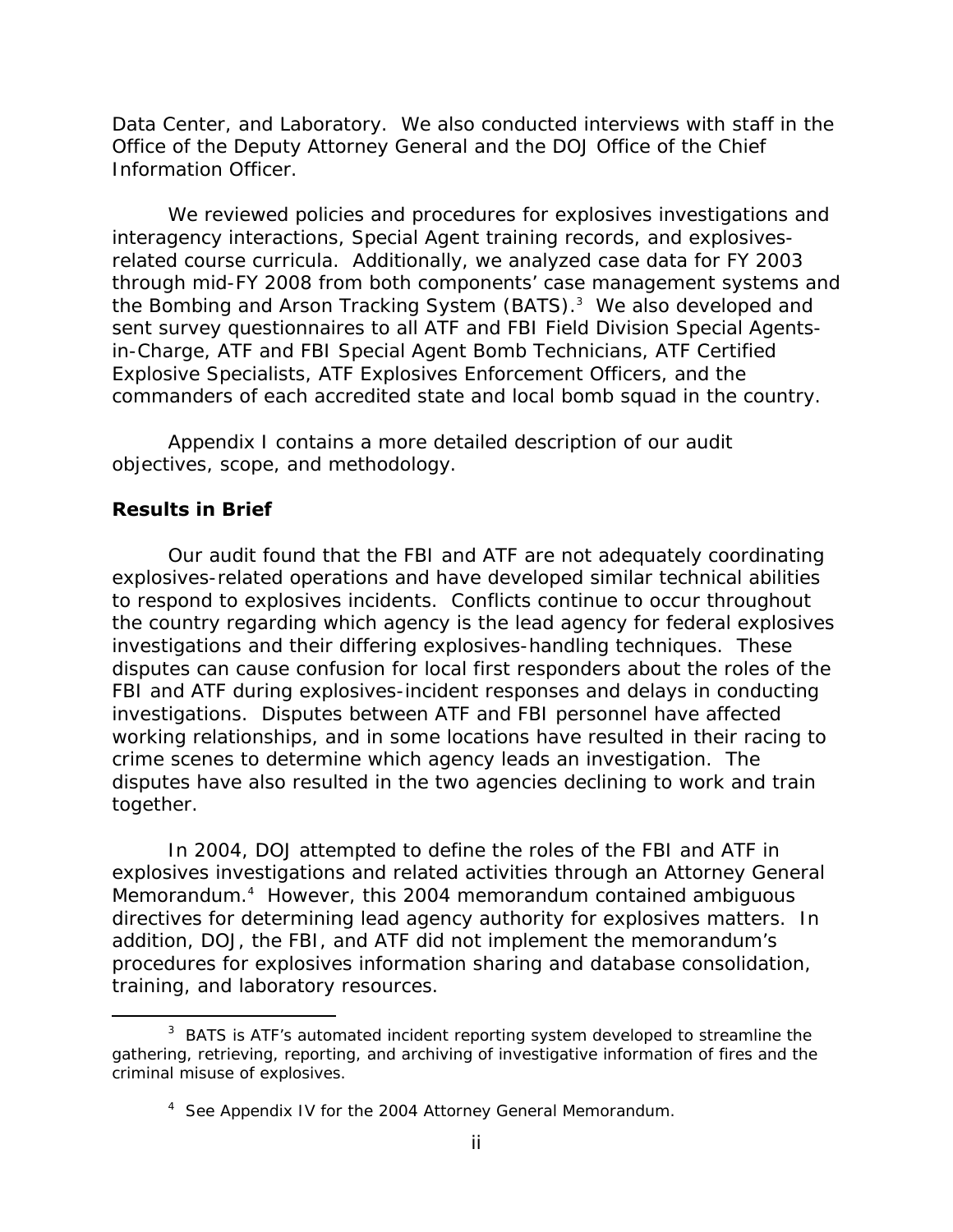incident is not readily apparent.<sup>6</sup> A subsequent 2008 Memorandum of Understanding between the FBI and ATF also did not clarify investigative jurisdiction.<sup>5</sup> This memorandum reiterated many of the ambiguous elements of the 2004 Attorney General Memorandum and stated the FBI and ATF, in instances where the motive of an explosives incident (e.g., a criminal act or terrorist incident) is not readily apparent, will jointly investigate the incident pending a definitive determination of intent. However, we found during this review that each agency viewed the criteria articulated in the memorandum differently. In addition, we found that a significant percentage of the FBI and ATF field division managers and explosives specialists we interviewed or surveyed believe their own agency should lead an investigation when the motive of an

Our audit also found that the FBI and ATF maintain separate explosives-related databases to manage laboratory forensic reports, incident reporting, and technical explosives-related information and intelligence. The 2004 Attorney General Memorandum directed the consolidation of DOJ's explosives-incident reporting systems within ATF and required DOJ's Chief Information Officer to perform a feasibility study for consolidating all of DOJ's explosives databases. ATF identified BATS to be the DOJ's consolidated explosives-incident reporting system. Although the FBI provided an initial data file of its explosives-incident information to ATF in 2004, it has not reported any subsequent explosives-incident information into BATS. Moreover, ATF did not consolidate its own incident reporting systems into BATS. DOJ's OCIO conducted a feasibility study in November 2004 and concluded that DOJ needs to develop a more coordinated program for access to arson and explosives information, resources, and technologies. However, we found that DOJ has not adequately addressed the proliferation of explosives related databases within the FBI and ATF. As a result, the agencies' separate databases cause a duplication of effort and the inability to accurately determine trends in explosives incidents.

The 2004 Attorney General Memorandum also directed ATF to coordinate all DOJ post-blast explosives training and certify all explosive detection canines deployed by DOJ components. However, the FBI and ATF have not implemented either directive.

 $\overline{a}$ 

<sup>&</sup>lt;sup>5</sup> See Appendix VI for the 2008 Memorandum of Understanding.

 an explosives incident is related to terrorism. <sup>6</sup> Between 20 to 30 percent of FBI and ATF field division managers and about 40 percent of the FBI and ATF explosive specialists – Explosive Enforcement Officers, Special Agent Bomb Technicians, and Certified Explosive Specialists – responding to our survey believe their agency has initial lead agency jurisdiction when it is not clear whether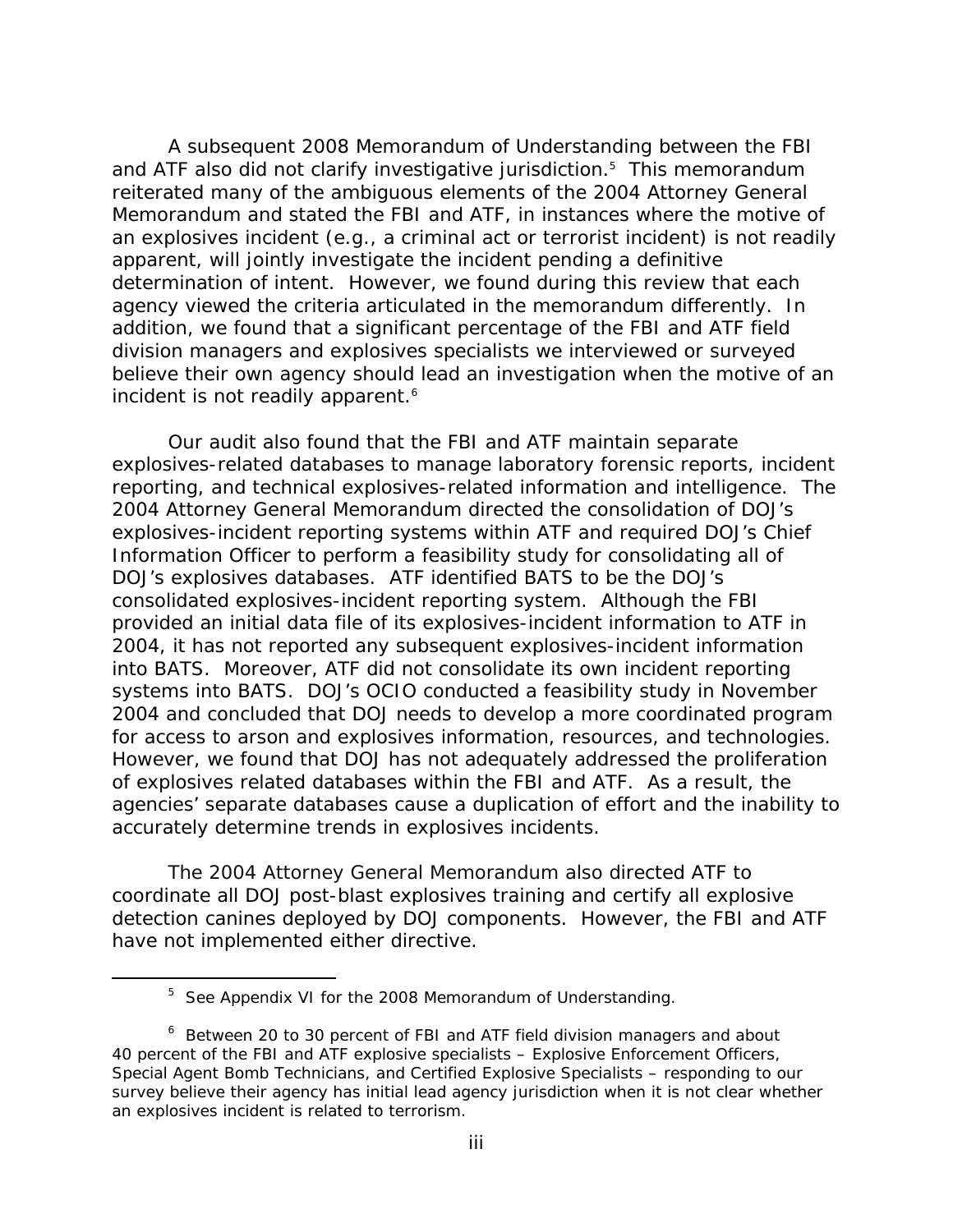and training facilities. DOJ did not convene the board and never examined The 2004 Memorandum required that an Explosive Training Review Board assess possibilities for consolidating all DOJ explosives-related training the feasibility of consolidating all DOJ explosives-training programs and facilities. Instead, the FBI and ATF continue to operate separately their respective explosives-training facilities and programs and they disagree on certain aspects of training – for example, the guidelines for training explosives-detection canines.

The FBI and ATF each have laboratories that perform explosivesrelated analyses. The 2004 Attorney General Memorandum directed that a Laboratory Review Board be established to examine DOJ laboratory resources and workloads and to make recommendations to the Deputy Attorney General for the most productive allocation of DOJ laboratory resources. Although a Laboratory Review Board was formed in September 2004, it still has not provided a report or recommendations to the Deputy Attorney General.

terrorists. The issues we found related to investigative jurisdictional disputes, database information consolidation and sharing, and the lack of coordination between the FBI and ATF in explosives-related operations also increase the risk that DOJ will not meet the requirements of Homeland Security Presidential Directive (HSPD)-19, which requires a united, multi-layered strategy to mitigate the threat and prevent the use of explosives by

Our report makes 15 recommendations to DOJ, the FBI, and ATF to assist in improving coordination and reducing conflict between the FBI and ATF on explosives investigations and related activities. This audit report contains detailed information on the full results of our review of ATF and FBI coordination of explosives investigations and associated support activities. The remaining sections of this Executive Summary discuss our audit findings in more detail.

#### **Background**

Federal law provides the FBI and ATF with concurrent jurisdiction over most explosives incidents. After Congress merged ATF into DOJ, DOJ took steps to direct greater collaboration between the FBI and ATF on explosivesrelated matters. On March 4, 2004, Attorney General Ashcroft created the Explosives Review Group (ERG) to "identify options and develop recommendations" for the most effective coordination of explosives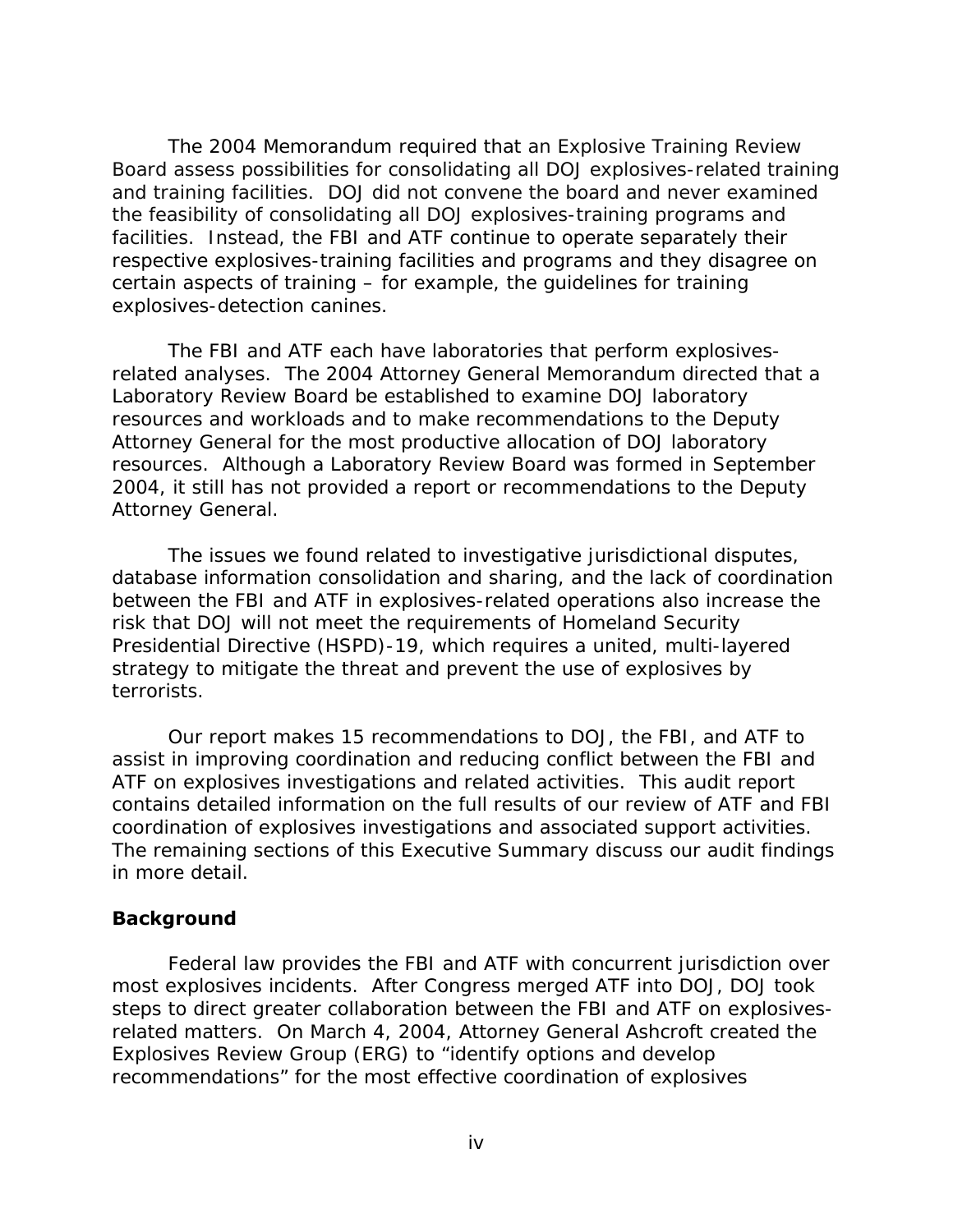investigations.7 The ERG completed its review and reported its findings and recommendations to the Deputy Attorney General on May 3, 2004.

In the ERG report, the FBI and ATF disagreed on the roles and responsibilities of each agency for responding to and investigating explosives incidents. In the ERG report, the ATF Chairman of the ERG stated that the basis of the disagreement resulted from each component's belief that it would be best suited to coordinate DOJ assets at crime scenes involving explosives. ATF believed it should have primacy because explosives enforcement and related issues are inherent functions of its central mission; FBI considered it to be the lead agency because it should determine whether an explosives incident has a nexus to terrorism making it a matter exclusively for the FBI to investigate. The FBI and ATF recognized that few explosives incidents are terrorism-related.

In response to the ERG's recommendations, on August 11, 2004, DOJ issued an Attorney General Memorandum entitled Coordination of Explosives Investigations and Related Matters (2004 Memorandum) that directed:

- traditionally has exercised jurisdiction;<sup>8</sup> • ATF to control the investigation of all explosive incidents, except in: (1) cases in which a Joint Terrorism Task Force (JTTF) determines the incident is related to terrorism, and (2) cases in which the FBI
- all DOJ arson and explosives incident databases to be consolidated into a single ATF-maintained system accessible to all DOJ law enforcement components;
- the DOJ Chief Information Officer to examine the potential for consolidating all DOJ arson and explosives databases;

 $\overline{a}$ 

• DOJ to form a Laboratory Review Board to examine laboratory resources and workloads and develop recommendations for the most productive allocation of DOJ laboratory resources;

<sup>&</sup>lt;sup>7</sup> As mandated by the Attorney General's March 4, 2004, Memorandum entitled Review Group Concerning Coordination of Explosives Investigations and Training, the Explosives Review Group (ERG) was comprised of senior officials from ATF (acting as Chair), the FBI, Office of the Deputy Attorney General, Office of Legal Policy, and the Criminal Division. The memorandum specifically identified as issues for ERG review: explosivesrelated training, explosives investigations, and the maintenance of databases related to explosives.

<sup>&</sup>lt;sup>8</sup> Examples of crimes within the FBI's traditional jurisdiction that can involve explosives include bank robberies, hate crimes, and organized crime.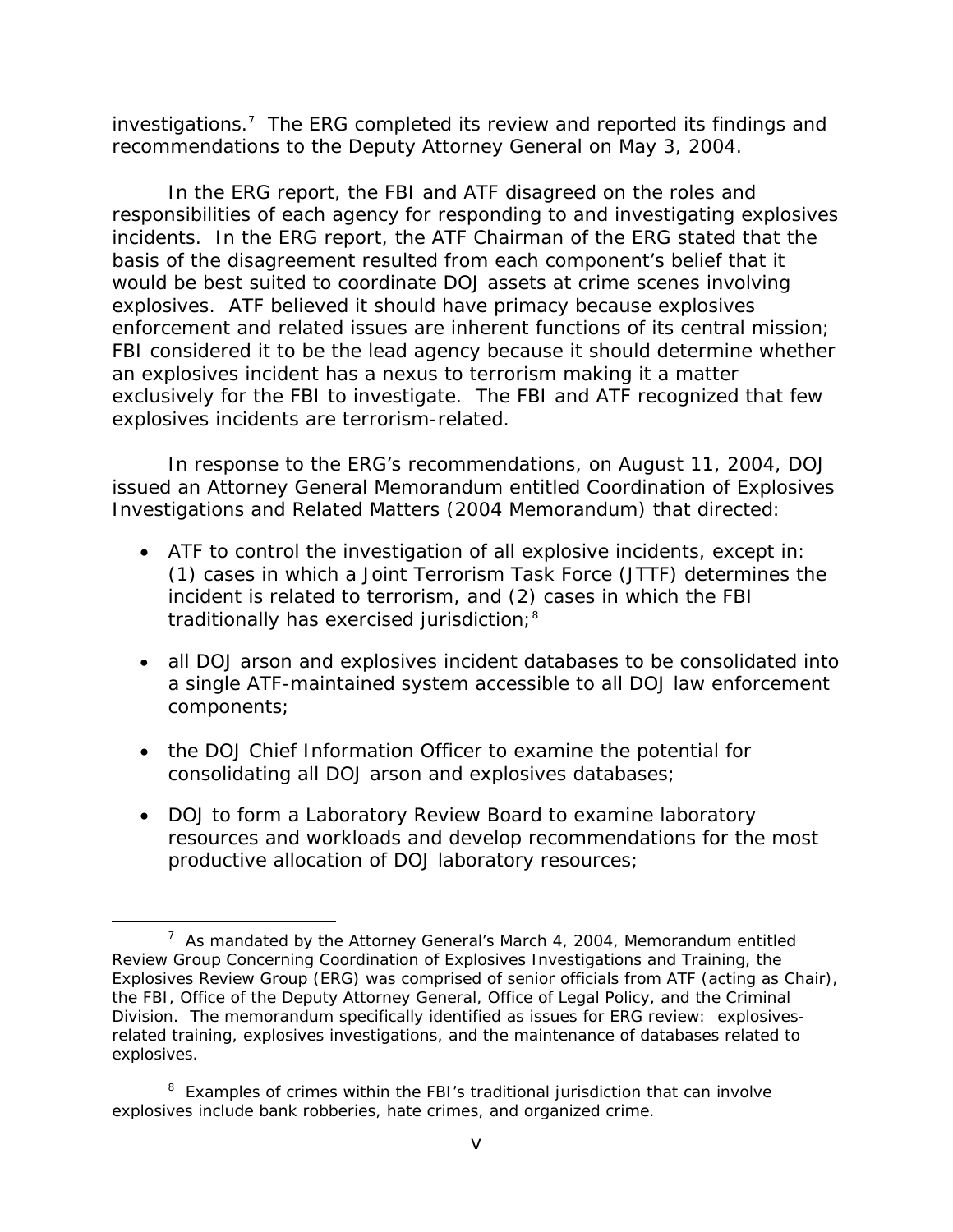- the establishment of an Explosives Training Review Board to review potential consolidation of explosives training programs and facilities, and the FBI and ATF to consolidate all post-blast explosives training budget, curricula, teaching, and scheduling functions under ATF; and
- DOJ components to use only ATF-certified explosives-detection canines.

The 2004 Memorandum also directed the Deputy Attorney General to resolve all issues relating to: FBI-ATF jurisdiction over explosive investigations; consolidation of FBI and ATF post-blast explosives training; and consolidation of arson and explosives databases. The 2004 Memorandum also directed the Deputy Attorney General to oversee the allocation and use of laboratory resources.

### **Determining Lead Agency Investigative Jurisdiction**

The ERG report made no recommendation regarding investigative jurisdiction. The 2004 Memorandum is ambiguous regarding investigative jurisdiction, which has contributed to conflict and ongoing coordination issues between the FBI and ATF. The 2004 Memorandum assigns ATF jurisdiction over all explosives incidents, except for incidents related to terrorism and those within the FBI's "traditional" jurisdiction. As a result, each component can logically claim a right to respond to almost every incident.

One incident identified during the audit highlights how the ambiguous language of the 2004 Memorandum is subject to interpretation and has left the issue of agency investigative jurisdiction unresolved. In September 2004, an FBI field division assumed it had the authority to lead an explosives investigation until it determined that there was no link to terrorism. When the ATF disagreed with this interpretation, the United States Attorney for that jurisdiction sought further clarification of the 2004 Memorandum from the Office of the Deputy Attorney General. According to the United States Attorney, the Office of the Deputy Attorney General responded:<sup>9</sup>

-

<sup>&</sup>lt;sup>9</sup> See Appendix VII for the memorandum from the United States Attorney.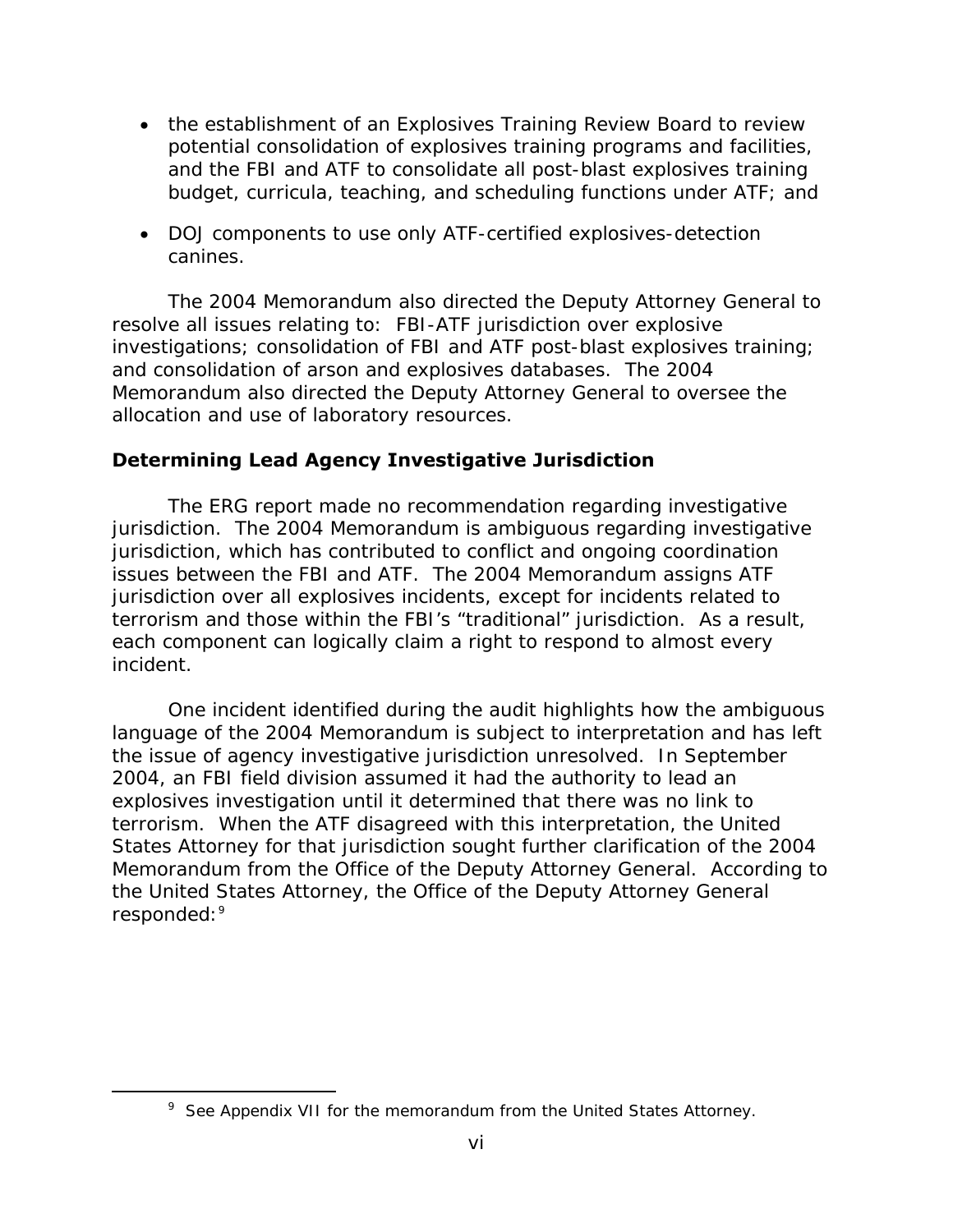It is more accurate to say that this [the 2004 Memorandum] means the ATF has jurisdiction unless and until it is determined that the explosives incident is related to terrorism; than it is to say that the FBI or the JTTF has jurisdiction unless and until it is determined that the incident is not related to terrorism . . . that "default" jurisdiction is with the ATF.

This response from the Deputy Attorney General's office provides significant guidance concerning which agency DOJ intended to exercise initial lead-investigative authority, at least in circumstances in which jurisdiction is unclear. Such a clarification, however, was never formally incorporated into any policy, protocol, or other written direction provided by the Office of the Deputy Attorney General to other United States Attorneys, the FBI, or ATF.

#### **2004 Attorney General Memorandum Not Being Implemented**

In 2006, Deputy Attorney General Paul McNulty reconvened the ERG to assess progress in implementing the 2004 Attorney General Memorandum and to identify specific ways to improve coordination. The ERG reported to Deputy Attorney General McNulty on January 12, 2007, that four of the seven directives had no issues requiring resolution by the Office of the Deputy Attorney General. The ERG report concluded that three of the seven directives within the 2004 Memorandum – those relating to information sharing, training, and explosives canines – either had not been implemented or remained highly contested between the two components.<sup>10</sup> Our audit found that the FBI and ATF are still not coordinating explosives-related operations and activities for these three areas and that the Office of the Deputy Attorney General did not resolve any of these conflicts. In addition, we determined that issues also remain unresolved for two additional directives in the 2004 Memorandum – investigative jurisdiction and laboratories.

#### *Ambiguous 2008 Memorandum of Understanding*

 $\overline{a}$ 

After informal prompting by the Office of the Deputy Attorney General, in July 2008 the FBI and ATF signed a Memorandum of Understanding that was issued through the Office of the Deputy Attorney General entitled

 $10$  The FBI and ATF developed white papers that they attached to the ERG report describing each component's competing position on the three contested issues.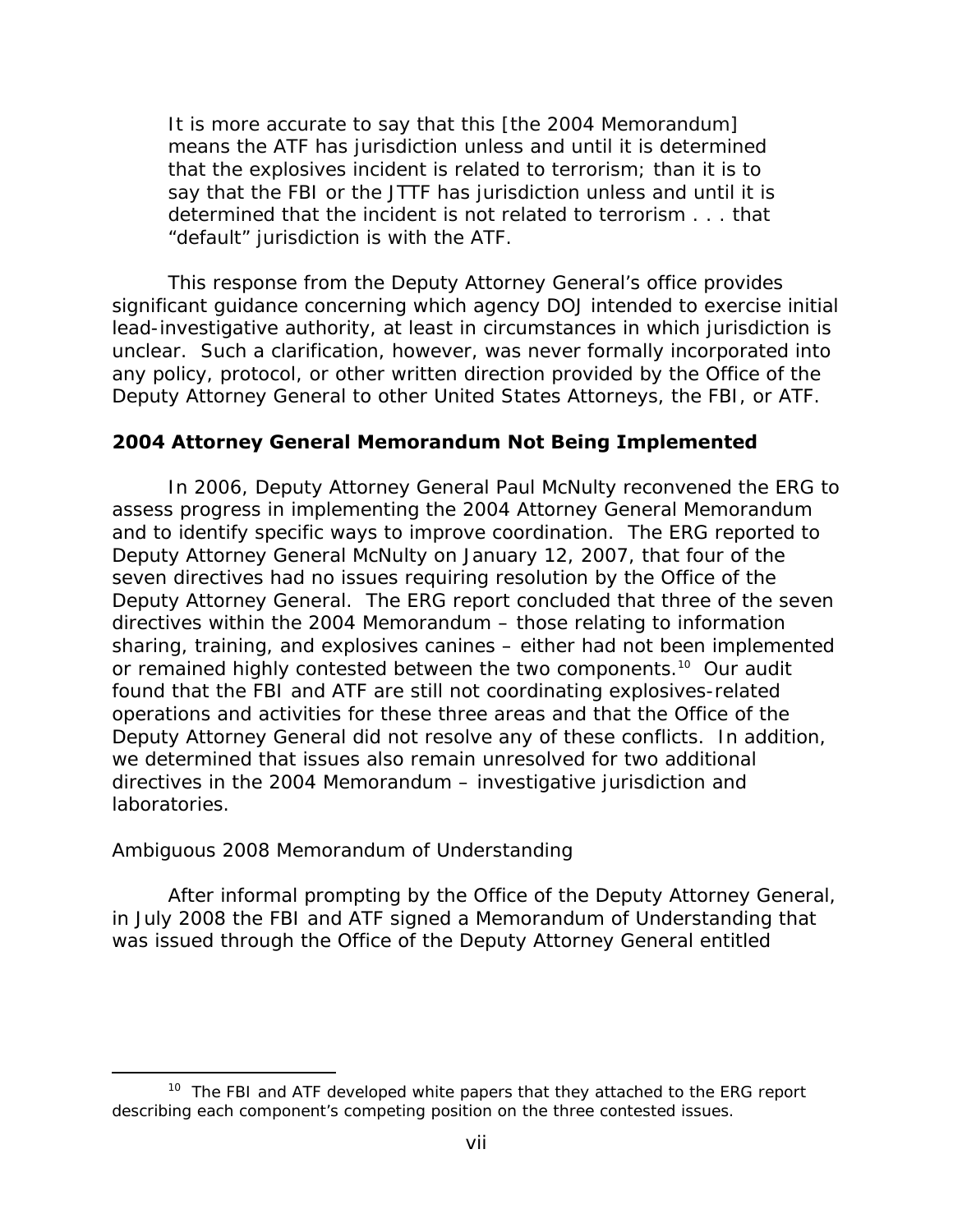*Protocols for Response to Explosives Related Incidents (*2008 Memorandum).<sup>11</sup> The purpose of the 2008 Memorandum was to clarify the roles and responsibilities of the FBI and ATF during explosives investigations and to encourage a more productive partnership. However, the 2008 Memorandum did not change the criteria for determining lead agency jurisdiction. As shown in the following table, both the 2004 and 2008 memoranda define jurisdiction according to the crime underlying the explosives incident.

### **Jurisdictional Definitions**

| <b>2004 Memorandum</b>                                                                                                                                                                                                        | <b>2008 Memorandum</b>                                                                                                                                                                                                                                           |
|-------------------------------------------------------------------------------------------------------------------------------------------------------------------------------------------------------------------------------|------------------------------------------------------------------------------------------------------------------------------------------------------------------------------------------------------------------------------------------------------------------|
| ATF shall control the investigation of all<br>explosives events except:<br>where the incident is terrorism,<br>$\bullet$<br>the JTTF is responsible<br>where the FBI has traditionally<br>$\bullet$<br>exercised jurisdiction | Coordination of a joint response will be the<br>responsibility of the respective Special Agents-<br>in-Charge:<br>• the agency with responsibility for the<br>underlying felony will assume<br>investigative lead<br>• where the incident is terrorism, the JTTF |
|                                                                                                                                                                                                                               | is responsible                                                                                                                                                                                                                                                   |

Source: 2004 Memorandum and 2008 Memorandum

 $\overline{a}$ 

The 2008 Memorandum requires the FBI and ATF to undertake a *joint response* during the *initial* phase of an incident. ATF and FBI Special Agents-in-Charge are directed to coordinate such joint responses under the standard that "the agency with the responsibility for the underlying felony will assume investigative lead, as coordinated by the [Special Agents-in-Charge]." The 2008 Memorandum requires joint investigations pending a definitive determination because jurisdiction may not be readily apparent at the outset of a response.

As shown in the following table, however, the results of our survey questionnaires demonstrate that both components' explosives specialists and field management have widely divergent understandings of the 2008 Memorandum's guidance on investigative jurisdiction when a link to terrorism is unclear.

 $11$  According to the 2008 Memorandum, the Attorney General, Deputy Attorney General, and key representatives from the FBI and ATF developed the memorandum regarding the DOJ response to explosives-related incidents. See Appendix VI for the July 8, 2008, ATF-FBI Memorandum of Understanding.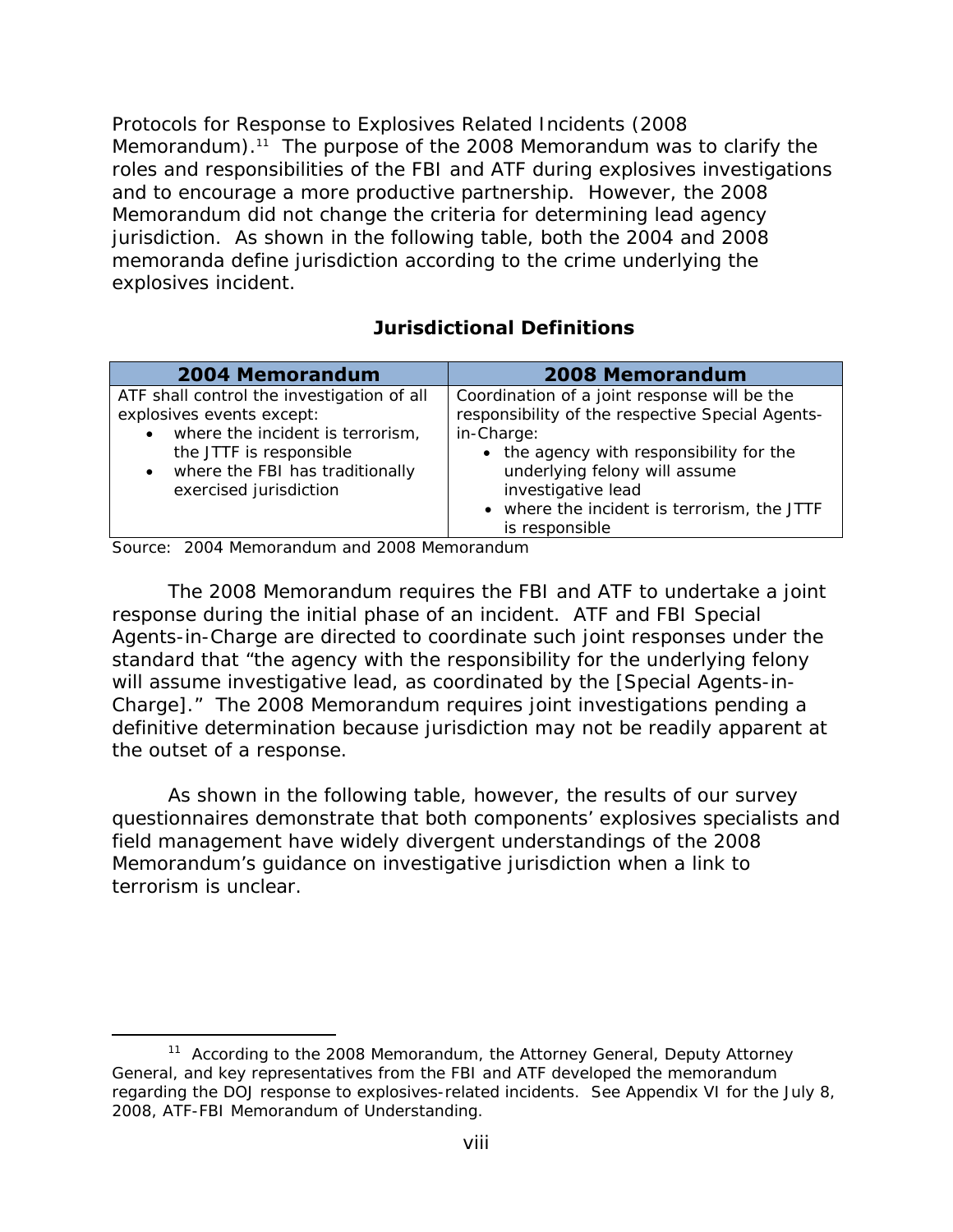#### **Interpretations of 2008 Memorandum of Understanding**

| <b>2008 Memorandum</b>                                     | <b>Management</b> |            | <b>Specialists</b> |            |
|------------------------------------------------------------|-------------------|------------|--------------------|------------|
| <b>Lead Agency Interpretation</b>                          | <b>ATF</b>        | <b>FBI</b> | <b>ATF</b>         | <b>FBI</b> |
| FBI leads for all explosives incidents unless and until it |                   |            |                    |            |
| is clear no nexus to terrorism exists.                     | 5%                | 30%        | 4%                 | 46%        |
| FBI leads unless or until it is clear that only ATF has    |                   |            |                    |            |
| jurisdiction.                                              | $0\%$             | $0\%$      | $1\%$              | 6%         |
| FBI and ATF jointly lead the investigation unless or until |                   |            |                    |            |
| a clear nexus to terrorism or another traditional FBI      |                   |            |                    |            |
| jurisdiction is established.                               | 61%               | 42%        | 31%                | 24%        |
| FBI and ATF Special Agents-in-Charge will determine        |                   |            |                    |            |
| which agency leads on a case-by-case basis.                | 17%               | 21%        | 20%                | 16%        |
| ATF leads unless or until a clear nexus to terrorism or    |                   |            |                    |            |
| other traditional FBI jurisdiction is established.         | 17%               | 7%         | 40%                | 2%         |
| Don't know                                                 | $0\%$             | $0\%$      | 3%                 | 4%         |
| Did not Answer                                             | $0\%$             | $0\%$      | 1%                 | 2%         |

Source: DOJ Survey Analysis of survey questionnaire responses

Because 17 to 30 percent of field division managers and about 40 percent of the explosives specialists in each agency responding to our survey have diametrically opposed interpretations of the 2008 Memorandum's lead jurisdiction language, we do not believe the memorandum sufficiently clarified the issue. Further, the agencies did not establish any protocols for joint responses as required by the 2008 Memorandum. In addition, the memorandum did not address the areas that the 2007 ERG report identified as needing resolution – information sharing, training, and canine matters.

#### *Component Competition Rather Than Collaboration*

Our audit found that explosives investigation coordination between the FBI and ATF is limited and that field divisions of both components sometimes race to be the first federal agency on scene. Disputes have occurred when one agency arrives first and the other agency believes the incident falls within its lead agency authority. These disputes can delay investigations, undermine federal and local relationships, and may project to local agency responders a disjointed federal response to explosives incidents in their area. We were told of incidents resulting in jurisdictional disputes in six of the eight locations we visited, as described below.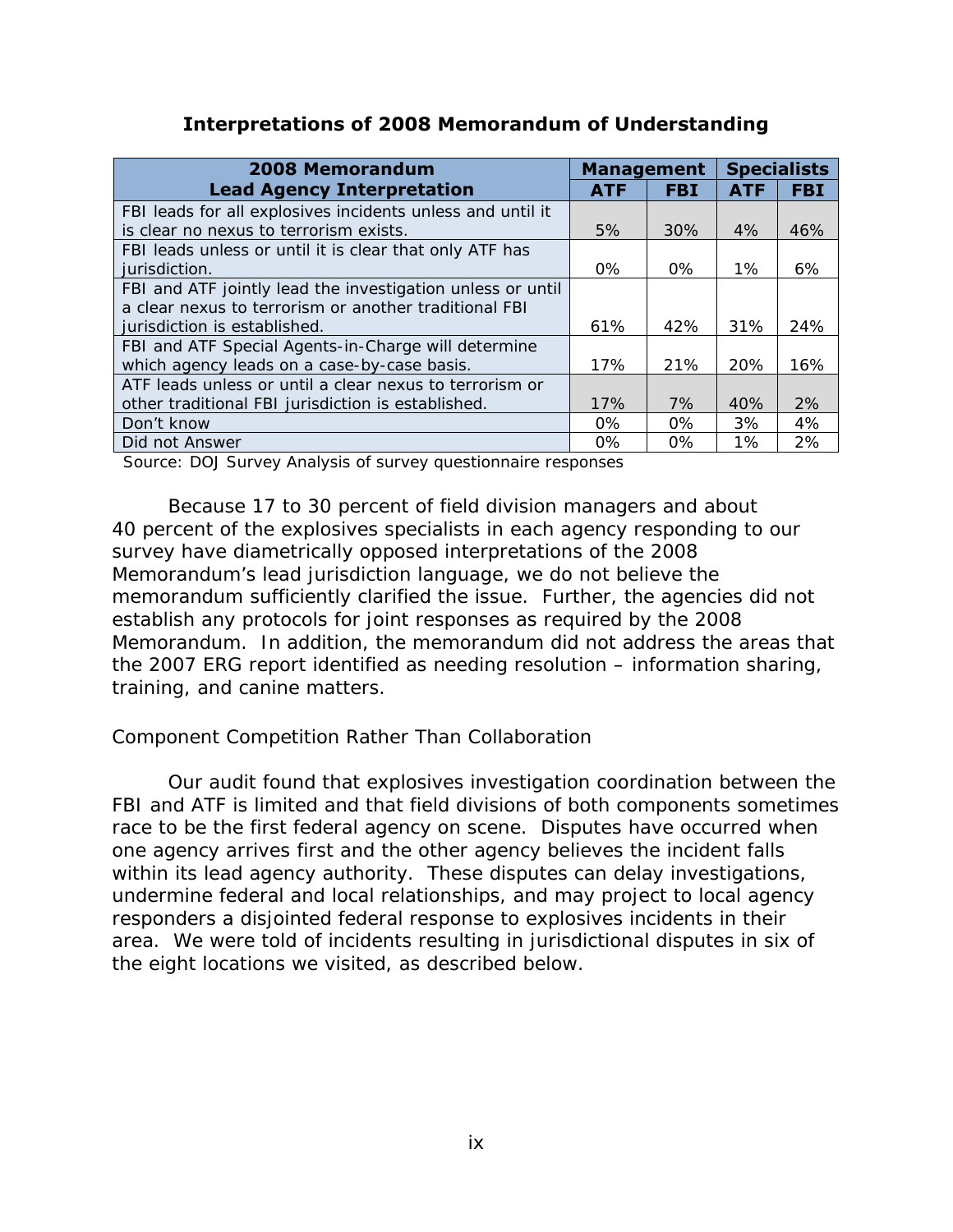| <b>Summary of Identified Disputes</b> |                                                                                                                                                                                                                    |  |  |  |
|---------------------------------------|--------------------------------------------------------------------------------------------------------------------------------------------------------------------------------------------------------------------|--|--|--|
| <b>Location</b>                       | <b>Dispute Summary</b>                                                                                                                                                                                             |  |  |  |
| <b>Baltimore</b>                      | July 2008 - The FBI encouraged a local bomb squad not to validate a<br>render-safe technique by remaining on scene and later prohibited ATF<br>bomb technicians from participating in FBI trainings. <sup>12</sup> |  |  |  |
| New York City                         | March 2008 - ATF attempted to refer a suspect for prosecution for a<br>bombing in Times Square despite an existing FBI case against the<br>suspect in another state.                                               |  |  |  |
| Phoenix                               | Nov. 2007 – ATF protested that it was not notified about a pipe bomb<br>found in a truck at the Palo Verde nuclear facility until several hours<br>after the FBI began investigating the incident.                 |  |  |  |
| Seattle/Portland                      | Dec. 2008 - FBI protested a state's attorney's request that ATF<br>conduct an investigation after a bomb blast killed a local bomb<br>technician.                                                                  |  |  |  |
| Los Angeles                           | June 2007 – ATF disputed late notification by the FBI in front of local<br>first responders during an investigation of an explosives magazine<br>blast in the Mojave Desert.                                       |  |  |  |
| San Diego                             | September 2007 - ATF disputed an FBI claim that explosives found at<br>a local bridge were consistent with terrorism in front of first<br>responders.                                                              |  |  |  |

Source: OIG analysis of interview testimony

 $\overline{a}$ 

To determine the extent of recent disputes between the FBI and ATF on explosives matters, we surveyed ATF and FBI management and explosives specialists regarding conflicts occurring in FYs 2007 and 2008. Approximately 20 percent of ATF and FBI management respondents were personally involved in resolving a dispute during this period. For ATF and FBI explosives specialists — personnel more likely to have contact with one another — more than 30 percent of ATF specialists and 40 percent of FBI specialists were involved in a dispute between the FBI and ATF. These disputes primarily involved whether an incident should be classified as terrorism-related and determining lead agency jurisdiction. Other disputes involved differences in evidence collection and handling techniques.

Both ATF and FBI explosives specialists responding to our survey questionnaire agree that disputes delay interviews, postpone investigations, and confuse state and local partners. We found the effect of a dispute may taint the relationship between the components in those field divisions for years afterwards. During our interviews of ATF and FBI specialists in several locations, we found that these personnel had continuing negative opinions of the other agency based on events that happened years earlier. For example, personnel from both components in Seattle described a dispute over an April 2005 fire-bombing of houses under construction in

 $12$  In render-safe procedures, specialists neutralize unexploded ordnance (including improvised explosive devices) to prevent an uncontrolled detonation.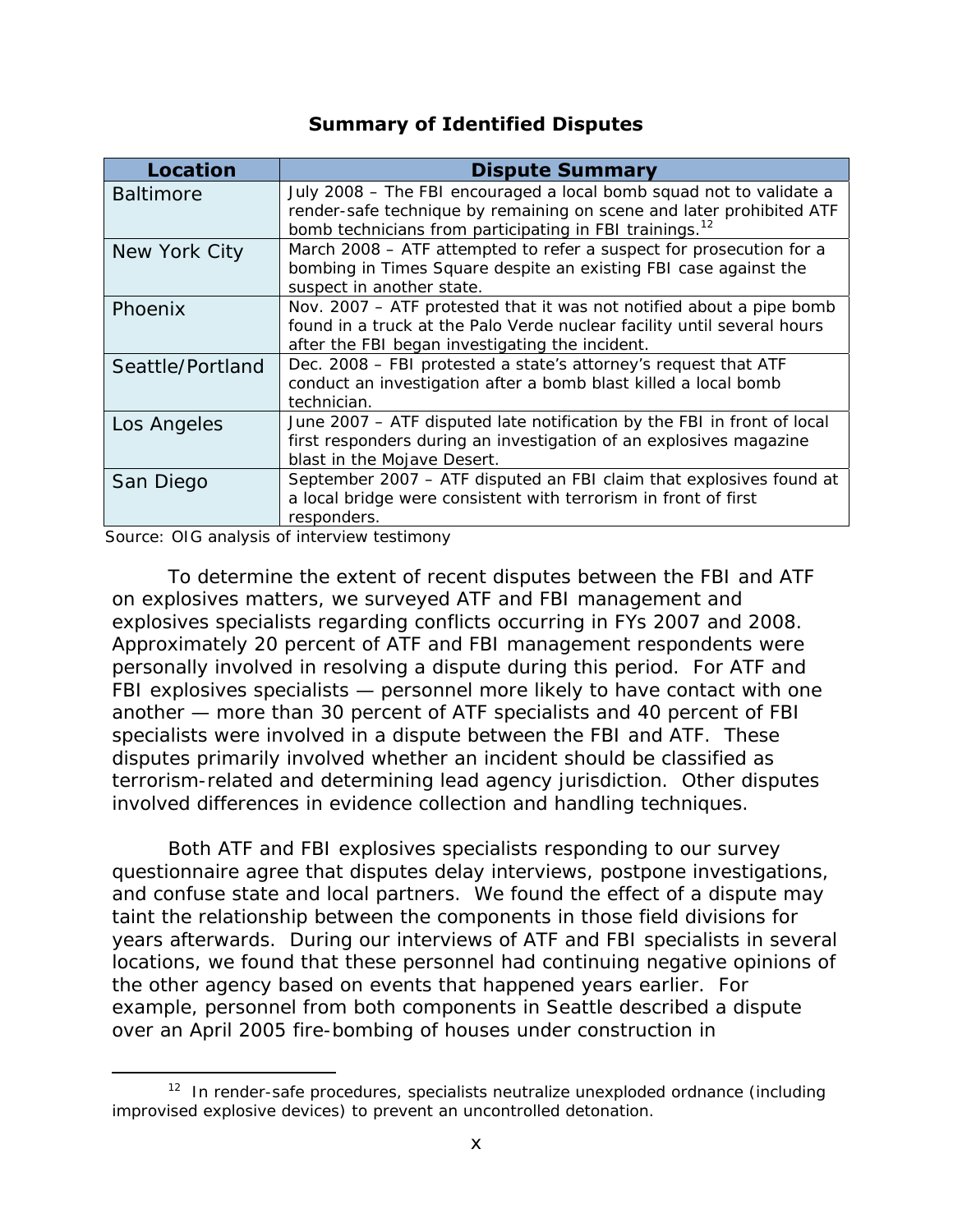Lake Sammamish, Washington, as the low point of their relationship, from which they still have not recovered. In this incident, ATF arrived at the scene first and later sent evidence, including a banner claiming responsibility on behalf of the Earth Liberation Front – an organization identified by the FBI as a domestic terrorism enterprise – to its laboratory in California. When the FBI arrived on the scene, it asserted that the banner clearly indicated the incident was domestic terrorism. The conflict over investigative authority ensued. FBI eventually assumed investigative responsibility and retrieved the banner so it could be processed in the FBI Laboratory rather than the ATF laboratory.

As shown below, surveys of ATF and FBI explosives specialists indicate the personnel most likely to interact have a poor opinion of the other agency's capabilities and contributions to explosives investigations.

|                                     | or Agree   |            | <b>Strongly Agree Strongly Disagree</b><br>or Disagree |            | <b>Not Applicable</b><br>or No Answer |            |
|-------------------------------------|------------|------------|--------------------------------------------------------|------------|---------------------------------------|------------|
| <b>Counterpart Assessment</b>       | <b>ATF</b> | <b>FBI</b> | <b>ATF</b>                                             | <b>FBI</b> | <b>ATF</b>                            | <b>FBI</b> |
| Counterpart provides important      |            |            |                                                        |            |                                       |            |
| explosives and post-blast expertise | 9%         | 13%        | 82%                                                    | 77%        | 9%                                    | 10%        |
| Counterpart adds needed             |            |            |                                                        |            |                                       |            |
| resources for obtaining evidence    | 18%        | 9%         | 72%                                                    | 84%        | 10%                                   | 7%         |
| Neither helps nor hinders           | 37%        | 28%        | 45%                                                    | 50%        | 18%                                   | 22%        |
| Counterpart duplicates capabilities |            |            |                                                        |            |                                       |            |
| already on scene                    | 80%        | 89%        | 10%                                                    | 5%         | 10%                                   | 6%         |
| Counterpart differs in scene-       |            |            |                                                        |            |                                       |            |
| investigation methods               | 65%        | 76%        | 15%                                                    | 14%        | 20%                                   | 10%        |
| Counterpart delays decision-        |            |            |                                                        |            |                                       |            |
| making on scene                     | 74%        | 80%        | 9%                                                     | 8%         | 17%                                   | 12%        |
| Other                               | 2%         | 8%         | 0%                                                     | 0%         | 98%                                   | 92%        |

#### **Opinions of Counterparts by FBI and ATF Explosives Specialists**

Source: DOJ OIG analysis of ATF and FBI explosives specialists surveys

#### **Information Sharing**

Our audit also found that the FBI and ATF have not established adequate avenues for information sharing regarding explosives. The components did not effectively consolidate and maintain one distinct explosives-incident reporting database. In addition, although the DOJ's Chief Information Officer performed a feasibility study on consolidating other explosives databases, DOJ has not adequately addressed the proliferation of explosives related databases within the FBI and ATF.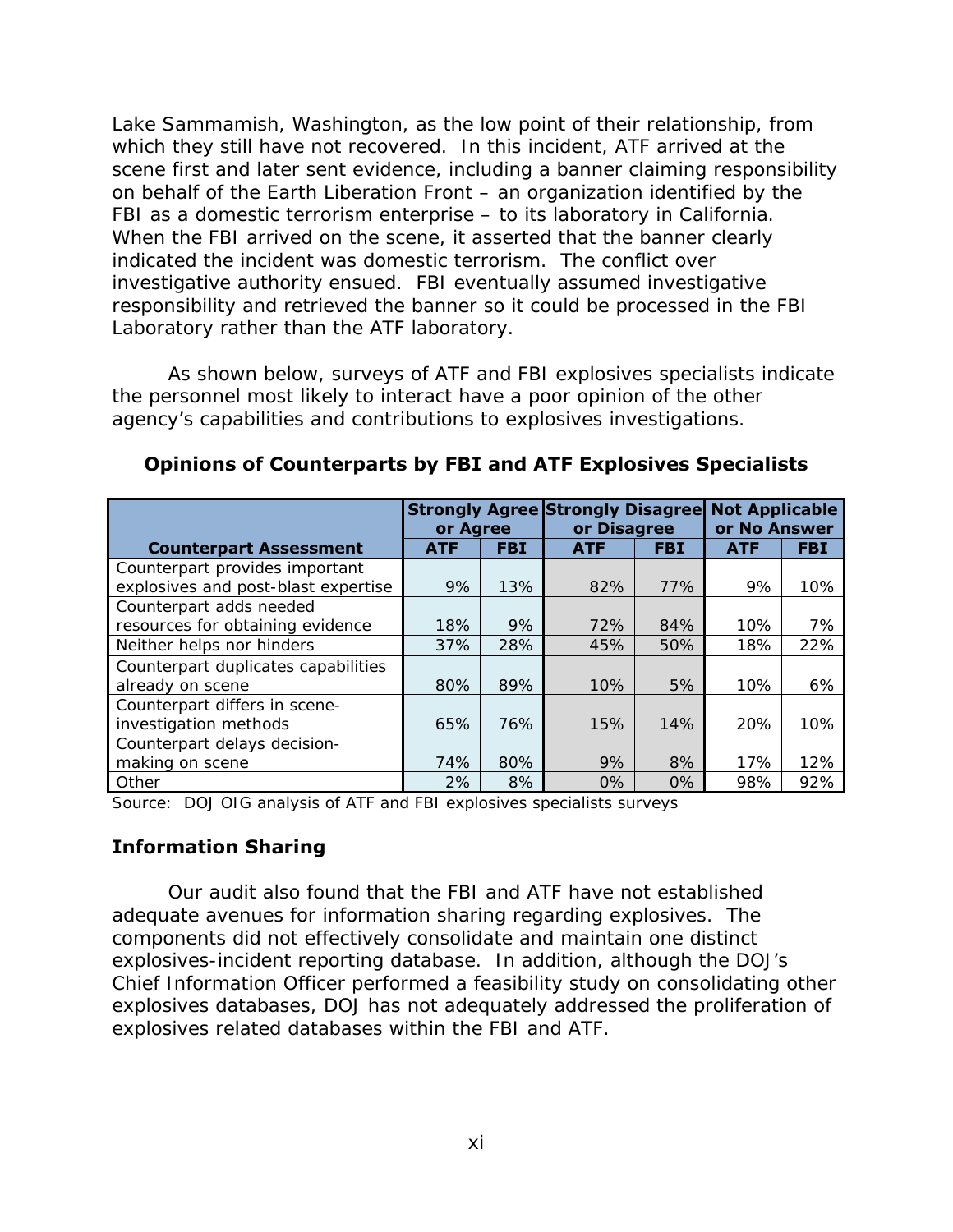#### *Incident Reporting not Consolidated*

The 2004 Memorandum directed the consolidation of all DOJ arson and explosives incident databases, including the FBI's Automated Incident Reporting System (AIRS) and ATF's BATS into a single ATF-maintained database.13 In 2004 ATF designated BATS as DOJ's single database for the reporting and sharing of explosives incident information. Federal law mandates that all federal agencies report information concerning explosives incidents to DOJ, and by extension to BATS.<sup>14</sup> Reporting, however, is voluntary for state and local agencies.

#### Inconsistent Reporting

Although the FBI discontinued use of its AIRS database and transferred its AIRS data to the ATF's BATS database in 2004, the FBI has not reported any additional explosives incident information into BATS since this initial data transfer. Likewise, ATF has not consistently reported all its explosives incidents into BATS. Rather the FBI and, to a lesser extent, ATF rely on state and local agencies responding to the same explosives incidents to report information on the incidents to BATS. However, the FBI and ATF do not have processes to ensure that state and local agencies actually report to BATS. In fact, officials from both components told us they were aware of significant under-reporting by state and local bomb squads of their involvement in explosives incidents. By not reporting explosives incidents to BATS and not ensuring that state and local responders reported to BATS, the FBI and ATF have not complied with their reporting requirements and have thereby reduced the utility of BATS.

Instead of requiring explosives specialists to report explosive incidents to BATS, the FBI requires its explosives specialists to report explosives incidents and activities internally to its FD-542 database. From 2004 to 2008, we found 4,454 explosives incidents recorded in the FD-542

-

incidents by state and local agencies, and a lack of uniformity in the reporting process.<br><sup>14</sup> 18 U.S.C. § 846 (b). 13 See U.S. Department of Justice Office of the Inspector General, *Bureau of Alcohol, Tobacco, Firearms and Explosives and Federal Bureau of Investigation's Arson and Explosives Intelligence Databases,* Audit Report Number 05-01 (October 2004). An earlier DOJ OIG audit found that DOJ had not efficiently and effectively collected and made available to the federal, state, and local law enforcement community information relating to arson and the criminal misuse of explosives. Specifically, the similar responsibilities of ATF and the FBI in compiling data have resulted in duplication of effort, duplicate reporting of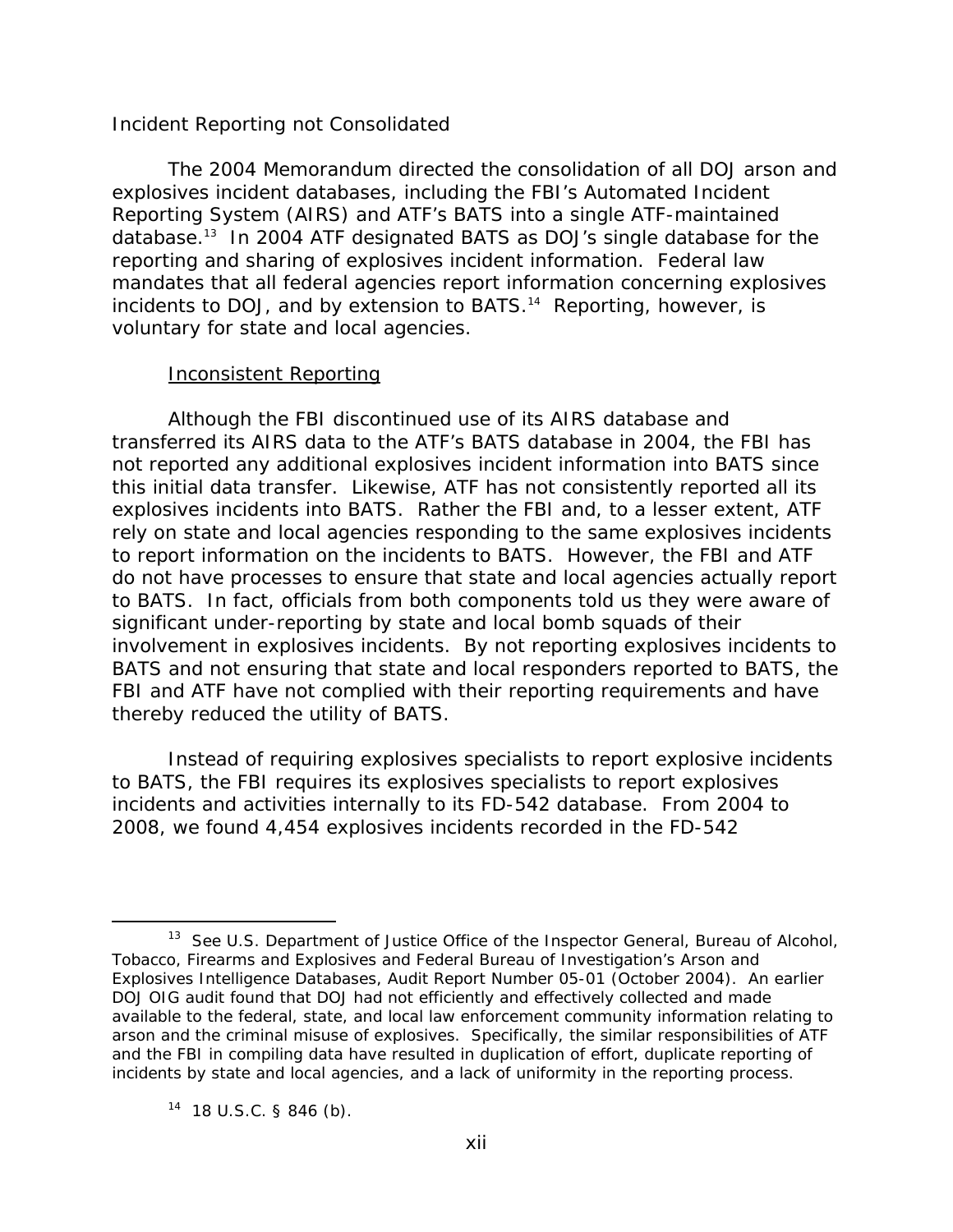database.15 FBI managers contend that information in the FD-542 database is used only for internal resource allocation and personnel evaluations, not for statistical or data-mining purposes. Regardless of the FBI's objective in maintaining the FD-542 database, the FBI is not reporting explosives incidents to the single consolidated database maintained by ATF (i.e., BATS) as required by the 2004 Attorney General Memorandum. As a result, information about a significant number of explosives incidents may not be contained in BATS, thereby undermining the utility of this database.

In addition, an internal review by ATF concluded that the majority of its field divisions were not reporting explosives incidents to BATS as required by internal guidelines. ATF's review revealed that 819 explosives incidents were opened in its case management system from March through June 2008, but only 248 cases were reported to BATS.

#### Ineffective BATS Implementation

 $\overline{a}$ 

The audit found that ATF's efforts to maintain and promote BATS as DOJ's single explosives incident database also suffered due to ineffective efforts to encourage participation by the state and local explosives enforcement community. Our survey of 470 state and local bomb squad commanders revealed that a minority of the squads consistently reported explosives incidents to BATS, and more than half rarely or never report incidents in BATS for the reasons described in the following table.

|                                               | <b>Number of</b>              |     |
|-----------------------------------------------|-------------------------------|-----|
| <b>Reason</b>                                 | <b>Respondents Percentage</b> |     |
| BATS is difficult to use                      | 55                            | 41% |
| ATF has not provided any training             | 32                            | 24% |
| Already reporting incidents to state database | 13                            | 10% |
| BATS requires too much detail and is time-    |                               |     |
| consuming                                     | 36                            | 27% |
| Not aware of BATS                             | 3                             | 2%  |
| Other                                         | 62                            | 47% |

#### **Reasons for Not Using BATS**

Source: OIG analysis of state and local Bomb Squad Commanders survey responses

 $15$  We were unable to determine the number of explosives cases in which the FBI was involved because the FBI's case management system does not track this data. While that system has a specific case classification code for explosives incidents that code does not account for cases opened as domestic terrorism, international terrorism, or violent crime violations involving explosives.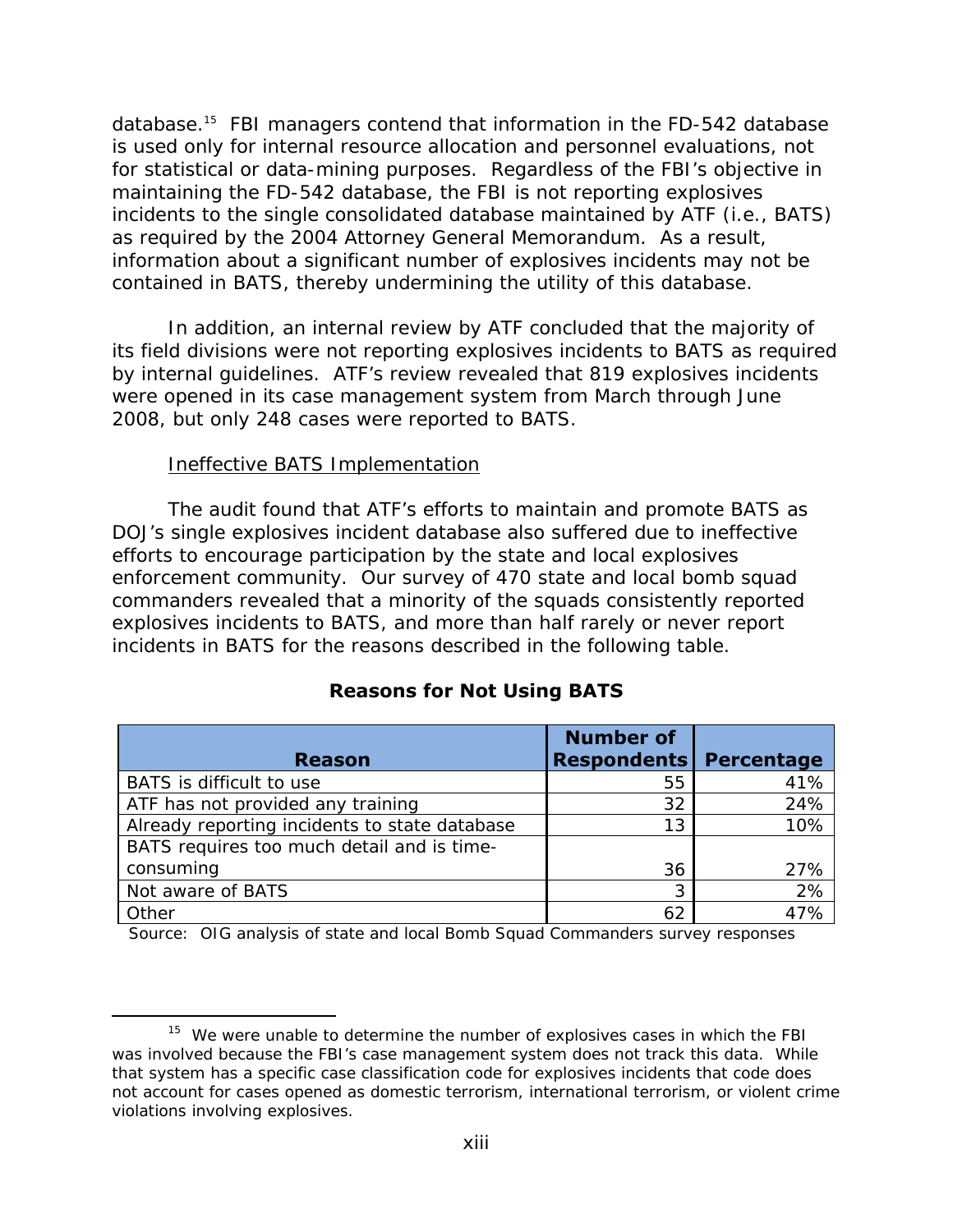When asked about the reasons for not using BATS, half of the survey respondents who checked the choice "other" indicated that access issues such as difficulty in obtaining passwords or getting technical assistance prevented them from using BATS. In addition, 41 percent of the state and local bomb squad commanders who responded to our survey indicated that their lack of participation had more to do with the difficulty in using BATS. Further 24 percent indicated a need for BATS end-user training while 27 percent complained that BATS reports required too much information and took too much time to complete.

#### *DOJ Review of Explosives Databases*

In November 2004, the DOJ's Chief Information Officer conducted a feasibility study for consolidating all of DOJ's explosives databases, as required by the 2004 Memorandum. The assessment concluded that DOJ needs to develop a more coordinated program for access to arson and explosives information, resources, and technology. In addition to maintaining rival bomb data centers to provide technical information to explosives specialists, the DOJ components also each possess separate databases for managing laboratory forensic reports, incident reporting, and technical explosives-related information.

#### **Explosives Training and Canines**

The audit found that the FBI and ATF continue to expand their respective explosives training facilities, run uncoordinated post-blast training programs, and disagree on training guidelines for explosives-detection canines and on render-safe protocols. According to the ATF, it met with the FBI to discuss explosives training issues in the months following the issuance of the 2004 Memorandum as well as in December 2006 and May 2008. However, DOJ never convened the Explosives Training Review Board (Training Board), as required by the 2004 Attorney General Memorandum, and did not examine the feasibility of consolidating all DOJ explosives programs and facilities.

#### *Explosives Training Facilities*

One of the objectives of the 2004 Memorandum was to review the feasibility of consolidating DOJ explosives training facilities. However, since the issuance of the memorandum, both the FBI and ATF have expanded their explosives training facilities. The FBI opened a \$23 million Hazardous Devices School in 2004 which trains all civilian bomb technicians at the Redstone Arsenal in Huntsville, Alabama. The FBI also completed a Secure Training Facility for \$4.8 million in October 2008 and has proposed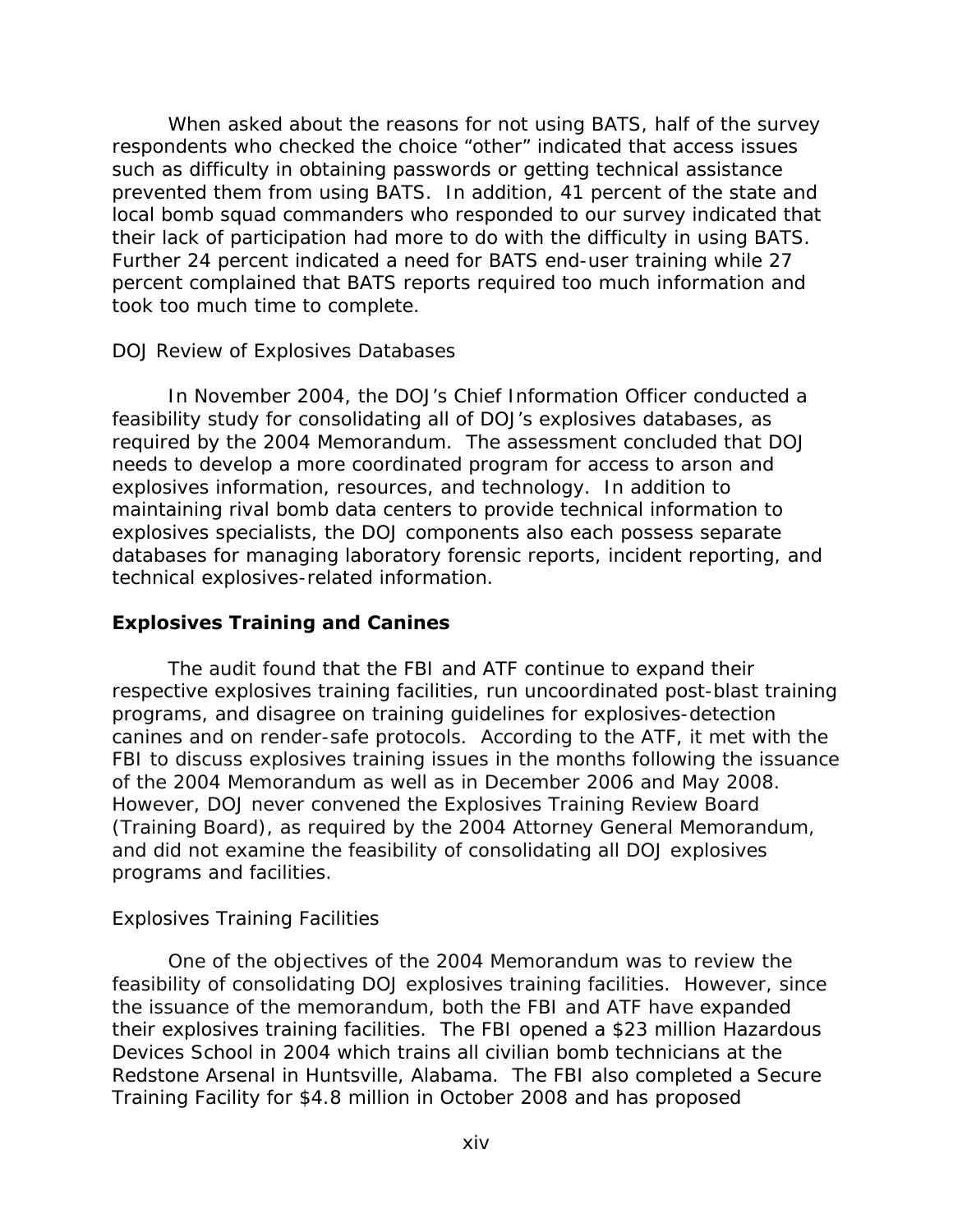\$13.1 million for a large-vehicle-born explosives training facility at the Redstone Arsenal.

ATF currently maintains the National Center for Explosives Training and Research (NCETR) in Fort A.P. Hill, Virginia, and the Canine Training and Operations Support Branch located in Front Royal, Virginia. In addition, ATF is constructing an NCETR facility at Redstone Arsenal.<sup>16</sup> ATF has expended \$28.5 million on construction of this facility and sought another \$41.6 million of non-personnel funding for ranges, classrooms and development costs at the facility. Neither component has made any attempt to consolidate training or instruction in its explosives training facilities.

#### *Explosives Training Programs*

 $\overline{a}$ 

The components also have not worked together to establish joint explosives-training priorities – to identify what training is needed, who has the most pressing need for the training, and who can best provide that training. As a result, DOJ does not have a comprehensive approach for providing explosives-related training to federal, state, and local investigators. For example, both ATF and FBI have training requirements for their explosives specialists to re-certify their status at mandatory intervals, but as shown in the following table, both components are behind in recertification.

|                                      | <b>Total</b>  | <b>Percent Not</b> |
|--------------------------------------|---------------|--------------------|
| <b>Specialist</b>                    | <b>Number</b> | <b>Current</b>     |
| ATF Certified Explosives Specialists | 241           | 57%                |
| ATF Explosives Enforcement Officers  | 26            | 12%                |
| ATF Special Agent Bomb Technicians   | 5             | 0%                 |
| FBI Special Agent Bomb Technicians   | 174           | 12%                |

#### **Explosives Specialists Not Currently Recertified**

Source: ATF NCETR and FBI HDS as of March 2009

According to ATF, funding for NCETR training has been declining since FY 2004. In FY 2008, the NCETR was able to provide limited explosives training, including only one re-certification course for Certified Explosives Specialists, far fewer than the five or six courses necessary to keep all personnel up-to-date on training. The FBI indicated that scheduling conflicts

<sup>&</sup>lt;sup>16</sup> In 2006, the conference committee report of Public Law 109-108 directed ATF to plan for the construction of a permanent facility co-located with other law enforcement and federal government entities that provide similar training and research. Plans to construct the new NCETR facility at Redstone were approved by Congress and ground was broken for the main building of the facility in November 2008.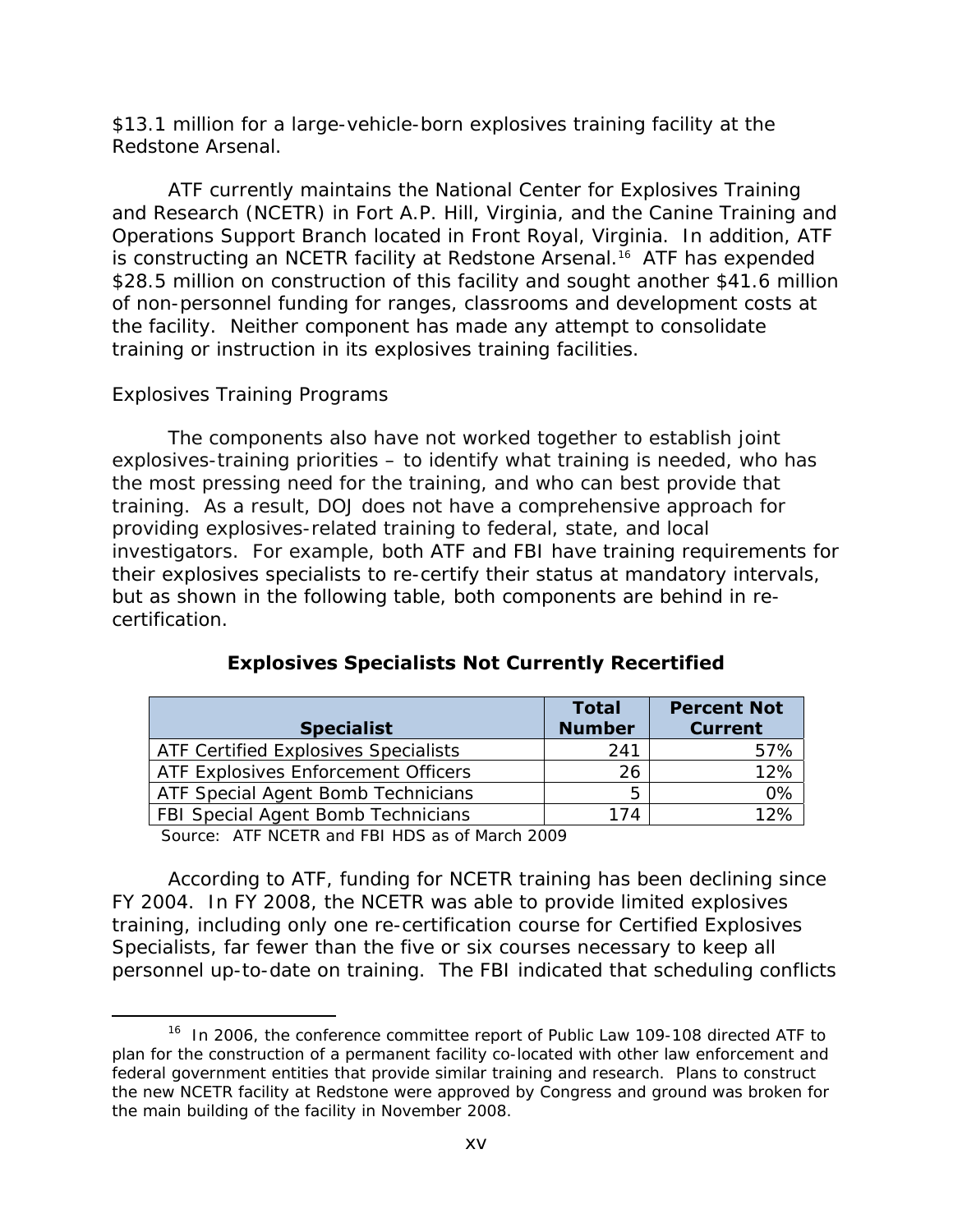they obtain adequate training for re-certification. prevented Special Agent Bomb Technicians from attending required recertification training. However, these specialists are still responsible for explosives missions within their agencies, and public safety necessitates that

#### *Explosives Training Disputes*

Even though our review of the agencies' training programs confirmed the 2004 ERG report finding that ATF's and FBI's post-blast training is essentially the same, our survey of ATF and FBI explosives personnel indicated that 92 percent of FBI specialists and 83 percent of ATF specialists rarely or never coordinated their post-blast training curricula. In addition, ATF is responsible for certification of all DOJ explosives-detection canines; however, the FBI continues to disagree with ATF on canine certification standards. We also found that DOJ sent conflicting signals to the components, directing that one standard for training canines be administered through ATF, but also funding a working group seeking to adopt a different standard through the FBI and DOJ's National Institute of Justice.

#### **Laboratory Resources**

The FBI and ATF each have laboratories that perform forensic analyses on various types of evidence, including explosives evidence. The FBI Laboratory is located in Quantico, Virginia. ATF has laboratories located in Ammendale, Maryland; Walnut Creek, California; and Atlanta, Georgia. Additionally, the FBI and ATF are part of the Terrorist Explosive Device Analytical Center (TEDAC), which is located within the FBI Laboratory in Quantico, Virginia. TEDAC is an FBI-led initiative organized in response to requests from the Department of Defense. It was created in December 2003 to coordinate and manage interagency efforts for gathering and forensically analyzing terrorist Improvised Explosive Devices (IEDs) from war zones in Iraq and Afghanistan. The Director of TEDAC is an FBI employee and the Deputy Director is an ATF employee. Although TEDAC has its own staff and forensic equipment, because they are housed within the FBI Laboratory, dedicated FBI Laboratory personnel and equipment have been used to conduct TEDAC analyses.

We found that the average number of days required to process a laboratory submission in ATF, FBI, and TEDAC laboratories varies significantly, as shown in the chart below.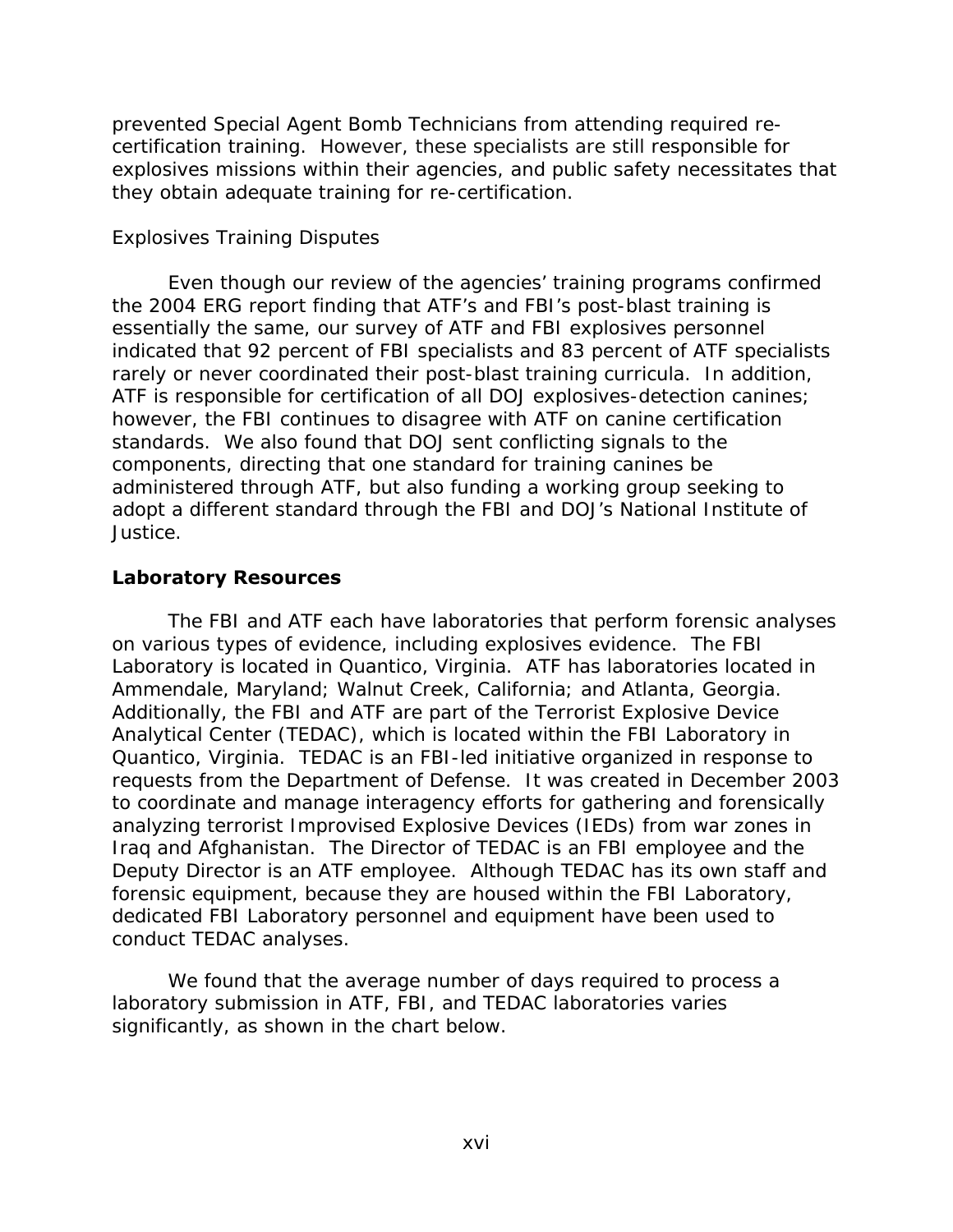



Source: FBI Laboratory and ATF Laboratory

The 2004 Attorney General Memorandum required a Laboratory Review Board to examine DOJ's laboratory resources and workloads, including the effect of TEDAC, and make recommendations to the Deputy Attorney General for the most productive allocation of DOJ laboratory resources. However, we found no evidence that the Board fulfilled this requirement. Further, because TEDAC and the FBI Laboratory share resources, the large number of TEDAC submissions may adversely affect the turnaround times in the FBI Laboratory.

#### **Homeland Security Presidential Directive-19**

 $\overline{a}$ 

Shortly after the ERG issued its report in January 2007, President Bush signed Homeland Security Presidential Directive-19 (HSPD-19) on February 12, 2007, which required executive branch agencies to develop, under the leadership of the Attorney General, a layered and unified approach to aggressively deter, prevent, detect, protect, and respond to terrorists' evolving efforts to employ explosives in the United States. The resulting approach was documented in the *National Strategy for Combating Terrorist Use of Explosives in the United States* (National Strategy), which the President signed on December 20, 2007.

To transform the National Strategy's 36 recommendations into specific and measurable actions, the Attorney General, in coordination with the heads of other agencies, developed the *HSPD-19 Implementation Plan*. One

 $17$  According to the FBI, FY 2006 average number of days significantly varied from the prior and following fiscal years due to the closure of the Pentagon bombing submissions.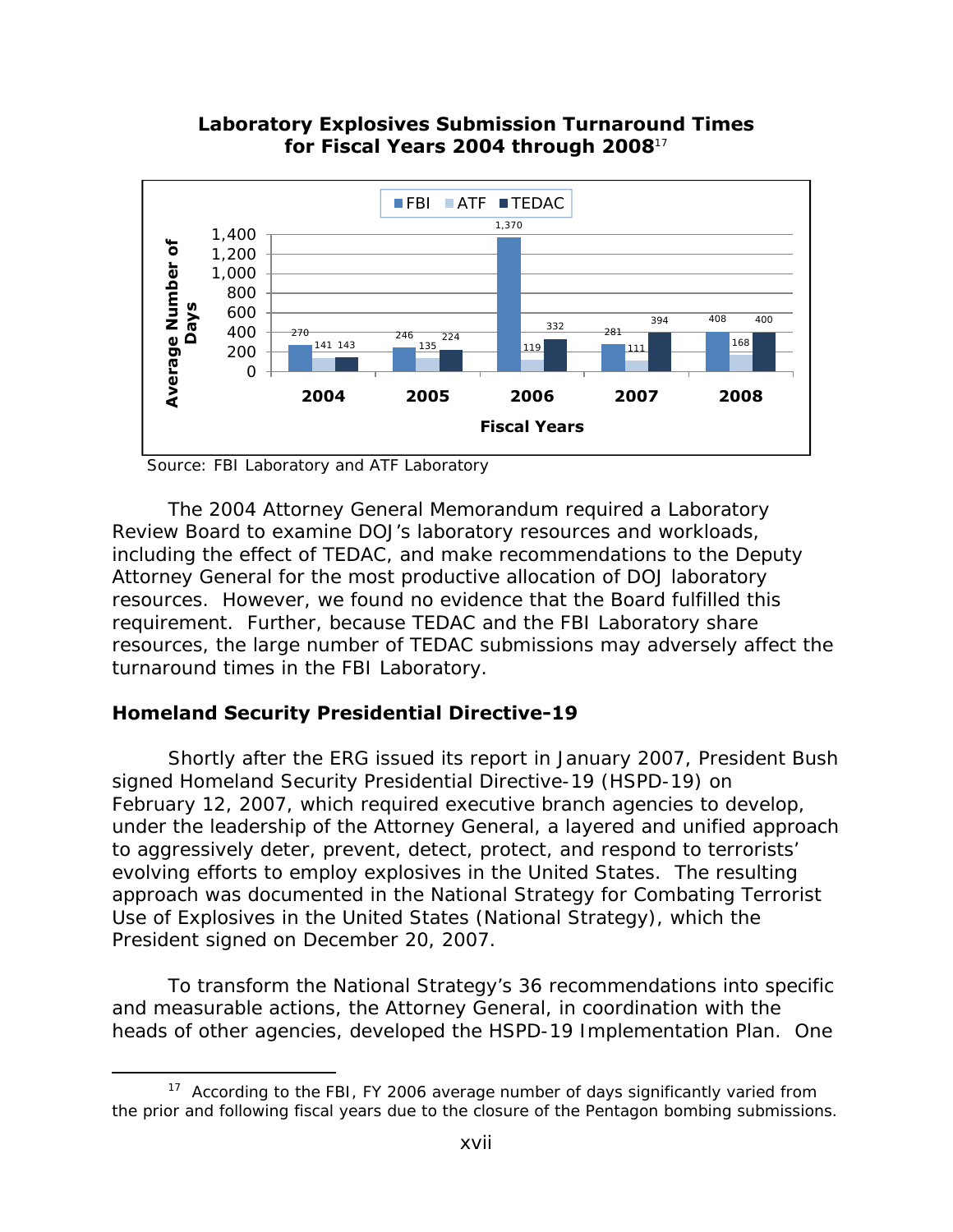key action outlined in the Implementation Plan was to identify and document the specific roles and responsibilities of departments and agencies through all phases of incident management for terrorist use of explosives.

Additionally, the HSPD-19 Implementation Plan established an HSPD-19 Implementation Joint Program Office (JPO) led by the FBI in partnership with other agencies.<sup>18</sup> According to the FBI, the JPO was designed specifically to bring resolution to issues not previously resolved through other mechanisms. For example, the FBI noted that the Department of Homeland Security (DHS) and DOJ will co-lead an interagency advisory board responsible for developing uniform standards for explosives-detection canine teams, including annual certification and recurring proficiency training. DHS and DOJ, building on the previous ATF National Canine Advisory Board, created the National Explosives Detection Canine Advisory Board, which includes participants from major professional canine associations. The FBI believes that as a result of the creation of this advisory board for the first time, there is consensus across the explosivesdetection canine community that national training and performance standards are needed.

However, we found that the JPO was not designed to function as the deciding authority on roles and responsibilities for the FBI and ATF in handling explosives incidents, but instead was conceived to be a formalized, interagency discussion forum. Unless there is consensus among the agencies involved the JPO cannot force settlement between components. Therefore, while the JPO and its members may be used to assess and reflect community opinion and advise on priorities, individual agencies will continue to make programmatic and budgetary decisions independently.

In our judgment, if DOJ does not conclusively address the issue of the roles and responsibilities for the FBI and ATF in handling explosives incidents and related matters, competition between the components on fundamental issues involving explosives investigations and lead agency authority will likely continue and impede the progress of HSPD-19 implementation.

### **Recommendations**

 $\overline{a}$ 

Our report makes 15 recommendations to DOJ, the FBI, and ATF to assist in improving coordination and reducing conflict between the FBI and ATF on explosives investigations and related activities. We believe it is critical that DOJ issue a new directive to clearly define lead investigative authority between the FBI and ATF and require coordination of investigative

<sup>&</sup>lt;sup>18</sup> The JPO, which meets monthly, had its inaugural meeting on April 8, 2009.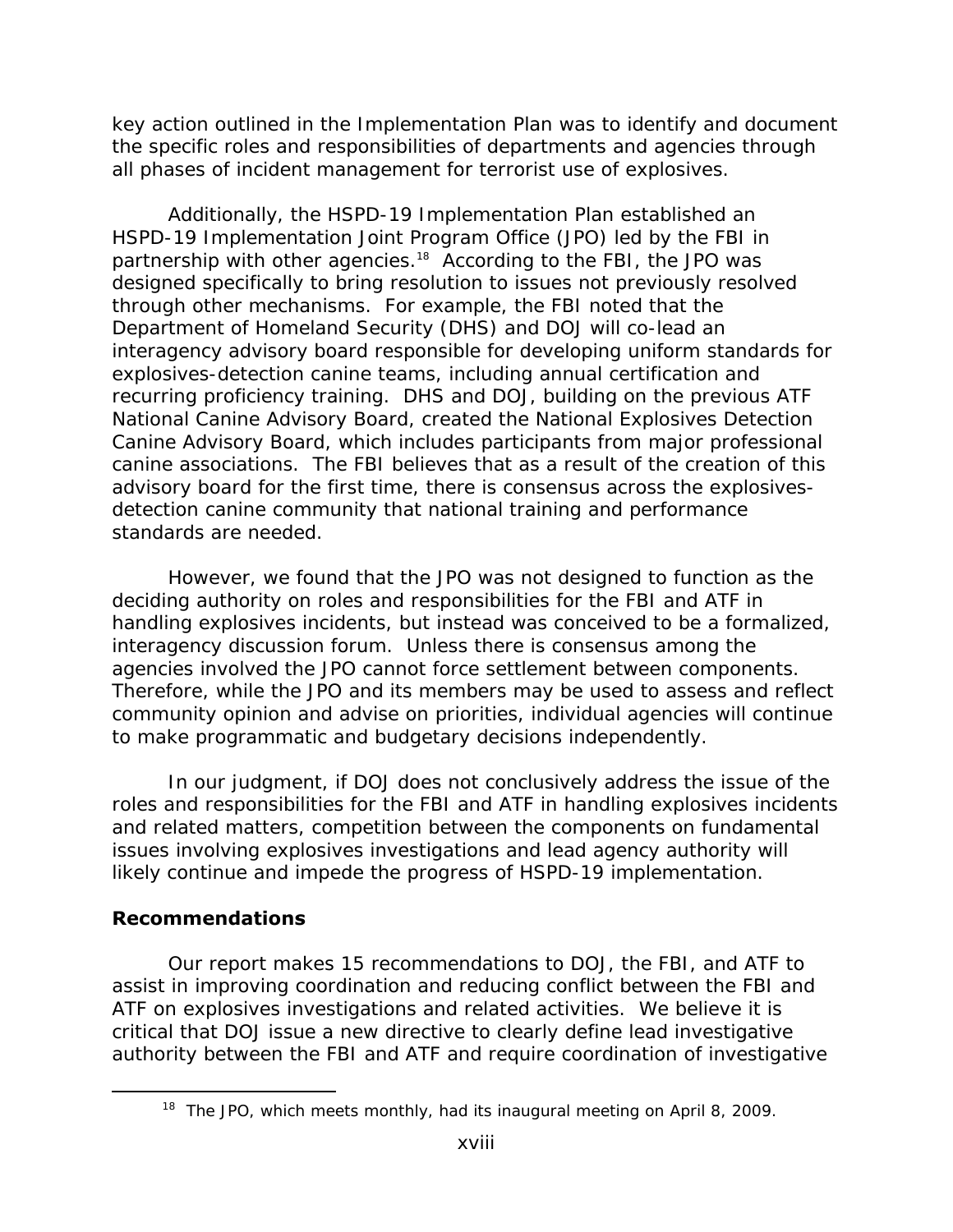actions when it is unclear at the outset as to which of the agencies has lead investigative authority. Additionally, these recommendations include developing protocols on joint investigations for explosives incidents, implementing new policies to ensure both federal reporting to the BATS and development of a more user-friendly system, as well as agreeing on standardized post-blast curricula, render-safe procedures, and canine training standards.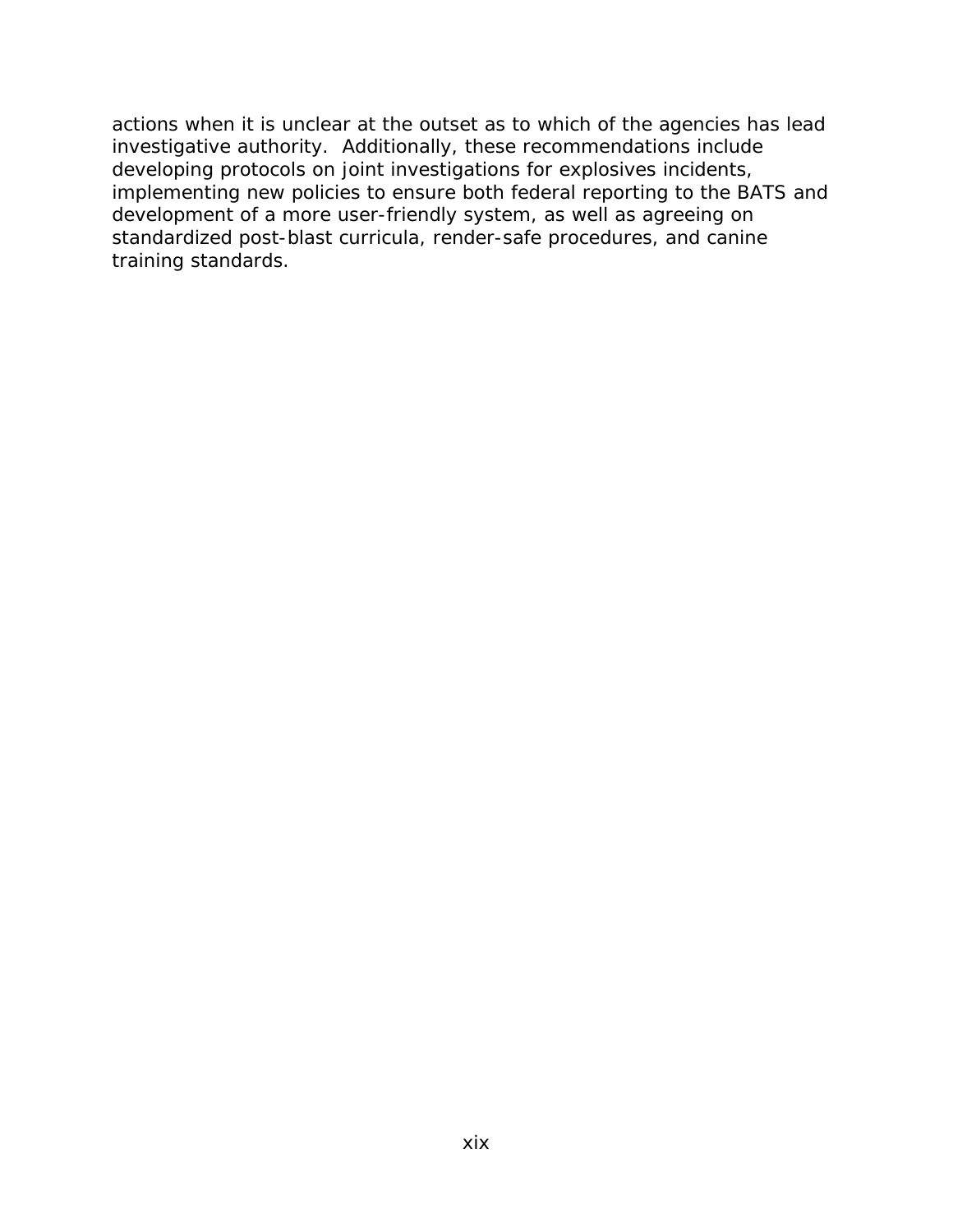# **EXPLOSIVES INVESTIGATION COORDINATION BETWEEN THE FEDERAL BUREAU OF INVESTIGATION AND THE BUREAU OF ALCOHOL, TOBACCO, FIREARMS AND EXPLOSIVES**

# **TABLE OF CONTENTS**

| Concurrent Legal Authority Over Explosives Crimes  1        |  |
|-------------------------------------------------------------|--|
|                                                             |  |
|                                                             |  |
|                                                             |  |
| <b>CHAPTER II: DETERMINING LEAD AGENCY JURISDICTION  12</b> |  |
| 2004 Attorney General Memorandum Not Implemented 12         |  |
|                                                             |  |
| Lack of a Coordinated Explosives Response Protocol  17      |  |
|                                                             |  |
| Component Competition Rather Than Collaboration 20          |  |
|                                                             |  |
|                                                             |  |
|                                                             |  |
|                                                             |  |
|                                                             |  |
|                                                             |  |
|                                                             |  |
|                                                             |  |
|                                                             |  |
|                                                             |  |
| Competing Databases and Bomb Data Centers 44                |  |
|                                                             |  |
|                                                             |  |
|                                                             |  |
|                                                             |  |
|                                                             |  |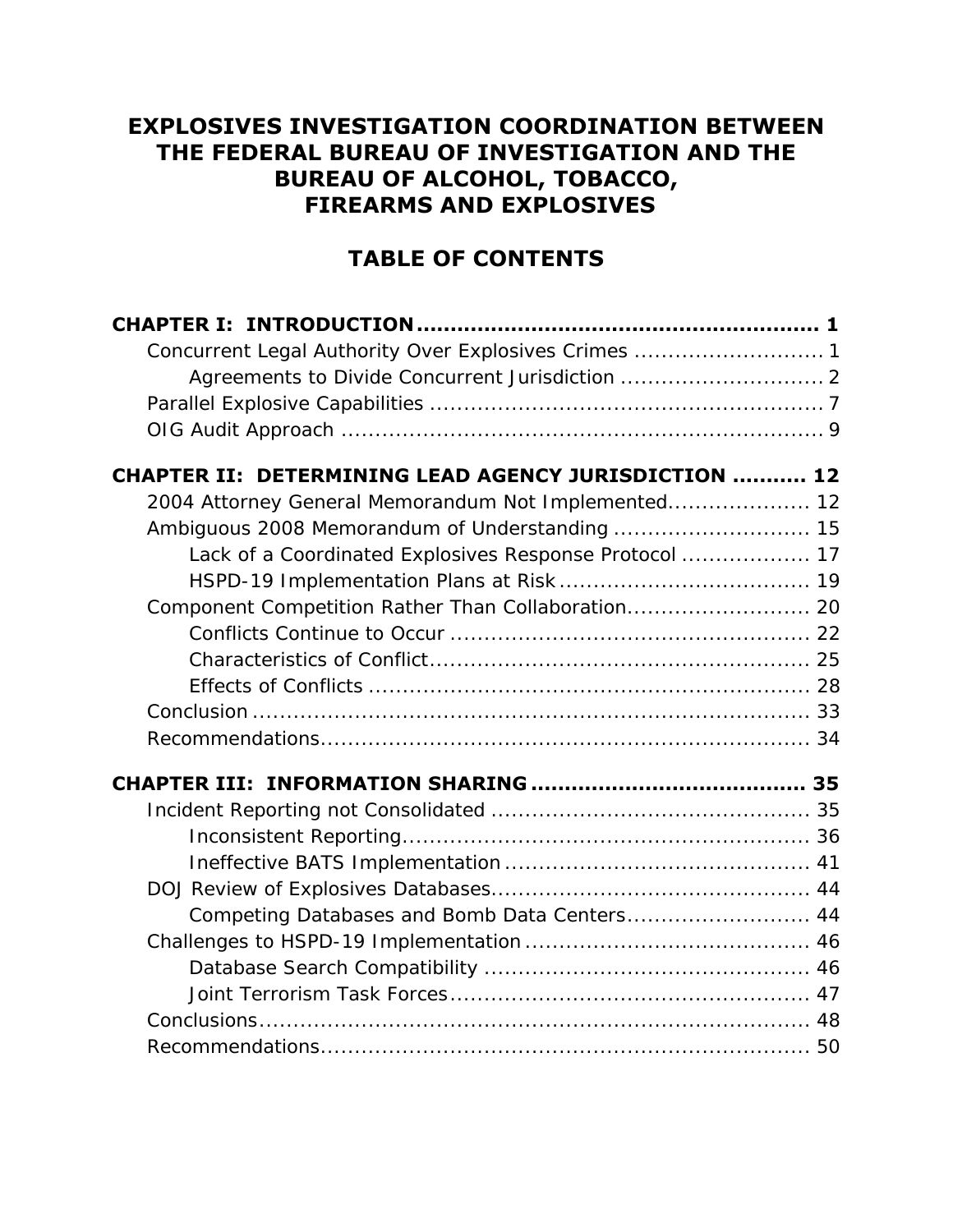| CHAPTER IV: EXPLOSIVES TRAINING AND CANINES 51              |    |
|-------------------------------------------------------------|----|
|                                                             |    |
|                                                             |    |
|                                                             |    |
|                                                             |    |
|                                                             |    |
|                                                             |    |
|                                                             |    |
|                                                             |    |
|                                                             |    |
|                                                             |    |
|                                                             |    |
|                                                             |    |
| Terrorist Explosive Device Analytical Center (TEDAC)  66    |    |
|                                                             |    |
|                                                             |    |
|                                                             |    |
|                                                             |    |
| <b>STATEMENT ON COMPLIANCE WITH LAWS AND REGULATIONS 70</b> |    |
|                                                             |    |
| APPENDIX I - OBJECTIVE, SCOPE, AND METHODOLOGY  72          |    |
|                                                             | 75 |
|                                                             |    |
| APPENDIX IV - 2004 ATTORNEY GENERAL MEMORANDUM  80          |    |
| <b>APPENDIX V - 2007 EXPLOSIVES REVIEW GROUP</b>            |    |
| <b>APPENDIX VI - 2008 ATF-FBI MEMORANDUM OF</b>             |    |
| <b>APPENDIX VII - MEMORANDUM FROM A UNITED STATES</b>       |    |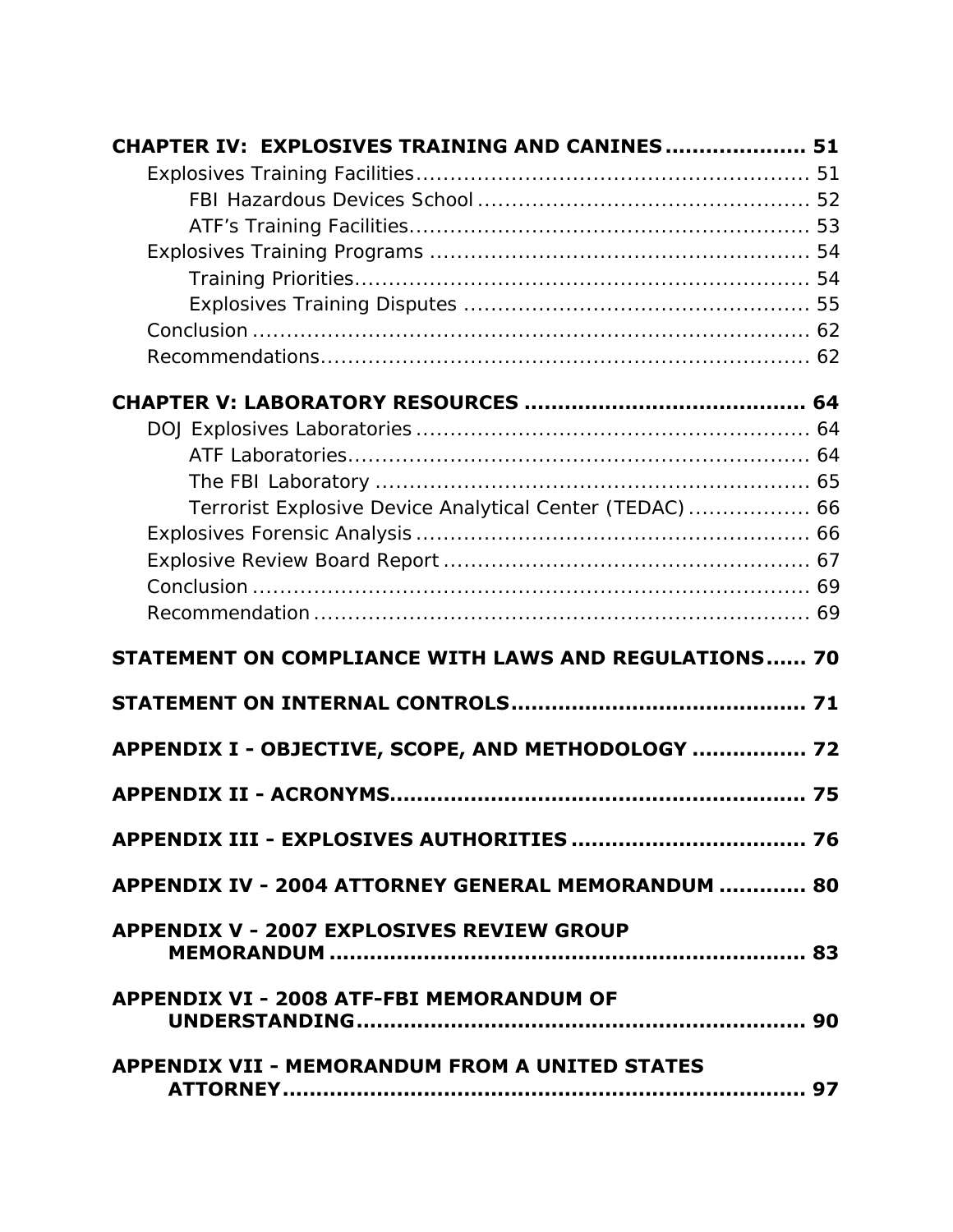| APPENDIX VIII - CONSOLIDATED DOJ RESPONSE TO AUDIT     |  |
|--------------------------------------------------------|--|
|                                                        |  |
| <b>APPENDIX IX - - OFFICE OF THE INSPECTOR GENERAL</b> |  |
| SUMMARY AND ANALYSIS OF ACTIONS NECESSARY TO           |  |
|                                                        |  |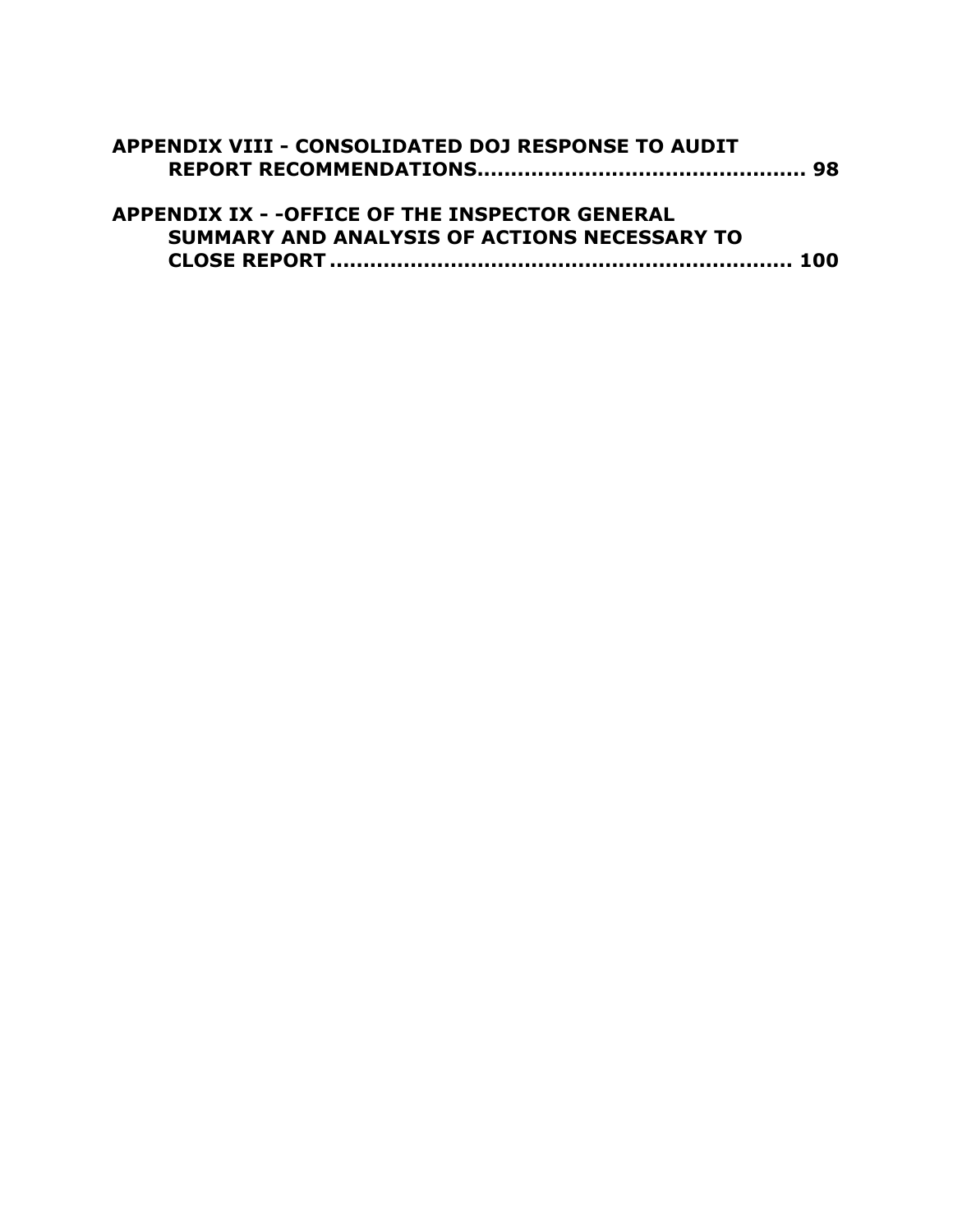# **CHAPTER I: INTRODUCTION**

 $\overline{a}$ 

The Bureau of Alcohol, Tobacco, Firearms and Explosives (ATF) and the Federal Bureau of Investigation (FBI) share jurisdiction for investigating the criminal use of explosives. Since Congress specifically provided the FBI and ATF with concurrent jurisdiction to investigate explosives crimes, both agencies have developed similar, even parallel, operational and technical abilities, such as responding to and investigating explosives incidents, collecting and analyzing intelligence and forensic evidence, and training their employees and other law enforcement agency partners.<sup>1</sup> The framework for coordinating explosives-related activities between the FBI and ATF is set out in several agreements signed by the Directors of the FBI and ATF, by mandates from the Attorney General, and most recently in a February 2007 directive issued by President Bush.

#### **Concurrent Legal Authority Over Explosives Crimes**

The FBI has traditionally investigated several federal crimes that may be committed with explosives, such as bank robbery, hate crimes, and organized crime. In 1990, the Attorney General formally assigned the FBI lead responsibility for investigating all crimes for which it has primary or concurrent jurisdiction and which involve domestic terrorist activities.<sup>2</sup> By statute ATF, as part of the Department of the Treasury (Treasury), was assigned primary jurisdiction governing the importation, manufacture, distribution, and storage of explosive materials and enforcement of federal explosives laws. In 1982, ATF was also given expanded authority to

<sup>&</sup>lt;sup>1</sup> Explosives incidents include actual or attempted bombings with improvised (i.e., homemade), misused commercial or military, or incendiary) explosives devices (e.g., gasoline bombs); recovered explosives and explosives components; render-safe operations to dispose or destroy recovered explosives; accidental detonations of commercial explosives; and threats to bomb and the use of hoax devices.

<sup>&</sup>lt;sup>2</sup> 18 U.S.C. § 2332b (f) and 28 C.F.R. § 0.85. Section (I). Prior to 1990, the FBI had already been investigating terrorist bombings under a series of Presidential directives, such as a September 6, 1939, directive on subversive activities and the 1982 National Security Decision Directive-30 entitled *U.S. Policy on Counterterrorism*. See Appendix III for a more detailed description of FBI and ATF explosives-investigation authorities.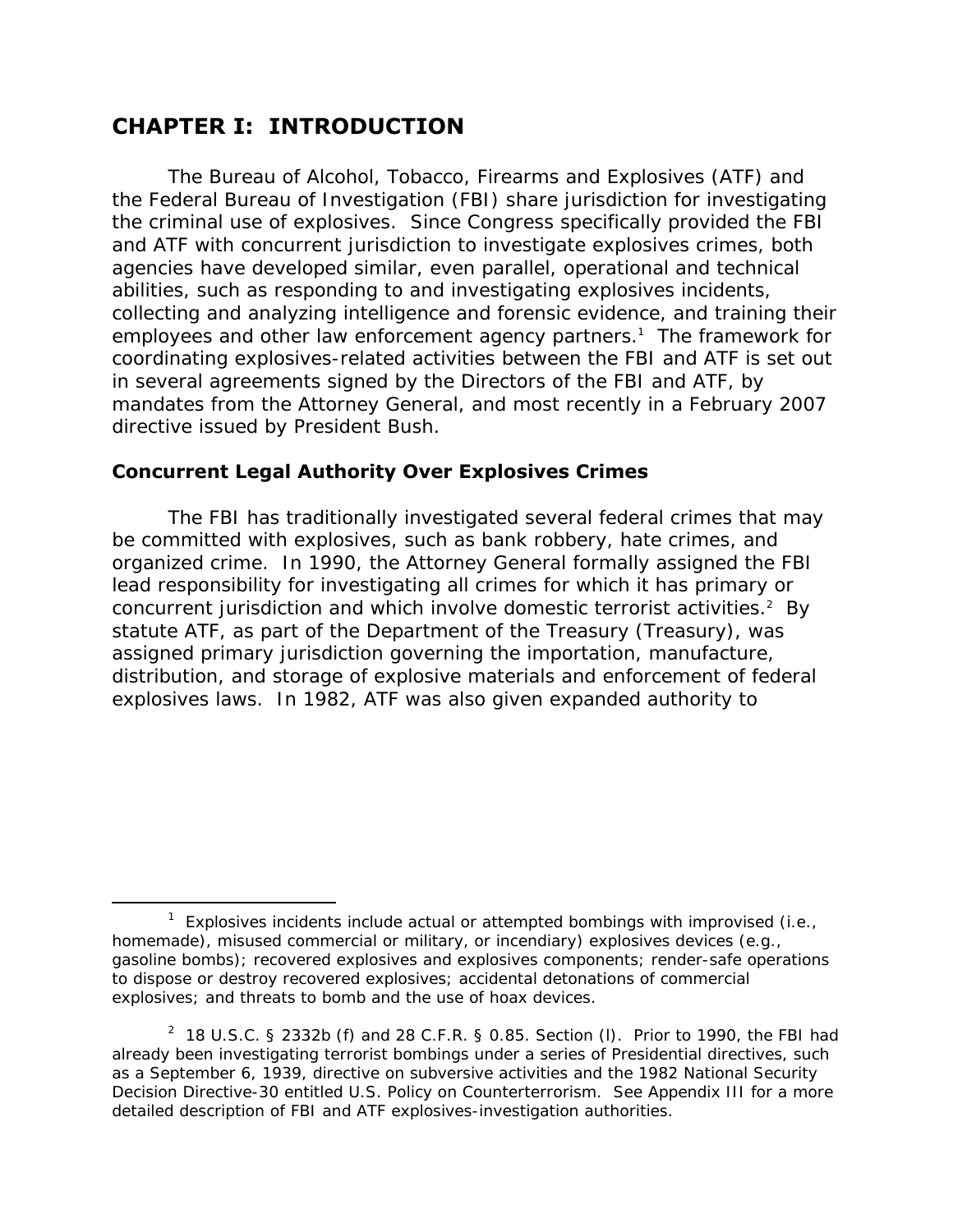<span id="page-24-0"></span>investigate crimes of arson involving not only explosives but also accelerants such as gasoline and other flammable liquids.<sup>3</sup>

domestic terrorism that is delegated to ATF by the Attorney General.<sup>5</sup> In 2002, the Homeland Security Act, among other things, transferred ATF enforcement functions from Treasury to the Department of Justice (DOJ).4 The Homeland Security Act and the associated Safe Explosives Act of 2002 state that ATF is responsible for investigating criminal and regulatory violations of the federal firearms, explosives, arson, alcohol, and tobacco smuggling laws and any other investigation of violent crime or

The FBI and ATF currently investigate very similar criminal activities involving explosives — differing mainly by the motive of the perpetrator or the location of the crime. The FBI views explosives use as one of many types of weapons criminals wield in furtherance of a terrorist act or another underlying crime, defining its jurisdiction by the criminal motive. ATF, on the other hand, views its explosives jurisdiction as covering any improper use of explosives regardless of motive, defining its jurisdiction based on the fact that an explosive is intended to be or has been used to commit a crime. The concurrent authorities and differing rationale over jurisdictional decisions have resulted in conflicts between the FBI and ATF concerning which agency has lead investigative authority over specific explosives incidents.

#### *Agreements to Divide Concurrent Jurisdiction*

To address their concurrent investigative authority over explosives crimes, the FBI and ATF have a history of attempting to establish exclusive areas of jurisdiction. Such divisions of labor have resulted in relatively fine distinctions justifying which agency will respond to similar explosives incidents. For instance, ATF's location within Treasury for much of the last

 $\overline{a}$ <sup>3</sup> The Omnibus Crime Control and Safe Street Act of 1968, 18 U.S.C. §§ 921 et seq. as amended in the Gun Control Act of 1968, 26 U.S.C. §§ 5841 et seq., prohibited unlicensed trade in firearms and explosives. The Organized Crime Act of 1970, at 18 U.S.C. §§ 842 and 844, covers unlawful acts and penalties. 18 U.S.C. § 843 regulates the explosives industry. 18 U.S.C. § 846(b) authorizes the establishment of a national repository of information on incidents involving arson and suspected criminal misuse of explosives. The National Firearms Act, Title 26 U.S.C. Chapter 53, includes criminal provisions for the unlawful manufacture, transfer, and possession of destructive devices, including explosives or incendiary bombs, grenades, and mines.

<sup>4</sup> 28 U.S.C. § 599A (2008).

 <sup>5</sup>*The Homeland Security Act* is Pub. L. 107-296, and Subtitle C, Title XI, is the *Safe Explosives Act*.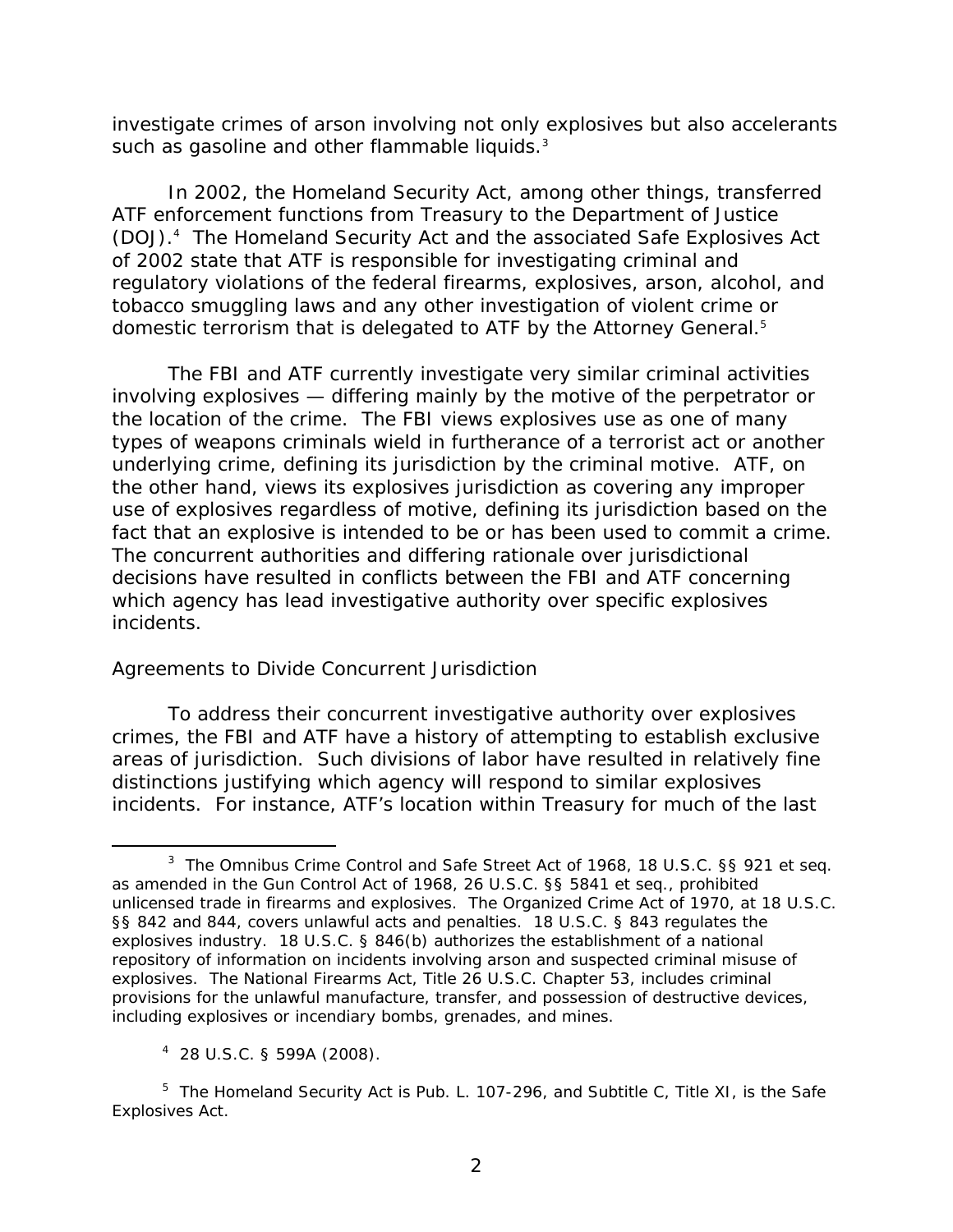buildings except for Treasury facilities, which ATF handled.<sup>6</sup> 37 years resulted in the FBI handling all explosives cases involving federal

#### 1973 Memorandum of Understanding

In 1973, the FBI, ATF, and United States Postal Service signed a Memorandum of Understanding (MOU) that attempted to divide enforcement activities for explosives-related crimes among these agencies. This memorandum divided jurisdiction based mainly on differences in the location of bombings but contained overarching exceptions based on the motives of perpetrators, such as terrorism.

According to the 1973 MOU, ATF would be the lead investigative agency over regulatory violations (such as loss or theft of commercial explosives), the interstate transportation of explosives with unlawful intent (other than through the mail), explosives use against property used in or affecting commerce (such as bombing stores or warehouses), explosives possession or use directed at Treasury buildings, and any use of explosives during the commission of another felony where ATF had jurisdiction of the underlying felony (such illegal gun dealers using explosives).

On the other hand, the 1973 MOU provided that the FBI would be the lead investigative agency for arson and bomb threats communicated by phone or mail, for the use or attempted use of explosives to damage property owned or used by the U.S. government (except Treasury facilities), for cases when explosives were used in the commission of another felony for which the FBI had primary jurisdiction (such as bank robbery), and for the unauthorized possession of explosives in a building used by the U.S. government (except Treasury facilities). The memorandum also permitted the FBI to assert the lead on any explosives use directed against diplomatic functions, college campuses, or which appeared at the outset to have been perpetrated by terrorist or revolutionary groups or individuals.

#### Fair Oaks Accords

 $\overline{a}$ 

In 2000, five ATF and five FBI Special Agents-in-Charge on a Joint Field Managers Working Group issued a report that recommended coordination actions be formalized into a joint investigation protocol for use

<sup>&</sup>lt;sup>6</sup> Although the U.S. Postal Service also reserved lead agency jurisdiction for explosives incidents in its facilities under the 1973 MOU, this report refers only to ATF and FBI divisions of authority.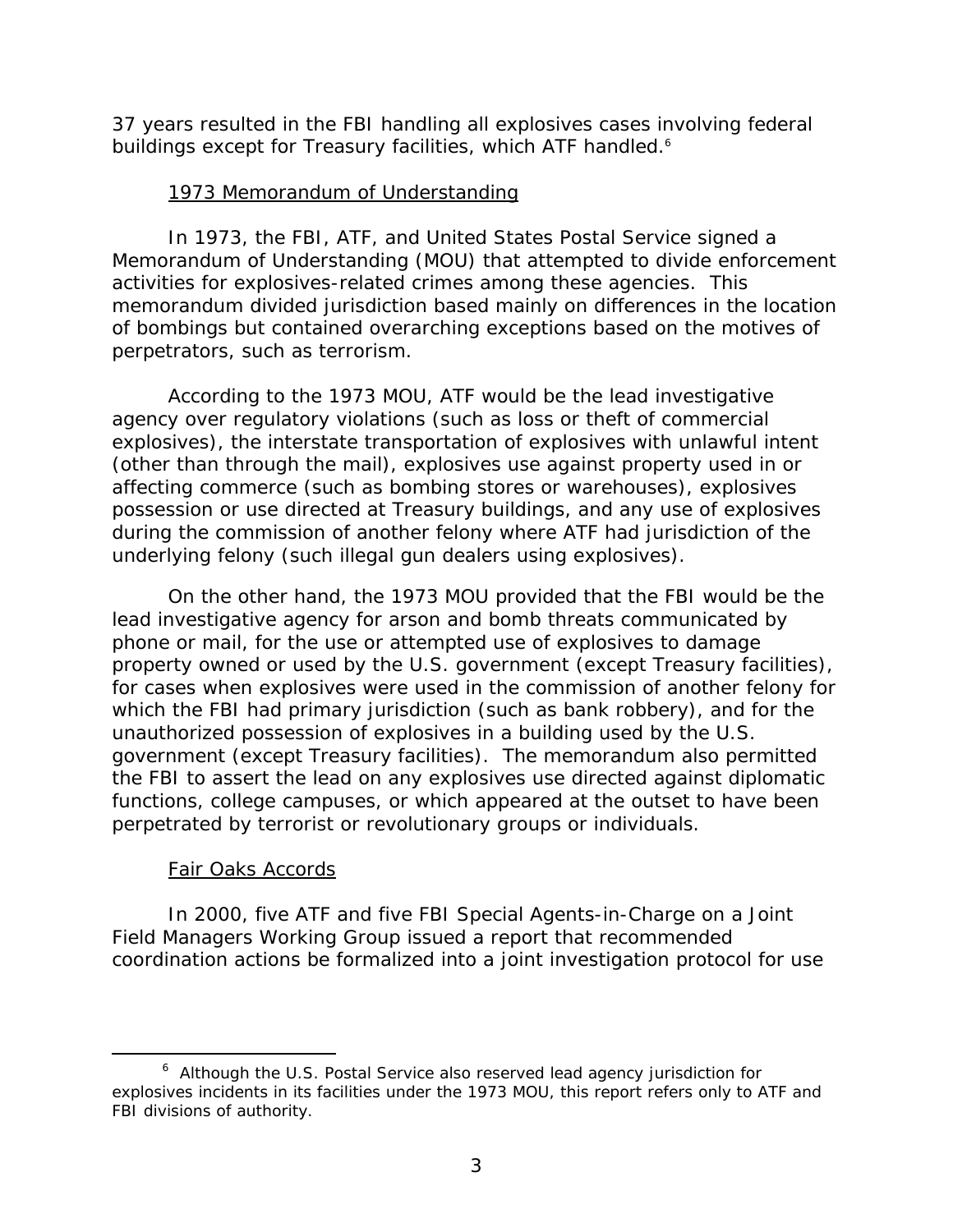at the scene of an explosives incident.<sup>7</sup> The resulting report, also known as the "Fair Oaks Accords," was specific on when joint-lead agency cases should be used, which agency would be the lead agency in other instances, and in what types of bombings each agency's laboratory would be used. For example, the Fair Oaks Accords recommended a joint "50/50" approach for bombings related to women's reproductive health care providers, houses of worship, colleges and universities, and environmental and animal rights movements. For these four areas, the investigative strategies, search warrants, pursuit of leads, and media were to be jointly managed by ATF and FBI agents. In addition, the agreement recommended that evidence from explosives crime scenes involving women's reproductive health care providers and houses of worship would be sent to ATF laboratories, while evidence from colleges and universities and environmental and animal rights movements would be sent to the FBI Laboratory. However, the Fair Oaks Accords and its recommendations were not implemented.

#### Attorney General Forms the Explosives Review Group

In March 2003, about a month after joining DOJ, ATF officials proposed that the information and publication functions of the FBI's Bomb Data Center be merged into and managed by ATF. It also recommended that ATF be designated as DOJ's primary responding agency to all explosives scenes, and be allowed to coordinate DOJ assets for the entire on-scene investigation regardless of the motive, including terrorism. This proposal was not implemented, and DOJ took no formal steps to redefine responsibilities in explosives incidents for the subsequent year.

On March 4, 2004, the Attorney General Ashcroft created the Explosives Review Group (ERG) to develop recommendations regarding the most effective coordination of explosives investigations between the FBI and ATF.<sup>8</sup> The ERG completed its initial review and reported its findings and recommendations to the Deputy Attorney General on May 3, 2004. ATF chaired the ERG and reported that, with respect to jurisdiction, the majority of bombings in the United States have no link to terrorism, and that when

 $\overline{a}$ 

 $7$  The July 18, 2000, Working Group Report recommended joint response and common ownership of crime scenes, immediate joint notification, fellowship exchanges of laboratory personnel, joint crime scene processing standards, specific attributes of joint investigations, and delineation of applicable types of incidents.

the FBI, Office of the Deputy Attorney General, Office of Legal Policy, and Criminal Division. <sup>8</sup> As mandated by the Attorney General's March 4, 2004, Memorandum entitled Review Group Concerning Coordination of Explosives Investigations and Training, the Explosives Review Group (ERG) was comprised of senior officials from ATF (acting as Chair), The Memorandum identified as issues for ERG review explosives-related training, explosives investigations, and the maintenance of databases related to explosives.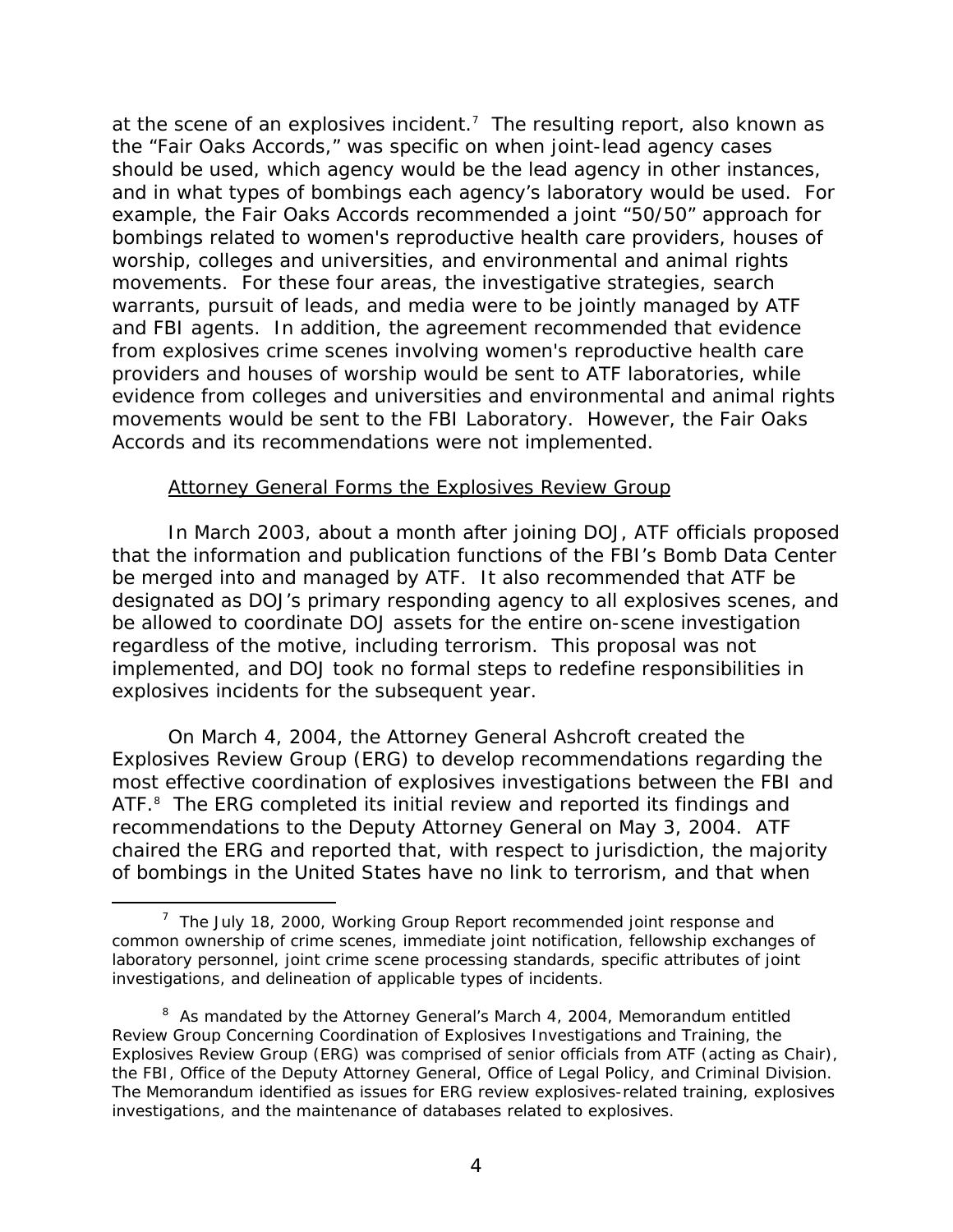terrorism was indicated all available resources necessary would be used to fully respond. However, the FBI and ATF did not reach agreement on many issues, such as the role each component should have in explosives investigations when the motive is not clear. Further, the FBI advised the chair of the ERG that it did not agree with the report as drafted and submitted an alternative report highlighting what it believed were the areas of agreement. Although the FBI did not explain in its report why the two agencies could not come to an agreement, the ERG Chairman described in the report the basis of the disagreement as follows:

- Each agency believes it is best suited to coordinate DOJ assets at the crime scene: ATF because explosives and fire investigation is an inherent function of its primary mission and because of the strengths of its specialized positions, and the FBI because of its mandate to detect and prevent terrorism.
- The FBI believes it is appropriate to treat all incidents or threats involving explosives, destructive devices, firearms, or arson as potential terrorism until the best available information determines otherwise and that only the FBI can determine if an incident is related to terrorism.

#### 2004 Attorney General Memorandum

 $\overline{a}$ 

In response to the ERG's report, on August 11, 2004, Attorney General Ashcroft issued a memorandum entitled Coordination of Explosives Investigations and Related Matters (2004 Memorandum). This memorandum directed:

- traditionally has exercised jurisdiction;<sup>9</sup> • ATF to control the investigation of all explosives incidents, except in: (1) cases in which a Joint Terrorism Task Force (JTTF) determines the incident is related to terrorism, and (2) cases in which the FBI
- all DOJ arson and explosives incident databases to be consolidated into a single ATF-maintained system and accessible to all DOJ law enforcement components;
- within 90 days, the DOJ Chief Information Officer to examine and report to the Deputy Attorney General on the feasibility of consolidating all DOJ arson and explosives databases;

 $9$  Examples of crimes within the FBI's traditional jurisdiction that can involve explosives include bank robberies, hate crimes, and organized crime.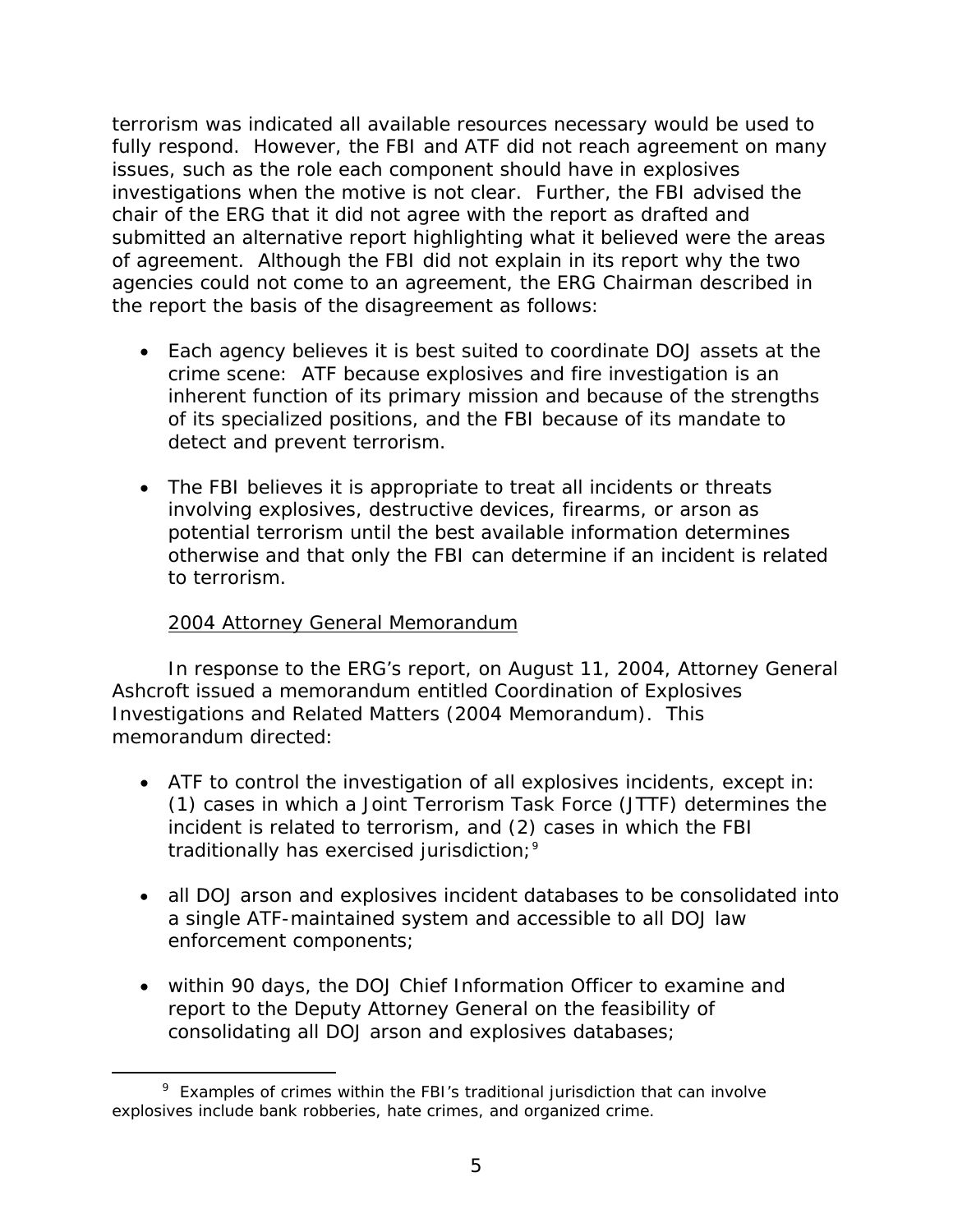- DOJ to form a Laboratory Review Board to examine laboratory resources and workloads and develop recommendations for the Deputy Attorney General;
- the FBI and ATF to consolidate all post-blast explosives training budget, curricula, teaching, and scheduling functions under ATF and, as soon as practicable, require that only ATF-certified explosivesdetection canines be used;
- all DOJ personnel engaged in or related to post-blast explosives training to remain with their respective agencies and continue to provide training as they did prior to consolidation; and
- the FBI and ATF to organize an Explosives Training Review Board to report to the Deputy Attorney General on the feasibility of consolidating DOJ's explosives training programs and facilities.10

The 2004 Memorandum also stated that the Deputy Attorney General would resolve all issues relating to jurisdiction over explosives investigations, post-blast explosives training consolidation, and the consolidation of arson and explosives databases as well as direct the allocation and use of laboratory resources. The 2004 Memorandum did not reference the 1973 MOU to either incorporate or supersede this agreement.

#### 2008 Memorandum of Understanding

 $\overline{a}$ 

Despite the direction provided in the Attorney General's 2004 Memorandum, the FBI and ATF continued to pursue separate investigations; develop uncoordinated strategies and priorities; and operate separate information systems for communication, reporting, and performance measurement. After informal prompting by the Office of the Deputy Attorney General, ATF and the FBI signed another MOU on July 8, 2008, entitled Protocols for Response to Explosives Related Incidents (2008 Memorandum).<sup>11</sup> According to the memorandum, ATF and FBI Special Agents-in-Charge are required to coordinate where the motive of an explosives incident (criminal act or terrorist incident) is not readily apparent. The 2008 Memorandum directs that the investigation proceed jointly and vigorously with key decisions made in a timely and collaborative manner, thereby encouraging joint investigations pending a definitive determination of intent. Additionally, the 2008 Memorandum states that the agency with

<sup>&</sup>lt;sup>10</sup> See Appendix IV for the 2004 Attorney General Memorandum.

<sup>&</sup>lt;sup>11</sup> See Appendix VI for the 2008 Memorandum of Understanding.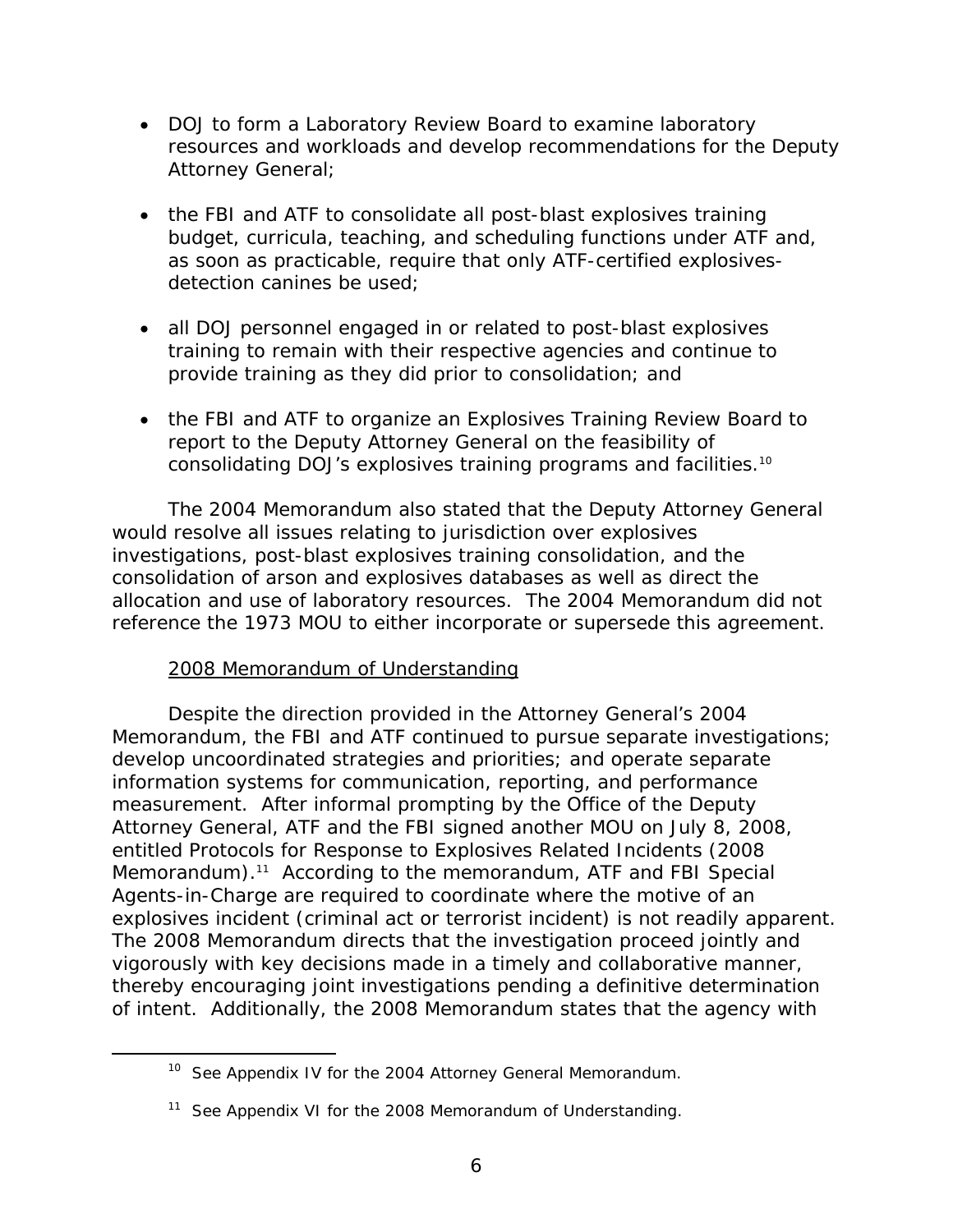<span id="page-29-0"></span>the responsibility for the underlying felony will assume the investigative lead and that FBI and ATF Special Agents-in-Charge will determine jurisdiction in the best interest of public safety and law enforcement.

#### Homeland Security Presidential Directive-19

A government-wide review of strategies to prevent terrorist bombings on American soil also affected the jurisdictional issues between the FBI and ATF. On February 12, 2007, President Bush signed Homeland Security Presidential Directive-19 (HSPD-19), which required executive branch agencies to develop, under the leadership of the Attorney General, a layered and united approach to aggressively deter, prevent, detect, protect, and respond to terrorists' evolving efforts to employ explosives in the United States. A united approach was contained in the *National Strategy for Combating Terrorist Use of Explosives in the United States* (National Strategy), which the President signed on December 20, 2007. The National Strategy contained 36 recommendations to improve federal efforts to combat potential terrorist attacks using explosives. To implement the National Strategy, the Attorney General, in coordination with the Secretaries of Defense and Homeland Security and the heads of other federal agencies, developed an *Implementation Plan*.

One key action outlined in the Implementation Plan was the identification and documentation of the specific roles and responsibilities of departments and agencies through all phases of incident management pertaining to terrorist use of explosives, from prevention and protection through response and recovery. Therefore, coordination of DOJ explosivesrelated operations, primarily those of the FBI and ATF, is required to comply with the HSPD-19 Implementation Plan.

#### **Parallel Explosive Capabilities**

-

A major function of the FBI and ATF explosives programs is to assist the 471 accredited state and local bomb squads located throughout the United States. These local bomb squads are usually the first responders to explosives incidents and are primarily responsible for the "render-safe procedures" on explosives.12 The FBI and ATF provide training, equipment, and assistance to state and local bomb squads, when requested, through FBI

 $12$  In render-safe procedures, specialists neutralize unexploded ordnance (including improvised explosive devices) to prevent an uncontrolled detonation.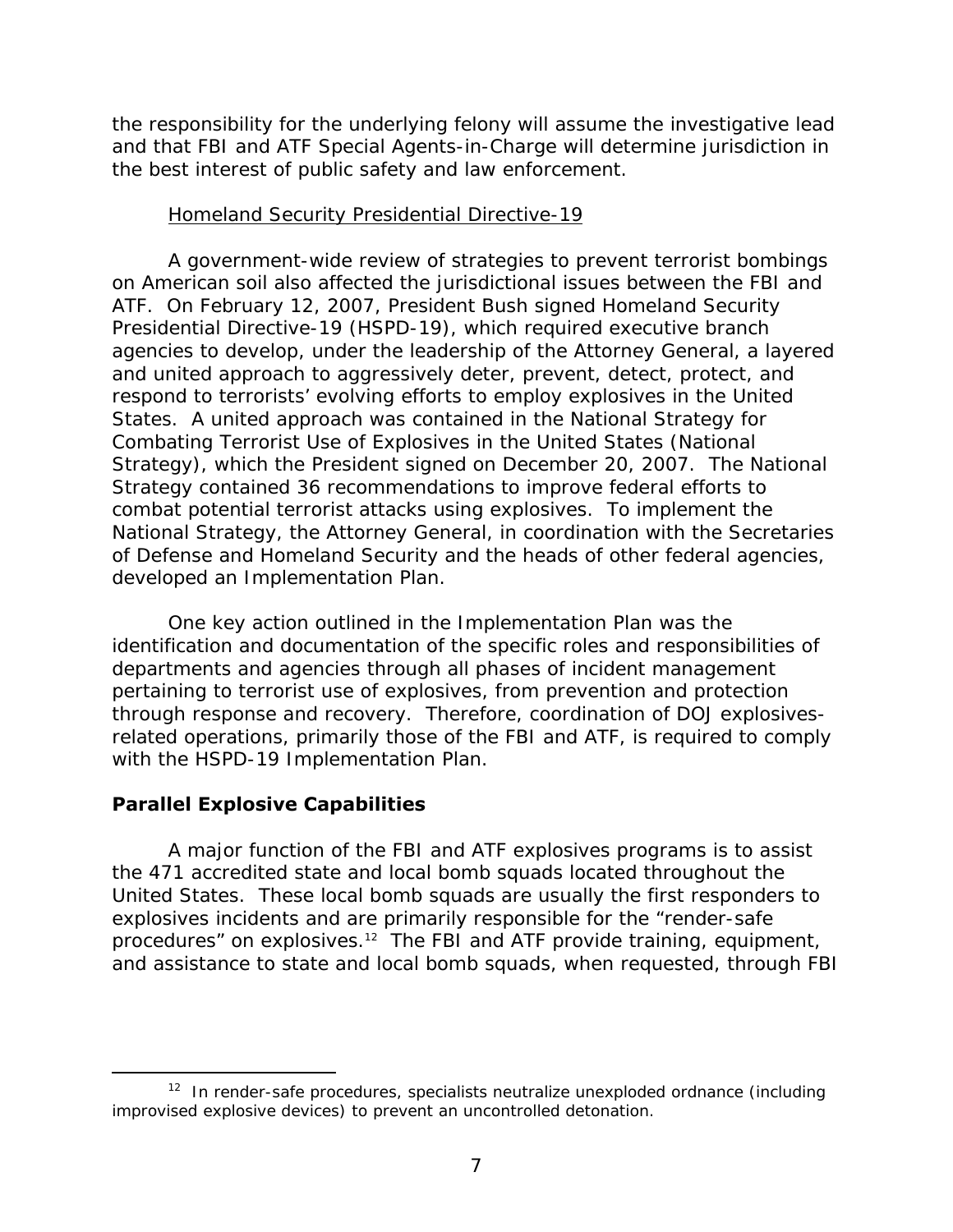Enforcement Officers (EEO), and ATF Certified Explosives Specialists (CES).<sup>13</sup> and ATF Special Agent Bomb Technicians (SABT), ATF Explosives

SABTs are investigators trained at the FBI's Hazardous Devices School who can assist local bomb squads in render-safe procedures and provide training to state and local responders.<sup>14</sup> As of May 2009, ATF had 5 full-time SABTs and the FBI had 174 SABTs, of which 30 were dedicated full-time to this role. Explosive Enforcement Officers are generally former military explosives ordnance disposal specialists (not Special Agents) authorized to render-safe explosives or incendiary devices, conduct technical examinations to make destructive device determinations, and assist in training. Certified Explosive Specialists are ATF Special Agents trained in post-blast crime scene investigations and explosives handling, but they do not perform render-safe procedures.15 ATF had approximately 241 CESs and 27 certified EEOs as of March 2009.

As shown in Exhibit 1-1, certified state and local bomb technicians are located in all 50 states, ATF EEOs in 11 states, and FBI SABTS in 42 states.

-

<sup>&</sup>lt;sup>13</sup> Other specialists include explosives-detection canine handlers and forensic scientists such as chemists, metallurgists and technical experts who provide laboratory analysis of explosives, destructive devices, accelerants, and blast or arson debris submitted by investigators.

 $14$  The FBI manages the administration and funding for the Hazardous Devices School, the training academy for all civilian bomb technicians, which is operated by the U.S. Army Ordnance Munitions and Electronics Maintenance School at Redstone Arsenal in Huntsville, Alabama.

 $15$  In addition, each agency organizes special units, such as the FBI's Evidence Response Team and the ATF's National Response Team, which respond to major incidents.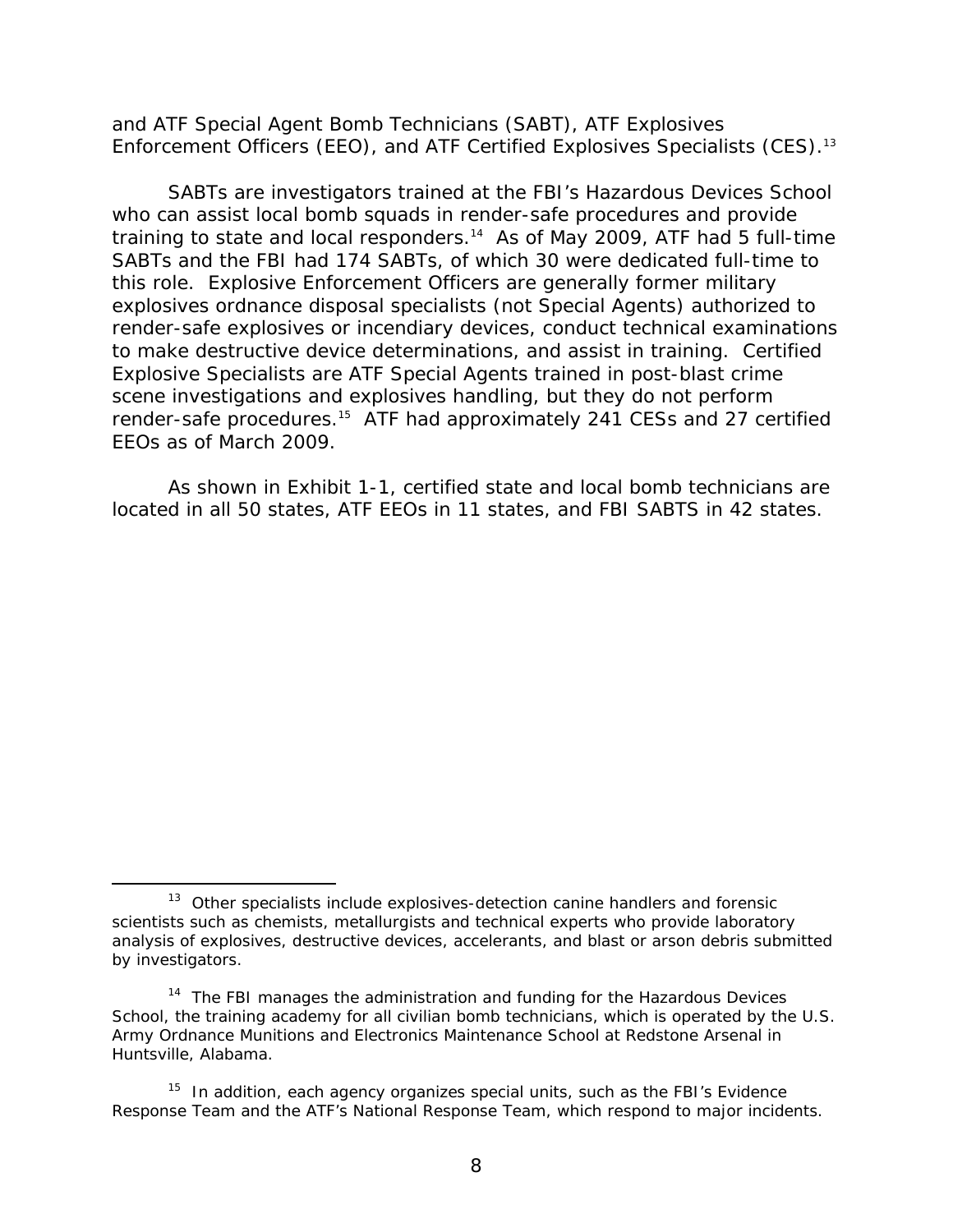<span id="page-31-0"></span>

### **Exhibit 1-1: Distribution of Civilian, ATF, and FBI Bomb Technicians as of May 1, 2009**

Source: OIG analysis of FBI Hazardous Device School data

Since the 471 accredited state and local bomb squads throughout the country are the primary first responders to explosives incidents, much of the federal role assisting in post-blast evidence collection or evidence analysis does not require render-safe certification, except perhaps where local bomb squads are scarce.

#### **OIG Audit Approach**

This OIG audit reviewed the DOJ oversight and ATF and FBI coordination of explosives investigations and associated support activities including information technology, training, and laboratory analysis from October 2002 to April 2009. The objective of this audit was to evaluate the level of coordination between the FBI and ATF in explosives investigations and related activities, including: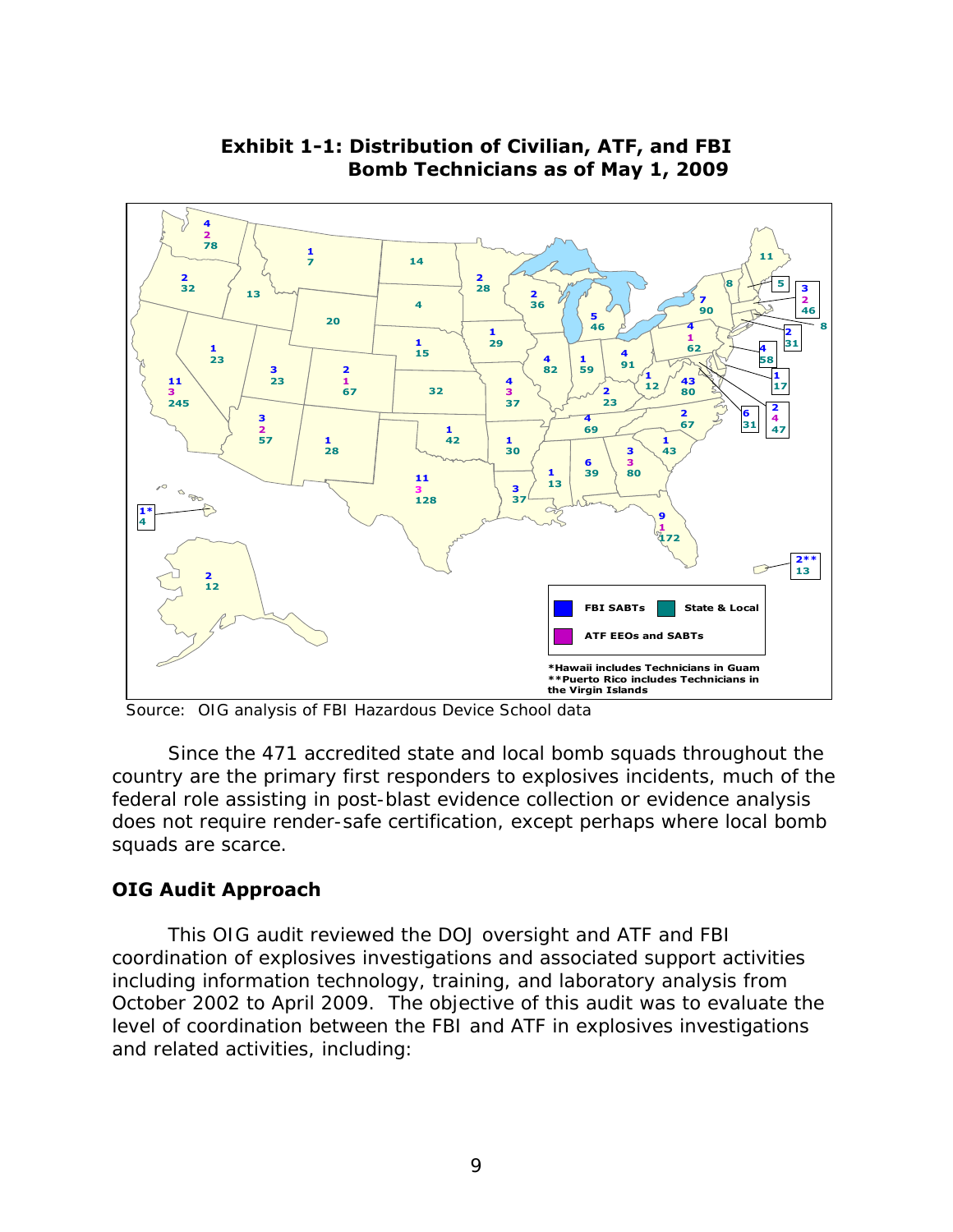- 1. the effectiveness of current protocols to determine lead agency jurisdiction on investigations;
- 2. the extent of database consolidation and information sharing;
- 3. the degree of coordinated training; and
- 4. the use of laboratory resources for explosives analysis.

To conduct this audit, we reviewed explosives case data from the FBI and ATF's case management systems from fiscal year (FY) 2003 through March 2008. We also reviewed relevant Special Agent training records, explosives-related course curricula, and policies or procedures regarding explosives investigations and interagency interaction. We conducted interviews of personnel in the Office of Deputy Attorney General and Office of the Chief Information Officer and with more than 100 ATF and FBI employees located at each agency's headquarters and selected field divisions.

commanders of each accredited state and local bomb squad in the country.<sup>16</sup> As part of this audit, we sent surveys to all ATF and FBI field division Special Agents-in-Charge, FBI SABTs, ATF CESs, ATF EEOs, and the As presented in Exhibit 1-2, we received responses to our survey questionnaire from over 60 percent of all DOJ personnel and over 50 percent of the state and local bomb squad commanders.

| <b>Surveys</b>                                                              | <b>Number</b><br><b>Surveyed</b> | <b>Number of</b><br><b>Respondents</b> | <b>Response</b><br>Rate |
|-----------------------------------------------------------------------------|----------------------------------|----------------------------------------|-------------------------|
| ATF Management                                                              | 25                               | 18                                     | 72%                     |
| FBI Management                                                              | 69                               | 47                                     | 68%                     |
| FBI Special Agent Bomb Technicians                                          | 194                              | 121                                    | 62%                     |
| ATF Special Agent Bomb Technicians,<br>Certified Explosives Specialists and |                                  |                                        |                         |
| <b>Explosives Enforcement Officers</b>                                      | 285                              | 180                                    | 63%                     |
| State and Local Bomb Squad                                                  |                                  |                                        |                         |
| Commanders                                                                  | 470                              | 239                                    | 51%                     |

### **Exhibit 1-2: Response Rates to OIG Survey Questionnaire**

Source: Analysis of OIG survey data

<sup>-</sup><sup>16</sup> The FBI supplied the names and addresses for FBI management, SABTs, and state and local bomb commanders. ATF provided the names and addresses for ATF management and its CES and EEO personnel.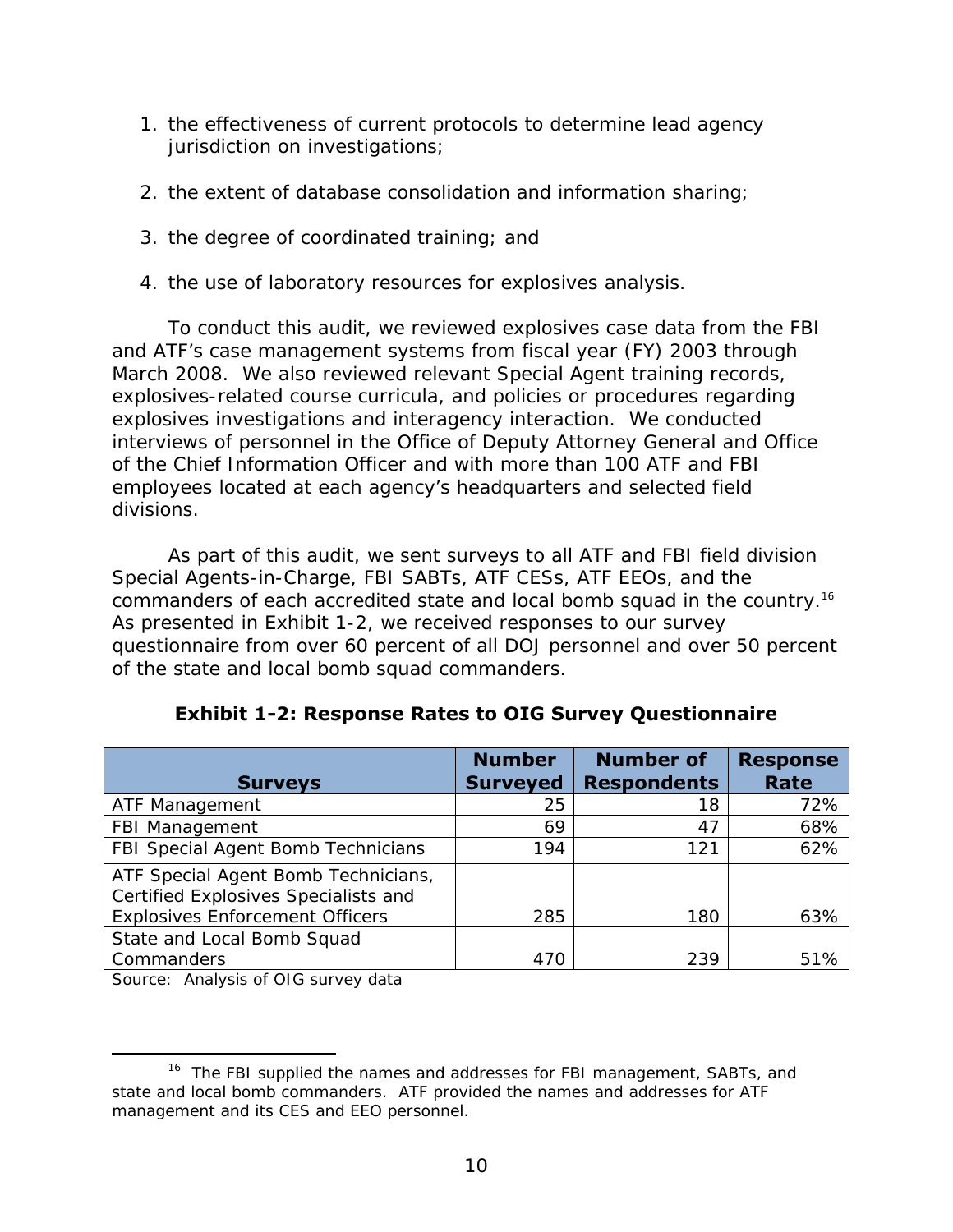Appendix I contains a more detailed description of our audit objective, scope, and methodology. The following chapters provide our findings, conclusions, and recommendations.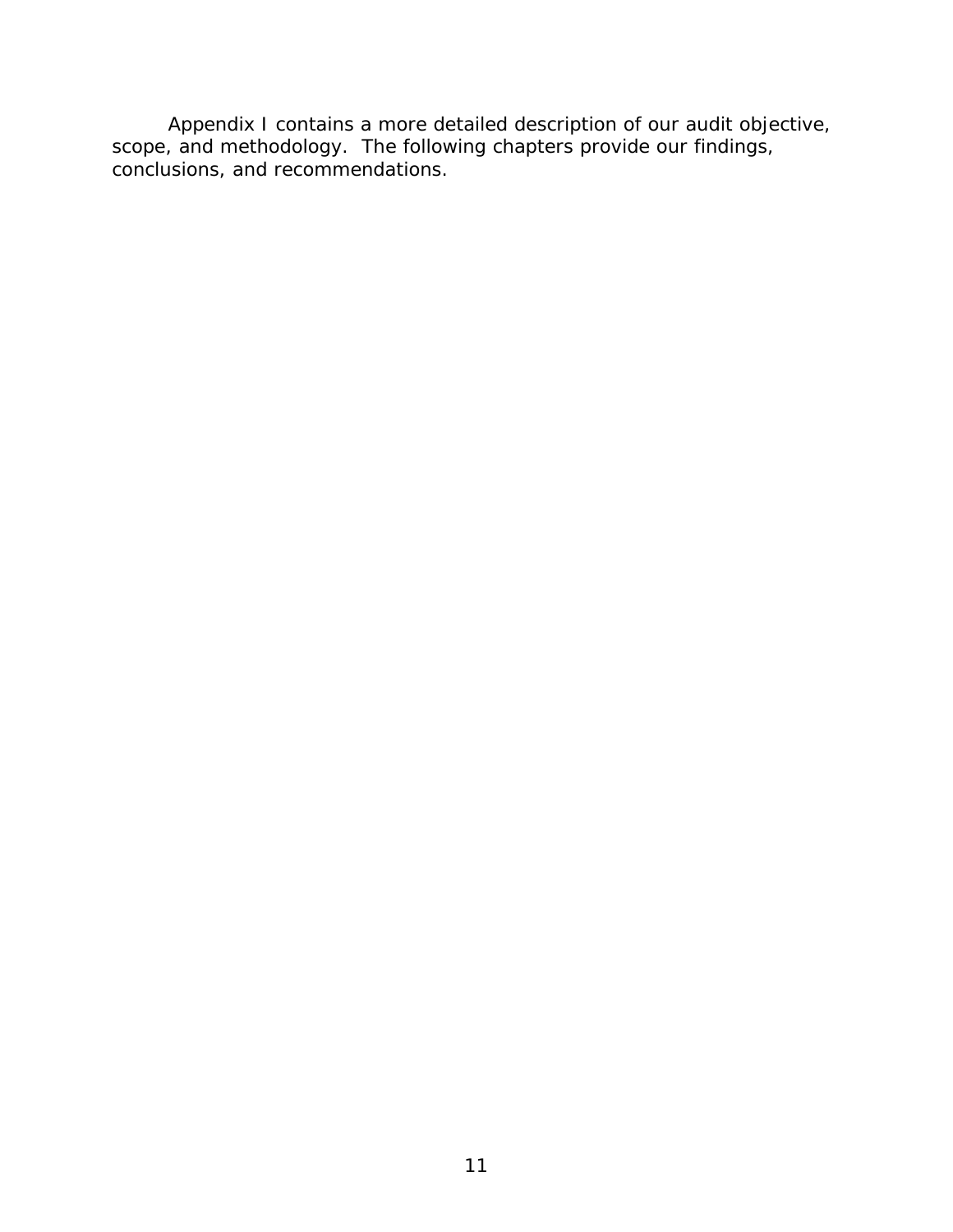# <span id="page-34-0"></span>**CHAPTER II: DETERMINING LEAD AGENCY JURISDICTION**

Since ATF's merger into DOJ in January 2003, the FBI and ATF have continued to carry out criminal explosives investigations independently of each other. DOJ issued in 2004 ambiguous directives regarding the division of labor for explosives and related activities without establishing a framework for resolving issues at the scene of the incident. Additionally, both ATF and the FBI have not conceded their initial positions of seeking lead authority in all explosives investigations, and consequently disputes between the components over leading investigations and different rendersafe procedures continue to occur throughout the country. These disputes adversely affect the agencies' working relationships and can confuse local agency first responders. The absence of a coordinated federal approach can also hinder DOJ's ability to effectively respond, investigate, and prevent explosives crimes.

#### **2004 Attorney General Memorandum Not Implemented**

component's position on these three issues.<sup>17</sup> On November 14, 2006, more than 2 years after the 2004 Memorandum was issued, Deputy Attorney General Paul McNulty reconstituted the Explosives Review Group (ERG) to assess the need to establish or clarify operational protocols for improving the coordination of explosives incident investigations. The ERG reported to Deputy Attorney General McNulty on January 12, 2007, that three of the seven directives within the 2004 Memorandum – information sharing, training, and explosives canines – either had not been implemented or remained highly contested between the two components. In addition, the FBI and ATF developed white papers that they attached to the ERG report describing each

Our audit found that the FBI and ATF are still not coordinating explosives-related operations and activities for the three areas identified by the ERG report. In addition, as identified in Exhibit 2-1, we determined that issues also remain unresolved for two additional directives in the 2004 Memorandum – investigative jurisdiction and laboratories.

-

<sup>&</sup>lt;sup>17</sup> See Appendix V for the ERG's January 12, 2007, memorandum.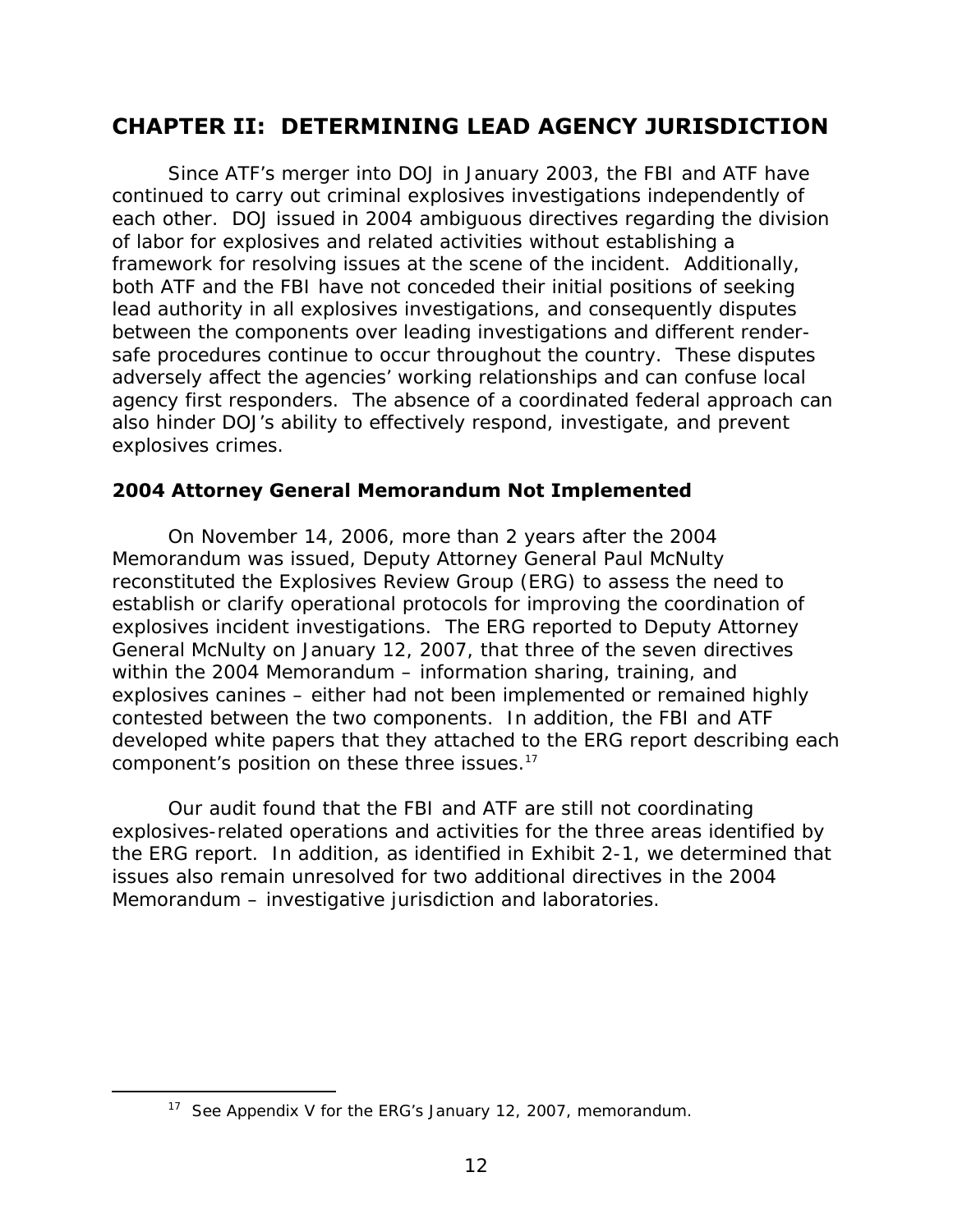#### **Exhibit 2-1: 2004 Memorandum Requirements Issues Identified as Unresolved and Summary of ATF and FBI White Paper Positions**

|                                             | <b>Unresolved</b><br><b>Issues</b> |              | <b>White Paper Positions</b>                                                                                                                                                                                                                                                         |                                                                                                                                                                                                                                                                                                                                    |  |
|---------------------------------------------|------------------------------------|--------------|--------------------------------------------------------------------------------------------------------------------------------------------------------------------------------------------------------------------------------------------------------------------------------------|------------------------------------------------------------------------------------------------------------------------------------------------------------------------------------------------------------------------------------------------------------------------------------------------------------------------------------|--|
|                                             | <b>ERG</b>                         | <b>OIG</b>   |                                                                                                                                                                                                                                                                                      |                                                                                                                                                                                                                                                                                                                                    |  |
| <b>Topic</b>                                | <b>Report</b>                      | <b>Audit</b> | <b>FBI</b>                                                                                                                                                                                                                                                                           | <b>ATF</b>                                                                                                                                                                                                                                                                                                                         |  |
| Investigative<br>Jurisdiction               |                                    | √            | Not discussed in<br>white paper                                                                                                                                                                                                                                                      | Not discussed in<br>white paper                                                                                                                                                                                                                                                                                                    |  |
| Information<br>Sharing (See<br>Chapter III) | $\checkmark$                       | $\checkmark$ | Due to the FBI's<br>counterterrorism<br>mission, FBI Bomb Data<br>Center should represent<br>the U.S. internationally,<br>and ATF should not use<br>Bomb Data Center<br>name.                                                                                                        | ATF should be the sole<br>Bomb Data Center.                                                                                                                                                                                                                                                                                        |  |
| Training<br>(See<br>Chapter IV)             | √                                  | √            | The FBI should continue<br>to teach explosives and<br>post-blast training with<br>a domestic and<br>international terrorism<br>perspective.<br>The language and<br>directions related to<br>post-blast training in<br>the Attorney General<br>Memo should be<br>amended.             | ATF should serve as the<br>primary DOJ component<br>to develop and provide<br>comprehensive training<br>programs for fire and<br>explosives investigation.<br>ATF should administer the<br>explosives portion of the<br>Hazardous Device School<br>currently administered by<br>FBI at Redstone Arsenal in<br>Huntsville, Alabama. |  |
| Canines (See<br>Chapter IV)                 | $\checkmark$                       | $\checkmark$ | DOJ components should<br>use only canines that<br>have met Scientific<br><b>Working Group on Dogs</b><br>and Orthogonal<br><b>Detection Guidelines</b><br>Certification.<br>The FBI should continue<br>its joint training<br>initiative on peroxide<br>explosives scent<br>training. | All DOJ explosives<br>detection canines will be<br>procured, trained, and<br>certified by ATF.<br>Any training related to<br>explosives-detection<br>canines sponsored,<br>coordinated, or presented<br>by DOJ components shall                                                                                                    |  |
|                                             |                                    |              |                                                                                                                                                                                                                                                                                      | be coordinated through<br>ATF.                                                                                                                                                                                                                                                                                                     |  |
| Laboratories<br>(See<br>Chapter V)          |                                    |              | Not discussed in<br>white paper                                                                                                                                                                                                                                                      | Not discussed in<br>white paper                                                                                                                                                                                                                                                                                                    |  |

Source: 2007 Explosives Review Group report, OIG audit, and ATF and FBI white papers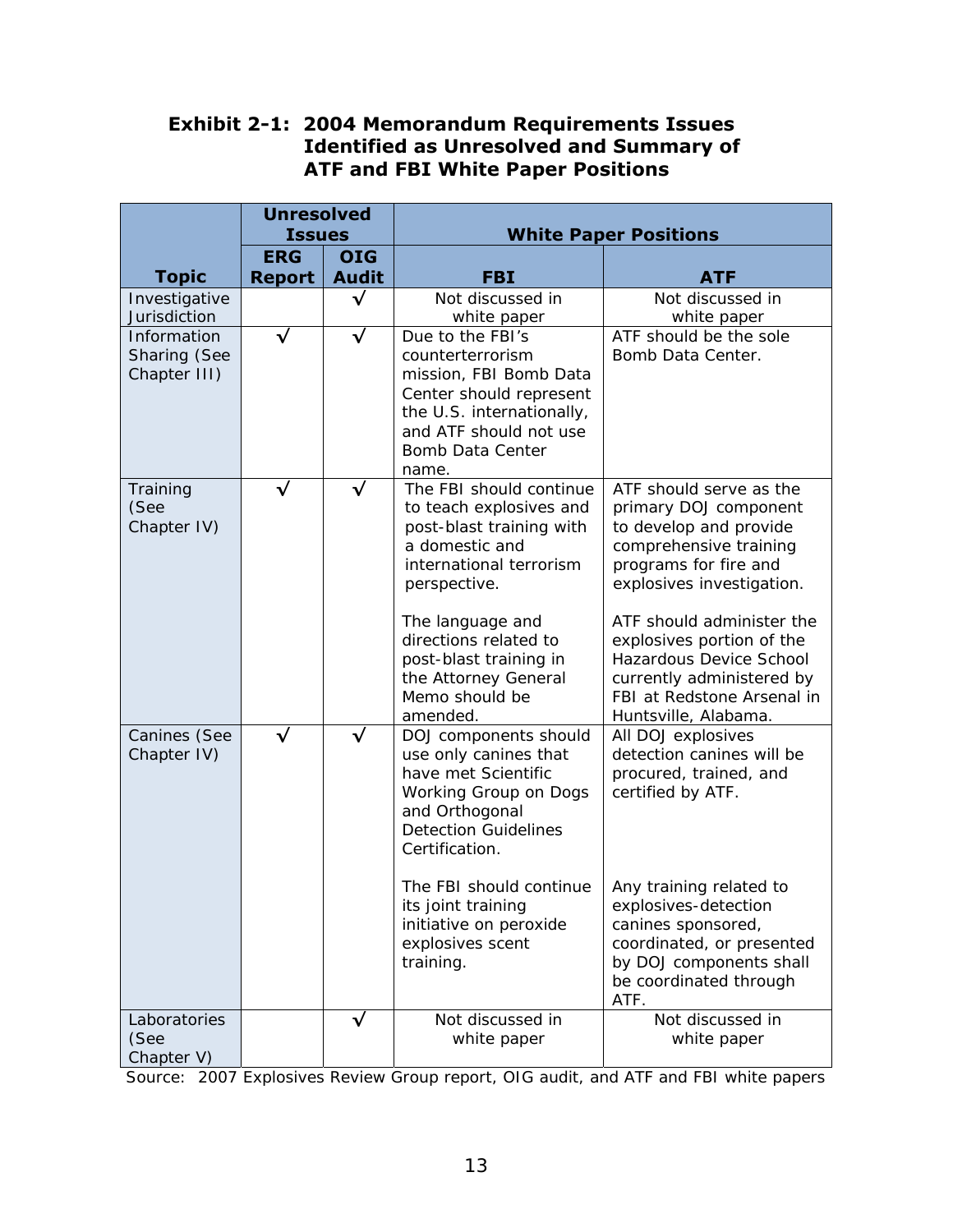the five areas we identified in Exhibit 2-1. $18$ Some of the most significant language of the 2004 Memorandum involves the conflict resolution authority of the Deputy Attorney General. However, we determined that over a 4-year period and despite the ERG report noting significant unresolved issues, the Office of the Deputy Attorney General did not exercise its authority to resolve the conflict, particularly in

While the 2007 ERG report made no recommendations regarding investigative jurisdiction, we believe the 2004 Memorandum is ambiguous as to investigative jurisdiction, which has contributed to conflict and continuing coordination issues. The 2004 Memorandum states that ATF controls the investigation of all explosives incidents, except for incidents related to terrorism and "traditional" FBI jurisdiction.<sup>19</sup> As a result, each component can logically claim a right to respond to almost every incident. The ERG report noted that jurisdictional disagreements arose due to the difficulty in establishing the motive when an incident occurred, but disputes were worked out in the field. We found the ambiguity has resulted in disagreements that required ATF and FBI field division management and agency headquarters involvement to resolve.

One example identified during our audit highlights how the language used in the 2004 Memorandum is unclear and open for interpretation. In September 2004, an FBI field division assumed it had the authority to lead explosives investigations until it determined whether there was a link to terrorism. When the ATF disagreed with this interpretation, the United States Attorney for that jurisdiction sought further clarification of the 2004 Memorandum from the Office of the Deputy Attorney General. According to the United States Attorney, the Office of the Deputy Attorney General responded: 20

 $18$  Between 2004 and 2009, there have been four different confirmed Deputy Attorneys General. Several officials from the ATF and FBI stated that after Deputy Attorney General Comey left office in 2005, leadership from the Office of the Deputy Attorney General on ATF and FBI coordination diminished greatly.

could involve explosives. <sup>19</sup> As discussed in Appendix III, the FBI has broad authority over many crimes that

 $20$  See Appendix VII for the memorandum from the United States Attorney.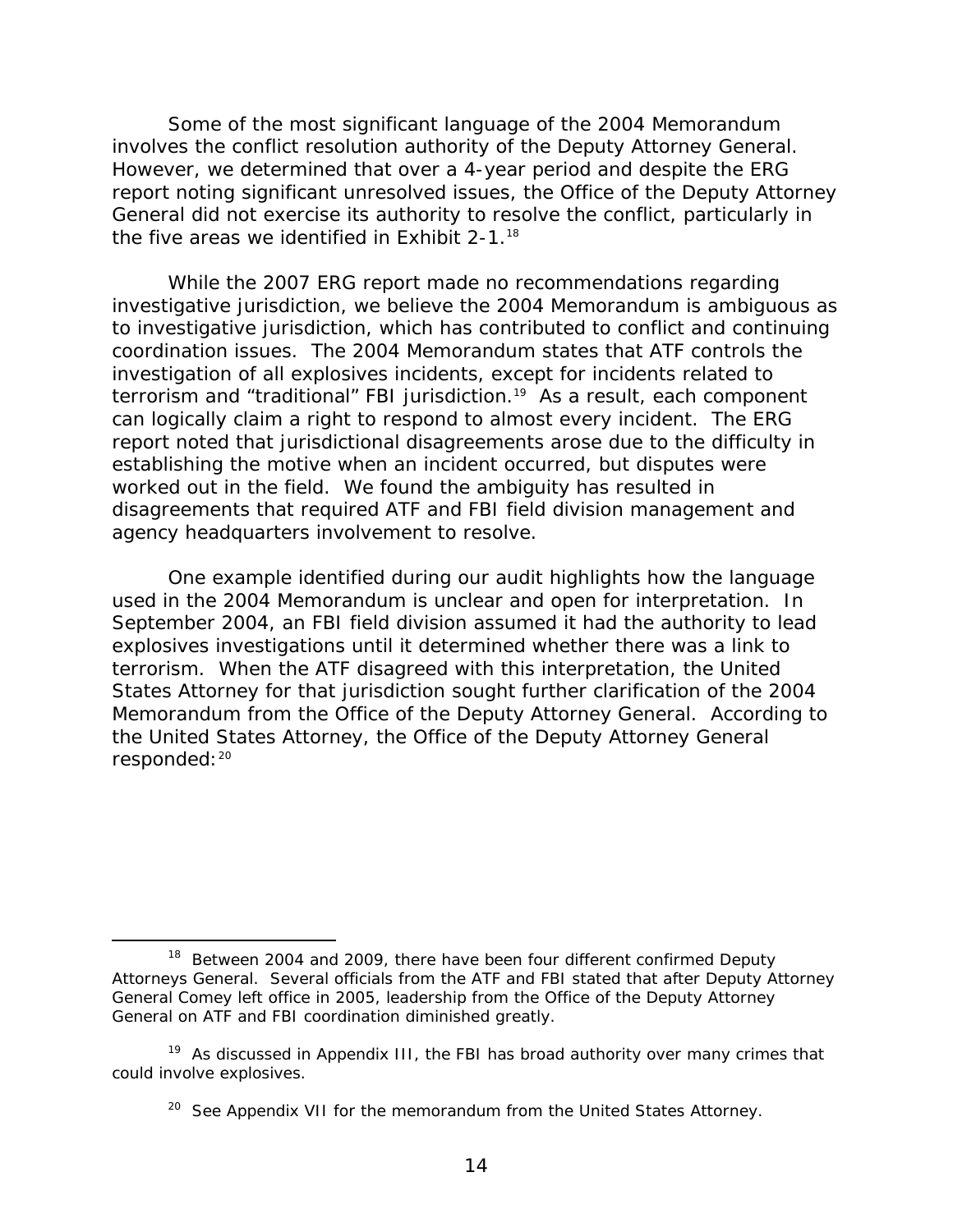It is more accurate to say that this [the 2004 Memorandum] means the ATF has jurisdiction unless and until it is determined that the explosives incident is related to terrorism; than it is to say that the FBI or the JTTF has jurisdiction unless and until it is determined that the incident is not related to terrorism . . . that "default" jurisdiction is with the ATF.

This response from the Deputy Attorney General's office provides significant guidance as to which agency DOJ intended to exercise initial leadinvestigative authority, at least in circumstances where jurisdiction is unclear. Such a clarification, however, was never formally incorporated into any policy, protocol, or other written direction provided by the Office of the Deputy Attorney General to other United States Attorneys, the FBI, or ATF.

We believe that clear and specific direction is needed from DOJ to eliminate the ambiguity in the 2004 Memorandum and the continuing conflicts and non-cooperative practices between the FBI and ATF in areas where the two agencies have exhibited an inability to reach agreement. DOJ must also oversee ATF and FBI explosives-related efforts to ensure these agencies put a clarified policy into practice.

#### **Ambiguous 2008 Memorandum of Understanding**

 $\overline{a}$ 

including information sharing, training, and canine matters. $22$ In an effort to clarify roles and responsibilities and to facilitate a more productive partnership, in July 2008 the FBI and ATF signed a Memorandum of Understanding issued by the Office of the Deputy Attorney General entitled Protocols for Response to Explosives Related Incidents.<sup>21</sup> The 2008 Memorandum was issued 18 months after the 2007 ERG report and more than 4 years after the Attorney General's 2004 Memorandum. The purpose of the 2008 Memorandum was to resolve any operational concerns at the outset of an explosives incident. However, this agreement did not address the areas that the 2007 ERG report identified as needing resolution,

The 2008 Memorandum, as noted in Exhibit 2-2, also does not resolve the dispute between the FBI and ATF over lead-agency authority and does not clarify related language in the 2004 Memorandum. Instead, the 2008 Memorandum of Understanding requires that during the *initial response*  phase to an incident, the FBI and ATF Special Agents-in-Charge will

 $21$  According to the 2008 Memorandum, the Attorney General, Deputy Attorney General, and key representatives from the ATF and FBI developed the memorandum regarding the DOJ response to explosives-related incidents.

<sup>&</sup>lt;sup>22</sup> See Appendix VI for the July 8, 2008, ATF-FBI Memorandum of Understanding.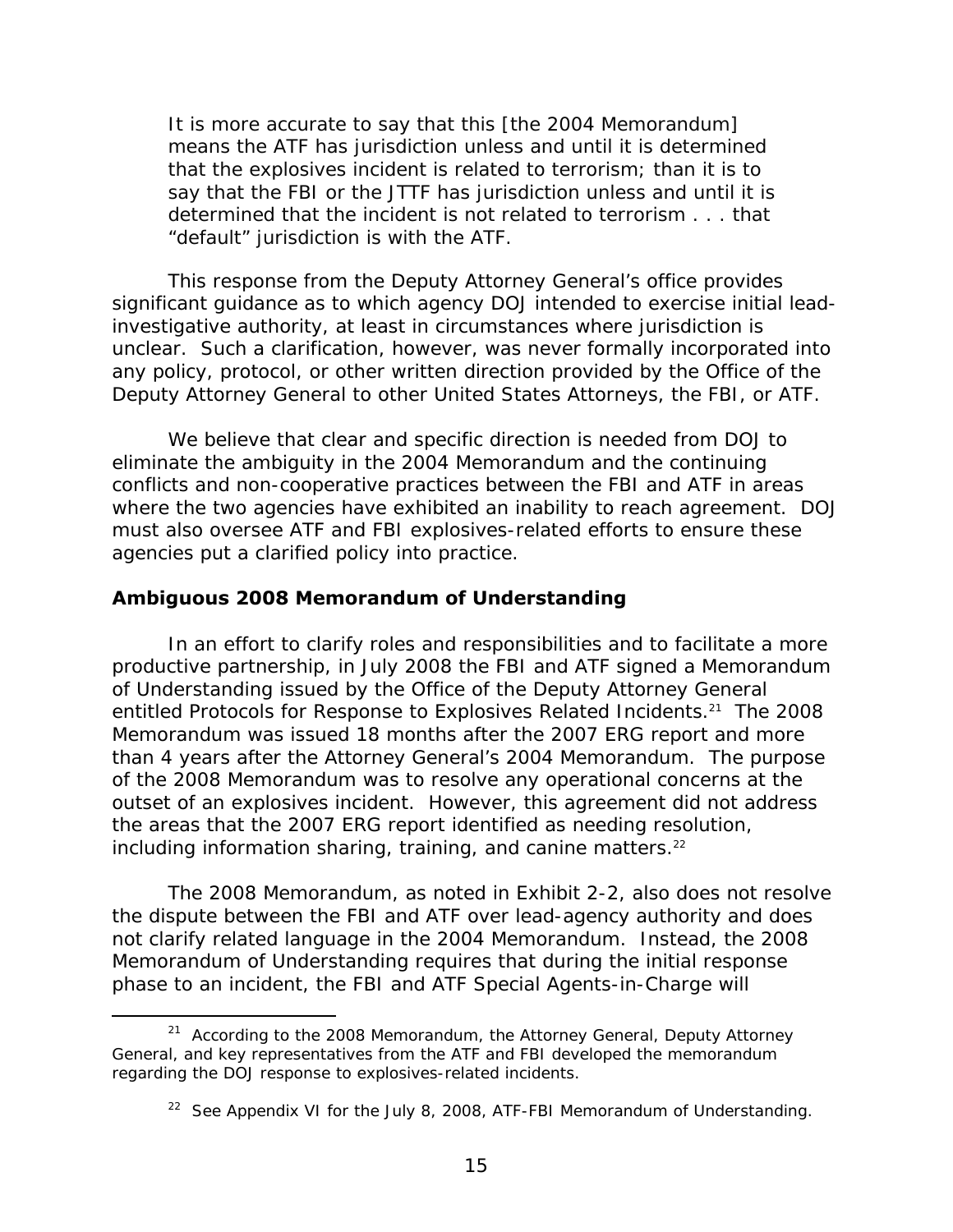encourages joint investigations pending a definitive determination. coordinate a *joint response* under the ambiguous standard that "the agency with the responsibility for the underlying felony will assume investigative lead, as coordinated by the [Special Agents-in-Charge]." The memorandum also notes jurisdiction may not be readily apparent at the outset and

| <b>2004 Memorandum</b>                                                                                                                                                                                   | <b>2008 Memorandum</b>                                                                                                                                                                                                                                                         |
|----------------------------------------------------------------------------------------------------------------------------------------------------------------------------------------------------------|--------------------------------------------------------------------------------------------------------------------------------------------------------------------------------------------------------------------------------------------------------------------------------|
| ATF shall control the investigation of all<br>explosives events except:<br>where the incident is terrorism,<br>JTTF is responsible<br>where FBI has traditionally<br>$\bullet$<br>exercised jurisdiction | Coordination of a joint response will be the<br>responsibility of the respective Special Agents-<br>in-Charge:<br>• the agency with responsibility for the<br>underlying felony will assume<br>investigative lead<br>• where the incident is terrorism, JTTF is<br>responsible |
| $\overline{a}$                                                                                                                                                                                           |                                                                                                                                                                                                                                                                                |

|  | <b>Exhibit 2-2: Jurisdiction Definitions</b> |  |
|--|----------------------------------------------|--|
|--|----------------------------------------------|--|

Source: 2004 Memorandum and 2008 Memorandum

Both the 2004 and 2008 definitions of the components' lead authority are similar in that they define jurisdiction by the motive of the incident. However, in practice the motive underlying an explosives incident may not be readily apparent and it may take time to determine whether the incident is accidental or a criminal or terrorist act. Therefore, the 2008 Memorandum did not bring any clarity to the determination of jurisdiction; instead, by making Special Agents-in-Charge responsible for coordinating a joint response, the risk increased that DOJ will end up with different interpretations in many of the 25 ATF and 56 FBI field divisions rather than a unified DOJ position.

In fact, we found that the guidance in the 2008 Memorandum has been subject to wide differences in interpretation that undermine coordination between the FBI and ATF. As part of our survey of ATF and FBI explosives specialists and field management, we asked about their understanding of lead agency jurisdiction under the 2008 Memorandum. As shown in Exhibit 2-3, the ATF and FBI specialists and management interpret the memorandum differently. We found that 17 to 30 percent of field division managers and about 40 percent of the specialists in each agency responding to our survey have diametrically opposed interpretations, believing their agency has the initial, default jurisdiction.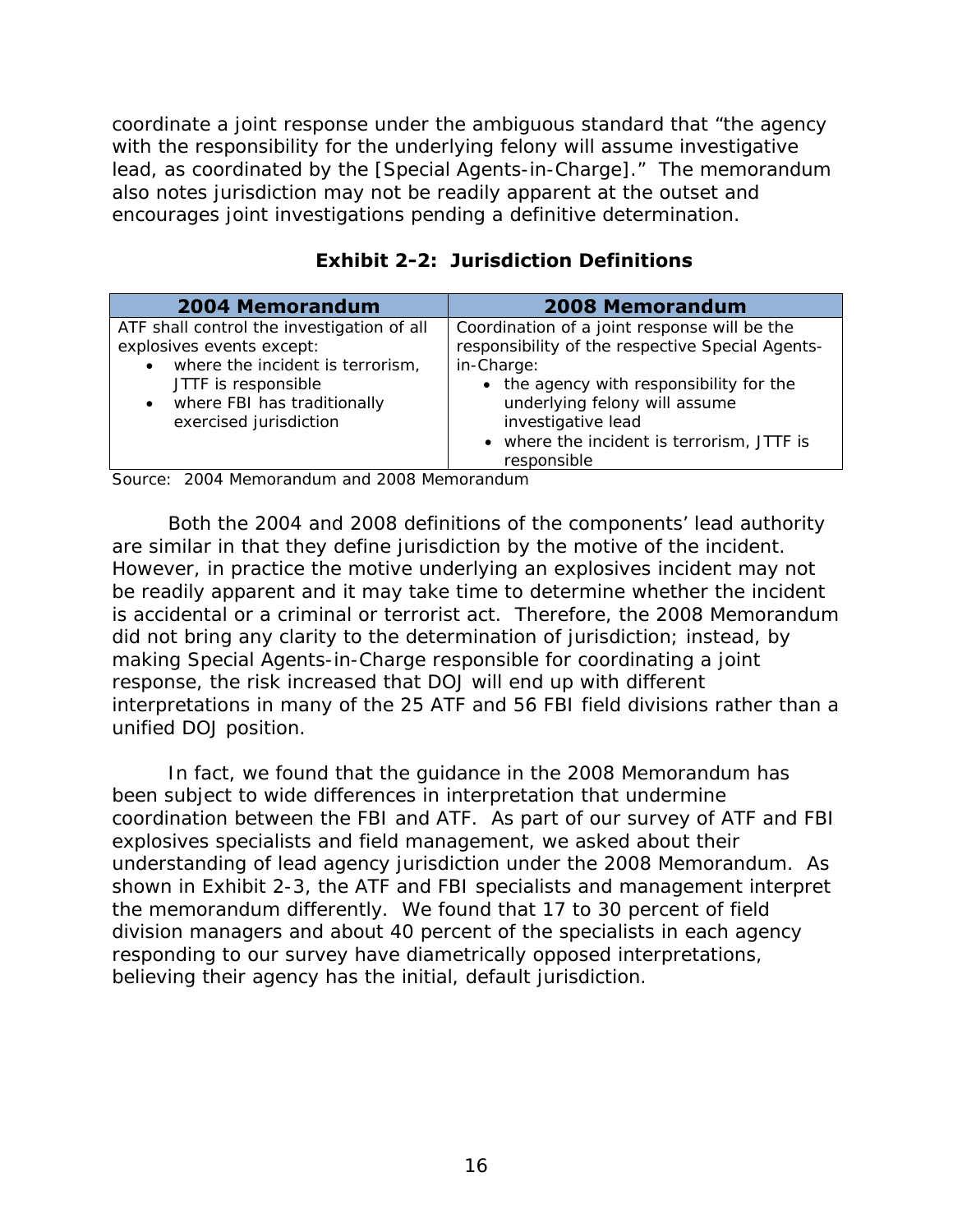|  |  | <b>Exhibit 2-3: Interpretations of 2008 Memorandum</b> |
|--|--|--------------------------------------------------------|
|  |  |                                                        |

| <b>Exhibit 2-3: Interpretations of 2008 Memorandum</b>     |                   |            |            |                    |
|------------------------------------------------------------|-------------------|------------|------------|--------------------|
| 2008 Memorandum                                            | <b>Management</b> |            |            | <b>Specialists</b> |
| <b>Lead Agency Interpretation</b>                          | <b>ATF</b>        | <b>FBI</b> | <b>ATF</b> | <b>FBI</b>         |
| FBI leads for all explosives incidents unless and until it |                   |            |            |                    |
| is clear no nexus to terrorism exists.                     | 5%                | 30%        | 4%         | 46%                |
| FBI leads unless or until it is clear that only ATF has    |                   |            |            |                    |
| jurisdiction.                                              | 0%                | 0%         | $1\%$      | 6%                 |
| FBI and ATF jointly lead the investigation unless or until |                   |            |            |                    |
| a clear nexus to terrorism or another traditional FBI      |                   |            |            |                    |
| jurisdiction is established.                               | 61%               | 42%        | 31%        | 24%                |
| FBI and ATF Special Agents-in-Charge will determine        |                   |            |            |                    |
| which agency leads on a case-by-case basis.                | 17%               | 21%        | 20%        | 16%                |
| ATF leads unless or until a clear nexus to terrorism or    |                   |            |            |                    |
| other traditional FBI jurisdiction is established.         | 17%               | 7%         | 40%        | 2%                 |
| Don't know                                                 | 0%                | $0\%$      | 3%         | 4%                 |
| Did not Answer                                             | $0\%$             | 0%         | 1%         | 2%                 |

Source: DOJ Survey Analysis of survey questionnaire responses

#### *Lack of a Coordinated Explosives Response Protocol*

and incidents as required by the 2008 Memorandum. $^{23}$ We also found that the FBI and ATF do not have investigative policies or a joint response protocol for coordinating responses to explosives threats

*The FBI Manual of Investigations Operations and Guidelines* (MIOG) regarding bombing matters reiterates the jurisdiction language of the 1973 Memorandum of Understanding without mentioning the 2004 Memorandum or providing any standards for collaboration with ATF. Some examples of MIOG direction that may contribute to ineffective coordination with ATF  $are: <sup>24</sup>$ 

• FBI MIOG recognizes that ATF has jurisdiction over the unlawful manufacture, possession, or transfer of destructive devices and the unlawful importation, manufacture, distribution, or storage of explosives, but it cautions that agents should be alert for such violations and investigative jurisdiction should be assumed by the FBI if they arise during any substantive FBI investigation.

 $\overline{a}$ <sup>23</sup> Although the components commissioned ATF and FBI Special Agents in Charge to draft more specific joint response protocols in 2000, called the Fair Oaks Accords, these procedures requiring joint management of certain explosives scenes were never adopted.

<sup>&</sup>lt;sup>24</sup> The excerpts are from FBI MIOG; Part 1, 174-4, "Other Violations," and Part 1, Section 160-2, "Policy and Procedure," paragraph (5).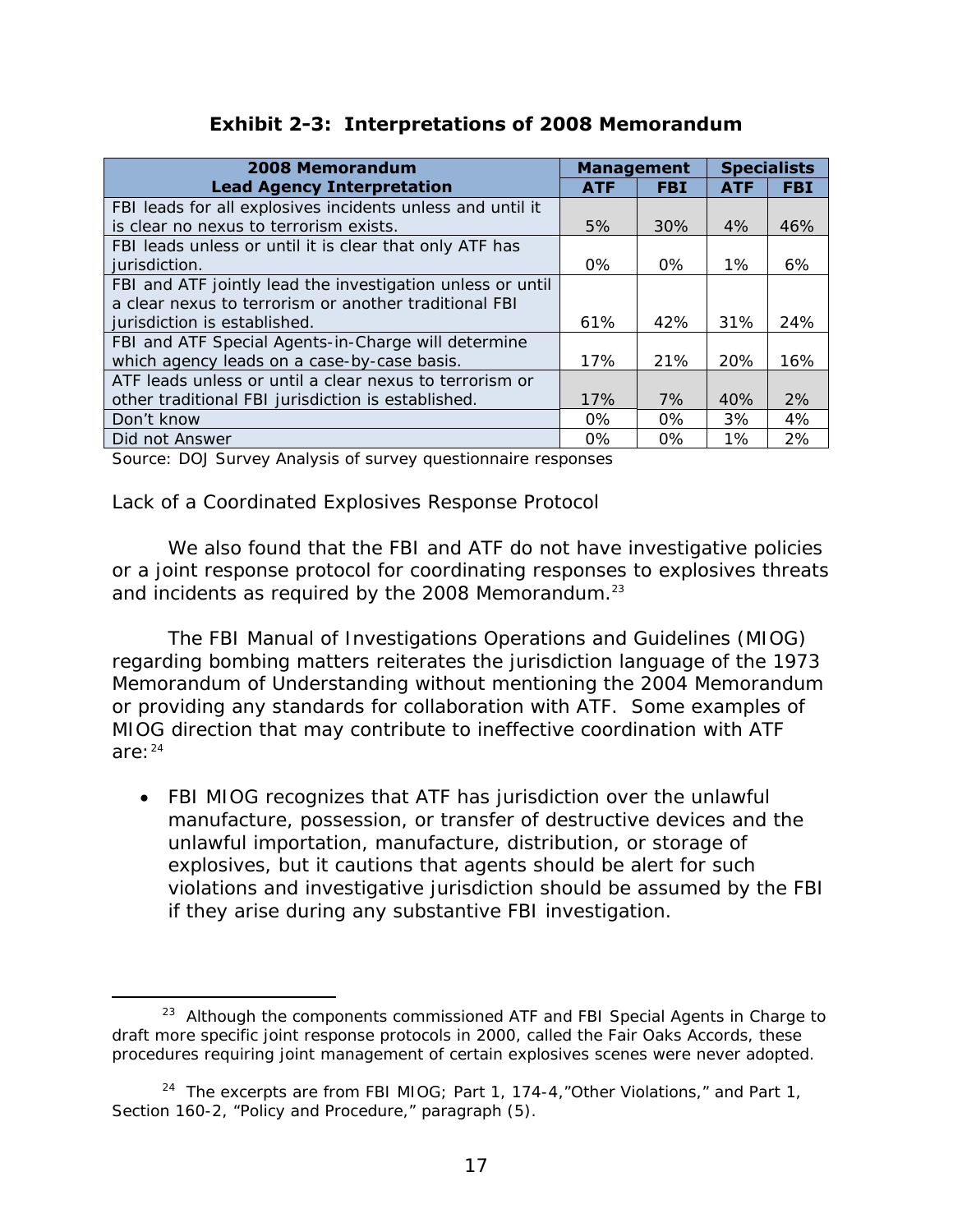- According to DOJ investigative guidelines, ATF jurisdiction does not apply to instances where the FBI had investigative jurisdiction in a separate substantive area prior to the enactment of the Federal Bombing Statute.
- FBI policy requires notification to headquarters immediately by electronic communication of any attempts by ATF to infringe upon FBI jurisdiction under the Federal Train Wreck Statute.

The ATF's policy manual — the Order on Investigative Procedures also does not address coordination of joint explosives investigations with the FBI. ATF is revising the order and plans to re-issue it in FY 2009.<sup>25</sup> The draft version of the new order specifies that the ATF investigative focus should be violations within ATF jurisdiction, but that "incidents in which ATF becomes involved initially may ultimately fall within the jurisdictional responsibility of other agencies." The new protocol will advise ATF personnel to "be alert to ATF jurisdictional responsibility" but seek to work jointly with agencies having primary jurisdiction following three guidelines:

- The primary ATF case agent must promptly report related violations to the duty agent for the agency having investigative jurisdiction and furnish all relevant information, "unless such action could or would jeopardize an ongoing investigation."
- Where the responsible agency wants to assume control of the investigation, ATF will offer assistance and cooperation.
- Special Agent-in-Charge approval is required before joint investigations.<sup>26</sup>

However, the revised ATF order does not provide specific guidance on situations where the issue of lead jurisdiction is initially unclear.

 $25$  As of July 1, 2009, the revised ATF order has not been issued.

 $26$  The revised ATF Order also states, "[i]n many instances, ATF is involved in investigations that have the potential to overlap with other components' jurisdictions (e.g., the investigation of armed narcotics dealers with the Drug Enforcement Administration, terrorism investigations with the Federal Bureau of Investigation). The resident agent in charge (RAC)/group supervisor (GS) should ensure that appropriate local task forces and other Federal agencies have been contacted."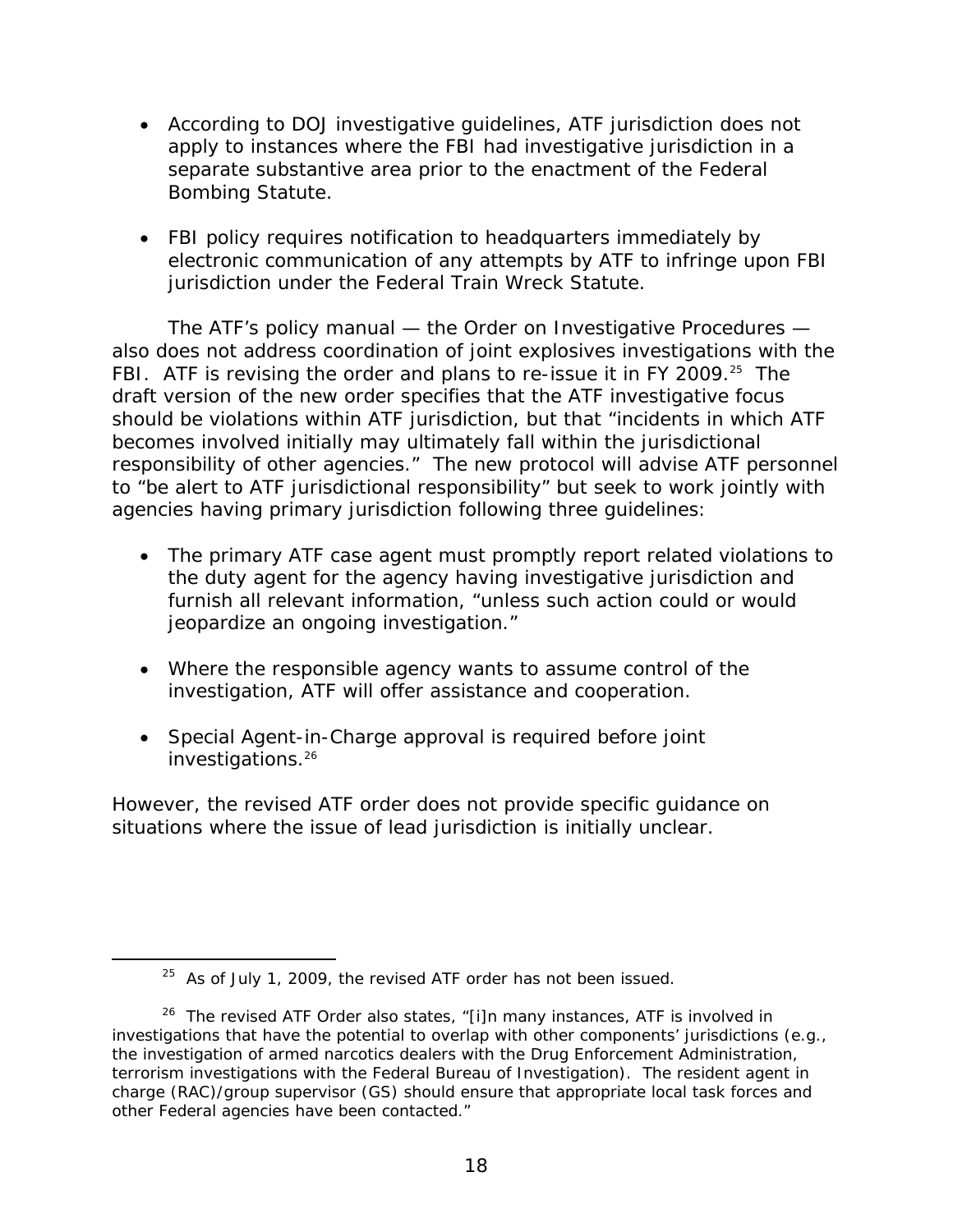#### Deputy Attorney General Removed From Dispute Resolution Process

Unlike the 2004 Attorney General Memorandum, the 2008 Memorandum contains no reference to the role of the Deputy Attorney General and no provision for resolving disputes outside the components involved. Instead, it requires disputes to be resolved in the field by the Special Agents-in-Charge and only if an agreement is not reached should the matter be raised to the components' headquarters. Without such a formalized dispute resolution process, the history of ATF and FBI relations on explosives matters suggests that the components will remain entrenched in their positions, and conflicts will persist unresolved.

#### *HSPD-19 Implementation Plans at Risk*

-

The 2007 HSPD-19 National Strategy asserted the need for an entity to coordinate federal efforts against terrorists' use of explosives. In a finding covering all national efforts, and which our audit found particularly salient for the FBI and ATF relationship, the National Strategy stated, "expert stakeholders, many with decades of experience in explosives threat related fields, revealed that the coordination of ongoing efforts is a fundamental shortfall." The strategy also stated:

The numerous programs throughout the country that maintain specific roles in this effort tend to be based on individual analysis and initiative rather than a coordinated process working to reach similar strategic goals. The absence of such a strategic process creates disparity between various activities, causing confusion among stakeholders and, sometimes, divisive competition among providers.

Without resolution of ATF and FBI explosives coordination issues by DOJ leadership, history suggests that the components will not succeed in meeting the goals of the HSPD-19 process for forging an interagency approach against terrorist use of improvised explosive devices (IEDs).<sup>27</sup> The clarification of roles and responsibilities of federal response and for law

 determining national priorities and implementing HSPD-19 recommendations. The 12  $27$  The HSPD-19 National Strategy recommended designation of DOJ, specifically the FBI in partnership with other federal organizations, to be the entity responsible for DOJ-led tasks under the plan include: Task 2.2.2 to develop a comprehensive knowledge management process regarding explosives and IED incidents; Task 2.2.3 to create an overarching, federated IED information sharing architecture; Task 2.2.7 to improve ongoing efforts to regulate explosives commerce and investigate diversion; and Task 3.2.7 to enhance standards and improve delivery for post-blast investigation training to federal, state, and local authorities.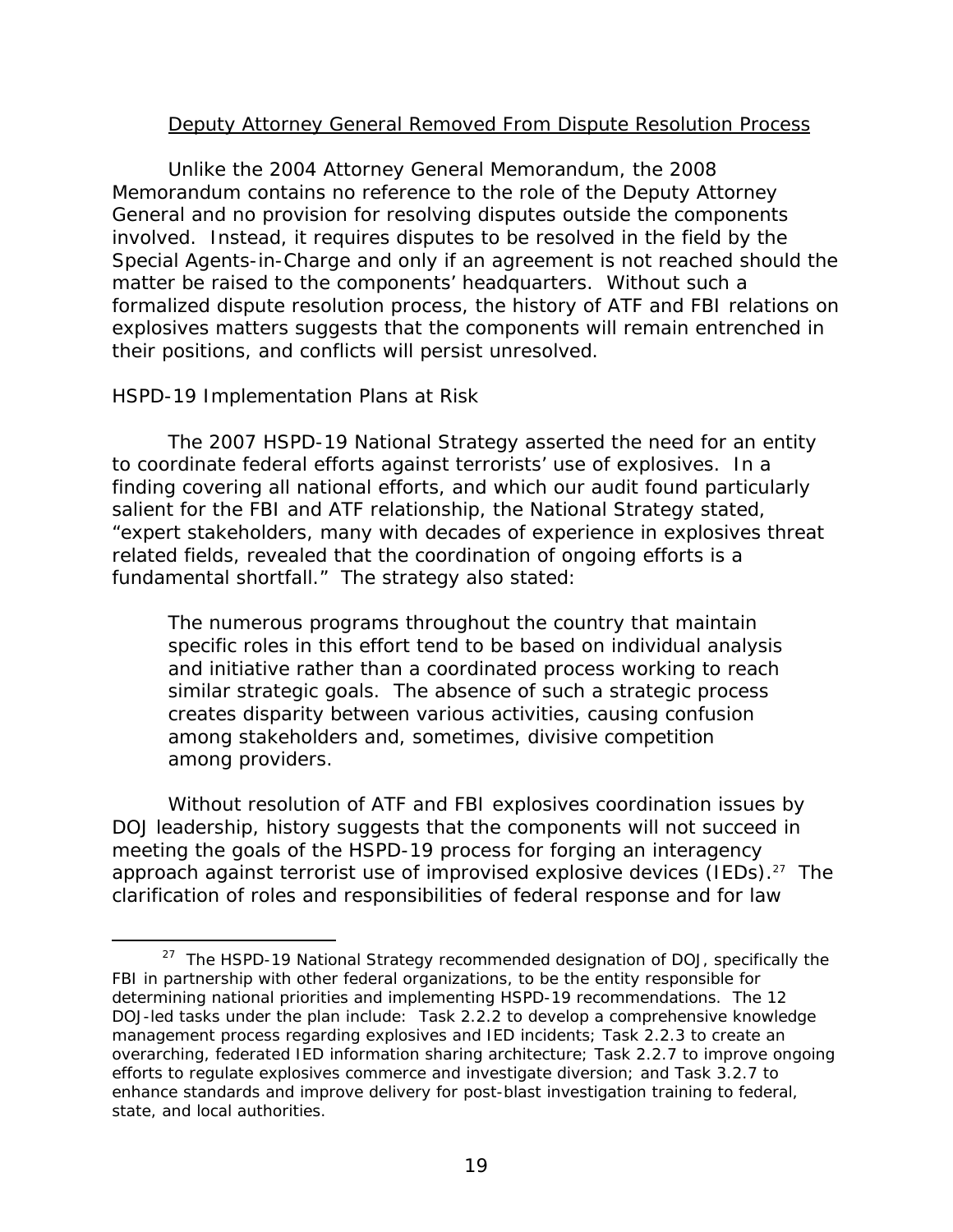enforcement agencies under the leadership of the Attorney General is a key recommendation of the HSPD-19 National Strategy. However, the HSPD-19 Implementation Plan gives the Department of Homeland Security the lead responsibility to identify and document specific roles and responsibilities of departments and agencies relating to all phases of explosives incident management. This task includes drafting a Strategic Plan and Concept Plan, as well as department and agency-specific Operations Plans. The relationship between DOJ components affects the likelihood of coordinating the priorities of DOJ and the Department of Homeland Security, which already funds much of the equipment needs of state and local bomb squads through its Office of Bombing Prevention.

Further, the HSPD-19 Implementation Plan establishes an HSPD-19 Implementation Joint Program Office (JPO) led by the FBI in partnership with other agencies.28 According to the FBI, the JPO was designed specifically to bring resolution to issues not previously resolved through other mechanisms. However, we note that the JPO was not designed to function as an ultimate decision maker on roles and responsibilities for the FBI and ATF in handling explosives incidents, but instead was conceived to act as a formalized, interagency discussion forum. Unless there is consensus among the agencies involved the JPO cannot force settlement between feuding components. While the JPO and its members may be used to assess and reflect community opinion and advise on priorities, individual agencies will continue to make the programmatic and budgetary decisions independently. In our judgment, if DOJ does not conclusively address the issue of the roles and responsibilities for the FBI and ATF in addressing terrorists' use of explosives, and by extension, all explosives investigation activities, competition between the components on fundamental roles will likely continue and impede the progress of the entire HSPD-19 implementation process.

#### **Component Competition Rather Than Collaboration**

 $\overline{a}$ 

Our audit found that FBI and ATF field divisions tend to deploy their employees to the larger, more sensational explosives incidents, sometimes racing each other to be the first federal agency on the scene and disputing upon arrival which agency should lead the investigation. Additionally, we found that other disputes arise on scene regarding which agency's procedures should be followed when handling or preserving explosives evidence.

<sup>&</sup>lt;sup>28</sup> The JPO, which meets monthly, had its inaugural meeting on April 8, 2009.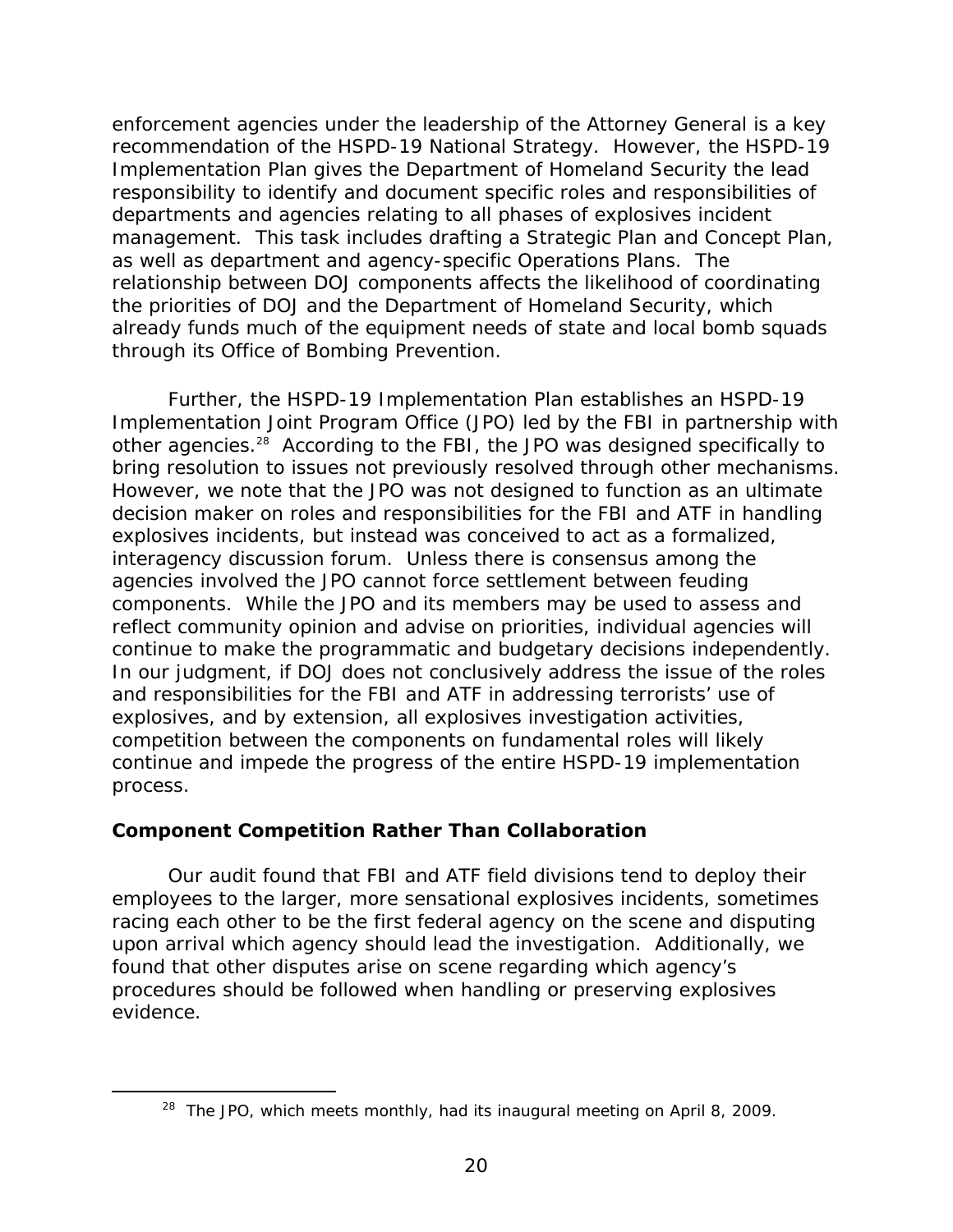State and local law enforcement agencies' bomb squads are the first responders in most explosives incidents. To assess whether a federal nexus exists, federal agencies initially must rely on their relationships with the local bomb squads to receive notification of an incident. Both the FBI and ATF seek to establish good working relationships with these bomb squads by providing free training, paying for overtime associated with federal investigations, and detailing local officers serving on task forces to special events and high-profile assignments. However, many ATF and FBI field division explosives specialist personnel we spoke with said it was common for local bomb squads to fail to notify them about explosives incidents. Additionally, in several locations we visited we learned that some local bomb squads would inform either the FBI or ATF about an incident but not the other agency.

We also discovered that in certain places where local squads did notify both the FBI and ATF of an explosives incident, the FBI and ATF would "race" each other to the scene. Some squad managers admitted that they operated under the assumption that possession is nine-tenths of the law, meaning their agency would have lead authority if they arrived first to the scene.

never transferred cases to the other agency.<sup>29</sup> We found that while joint deployment to an explosives scene could occur, the FBI and ATF rarely performed joint investigations or transferred explosives cases to the other component. Our surveys of ATF and FBI field management and explosives specialists revealed that when both components deployed to an explosives incident, over 50 percent of the management respondents and over 60 percent of the explosive specialists replied that they rarely or never performed a joint investigation. Survey respondents also reported that 58 percent of FBI and 67 percent of ATF field divisions

ATF case management system records support the rarity of explosives cases being transferred between the FBI and ATF. According to ATF data for FYs 2003 to 2008, FBI transferred lead agency authority to ATF an average of about 26 cases out of an annual average of 830 ATF bombing cases. Conversely, ATF records demonstrate that it referred lead agency authority to the FBI an average of 7 explosives cases annually out of an estimated an annual average of 590 FBI explosives-related cases.<sup>30</sup> The relatively few

 $29$  According to the ATF, for FYs 2003 through 2008 the FBI and ATF jointly investigated and recommended for prosecution 192 explosives-related cases.

or received from ATF. <sup>30</sup> The FBI case management system does not record the total number of explosives incidents the FBI handles and could not account for the number of referrals the FBI made to or received from ATF.<br>21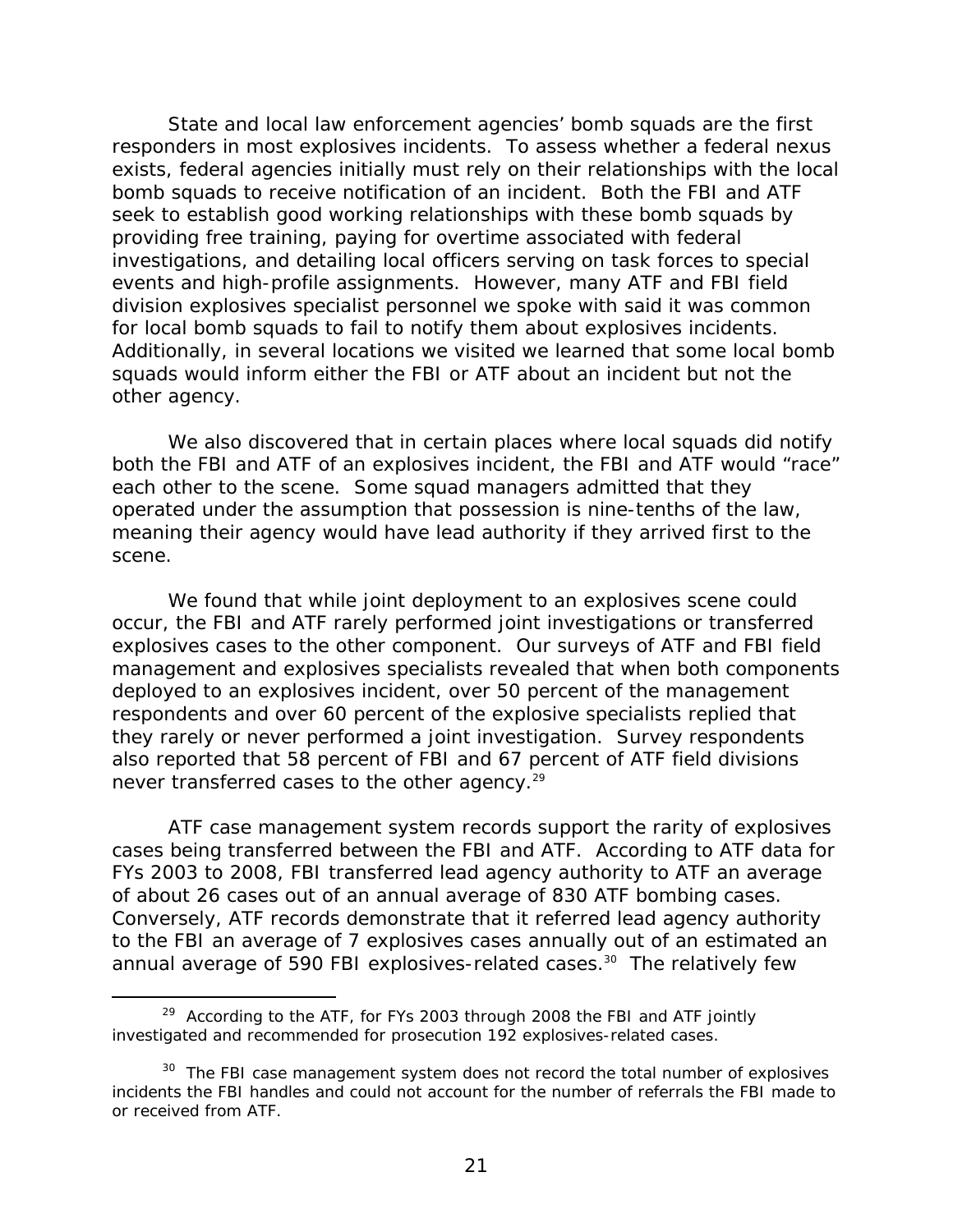joint investigations and explosives case transfers are another indication that coordination between the FBI and ATF occurs infrequently.

#### *Conflicts Continue to Occur*

 a federal building was targeted and ATF provided support. We confirmed Headquarters officials from both components stated to us that the FBI and ATF work well together and that significant conflicts no longer occur. Those officials stated that recent disputes were simply isolated incidents attributable to personality conflicts among the responding personnel and their supervisors. Several officials in both components cited a May 2008 bombing of a Federal Courthouse in San Diego as an example of good coordination. During this incident, the FBI took the undisputed lead because that coordination between the components at this incident was exemplary, with ATF supporting the FBI's lead investigative role.

However, we determined that disputes between the FBI and ATF on explosives incidents continue to occur. We found explosives incident disputes between the FBI and ATF that were recent, significant, and attributable to more than personality conflicts.

In particular, at ATF and FBI field divisions that we visited and in responses to our survey, we were told of several recent explosives incident disputes. As detailed in Exhibit 2-4, ATF and FBI personnel described recent disputes occurring in six of the eight locations we visited that involved, jurisdictional questions and explosives-handling issues. Such conflicts can delay investigations, undermine federal and local relationships, and may project to local agency responders a disjointed federal response to explosives incidents in their area.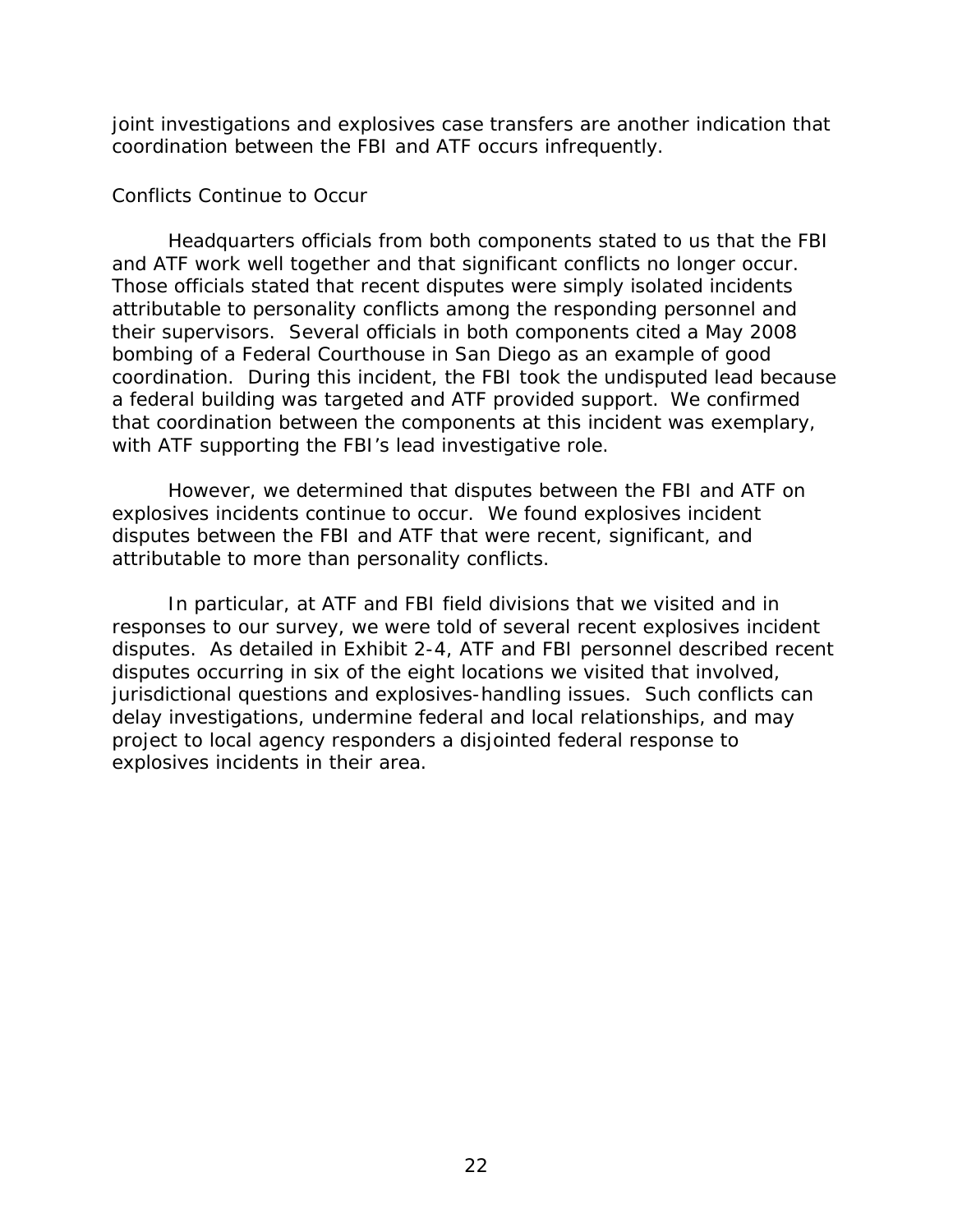# **Exhibit 2-4: Summary of Identified Disputes**

| <b>Location</b>  | <b>Dispute Summary</b>                                                                                                                                |
|------------------|-------------------------------------------------------------------------------------------------------------------------------------------------------|
|                  | July 2008 - Disputes arose over ATF explosives handling techniques in                                                                                 |
| <b>Baltimore</b> | two separate Maryland incidents. During one render-safe operation of a                                                                                |
|                  | pipe bomb cache, an ATF Explosives Enforcement Officer used                                                                                           |
|                  | disassembly tools to either cut apart or spin off the "end caps" of pipe                                                                              |
|                  | bombs to preserve explosives evidence. The state bomb squad                                                                                           |
|                  | complained to the FBI and ATF that these techniques were not<br>"approved" by the FBI's Hazardous Device School program. In a                         |
|                  | separate incident, the ATF bomb technician cut apart a pipe bomb. The                                                                                 |
|                  | FBI subsequently complained to the local bomb squad about validating                                                                                  |
|                  | such techniques by remaining on scene and later prohibited ATF bomb                                                                                   |
|                  | technicians from participating in FBI training.                                                                                                       |
|                  | March 2008 - The FBI JTTF and ATF deployed to the bombing near an                                                                                     |
| New York City    | armed forces recruiting station in Times Square. An FBI SABT deployed                                                                                 |
|                  | with the New York City Police Department (NYPD) Bomb Squad to the                                                                                     |
|                  | scene, and later an ATF Special Agent embedded within a different NYPD                                                                                |
|                  | unit of detectives - the Arson and Explosives Unit - arrived on scene. In                                                                             |
|                  | a "race to the courthouse," detectives in the NYPD Arson and Explosives                                                                               |
|                  | Unit apparently pushed ATF to seek to have the likely suspect charged in                                                                              |
|                  | federal court, while the FBI's JTTF was conducting a federal terrorism                                                                                |
|                  | investigation of the incident and suspects. The U.S. Attorney decided to                                                                              |
|                  | keep the case with the FBI.                                                                                                                           |
|                  | November 2007 - A dispute over jurisdiction occurred at the Palo Verde<br>Nuclear Facility in Palo Verde, Arizona, when an engineer with the facility |
| Phoenix          | had a pipe bomb in the bed of a truck. The FBI was notified first and                                                                                 |
|                  | deemed it a potential terrorist incident. ATF was notified several hours                                                                              |
|                  | later and disputed the connection to terrorism. This dispute occurred                                                                                 |
|                  | publicly in front of state and local bomb squad personnel.                                                                                            |
| Seattle/Portland | December 2008 - A bombing occurred in Woodburn, Oregon, in which a                                                                                    |
|                  | local bomb technician and police chief were killed by a device found                                                                                  |
|                  | outside a bank. Local prosecutors specifically requested that the ATF                                                                                 |
|                  | Seattle Field Division perform the post-blast investigation. However, the                                                                             |
|                  | FBI's Portland Field Division disputed ATF's investigative jurisdiction                                                                               |
|                  | because the FBI had jurisdiction of the underlying federal violation and                                                                              |
|                  | the technician killed had been trained by the HDS                                                                                                     |
| Los Angeles      | June 2007 - An explosives magazine blast occurred in the Mojave Desert                                                                                |
|                  | and the FBI responded to the incident. ATF does not believe it was                                                                                    |
|                  | notified until it was too late for ATF to work the scene. The FBI,<br>however, told us it merely assisted the local authorities and that ATF          |
|                  | simply responded late and then wanted to take over the scene. Both                                                                                    |
|                  | characterized each other's scene processing as inadequate. The dispute                                                                                |
|                  | occurred publicly in front of state and local bomb squad personnel.                                                                                   |
| San Diego        | September 2007 - An explosives incident occurred at the Olive Lane                                                                                    |
|                  | Bridge in San Diego, California, where the FBI claimed an incendiary                                                                                  |
|                  | device was consistent with domestic terrorism. ATF disputed the                                                                                       |
|                  | terrorism assertion publicly in front of state and local bomb squad                                                                                   |
|                  | personnel. Agents from the FBI and ATF described their relationship as                                                                                |
|                  | "strained and competitive."                                                                                                                           |

Source: OIG analysis of interview testimony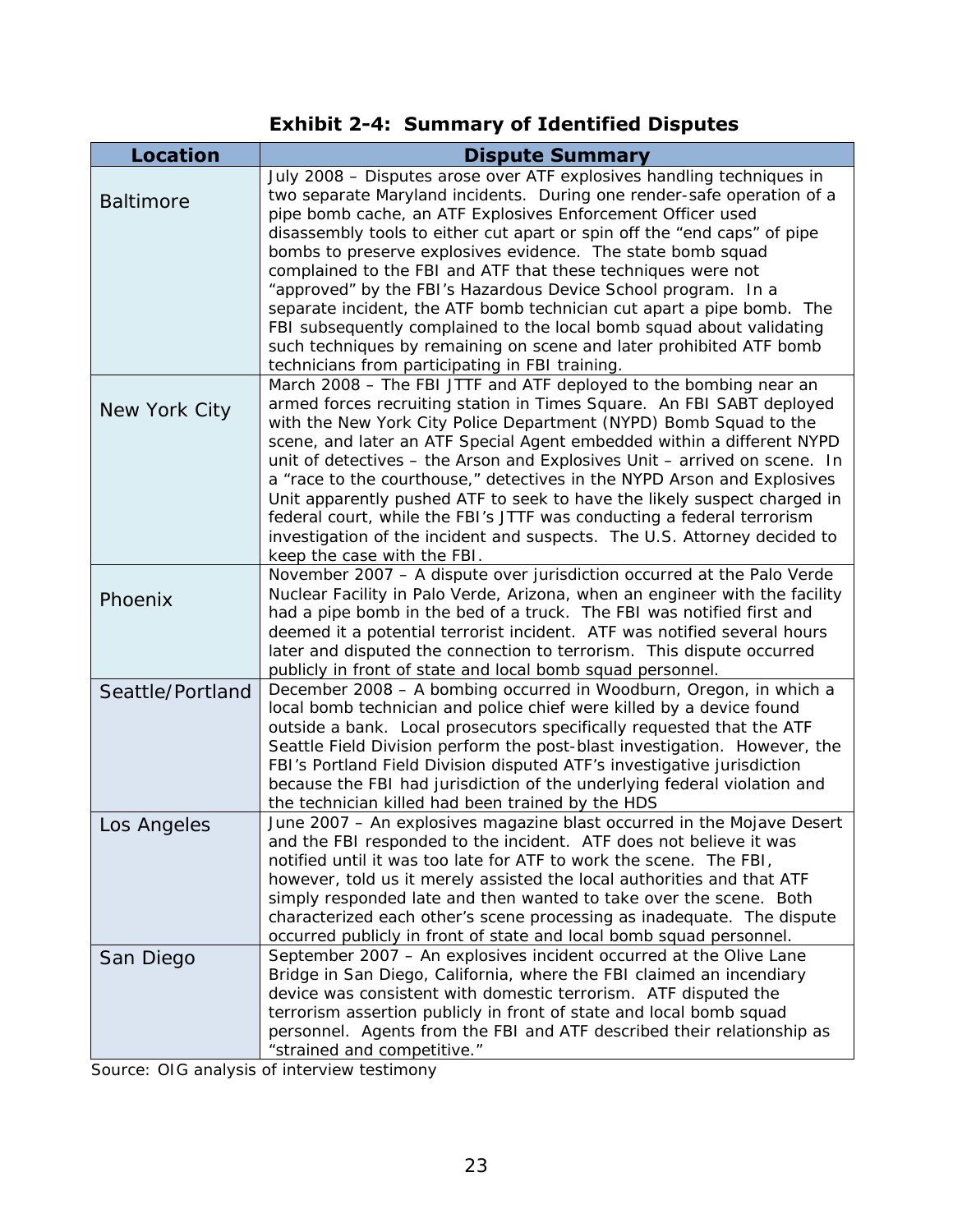isolated problems, and 7 percent said they experienced significant problems. To determine the extent of recent disputes between the FBI and ATF on explosives matters, we surveyed ATF and FBI management and explosives specialists. As shown in Exhibit 2-5, 31 percent of ATF and FBI management indicated that the relationship between their components was working well, 51 percent said they generally worked well together but with

| <b>ATF and FBI Management Opinion</b>       | Percentage | <b>Number</b> |
|---------------------------------------------|------------|---------------|
| We have worked very well together           | 31%        |               |
| We generally have worked well together, but |            |               |
| have had isolated problems                  | 51%        | 31            |
| We have experienced significant problems    | 7%         |               |
| We generally do not work together           | 11%        |               |
| <b>Total Percentage and Respondents</b>     | 100%       |               |

**Exhibit 2-5: Management Opinion on Working Relationship** 

Source: OIG analysis of ATF and FBI management surveys

FBI specialists were involved in a dispute between the FBI and ATF.<sup>31</sup> We solicited examples of ATF and FBI conflict occurring during FYs 2007 and 2008. Exhibit 2-6 shows that approximately 20 percent of ATF and FBI management were involved in resolving a dispute during this period. For ATF and FBI specialists — personnel more likely to come in contact with one another — more than 30 percent of ATF specialists and 40 percent of

**Exhibit 2-6: ATF and FBI Involved or Aware of a Dispute** 

|                                                      | <b>Management</b> |            |            | <b>Specialists</b> |  |  |
|------------------------------------------------------|-------------------|------------|------------|--------------------|--|--|
| Disputes in FY 2007-08                               | <b>ATF</b>        | <b>FBI</b> | <b>ATF</b> | <b>FBI</b>         |  |  |
| Yes, I was involved in or resolved the<br>dispute(s) | 22%               | 19%        | 33%        | 40%                |  |  |
| Yes, I am aware of the dispute(s)                    | 22%               | 16%        | 25%        | 27%                |  |  |
| <b>No</b>                                            | 56%               | 65%        | 41%        | 32%                |  |  |
| Did not answer                                       | 0%                | 0%         | 1%         | 1%                 |  |  |

Source: OIG analysis of ATF and FBI management and explosives specialists surveys

For those specialists who indicated they were involved in or aware of a dispute, more than 75 percent indicated that they had between one and five disputes during FYs 2007 and 2008. Additionally, at least 8 percent had more than five disputes during this period.

 $31$  For this exhibit "involved" means respondents were a part of the dispute and "aware" means respondents heard about a dispute but were not personally involved.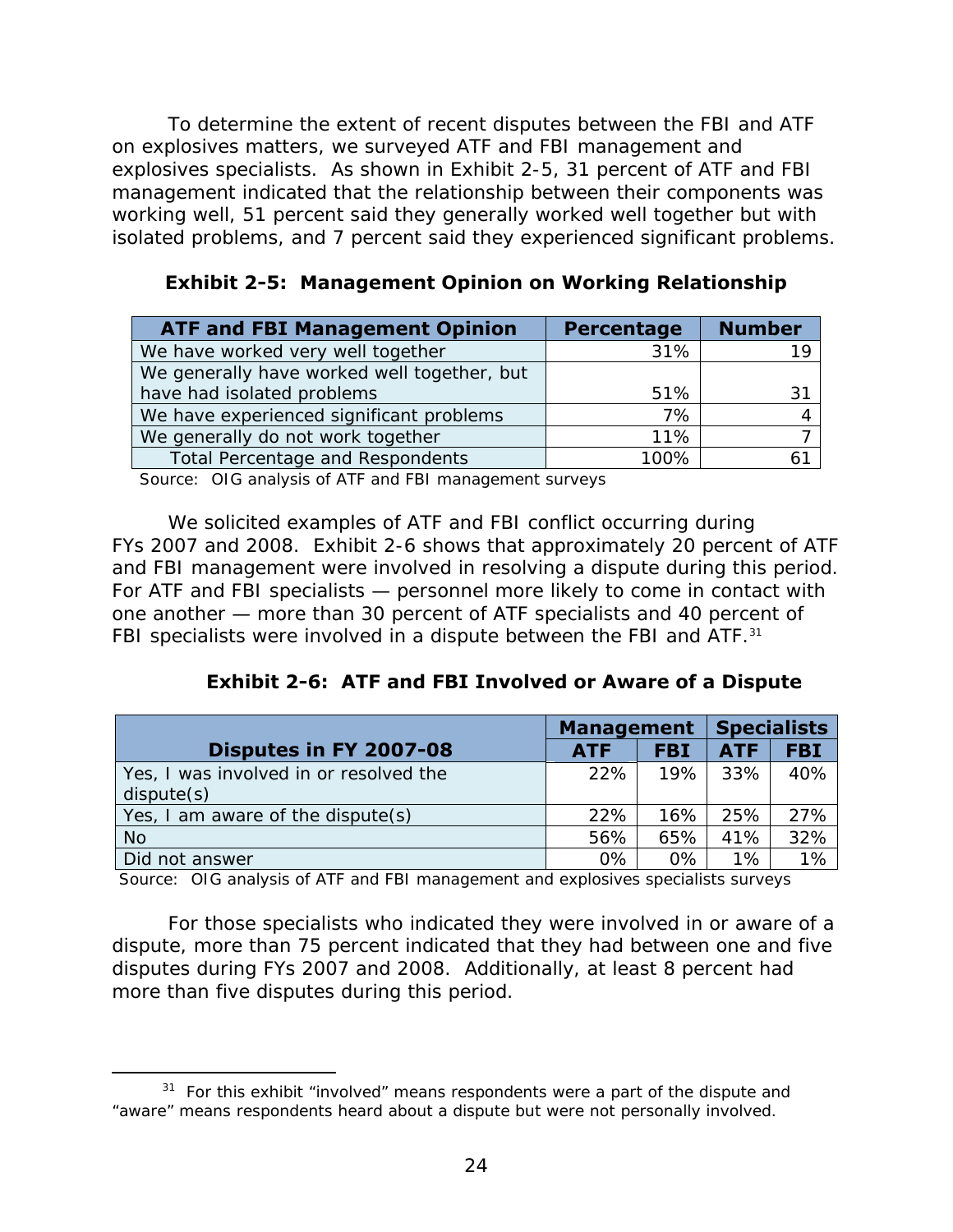#### *Characteristics of Conflict*

We interviewed 104 ATF and FBI management and explosives specialists in the 8 locations that we visited. We were generally told that the basis for disputes between the FBI and ATF was usually the absence of clear jurisdiction. According to explosives specialists and Supervisory Special Agents from both components, jurisdiction is often decided on scene, and state and local authorities are confused over whether the FBI or ATF should assume the lead in the investigation.

To determine the basis of the disputes, we surveyed explosives specialists from the FBI and ATF and made inquiries about the characteristics of the disputes. As shown in Exhibit 2-7, 80 to 90 percent of ATF and FBI specialists agreed that characteristics of disputes involved classifying an incident as terrorism-related and determining which agency should lead the investigation. Almost 60 percent of ATF specialists and nearly 40 percent of FBI specialists indicated personality conflict was a characteristic of disputes. Additionally, approximately 60 percent of FBI specialists noted that differences in evidence collection and handling techniques were characteristics of the disputes.

|                                | <b>Strongly Agree</b><br>or Agree |            | <b>Strongly Disagree</b><br>or Disagree |            | <b>Not Applicable or</b><br><b>Did Not Answer</b> |            |
|--------------------------------|-----------------------------------|------------|-----------------------------------------|------------|---------------------------------------------------|------------|
| <b>Characteristics</b>         | <b>ATF</b>                        | <b>FBI</b> | <b>ATF</b>                              | <b>FBI</b> | <b>ATF</b>                                        | <b>FBI</b> |
| Disagreement over classifying  |                                   |            |                                         |            |                                                   |            |
| incident as terrorism-related  | 91%                               | 82%        | 4%                                      | 4%         | 5%                                                | 14%        |
| Conflict over which agency     |                                   |            |                                         |            |                                                   |            |
| has investigative lead         | 93%                               | 89%        | 4%                                      | 3%         | 3%                                                | 8%         |
| Personality conflict among     |                                   |            |                                         |            |                                                   |            |
| the federal agents involved    | 59%                               | 38%        | 32%                                     | 45%        | 9%                                                | 17%        |
| Differences in evidence        |                                   |            |                                         |            |                                                   |            |
| collection standards           | 44%                               | 68%        | 37%                                     | 17%        | 19%                                               | 15%        |
| Conflict over the technique(s) |                                   |            |                                         |            |                                                   |            |
| used to handle explosives      | 54%                               | 59%        | 28%                                     | 16%        | 18%                                               | 25%        |
| Other                          | 8%                                | 8%         | $0\%$                                   | $0\%$      | 92%                                               | 92%        |

# **Exhibit 2-7: Explosive Specialists Characteristics of Disputes**

Source: OIG analysis of explosives specialists surveys

We also surveyed state and local bomb commanders on whether they had witnessed disputes between the FBI and ATF. In our survey, 34 of 239 (14 percent) bomb squad officials reported ATF and FBI disputes had occurred in explosives investigations during FYs 2007 and 2008. Of the 34 bomb squads reporting a dispute, 74 percent indicated that the number of disputes was between 1 and 2 incidents while 26 percent indicated between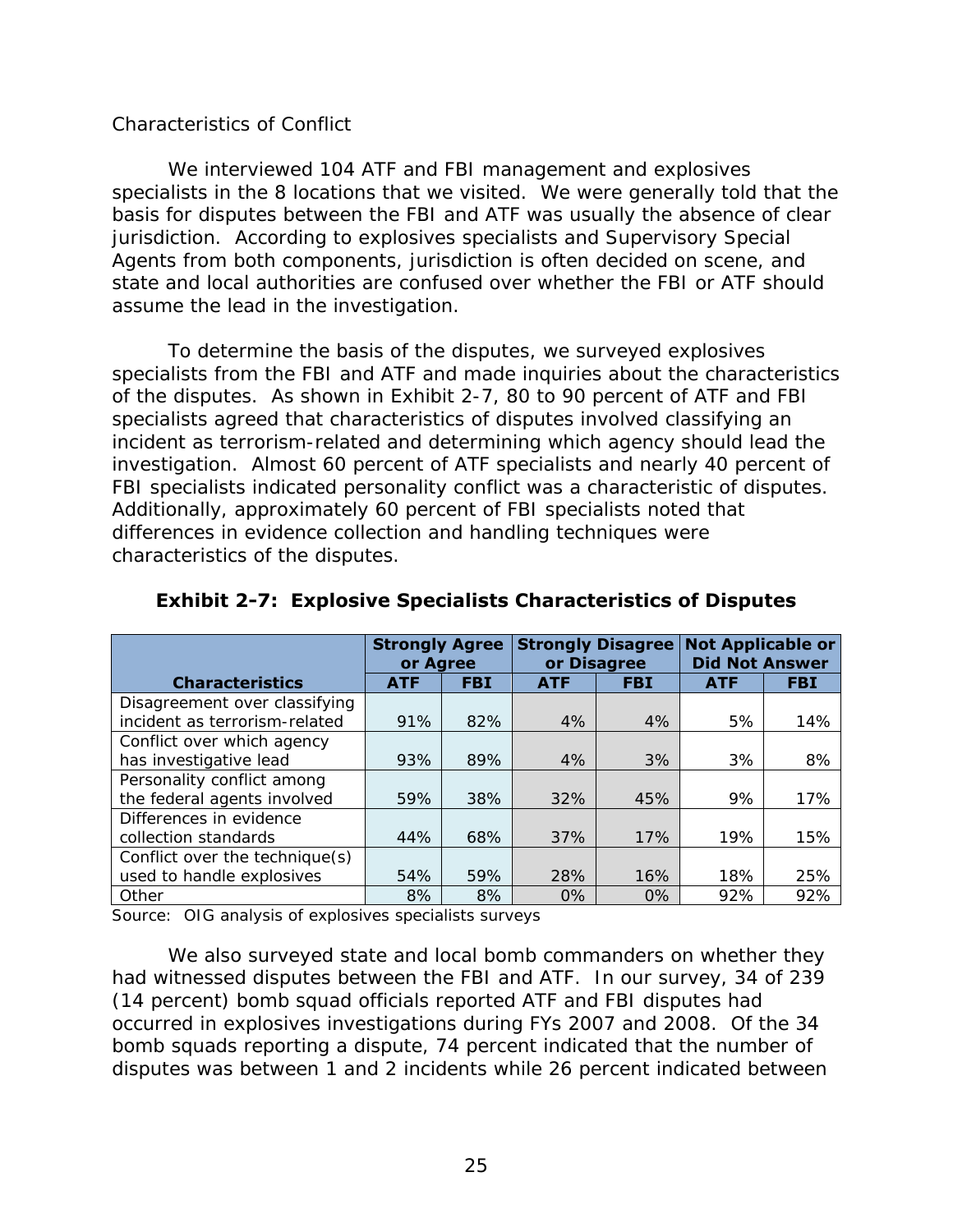3 and 10 incidents.<sup>32</sup> From our surveys, as shown in Exhibit 2-8, the state and local bomb squad commanders provided support for the proposition that the disputes were based largely on whether to classify an event as terrorism-related and on the conflict over which federal agency has the investigative lead authority. Additionally, the state and local officials indicated that in roughly one-third of the disputes the conflict centered on explosives-handling techniques.

| <b>Characteristics</b>         | <b>Strongly Agree</b><br>or Agree | <b>Strongly Disagree</b><br>or Disagree | <b>Not Applicable or</b><br><b>Did Not Answer</b> |
|--------------------------------|-----------------------------------|-----------------------------------------|---------------------------------------------------|
| Disagreement over classifying  |                                   |                                         |                                                   |
| incident as terrorism-related  | 65%                               | 15%                                     | 20%                                               |
| Conflict over which agency has |                                   |                                         |                                                   |
| investigative lead             | 91%                               | $0\%$                                   | 9%                                                |
| Personality conflict among the |                                   |                                         |                                                   |
| federal agents involved        | 56%                               | 29%                                     | 15%                                               |
| Differences in evidence        |                                   |                                         |                                                   |
| collection standards           | 21%                               | 41%                                     | 38%                                               |
| Conflict over the technique(s) |                                   |                                         |                                                   |
| used to handle explosives      | 35%                               | 35%                                     | 30%                                               |
| Other                          | 6%                                | $0\%$                                   | 94%                                               |

# **Exhibit 2-8: State and Local Characteristics of Disputes**

Source: DOJ OIG analysis of state and local bomb commander surveys

#### Explosives Handling Disputes

 $\overline{a}$ 

The techniques used to disarm or dispose of an explosive are critical to ensuring the safety of responding law enforcement personnel as well as the general public. Several FBI explosives specialists told us that conflicts sometimes involved explosives-handling techniques used by ATF personnel that the FBI believed were unsafe and not in accordance with procedures taught to all certified bomb technicians. When we asked ATF personnel about disputes over such techniques, an explosives specialist stated that the FBI's approach needlessly destroys a lot of evidence without meaningfully reducing the risk to the public. He also stated that he believed most of the

 $32$  In context, our survey indicated that state and local squad respondents reported deploying to 9,362 explosives incidents in 2008, whereas ATF specialist respondents indicated they covered 1,415 incidents (15 percent of the local agencies' total) and FBI respondents recorded deploying to 962 incidents (10 percent). However, neither component tracks joint deployments or numbers of disputes.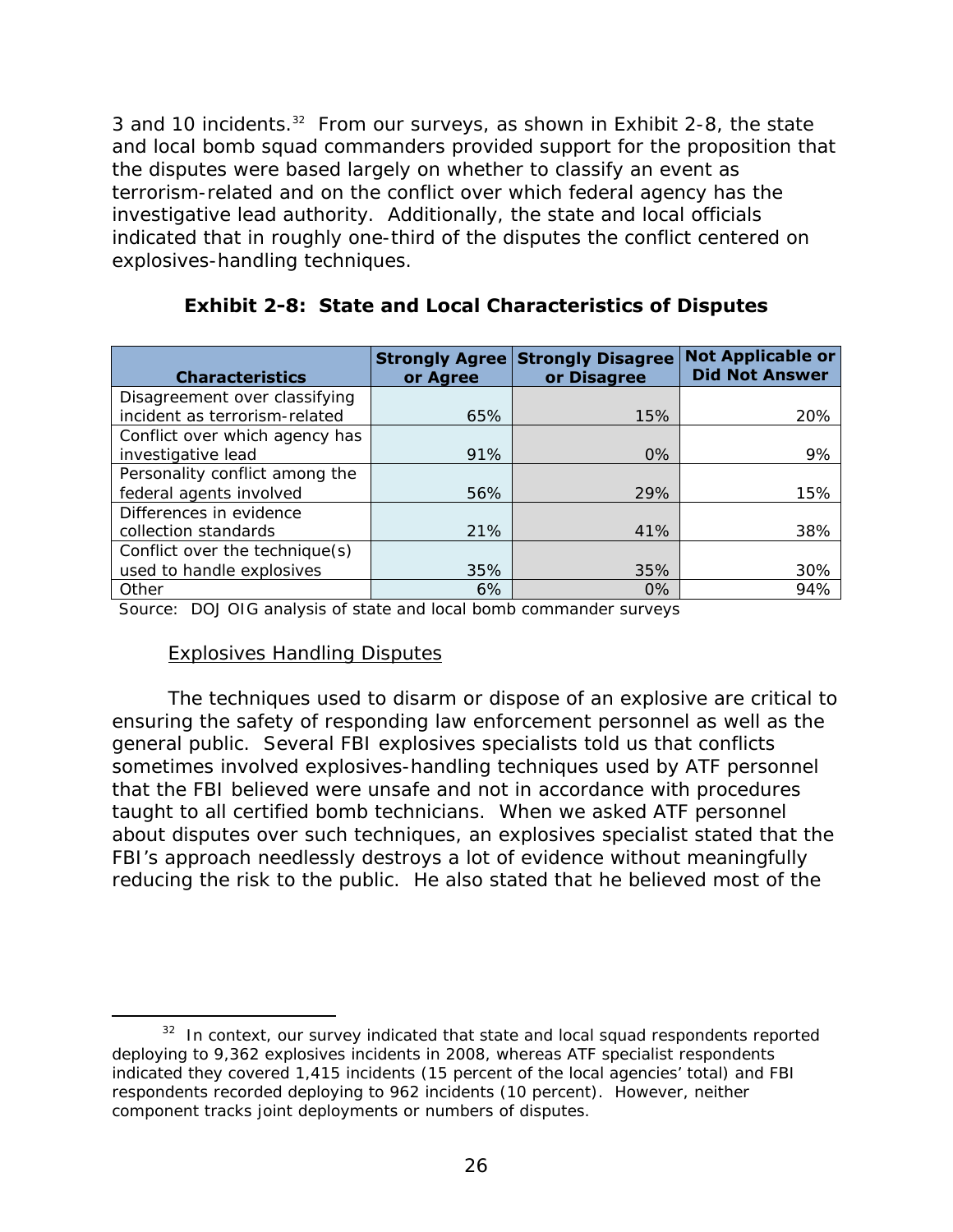ATF's EEOs have more years of experience than FBI SABTs and therefore are not advocating unproven or reckless procedures.<sup>33</sup>

 obtained by using the non-standard techniques benefitted the case. We surveyed state and local bomb commanders on how many times during FYs 2007 and 2008 their squads were on an explosives incident scene when ATF or FBI personnel proposed using techniques to handle explosives that were different from their training.<sup>34</sup> Only 6 percent of the bomb squads indicated that the FBI proposed using non-standard techniques, while 21 percent indicated that ATF proposed using what they deemed to be nonstandard techniques. As shown in Exhibit 2-9, approximately 50 percent of the bomb squad commanders responded that the non-standard techniques raised concerns for the safety of on-scene personnel, and more than one third of the commanders indicated the techniques delayed the render-safe procedures. However, the commanders also indicated the intact evidence

|                                  | or Agree   |            | <b>Strongly Agree Strongly Disagree</b><br>or Disagree |            | <b>Not Applicable</b><br>or No Answer |            |
|----------------------------------|------------|------------|--------------------------------------------------------|------------|---------------------------------------|------------|
| <b>Effect</b>                    | <b>ATF</b> | <b>FBI</b> | <b>ATF</b>                                             | <b>FBI</b> | <b>ATF</b>                            | <b>FBI</b> |
| Case benefitted from submitting  |            |            |                                                        |            |                                       |            |
| intact evidence                  | 54%        | 7%         | 30%                                                    | 57%        | 16%                                   | 36%        |
| Concern existed over the risk to |            |            |                                                        |            |                                       |            |
| the safety of on-scene personnel | 54%        | 50%        | 32%                                                    | 29%        | 14%                                   | 21%        |
| Disagreement caused delays in    |            |            |                                                        |            |                                       |            |
| render-safe procedures           | 38%        | 50%        | 44%                                                    | 21%        | 18%                                   | 29%        |
| Local bomb squad withdrew in     |            |            |                                                        |            |                                       |            |
| protest                          | 6%         | 7%         | 36%                                                    | 21%        | 58%                                   | 72%        |
| Other                            | 12%        | 0%         | 2%                                                     | 0%         | 86%                                   | 100%       |

**Exhibit 2-9: Effect of Non-Standard Explosives Handling Technique** 

Source: OIG analysis of state and local bomb commander surveys

 $33$  ATF identified an incident in Seattle where important evidence was preserved by advocating remote movement of a jar of possible peroxide explosive. By using this nonstandard technique, the EEO was able to see paper that had the formula written on it which would otherwise have been destroyed.

 $34$  For example, from site visits we learned some disputes involve ATF specialists advocating spinning the end caps off pipe bombs rather than using a disrupter. In other cases ATF would advocate x-rays or photographs of devices before destruction to preserve evidence, and this step is contrary to the training of civilian bomb technicians.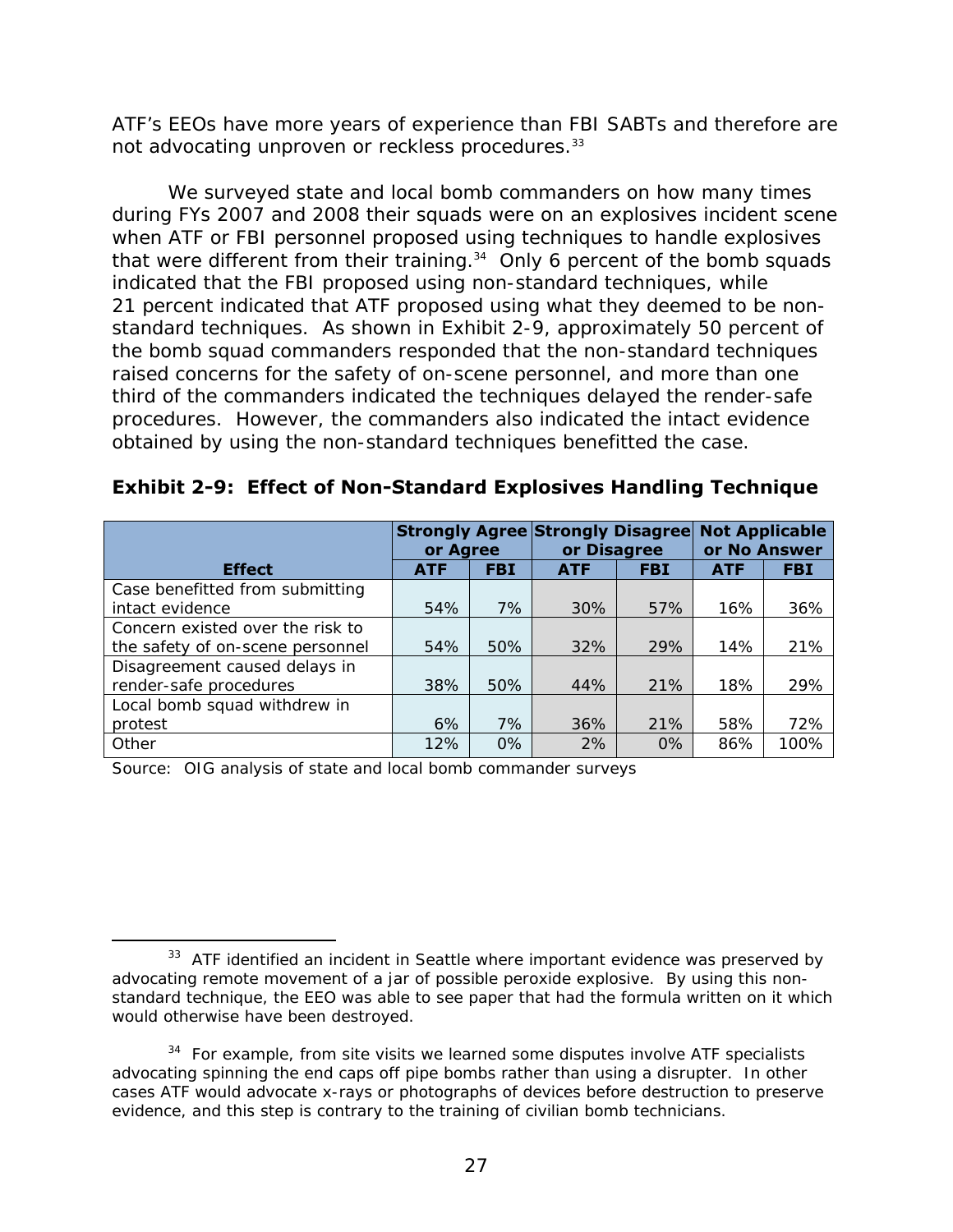#### *Effects of Conflicts*

Both ATF and FBI explosives specialists agree that disputes delay interviews, postpone the investigation, and confuse state and local partners, as shown in Exhibit 2-10.

|                                 | or Agree   |            | Strongly Agree Strongly Disagree Not Applicable or<br>or Disagree |            | <b>Did Not Answer</b> |            |
|---------------------------------|------------|------------|-------------------------------------------------------------------|------------|-----------------------|------------|
| <b>Effect</b>                   | <b>ATF</b> | <b>FBI</b> | <b>ATF</b>                                                        | <b>FBI</b> | <b>ATF</b>            | <b>FBI</b> |
| Delay in the conduct of         |            |            |                                                                   |            |                       |            |
| interviews                      | 64%        | 63%        | 25%                                                               | 20%        | 11%                   | 17%        |
| Delay in the conduct of         |            |            |                                                                   |            |                       |            |
| investigations                  | 72%        | 70%        | 20%                                                               | 20%        | 8%                    | 10%        |
| Confusion over which was the    |            |            |                                                                   |            |                       |            |
| federal lead agency             | 83%        | 89%        | 10%                                                               | 4%         | 7%                    | 7%         |
| Concern over what laboratory to |            |            |                                                                   |            |                       |            |
| send explosives-related         | 71%        | 80%        | 17%                                                               | 4%         | 12%                   | 16%        |
| evidence                        |            |            |                                                                   |            |                       |            |
| Other                           | 4%         | 15%        | 2%                                                                | 0%         | 94%                   | 85%        |

### **Exhibit 2-10: Explosive Specialists Opinions on the Effect of Disputes**

Source: OIG analysis of ATF and FBI explosives specialists surveys

During our interviews of ATF and FBI specialists in some locations, we found a continuing hostility between these personnel. The hostility was sometimes based on events that happened years earlier, and often did not involve the individuals we were interviewing. These events, although in the past, can adversely affect the working relationship between the FBI and ATF.<sup>35</sup> The following examples describe these events from various locations:

San Diego: From interviews of both ATF and FBI explosives specialists, we determined that relations between the components had been strained since August 2003 when an incendiary device caused \$50 million in damage to a housing complex under construction. The FBI had asserted lead agency authority under its domestic terrorism jurisdiction because the fire was allegedly started by the Earth Liberation Front – an organization identified by the FBI as a domestic terrorism enterprise. We were told that the FBI resisted ATF's assertion that it should lead the processing of the scene based on its arson expertise.

Kansas City: Agents from both components indicated there was little to no relationship between the FBI and ATF on explosives matters because of

 $\overline{a}$  $35$  Explosive specialists from both components repeatedly brought up disputes that occurred with their counterparts at major incidents such as the first World Trade Center bombing, Oklahoma City, and the September 11, 2001, terrorist attacks on the Pentagon.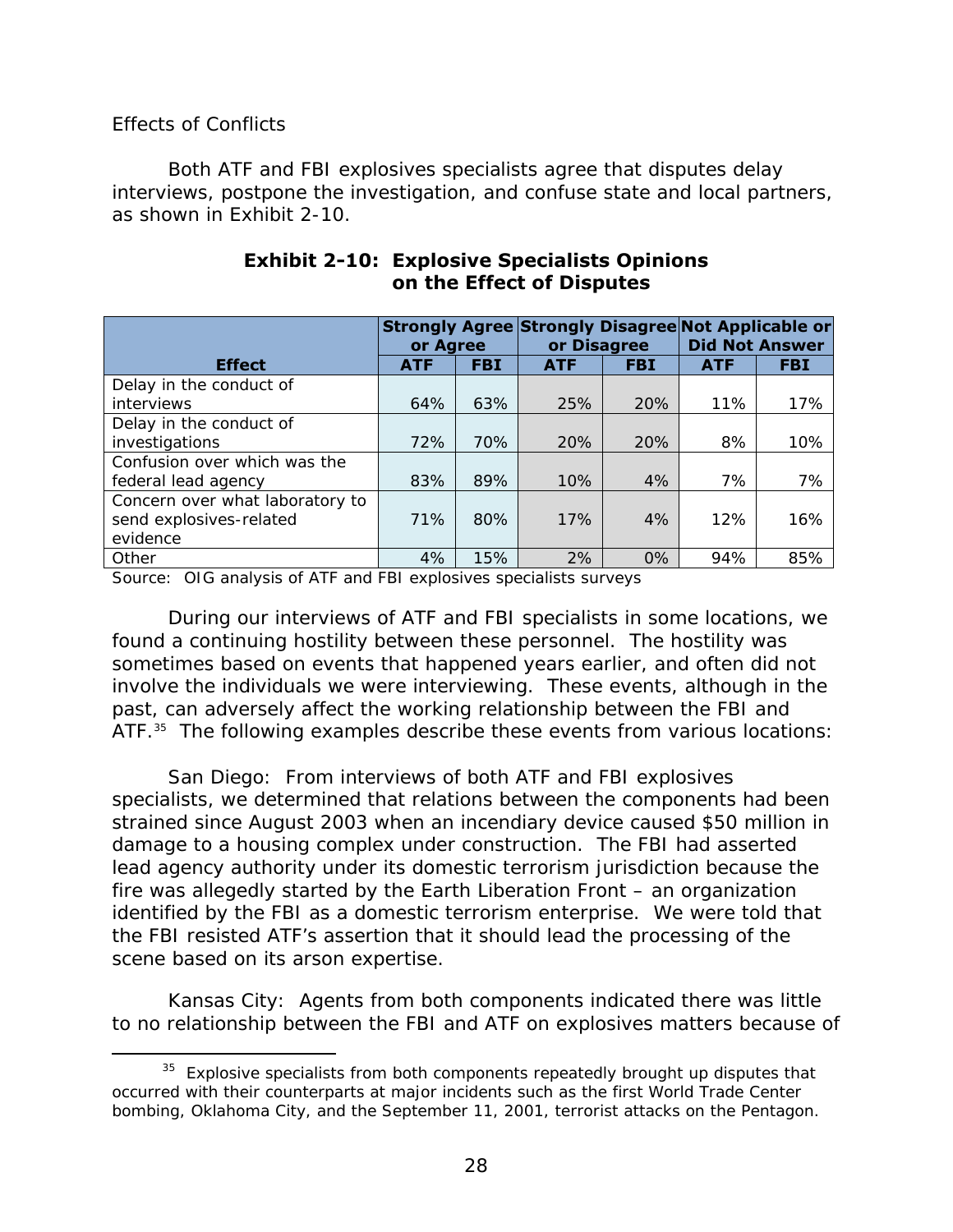different jurisdictional interpretations exemplified by a 2004 incident in Dodge City, Kansas. ATF specialists reported that FBI agents arrived on scene of a domestic dispute first and continued to investigate the bombing for several hours without notifying ATF. The FBI conducted interviews, obtained a confession, and discovered several pipe bombs. When asked why ATF was not notified earlier given that the case clearly was not terrorismrelated, the FBI Resident Agent-in-Charge stated that the FBI Counterterrorism Assistant Director mandated that field offices should aggressively respond to anything that could possibly be terrorism. The issue was raised to the U.S. Attorney for the District of Kansas and ultimately resulted in a clarification of roles from the Office of the Deputy Attorney General.<sup>36</sup>

Seattle: Management and agents from both components pointed to an April 2005 arson of houses under construction in Lake Sammamish, Washington, as the low point of their relationship. The ATF arrived at the scene first and began processing evidence, including a banner purporting to claim responsibility for the arson on behalf of the Earth Liberation Front – an organization identified by the FBI as a domestic terrorism enterprise. ATF sent this evidence to its Walnut Creek Laboratory. When the FBI arrived, it asserted the banner clearly made the incident a case of domestic terrorism and a confrontation over investigative authority ensued. Although ATF contended it should maintain the investigative lead because the incident was an arson case, the FBI took over the investigation because of the potential domestic terrorism nexus. The FBI then flew a Special Agent to California to retrieve the banner. ATF remained on the scene and provided assistance in determining the cause and origin of the arson. However, ATF and FBI personnel stated that this confrontation severely damaged the relationship between the two agencies.

Washington, D.C.: Within the national capital region, the FBI and ATF have come to a jurisdictional accommodation given the greater likelihood of terrorist targeting. Before asserting jurisdiction, ATF will defer investigative authority to the FBI until terrorism is ruled out as the motive. Therefore, ATF does not deploy alongside the FBI frequently for explosives incidents inside the metropolitan area. Outside the metropolitan core, however, this practice is not followed and conflicts arise. For example, a 2008 conflict occurred over a suburban Virginia townhouse fire where the local fire department discovered a basement full of explosives precursor chemicals. The absent owners were active duty military and the FBI insisted on treating the case as potential militia or white supremacists' terrorist infiltration of the

<sup>&</sup>lt;sup>36</sup> This guidance, however, was not published or distributed to other U.S. Attorneys' Offices, the FBI, or ATF.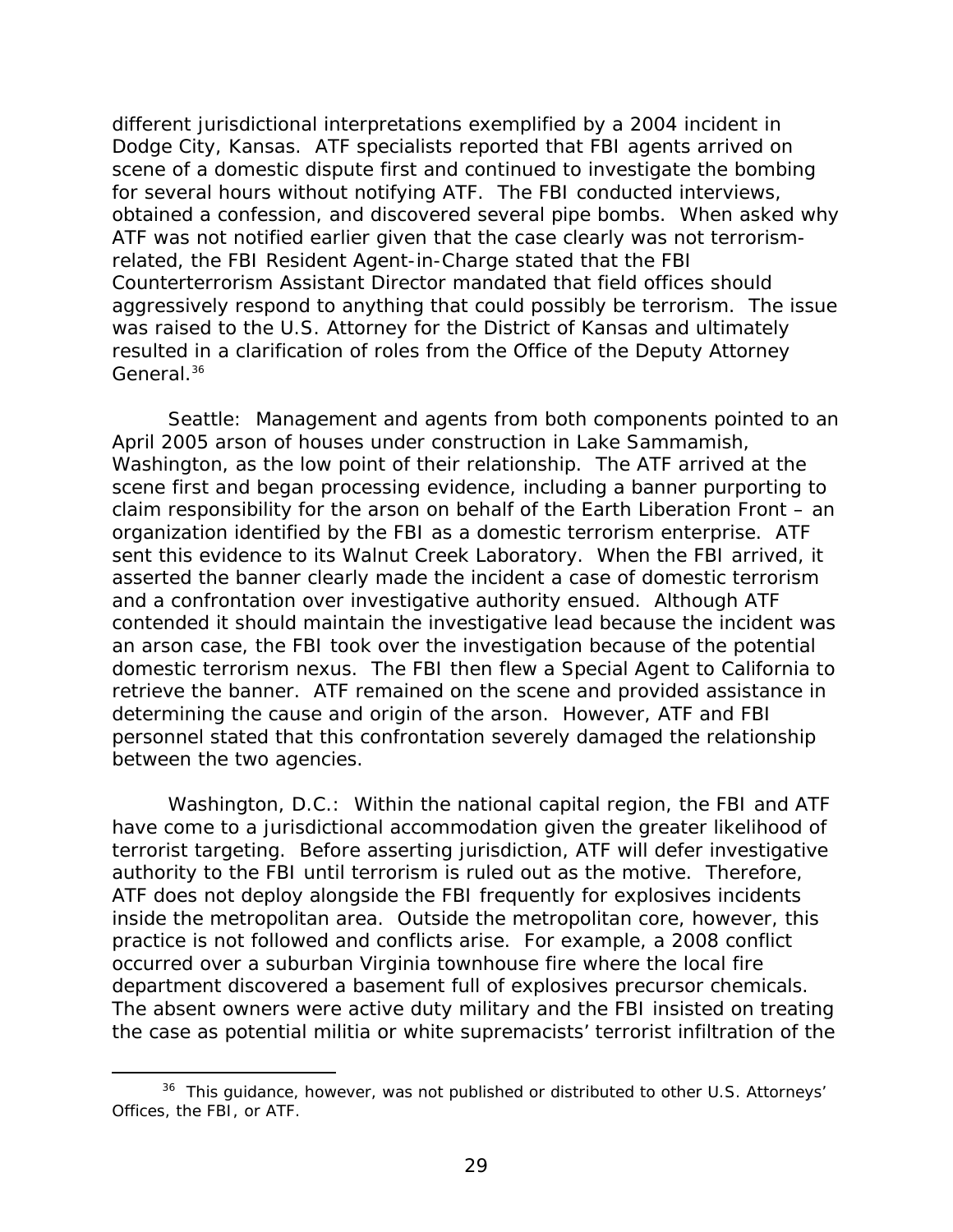military. However, ATF protested that the case was not terrorism. The ATF subsequently confirmed with the townhouse owners that they were constructing homemade fireworks, but FBI agents viewed the incident as emblematic of a rush to judgment by ATF that the incident had no link to terrorism.

Survey respondents from three additional locations disclosed significant conflicts had recently occurred between the FBI and ATF, as shown in Exhibit 2-11.

| <b>Location</b> | <b>Dispute Summary</b>                                                                                                                                                                                                                                                                                                                                                                                                                                                                                                                                                                                                                                                                                   |
|-----------------|----------------------------------------------------------------------------------------------------------------------------------------------------------------------------------------------------------------------------------------------------------------------------------------------------------------------------------------------------------------------------------------------------------------------------------------------------------------------------------------------------------------------------------------------------------------------------------------------------------------------------------------------------------------------------------------------------------|
| Southwest       | October 2008 - A dispute arose over explosives handling techniques.<br>The local bomb squad discovered a cache of explosives in a rural<br>setting and decided to destroy the explosives on scene so as not to<br>place undue risk to personnel. However, the ATF supervisor<br>intervened, advocating retaining some components for evidence. The<br>local squad protested to the local FBI SABT and then appealed to the<br>National Bomb Squad Advisory Board that such techniques were not<br>consistent with its training. ATF sent EEOs to assess the cache, who<br>recommended destroying all but three bombs. The local bomb squad<br>continued to have concerns for the safety of its officers. |
| Atlanta         | October 2008 - A bombing occurred at a law firm in Dalton, Georgia.<br>Although the FBI recognized that no terrorism was involved and that<br>ATF would be the lead federal component if the bomber was not<br>killed, the Georgia Bureau of Investigation supported the local police<br>chief's request that the FBI, and not ATF, handle the post-blast<br>evidence analysis. The ATF was insistent that the 2008 Memorandum<br>meant its laboratory should be used. The Georgia Bureau of<br>Investigation asked the United States Attorney to intercede, and the<br>FBI continued to provide laboratory assistance.                                                                                  |
| Houston         | July 2006 – A peroxide explosives incident led to a dispute in Texas<br>City, Texas, when the FBI and ATF had a disagreement on whether an<br>explosion was terrorism-related. ATF claimed that the FBI tried to<br>exclude it from the investigation, even threatening to arrest an ATF<br>explosives specialist for attempting to conduct an additional sweep of<br>the crime scene. The local bomb squad sided with ATF against the<br>FBI's assertion of potential terrorism. The dispute was escalated to<br>ATF and FBI field division management, and each component's<br>specialists remained uncooperative. The case later was determined<br>not to be terrorism.                               |

**Exhibit 2-11: Summary of Disputes Identified in Surveys** 

Source: OIG analysis of survey questionnaires

In addition, as shown in Exhibit 2-12, a majority of state and local respondents indicated that a dispute between the FBI and ATF delayed the conduct of an investigation and confused state and local responders as to which federal agency was responsible for leading the incident response or investigation. This result is in line with the results of the survey of ATF and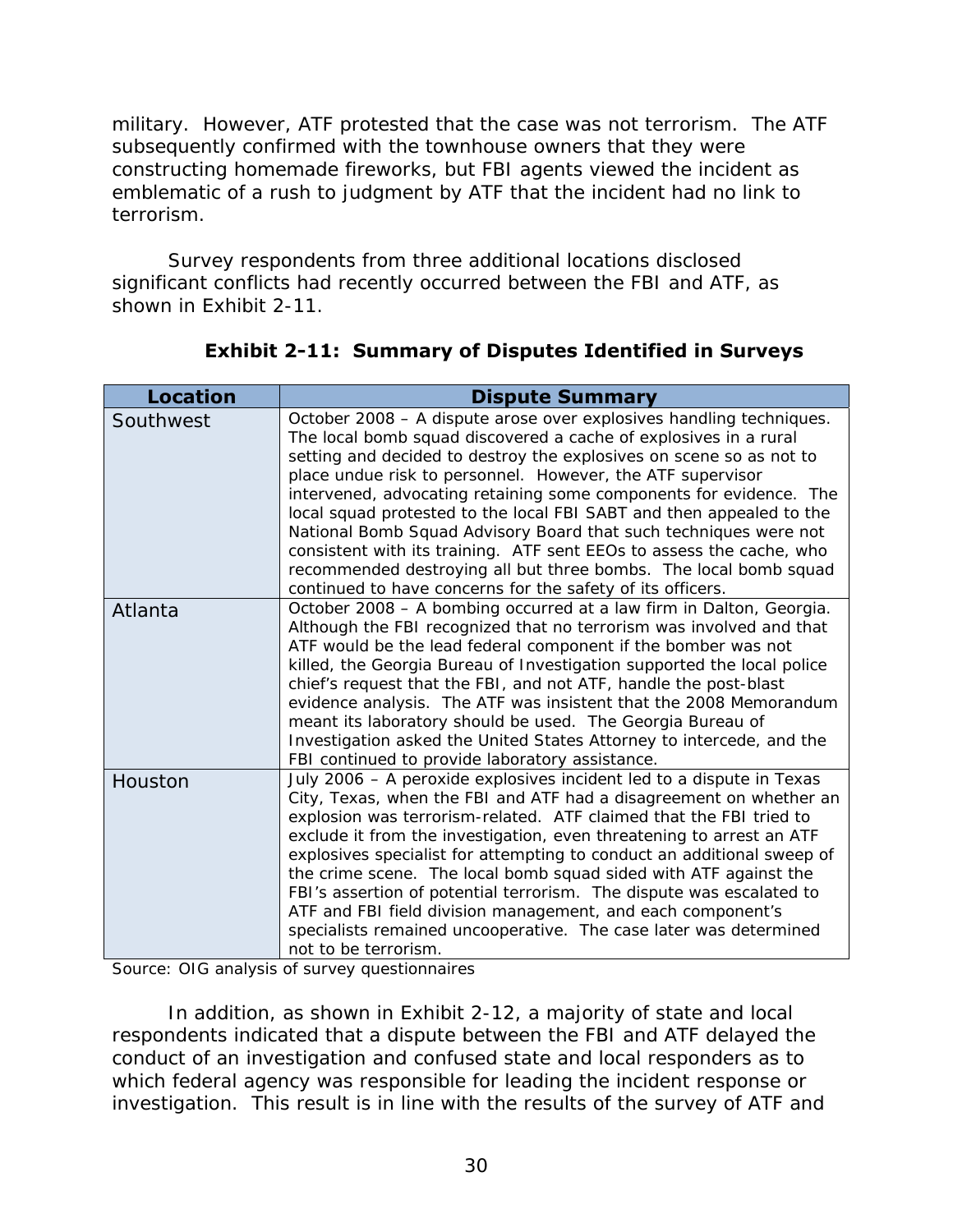FBI explosives specialists and supports the importance of DOJ clearly defining jurisdictional authority for explosives matters.

# **Exhibit 2-12: Impact of ATF and FBI Disputes on Explosives Investigations**

| <b>Effect</b>                   | or Agree | <b>Strongly Agree Strongly Disagree Not Applicable or</b><br>or Disagree | <b>Did Not Answer</b> |
|---------------------------------|----------|--------------------------------------------------------------------------|-----------------------|
| Delay in conduct of interviews  | 35%      | 32%                                                                      | 33%                   |
| Delay in conduct of             |          |                                                                          |                       |
| investigations                  | 56%      | 23%                                                                      | 21%                   |
| Confusion over who was the      |          |                                                                          |                       |
| federal lead agency             | 79%      | 6%                                                                       | 15%                   |
| Concern over what laboratory to |          |                                                                          |                       |
| send explosives-related         | 44%      | 35%                                                                      | 21%                   |
| evidence                        |          |                                                                          |                       |
| Other                           | 3%       | 0%                                                                       | 97%                   |

Source: OIG analysis of state and local bomb commander surveys

#### Opinion of Counterparts

Previous conflicts between the FBI and ATF appear to have fostered lingering negative attitudes regarding the other component's abilities. Results from our survey of ATF and FBI Special Agents-in-Charge, as shown in Exhibit 2-13, show that field division managers generally have a poor opinion of the other agency's explosives capabilities.

# **Exhibit 2-13: Opinions of FBI and ATF Management**

|                                     | or Agree   |            | <b>Strongly Agree Strongly Disagree</b><br>or Disagree |            | <b>Not Applicable</b><br>or No Answer |            |
|-------------------------------------|------------|------------|--------------------------------------------------------|------------|---------------------------------------|------------|
| <b>Counterpart Assessment</b>       | <b>ATF</b> | <b>FBI</b> | <b>ATF</b>                                             | <b>FBI</b> | <b>ATF</b>                            | <b>FBI</b> |
| Counterpart provides important      |            |            |                                                        |            |                                       |            |
| explosives and post-blast expertise | 6%         | 47%        | 89%                                                    | 44%        | 5%                                    | 9%         |
| Counterpart adds needed             |            |            |                                                        |            |                                       |            |
| resources for obtaining evidence    | 22%        | 35%        | 78%                                                    | 60%        | $0\%$                                 | 5%         |
| Counterpart neither helps nor       |            |            |                                                        |            |                                       |            |
| hinders                             | 44%        | 49%        | 33%                                                    | 30%        | 23%                                   | 21%        |
| Counterpart duplicates capabilities |            |            |                                                        |            |                                       |            |
| already on scene                    | 89%        | 79%        | 11%                                                    | 16%        | $0\%$                                 | 5%         |
| Counterpart differs in scene        |            |            |                                                        |            |                                       |            |
| investigation methods               | 78%        | 58%        | 11%                                                    | 30%        | 11%                                   | 12%        |
| Counterpart delays decision-        |            |            |                                                        |            |                                       |            |
| making on scene                     | 67%        | 49%        | 33%                                                    | 35%        | $0\%$                                 | 16%        |
| Other                               | $0\%$      | 2%         | $0\%$                                                  | 0%         | 100%                                  | 98%        |

Source: OIG analysis of ATF and FBI management and explosives specialists surveys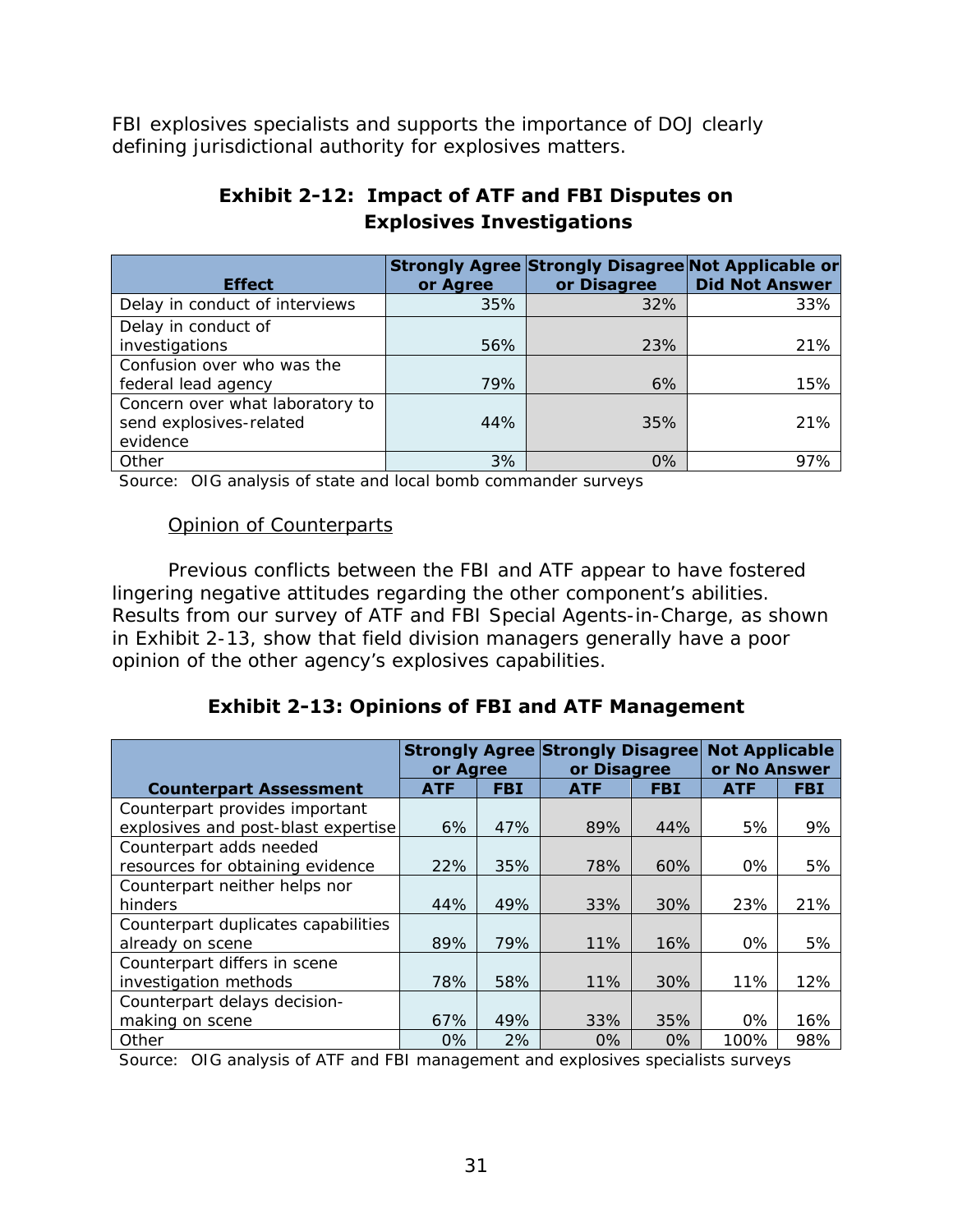In addition, as shown in Exhibit 2-14, the survey responses of ATF and FBI explosives specialists mirror management opinions.

|                                     | or Agree   |            | <b>Strongly Agree Strongly Disagree</b><br>or Disagree |            | <b>Not Applicable</b><br>or No Answer |            |
|-------------------------------------|------------|------------|--------------------------------------------------------|------------|---------------------------------------|------------|
| <b>Counterpart Assessment</b>       | <b>ATF</b> | <b>FBI</b> | <b>ATF</b>                                             | <b>FBI</b> | <b>ATF</b>                            | <b>FBI</b> |
| Counterpart provides important      |            |            |                                                        |            |                                       |            |
| explosives and post-blast expertise | 9%         | 13%        | 82%                                                    | 77%        | 9%                                    | 10%        |
| Counterpart adds needed             |            |            |                                                        |            |                                       |            |
| resources for obtaining evidence    | 18%        | 9%         | 72%                                                    | 84%        | 10%                                   | 7%         |
| Counterpart neither helps nor       |            |            |                                                        |            |                                       |            |
| hinders                             | 37%        | 28%        | 45%                                                    | 50%        | 18%                                   | 22%        |
| Counterpart duplicates capabilities |            |            |                                                        |            |                                       |            |
| already on scene                    | 80%        | 89%        | 10%                                                    | 5%         | 10%                                   | 6%         |
| Counterpart differs in scene        |            |            |                                                        |            |                                       |            |
| investigation methods               | 65%        | 76%        | 15%                                                    | 14%        | 20%                                   | 10%        |
| Counterpart delays decision-        |            |            |                                                        |            |                                       |            |
| making on scene                     | 74%        | 80%        | 9%                                                     | 8%         | 17%                                   | 12%        |
| Other                               | 2%         | 8%         | $0\%$                                                  | $0\%$      | 98%                                   | 92%        |

**Exhibit 2-14: Opinions of FBI and ATF Explosive Specialists** 

Source: DOJ OIG analysis of ATF and FBI management and explosives specialists surveys

We also surveyed state and local bomb commanders to obtain their opinions of the assistance they received from the FBI and ATF. Contrary to ATF and FBI overall assessments of each other, the state and local bomb squads favorably assess the contributions of both components, as shown in Exhibit 2-15.

|                                    | or Agree   |            | <b>Strongly Agree Strongly Disagree</b><br>or Disagree |            | <b>Not Applicable</b><br>or No Answer |            |
|------------------------------------|------------|------------|--------------------------------------------------------|------------|---------------------------------------|------------|
| <b>Counterpart Assessment</b>      | <b>ATF</b> | <b>FBI</b> | <b>ATF</b>                                             | <b>FBI</b> | <b>ATF</b>                            | <b>FBI</b> |
| Provides important explosives and  |            |            |                                                        |            |                                       |            |
| post-blast expertise               | 77%        | 72%        | 9%                                                     | 13%        | 14%                                   | 15%        |
| Adds needed resources for          |            |            |                                                        |            |                                       |            |
| obtaining evidence                 | 75%        | 67%        | 10%                                                    | 16%        | 15%                                   | 17%        |
| Neither helps nor hinders          | 23%        | 27%        | 41%                                                    | 43%        | 36%                                   | 30%        |
| Duplicates capabilities already on |            |            |                                                        |            |                                       |            |
| scene                              | 19%        | 25%        | 60%                                                    | 55%        | 21%                                   | 20%        |
| Differs in scene investigation     |            |            |                                                        |            |                                       |            |
| methods                            | 20%        | 14%        | 58%                                                    | 62%        | 22%                                   | 24%        |
| Delays decision-making on scene    | 10%        | 13%        | 67%                                                    | 65%        | 23%                                   | 22%        |
| Other                              | 2%         | 3%         | 0%                                                     | 0%         | 98%                                   | 97%        |

**Exhibit 2-15: State and Local Assessment of FBI and ATF Assistance** 

Source: DOJ OIG analysis of state and local bomb commander surveys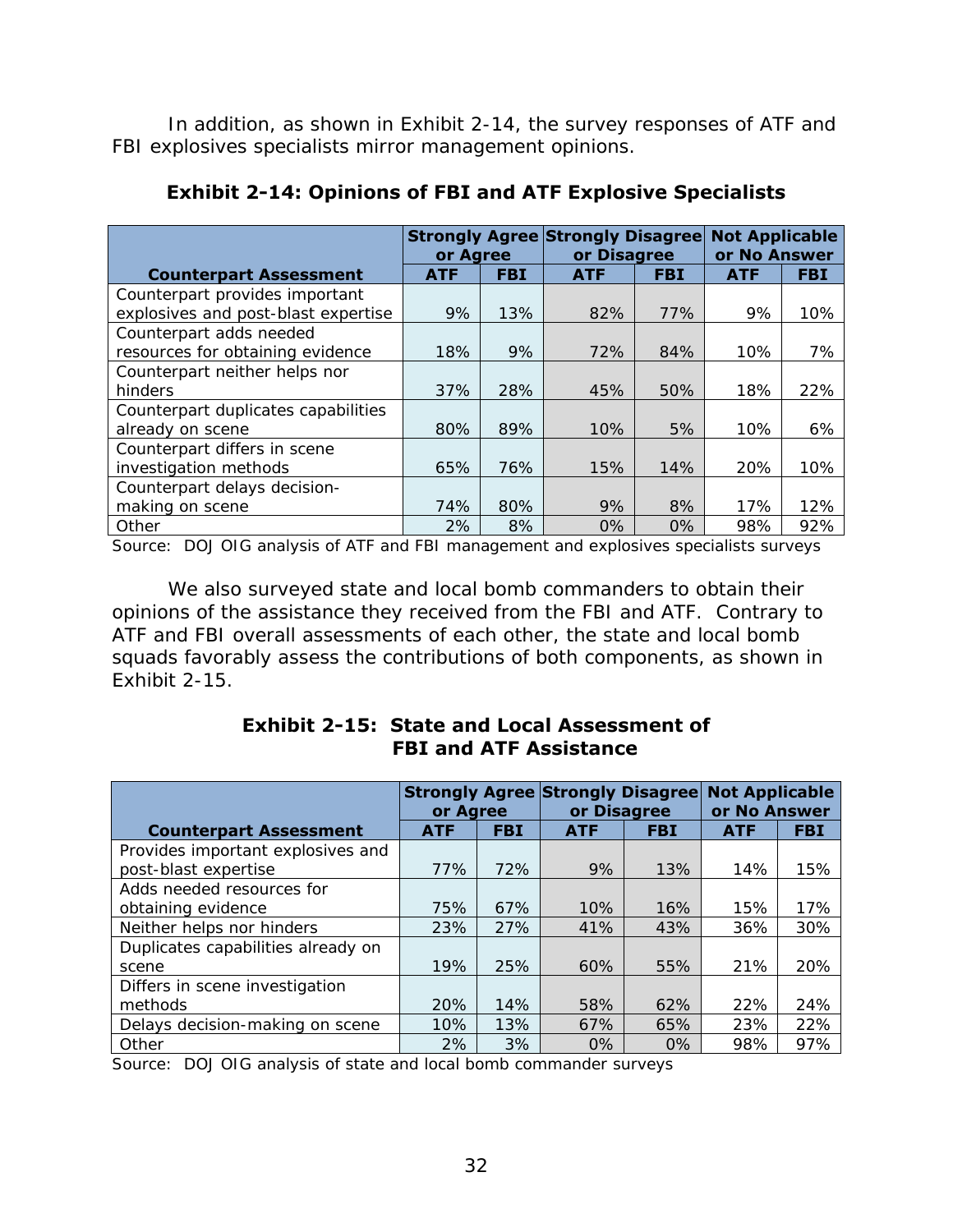However, we learned from our surveys and interviews with state and local bomb squads that some squads have become strongly anti-FBI and others anti-ATF because of prior negative experiences with these components. We were told by state and local bomb squad commanders that, in some instances, the FBI is perceived as the only federal presence in some larger, urban areas while ATF is perceived as more accessible in more rural areas. Some states have few bomb technicians and therefore rely on federal assistance. Other locations, such as New York City or Los Angeles, have adequate bomb technician resources on the state and local levels and therefore do not necessarily need federal assistance to address explosives incidents. State and local bomb squad commanders also commented about ATF's and FBI's working relationship and disparaging comments each component voiced to them about the other, raising the specter that one DOJ component's poor opinion of the other has negatively affected local law enforcement.

# **Conclusion**

The overlap of jurisdiction and a lack of direction in the coordination of explosives investigations have promoted competition between the FBI and ATF, delayed render-safe operations and crime scene processing, confused local law enforcement partners, and may delay DOJ's implementation of its HSPD-19 responsibilities. We believe that a lack of supervision and mediation by DOJ officials, in particular the Office of the Deputy Attorney General, allows unhealthy component competition, unnecessary duplication of efforts, and problematic explosives incident responses.

Although we found ATF and FBI disputes over lead agency jurisdiction are relatively infrequent, these conflicts continue to occur throughout the country, with more than 30 percent of ATF specialists and 40 percent of FBI specialists responding to our survey that such disputes had occurred in their areas over the last 2 years. These disputes often adversely affect the working relationship of the components, as demonstrated by the low opinions each agency's explosives specialists have of their counterparts. Such negative opinions can make coordination between the FBI and ATF more difficult. Further, such strongly held opinions by federal agents may affect the opinions and actions of the state and local partners with whom they work.

Our surveys indicate local bomb squads may already prefer one agency – the FBI or ATF – over the other, potentially resulting in explosives investigations lacking important expertise from whichever federal agency is not included in the incident response. Additionally, state and local partners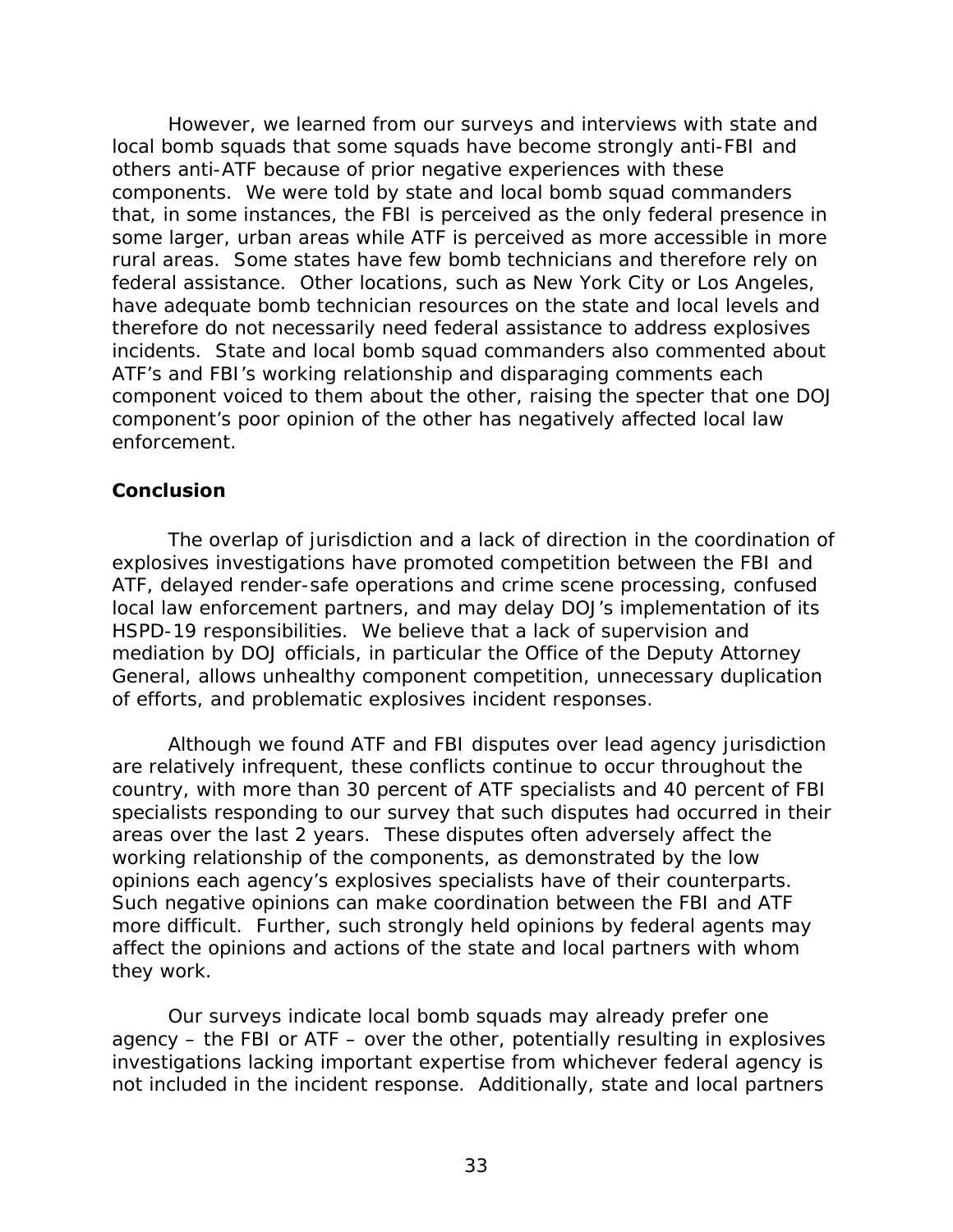told us that they are confused about which federal agency they should work with in explosives cases.

Since ATF and FBI exercise concurrent jurisdiction on certain explosives matters, we believe the DOJ should issue and enforce new guidance that delineates how the components will interact in explosivesrelated matters. This direction should replace prior agreements and MOUs and address the following issues: explosives program coordination and consolidation, whether to divide jurisdictions by device type (incendiary versus explosive), geography (rural versus urban), or by technical specialization (technical evidence collection and analysis versus render-safe authority). Further, DOJ should also consider whether to reassign explosives-related and domestic terrorism functions and personnel under the provisions of 28 U.S.C. § 599A.

# **Recommendations**

We recommend that DOJ:

1. Implement new directives delineating lead authority for explosives investigations between the FBI and ATF. At a minimum, this guidance should: (1) assign responsibility to either the FBI or ATF to serve as the overall investigational "lead agency" for each specific type of explosives crime; (2) supersede all prior guidance on FBI-ATF explosives coordination; (3) detail actions required to coordinate jointly in circumstances when the motive is unclear. Consideration should be given to whether to divide jurisdiction between the components by device type, defined territories, technical specialization, or reassigning explosives functions and personnel under the provisions of 28 U.S.C. § 599A; and (4) establish a formal procedure for components to seek resolution of jurisdictional conflicts from the Department.

We recommend that the FBI and ATF:

2. Develop protocols on joint investigations for explosives incidents consistent with any new DOJ directives.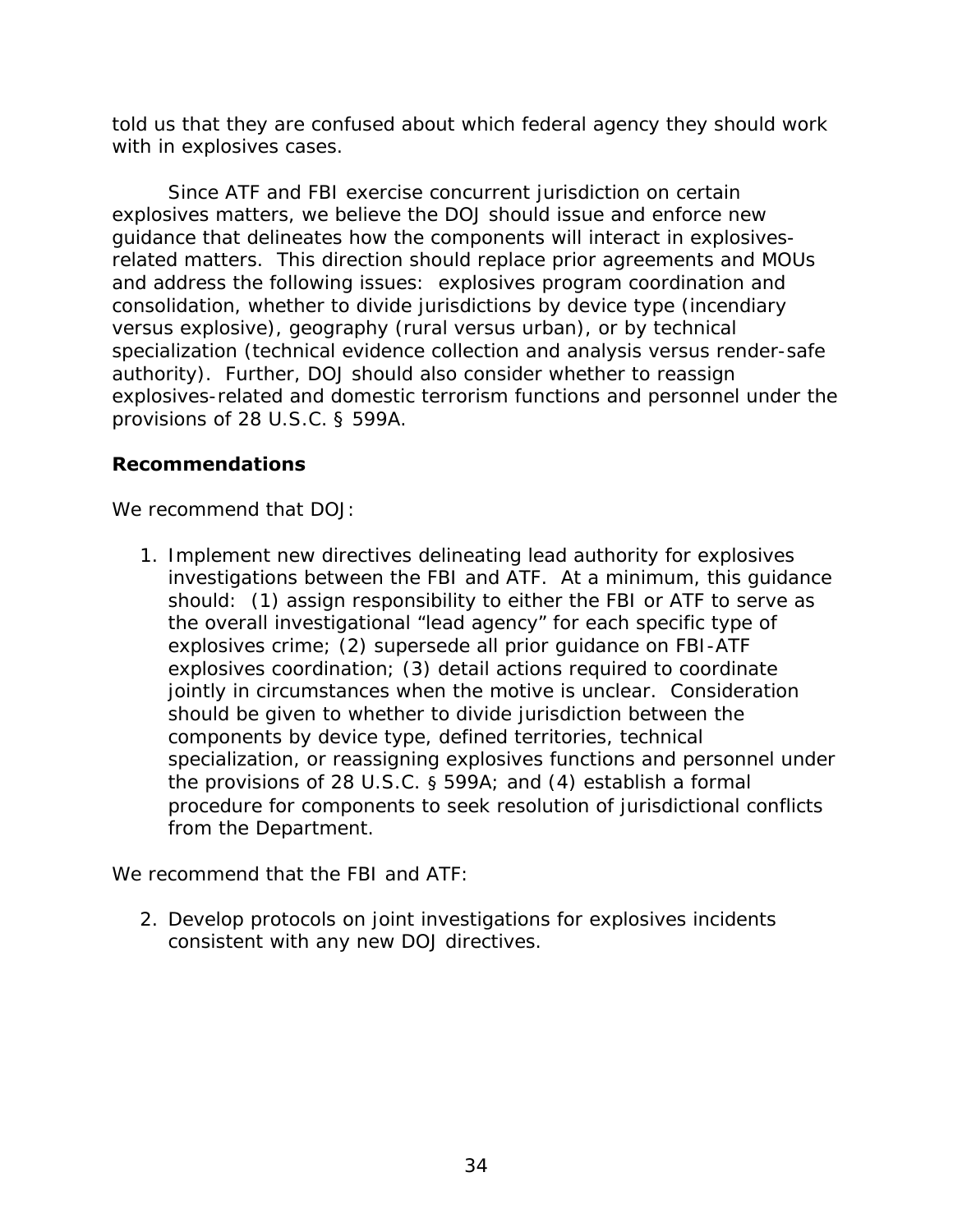# **CHAPTER III: INFORMATION SHARING**

The FBI and ATF separately maintain multiple explosives-related databases to manage laboratory forensic reports, incident reporting, and technical explosives-related information and intelligence. Contrary to the directive in the 2004 Attorney General Memorandum, ATF did not consolidate and maintain a distinct explosives-incident database. In addition, FBI and ATF conflict creates challenges for meeting HSPD-19 Implementation Plan goals of information sharing such as single search database compatibility and task force participation.

# **Incident Reporting not Consolidated**

 $\overline{a}$ 

The 2004 Attorney General Memorandum directed the consolidation of all DOJ arson and explosives incident databases, including the FBI's Automated Incident Reporting System (AIRS) and ATF's Bombing and Arson Tracking System (BATS), into a single ATF-maintained database.37 The 2004 Memorandum also required that no other DOJ component be permitted to maintain any database that contains arson or explosives incident information that would otherwise be maintained in the consolidated database. A consolidated explosives incident database would provide investigators with a single source to obtain comprehensive statistics and incident trends. On the other hand, separate databases result in duplication of effort, possible duplicate reporting of incidents by state and local agencies, a lack of uniformity in the reporting process, and the inability to accurately determine trends in explosives incidents.

In 2004, the FBI discontinued using AIRS and transferred the data in that system to ATF's BATS database. However, since the transfer of explosives incident information, the FBI has not reported any additional explosives incident information to BATS. Moreover, ATF has not consistently reported all its explosives incidents in BATS. Rather, both components have continued separate efforts to collect and disseminate explosives information.

We determined that ATF's effort to promote BATS as DOJ's single explosives incident database has suffered due to inconsistent reporting and ineffective efforts to encourage participation by the explosives community.

information. <sup>37</sup> BATS is ATF's automated incident reporting system developed to streamline the gathering, retrieving, reporting, and archiving of investigative information of fires and the criminal misuse of explosives. After the consolidation of FBI AIRS data into BATS, ATF designated BATS as DOJ's single source for the reporting and sharing of explosives incident information.<br>
35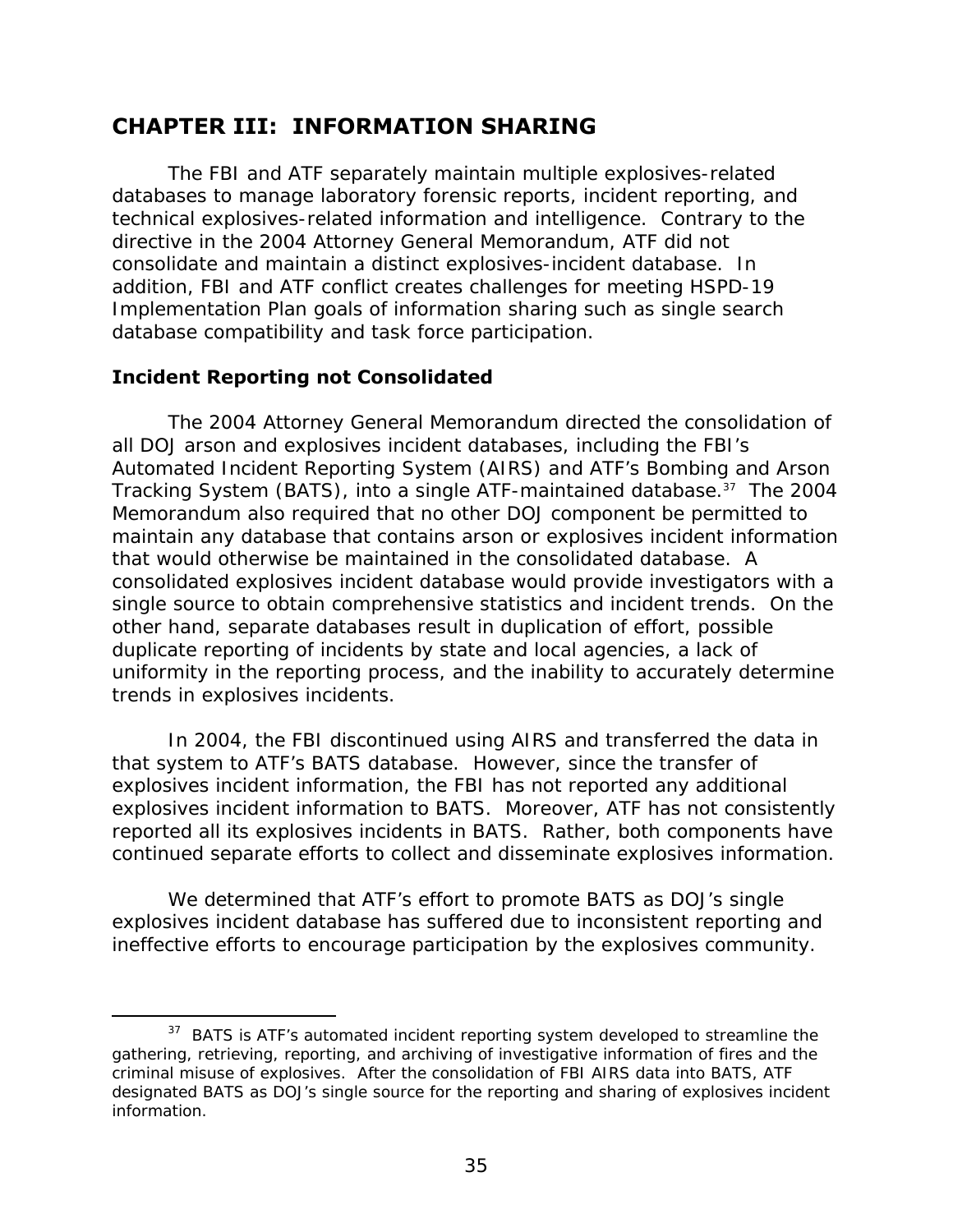determining trends and providing useful explosives-related statistics.<sup>38</sup> As a result, BATS is not the comprehensive resource envisioned for reliably

# *Inconsistent Reporting*

 $\overline{a}$ 

18 U.S.C. § 846 (b) mandates all federal agencies to report information concerning explosives incidents to the Attorney General. Reporting is voluntary for state and local agencies. The FBI and ATF generally rely on state and local bomb squads to report incidents to BATS for explosives matters in which the FBI and ATF are involved. However, the FBI and ATF do not have processes to ensure that state and local agencies actually report explosives incidents. In fact, officials from both components told us they were aware of significant under-reporting by state and local bomb squads of their involvement in explosives incidents. By not reporting explosives incidents to BATS, and not ensuring that state and local responders reported to BATS, the FBI and ATF have not complied with their reporting requirements and have reduced the utility of BATS.

In examining the BATS data, we requested from ATF a listing of agencies that have reported explosives incidents to BATS. As shown in Exhibit 3-1, state and local agencies provided the bulk of explosives incident information from FYs 2003 through 2008.

| <b>Agency</b>                    | <b>Number of Reported</b><br><b>Incidents</b> |
|----------------------------------|-----------------------------------------------|
| <b>ATF</b>                       | 4,713                                         |
| <b>FBI</b>                       |                                               |
| U.S. Army Criminal Investigation |                                               |
| Command                          |                                               |
| U.S. Capitol Police              |                                               |
| U.S. Secret Service              |                                               |
| State and Local Organizations    | 21,132                                        |
| Total                            | 25,860                                        |

**Exhibit 3-1: Number of Reported Incidents by Agency (FYs 2003 – 2008)** 

Source: ATF U.S. Bomb Data Center as of September 2008

<sup>&</sup>lt;sup>38</sup> Officials from the National Association of Bomb Squad Commanders, FBI Hazardous Devices Operations Center, and ATF U.S. Bomb Data Center explained that comprehensive reporting by federal, state, and local authorities would improve BATS' abilities to accurately generate incident reports.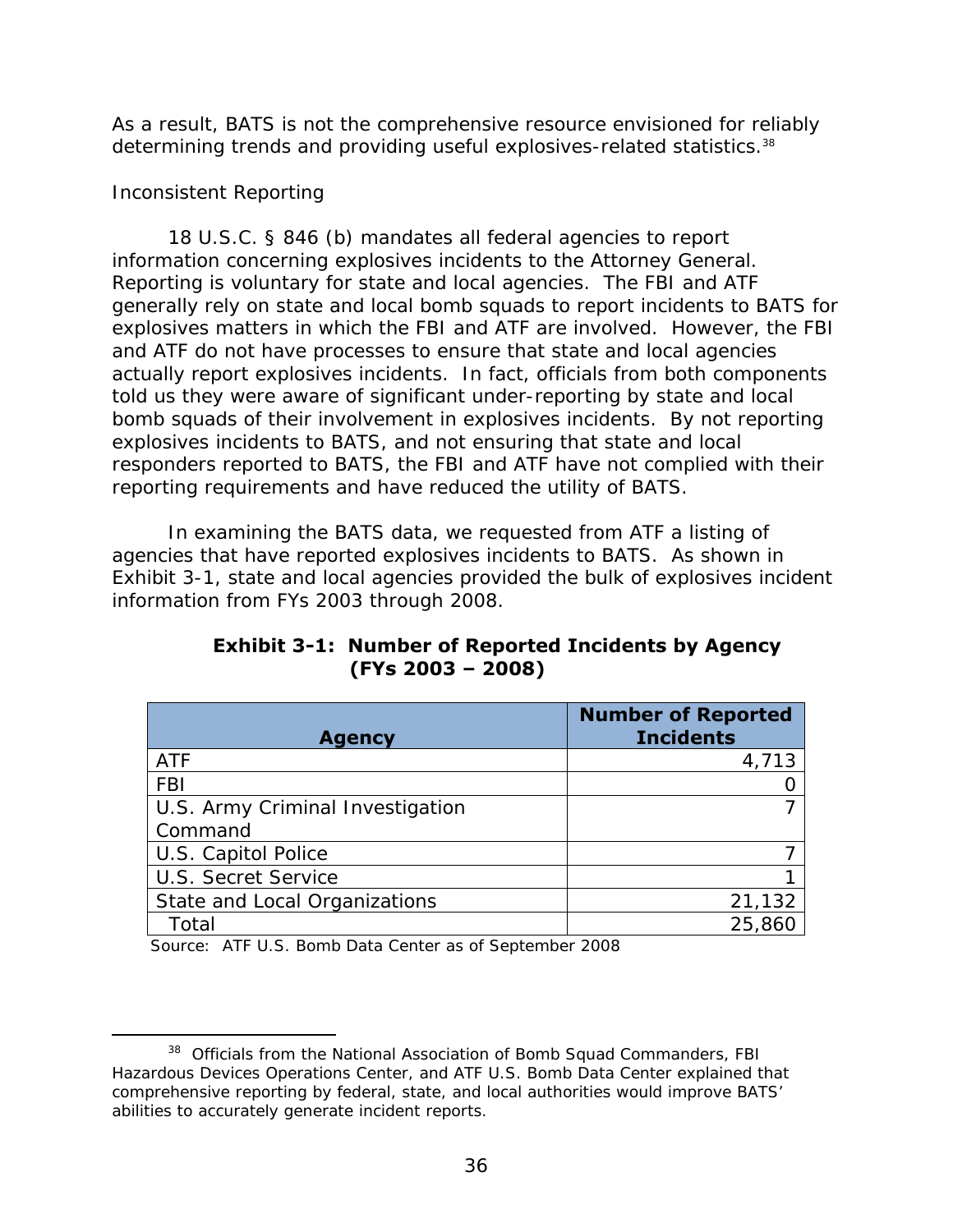Other than the one-time transfer of explosives-incident data, the FBI reported no incidents to BATS during this period, and ATF inconsistently reported incidents in which it was involved. In addition, we noted that ATF has not implemented data validation procedures to ensure the accuracy of data entered into BATS. Each of these issues is discussed below.

#### FBI Not Reporting Explosives Incidents

report incident information.<sup>39</sup> We verified that in 2004 the FBI transferred explosives-incident information from AIRS to ATF's BATS and that ATF incorporated this data into BATS. However, the FBI did not subsequently report to BATS any explosives-incident information collected after its initial transfer of incident information in 2004. We surveyed FBI explosives specialists on the frequency of their reporting to BATS and found that more than 95 percent indicated that they never entered information into BATS. Sixty percent of the specialists stated that they relied on the state and local bomb squads to

determining SABT field office funding and evaluating SABT performance.<sup>40</sup> While the FBI does not require its explosives specialists to report explosives incidents to BATS, it requires them to provide the FBI's Hazardous Devices Operation Center – formally the FBI Bomb Data Center – incident statistics and details related to various explosives-related activities on a data sheet known as FD-542. This data collection is used in Even though the FD-542 database keeps track of explosives incidents responded to by FBI explosives specialists, FBI managers contend that it is not used for statistical or data mining purposes and that the FBI is not required to report the information in FD-542 to BATS.<sup>41</sup> According to FD-542 information, the FBI deployed to 4,454 explosives incidents from 2004 through 2008. However, because the FBI did not report any incident information to BATS during this 4-year period, BATS may be missing

 $39$  According to ATF, the FBI only has 13 active BATS user accounts. A majority of these accounts were maintained by FBI Headquarters personnel rather than agents in the field who actually perform investigations.

 $40$  In September 2001, the FBI instituted a policy to monitor and record individual SABTs activity by utilizing a point system that awards points to SABTs based on the types of activities a SABT performs.

 $41$  Unlike the specific data fields in BATS, FD-542 does not have a uniform reporting format and the level of detail in each entry may vary.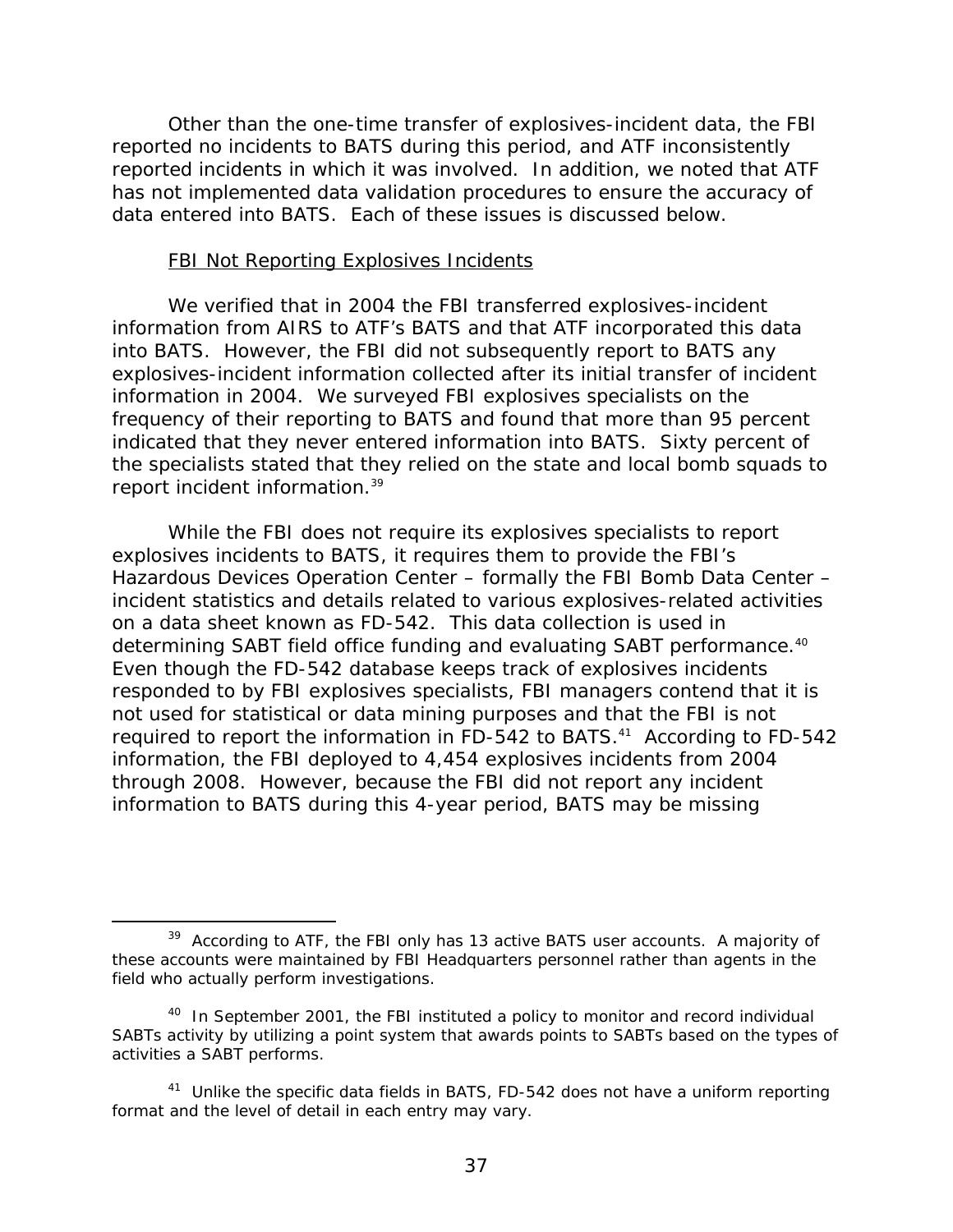they were reported by the state and local first responders involved.<sup>42</sup> important information on many of these 4,454 explosives incidents unless

Regardless of the FBI's objective in maintaining the FD-542 database, the FBI is not reporting explosives incidents to a single, consolidated database maintained by ATF – BATS – as required by the 2004 Attorney General Memorandum. Moreover, we found that the FBI was relying on the state and local agencies to report explosives incidents, and we determined that state and local agencies did not consistently report to BATS. As a result, the information in BATS is significantly incomplete, thereby undermining its utility.

Unreported explosives incident information prevents accurate and reliable trend analysis and may affect the effective allocation of federal funding and resources. For example, the FBI uses statistics and trends generated from the FD-542 database for its explosives programs' needs assessments. However, by relying only on FBI data, the FBI does not capture all of the information from state, local, and other federal responders that could provide a more complete assessment of where its resources are actually needed. Likewise, ATF and other BATS users do not have access to the FBI's incident data and consequently have less than a complete picture of explosives incident activity. We believe the FBI must develop and implement processes to ensure explosives incident information is entered into BATS in a timely fashion.

# **ATF Inconsistently Reporting Explosives Incidents**

 $\overline{a}$ 

Officials from the ATF U.S. Bomb Data Center stated that prior to February 2009 ATF personnel generally reported explosives incident data to another of its databases called the Arson and Explosives Incident System (AEXIS) rather than to BATS. While the data was not originally entered into BATS, the data in AEXIS is accessible to BATS users through a software program that bridges the two databases. However, the bridge does not provide the capabilities to search or display images within AEXIS. Because ATF is responsible for maintaining BATS, it is troubling that ATF did not directly enter all its explosives incident information into BATS until early 2009. By continuing to maintain and report explosives incident information to AEXIS, for at least 5 years the ATF did not comply with the 2004

 $42$  We were unable to determine the number of explosives cases in which the FBI was involved because the FBI's case management system does not track this data. While the FBI case management system has a specific case classification code for explosives incidents, that code does not account for cases opened as domestic terrorism, international terrorism, or violent crime violations that involve explosives.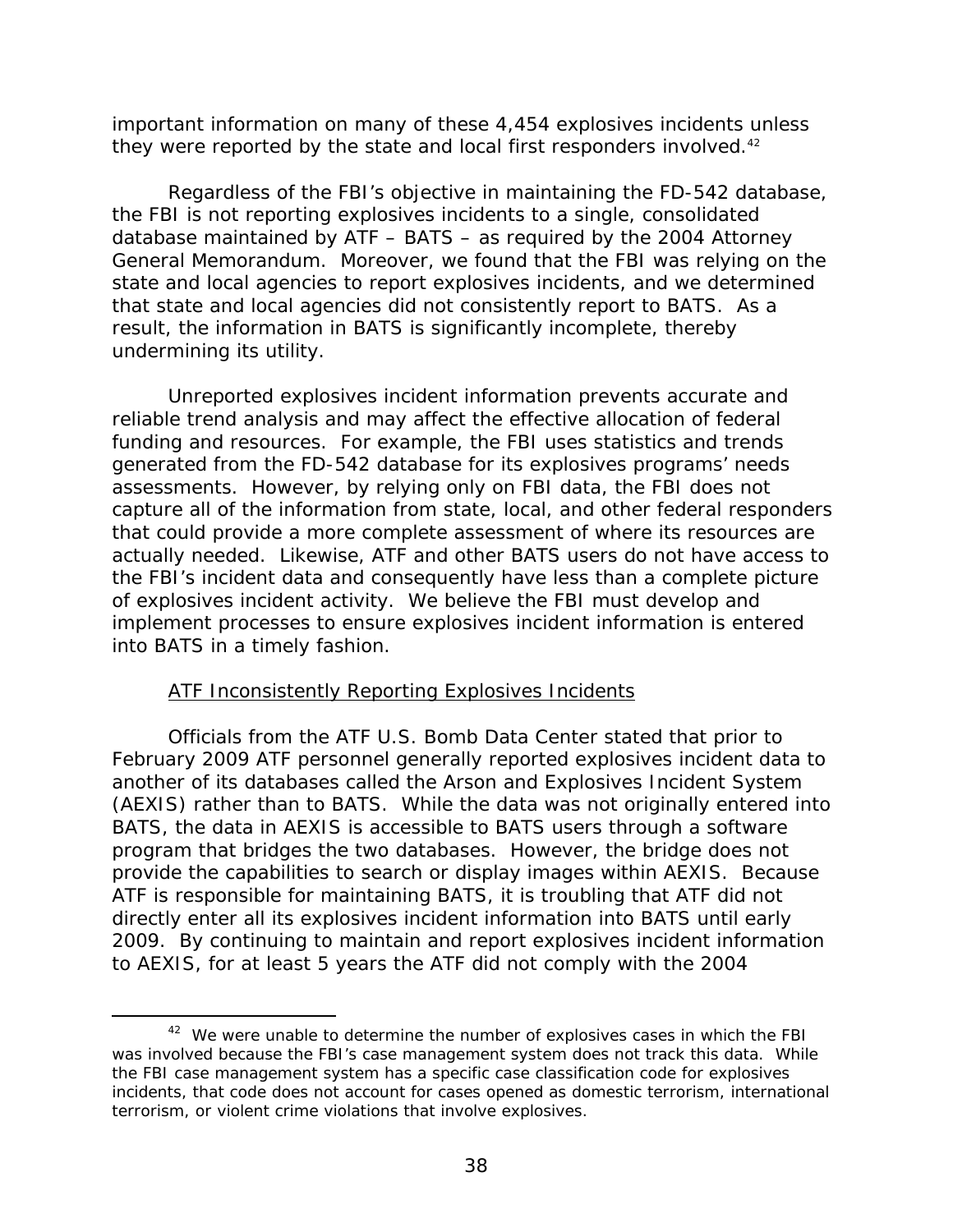Memorandum requirement to consolidate all DOJ's arson and explosives incident databases.

Further, we determined that BATS, regardless of the link to AEXIS, does not contain all ATF explosives incidents and ATF does not have a reliable process for ensuring that all explosives incidents are reported. In FY 2008, prior to our audit, ATF attempted to reconcile AEXIS data to explosives incidents opened within Nforce – ATF's case management system. ATF concluded that the majority of its field divisions were not reporting explosives incidents to AEXIS as required by internal quidelines. The ATF reconciliation determined that from March through June 2008, 819 explosives incidents were opened in Nforce, but only 248 cases were reported through AEXIS to BATS (see Exhibit 3-2 for results by field division).



**EXHIBIT 3-2: Explosives Cases in Nforce vs. AEXIS (March-June 2008)** 

Source: ATF U.S. Bomb Data Center

To determine the extent of ATF's reporting to BATS, we requested that ATF perform a more extensive reconciliation of explosives incidents recorded in Nforce to incidents reported in BATS during FYs 2003 through 2008. The ATF U.S. Bomb Data Center identified 5,870 unique explosives cases reported in Nforce for which 363 were not in BATS. However, we determined that ATF does not have an adequate process to reconcile cases in Nforce to incidents in BATS because: (1) ATF searched Nforce using explosives terms in case titles to determine if those cases should be reported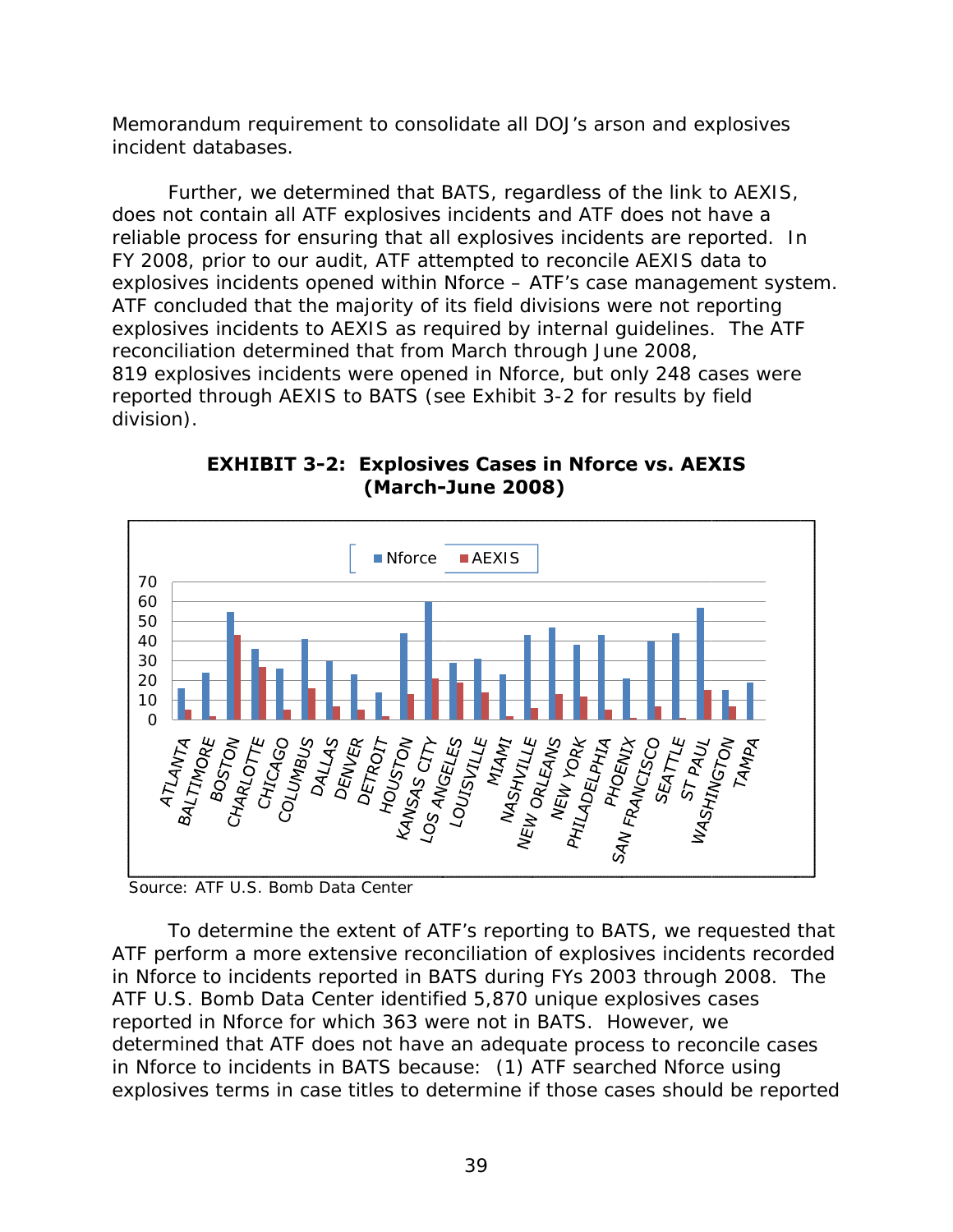to BATS; however, not every explosives case was classified as an explosives incident; (2) ATF omitted several explosives-incident case categories, such as bomb threats, that should be reported to BATS; and (3) 846 cases were excluded from the reconciliation because their status as an explosives case could not be readily determined.<sup>43</sup> Overall, we found that the process ATF used to reconcile explosives cases between Nforce and BATS was incomplete and unreliable. Therefore, we could not verify the number of explosives cases in Nforce that were not reported to BATS.

We surveyed ATF management and explosives specialists to gauge their understanding of explosives-incident reporting requirements. Based on our survey results, ATF personnel are uncertain who is responsible for reporting explosives incidents. A majority of ATF managers (72 percent) responding to our survey indicated that staff report explosives incidents to BATS almost or most of the time, but 27 percent reported that staff sometimes, rarely, or never reported explosives incidents to BATS. Additionally, only 44 percent of ATF explosives specialists responding to our survey indicated that they report explosives incident information to BATS most or all of the time. Similar to the FBI, of the ATF explosives specialist respondents who indicated that they rarely or never input incidents into BATS, 30 percent responded that they relied on the state and local bomb squads to satisfy federal reporting guidelines. However, ATF has no process to verify whether state and local agencies input the information into BATS.

Our audit found that ATF revised its internal reporting protocols three times since 2004, each time changing the party responsible for reporting incidents. Originally, personnel from the U.S. Bomb Data Center performed a weekly reconciliation of explosives incidents reported between Nforce and AEXIS and entered the information into BATS. Then in January 2008 explosives specialists were directed to send a data form to a technician in each field division who would enter the information into BATS. As of February 2009, each agent is now required to directly input incident data into BATS.

Although BATS is intended to be the centralized source for sharing explosives incident information, we found ATF's own reporting inconsistent. We believe that ATF must reinforce guidance to their agents to ensure that data for all explosives incidents and cases is timely and accurately entered into BATS.

-

<sup>&</sup>lt;sup>43</sup> BATS should contain information on the following types of explosives incidents: Accidental Explosion; Bombing (Actual, Actual Incendiary, Attempted, Attempted Incendiary, and Premature Explosion); Fire Investigation (Accidental, Incendiary, Undetermined, and Under Investigation); Hoax Device; Recovered Explosives (Other, Search Warrant); Disposal or Destruct; and Threat (Arson, Bomb).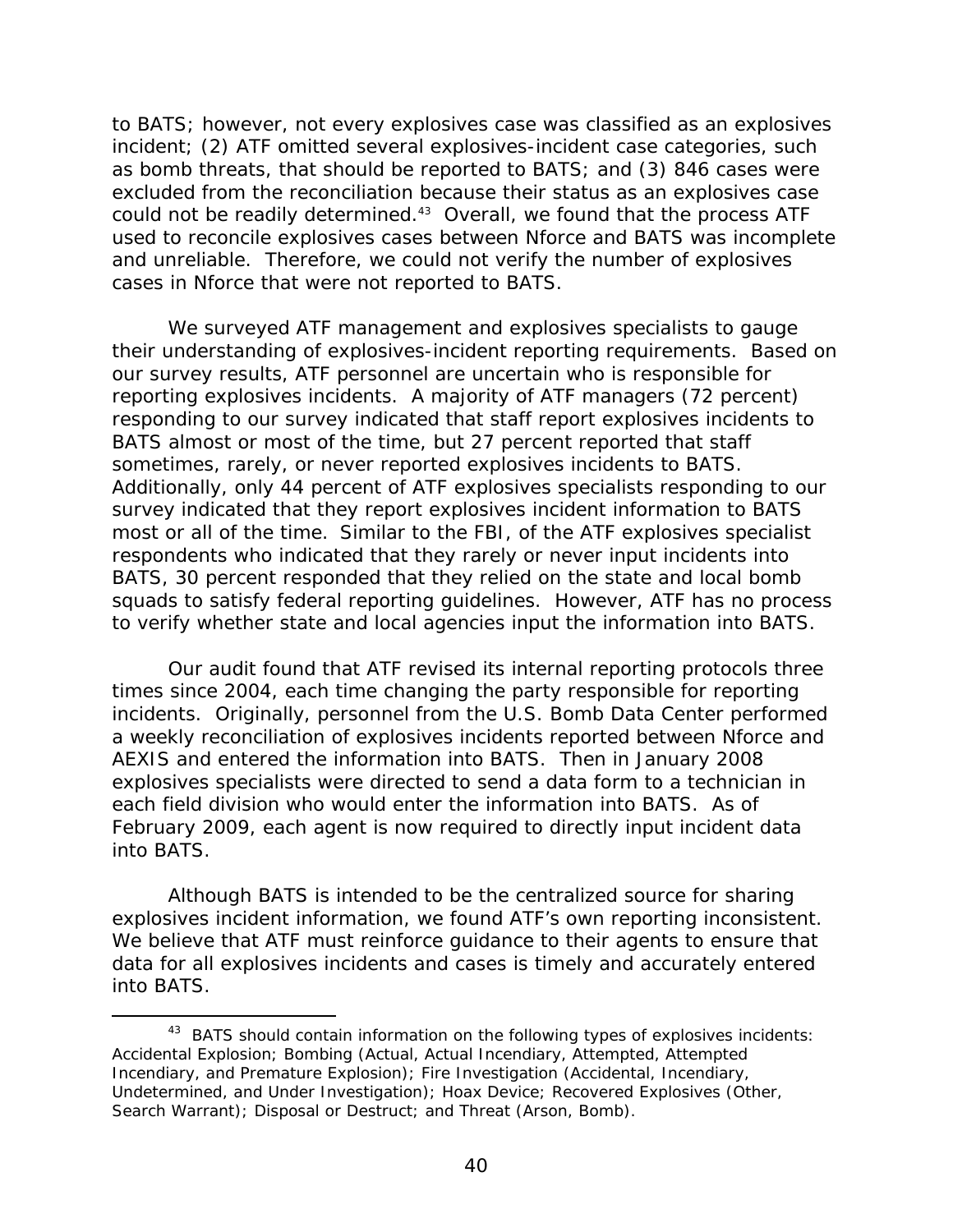#### Data Validation

In October 2004, the OIG reviewed the explosives incident databases maintained by the FBI and ATF.<sup>44</sup> The review found data entry errors, and concluded that much of the data entered into BATS was unrelated to bombing and arson incidents, and therefore contrary to the purpose of BATS. Despite this finding and ATF's guidance requiring only arson and explosives information to be entered into BATS, ATF did not establish protocols to verify the accuracy of reported explosives incidents and prevent the entry of either duplicative or erroneous reports of explosives incidents.

ATF officials explained that quality control and data verification is performed by, and is the responsibility of, BATS users. However, the BATS operator's manual does not define any protocols for the verification of information reported to the system. Further, ATF told us that to prevent duplicative data entry, users are instructed during training to perform various queries using incident details to determine whether an incident had already been reported to the system. After reviewing BATS training documentation as well as ATF online BATS resources, we found no reference to procedures that specifically address entry of duplicative incidents or the verification of incident details.

Given that ATF has no protocols to verify explosives information entered in BATS and relies solely on the user to query for duplicative incidents, ATF cannot ensure the accuracy and reliability of BATS data or any analysis performed using the data. Consequently, we recommend that the ATF implement procedures to periodically test and verify explosives and arson information reported to BATS.

#### *Ineffective BATS Implementation*

-

As previously noted, state and local bomb squads are not required to report to BATS; however, the National Bomb Squad Commanders Advisory Board (NBSCAB) – the governing body which represents all certified state and local bomb squads – actively encourages state and local participation. However, NBSCAB representatives expressed concern that because BATS is

<sup>44</sup> U.S. Department of Justice Office of the Inspector General, *Bureau of Alcohol, Tobacco, Firearms and Explosives and Federal Bureau of Investigation's Arson and Explosives Intelligence Databases,* Report Number 05-01 (October 2004), pages 25 and 34.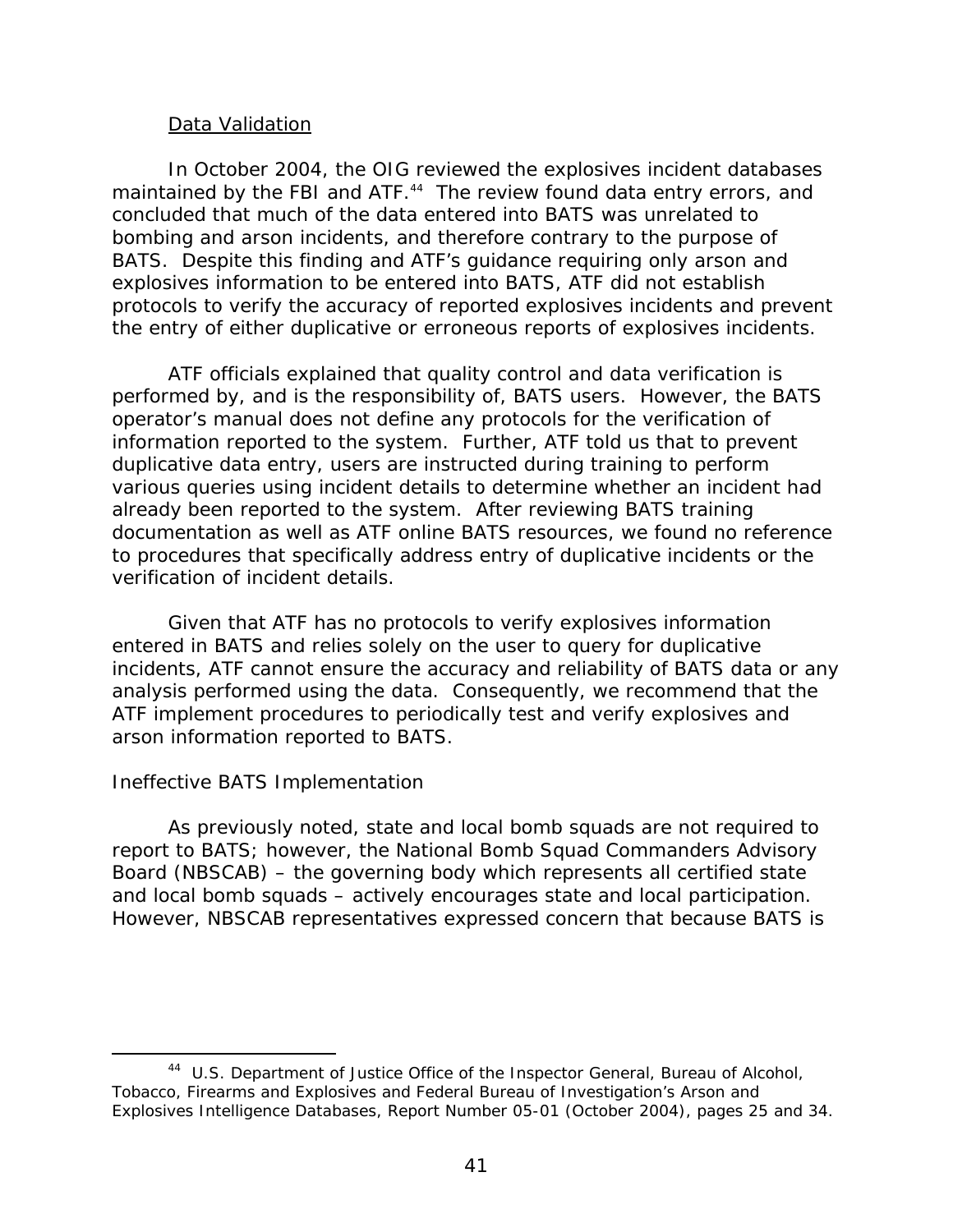from the system are highly inaccurate.<sup>45</sup> not widely used, the statistical summaries of explosives incidents generated

Our survey of 470 state and local bomb squad commanders revealed that only a minority of squads consistently report explosives incidents to BATS, and more than one-half of the responders indicated that they rarely or never query information in BATS, as shown in Exhibit 3-3.

# **Exhibit 3-3: Frequency of Input or Use of BATS Information By State and Local Bomb Squads**

| Task                       | Almost All Most of |       | the time the time Sometimes Rarely |     | Never or Did<br><b>Not Answer</b> |
|----------------------------|--------------------|-------|------------------------------------|-----|-----------------------------------|
| Report Incidents to BATS   | 29% '              | $7\%$ | 8%                                 | 26% | 30%                               |
| Query BATS for Information | 7%                 | 9%    | 25%                                | 24% | 35%                               |

Source: OIG analysis of state and local bomb squad commanders survey responses

We interviewed three bomb squad commanders who told us that within larger metropolitan areas, bomb squads are often required to report information on explosives incidents to local databases. When such a reporting requirement exists, commanders commented that reporting to BATS is burdensome and duplicative. Of the 239 local bomb squad commanders responding to our survey, 133 reported that their squads rarely or never entered information into BATS, and 10 percent responded that they already entered explosives information into a state database, as shown in Exhibit 3-4.

# **Exhibit 3-4: State and Local Bomb Squads Reasons For Not Using BATS**

| <b>Reason</b>                                   | <b>Number of</b><br><b>Respondents</b> | Percentage |
|-------------------------------------------------|----------------------------------------|------------|
| BATS is difficult to use                        | 55                                     | 41%        |
| ATF has not provided any training               | 32                                     | 24%        |
| Already reporting incident information to state |                                        |            |
| database                                        | 13                                     | 10%        |
| BATS requires too much detail and is time       |                                        |            |
| consuming                                       | 36                                     | 27%        |
| Not aware of BATS                               | 3                                      | 2%         |
| Other                                           | 62                                     | 47%        |

Source: OIG analysis of state and local bomb squad commanders survey responses

<sup>&</sup>lt;sup>45</sup> The NBSCAB recognized that the bomb squads need for explosives incident reporting was so important that they recommended to the FBI that reporting be mandated for a bomb squad to receive accreditation. However, the FBI rejected this advice stating that 18 U.S.C. § 846(b) only requires federal, not state and local, reporting.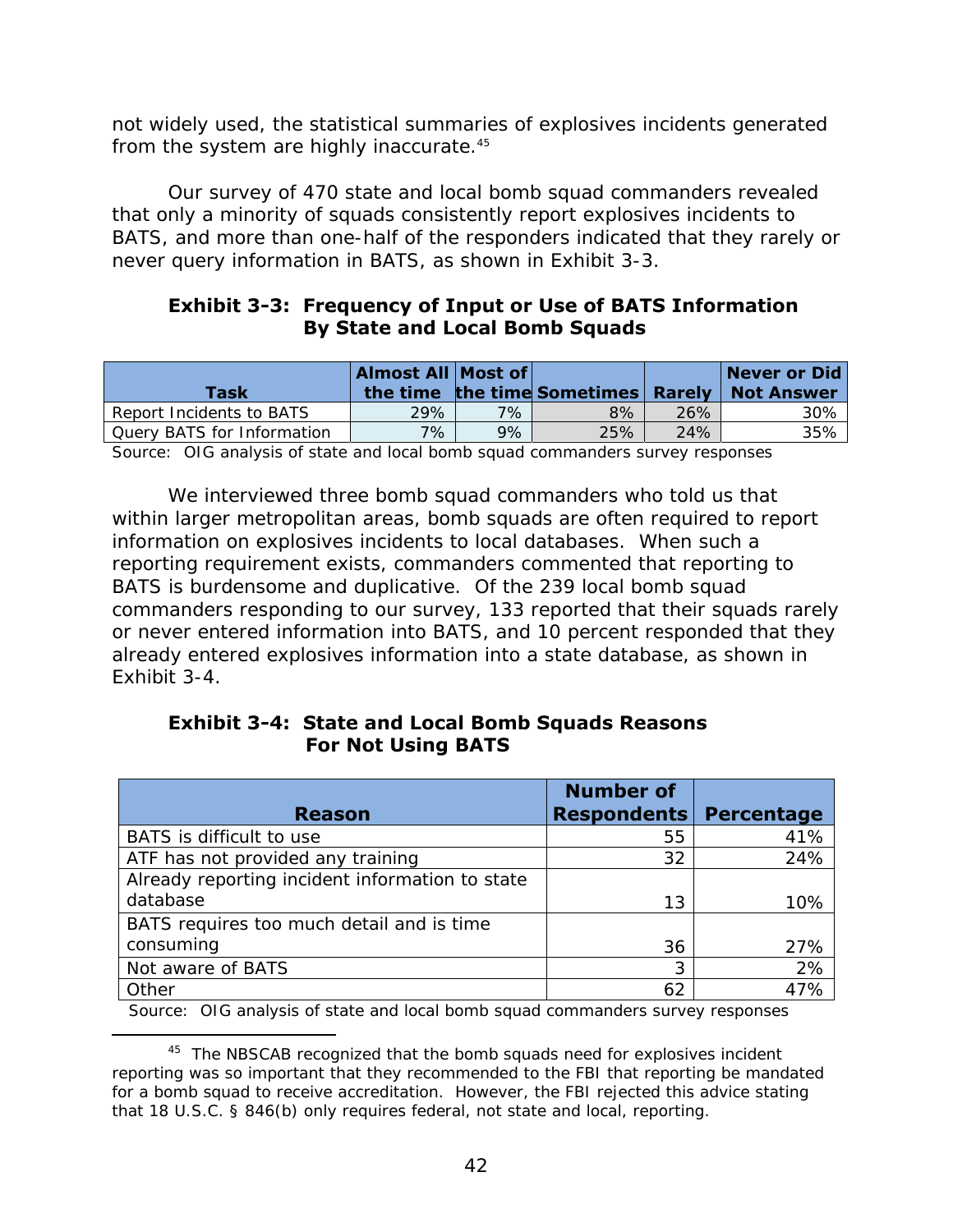When asked about the reasons for not using BATS, 41 percent of the state and local bomb squad commanders who responded to our survey indicated that their lack of participation was due to the difficulty of using BATS and 24 percent indicated a lack of training. In addition, half of the 62 survey respondents who selected the choice "other," indicated that access issues such as difficulty in obtaining passwords or getting assistance prevented them from using BATS. Local bomb commanders we interviewed complained that BATS reports required too much information for each incident and took too much time to complete. For example, while reports to FBI AIRS required only a facsimile with basic incident information, the BATS process includes 12 separate web page screens with multiple menus and data fields.

#### Access Issues

To gain access to BATS and begin reporting explosives incidents, state and local bomb squads must sign a Memorandum of Understanding between their agency and ATF. The agreement outlines the operation and administration of BATS to ensure information within the system is kept secure. However, we were told by NBSCAB representatives that the extensive, nine-page agreement discourages reporting by some state and local bomb squads. For example, the agreement provides the granting to ATF of access to local systems, waivers of ATF responsibility for local system repairs required by subsequent ATF software enhancements, and local responsibility for ensuring access restrictions to BATS data.

In addition to issues related to the Memorandum of Understanding, state and local bomb squad commanders also commented that difficulties related to usernames and passwords have discouraged their reporting. According to the ATF U.S. Bomb Data Center, BATS passwords are only active if they are used every 60 days and thereafter must be reset by the BATS "help desk." We were told by state and local bomb squad commanders that due to the sometimes sporadic occurrence of explosives incidents, users often must go through a lengthy process of having their passwords reset when they expire. Our survey of state and local bomb squad commanders revealed that 18 of 62 bomb commanders who rarely or never use BATS reported lengthy wait times for obtaining BATS usernames and passwords. Further, the resetting of inactive passwords prevented them from logging into the system and reporting their explosives investigations.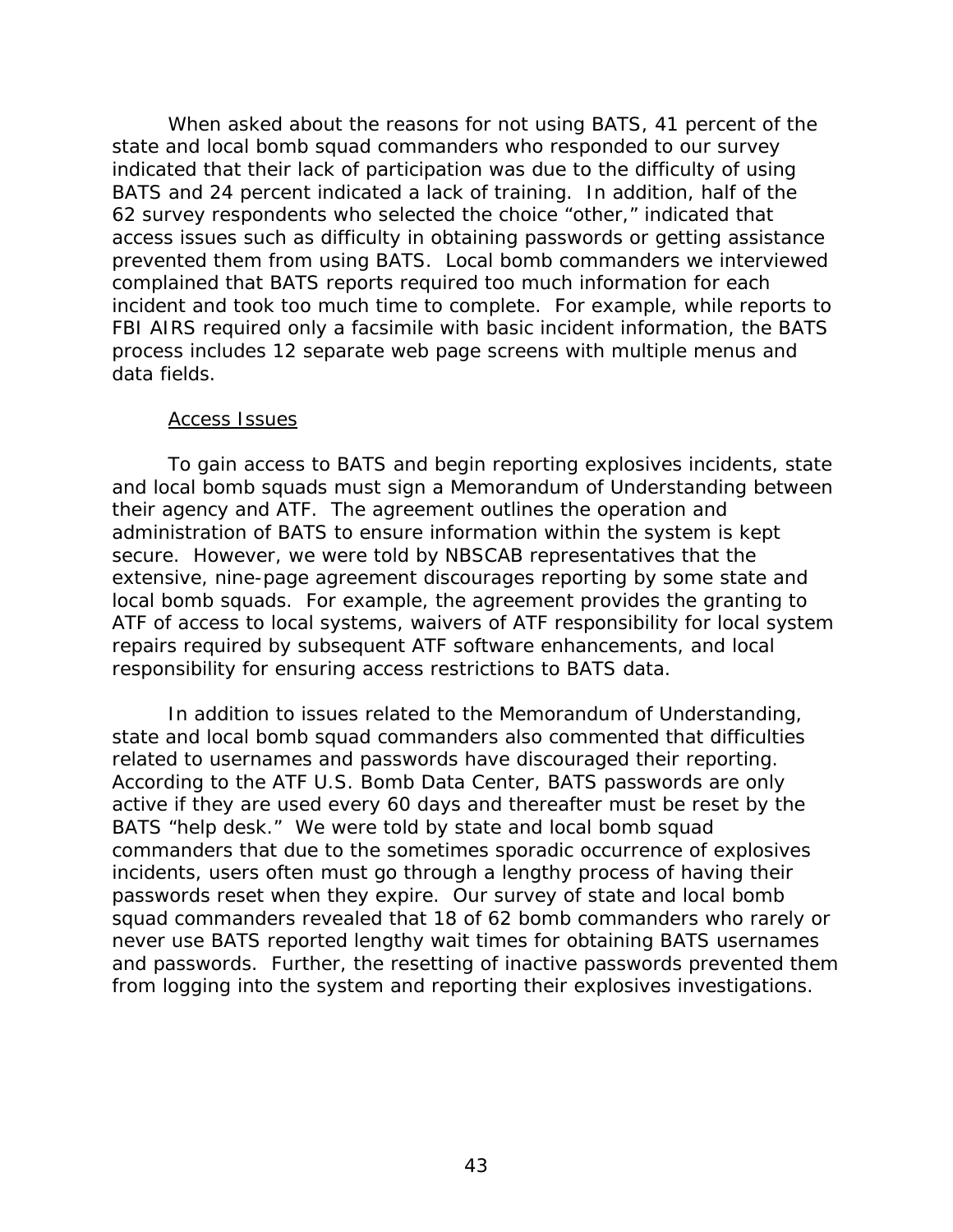# **Training**

A lack of training by ATF has also hindered state and local bomb squads from using BATS. The BATS user manual and Memorandum of Understanding make user agencies ultimately responsible for the training of both current and any replacement personnel. In May 2008 ATF began hosting training seminars for state and local bomb squads. The presentation walks users through specific steps to document and enter example incidents into the system using a terminal connected to BATS. As of March 2009, ATF had provided BATS training to approximately 1,132 bomb technicians and investigators at 39 training seminars.

they said that the extent of the information required remains a hindrance.<sup>46</sup> Based on our state and local bomb squad commander interviews and survey results, we determined that the extent of future BATS use by local first responders depends on ATF's ability to make BATS more user-friendly and to provide effective training. Several commanders indicated that ATF had already made revisions to BATS that improved its ease of use, although To help enhance state and local bomb squads use of BATS, we recommend that ATF prioritize remedial and new user BATS training for federal, state, and local users. We also recommend that ATF review ways to more efficiently provide user names and passwords, and reassess the need to require the current extent of incident information.

# **DOJ Review of Explosives Databases**

The 2004 Memorandum required the DOJ Office of the Chief Information Officer (OCIO) to examine and report to the Deputy Attorney General on the feasibility of consolidating DOJ's arson and explosives databases. DOJ's OCIO conducted a feasibility study in November 2004 and concluded that DOJ needs to develop a more coordinated program for access to arson and explosives information, resources, and technologies. However, DOJ has not adequately addressed the proliferation of explosives related databases within the FBI and ATF.

#### *Competing Databases and Bomb Data Centers*

-

The FBI and ATF maintain Bomb Data Centers that provide technical information to the domestic and international bomb technician community on explosives devices. Additionally, these centers maintain separate international explosives incident databases. The FBI Bomb Data Center

<sup>&</sup>lt;sup>46</sup> Bomb Commanders indicated that revisions made it easier to enter incidents into BATS.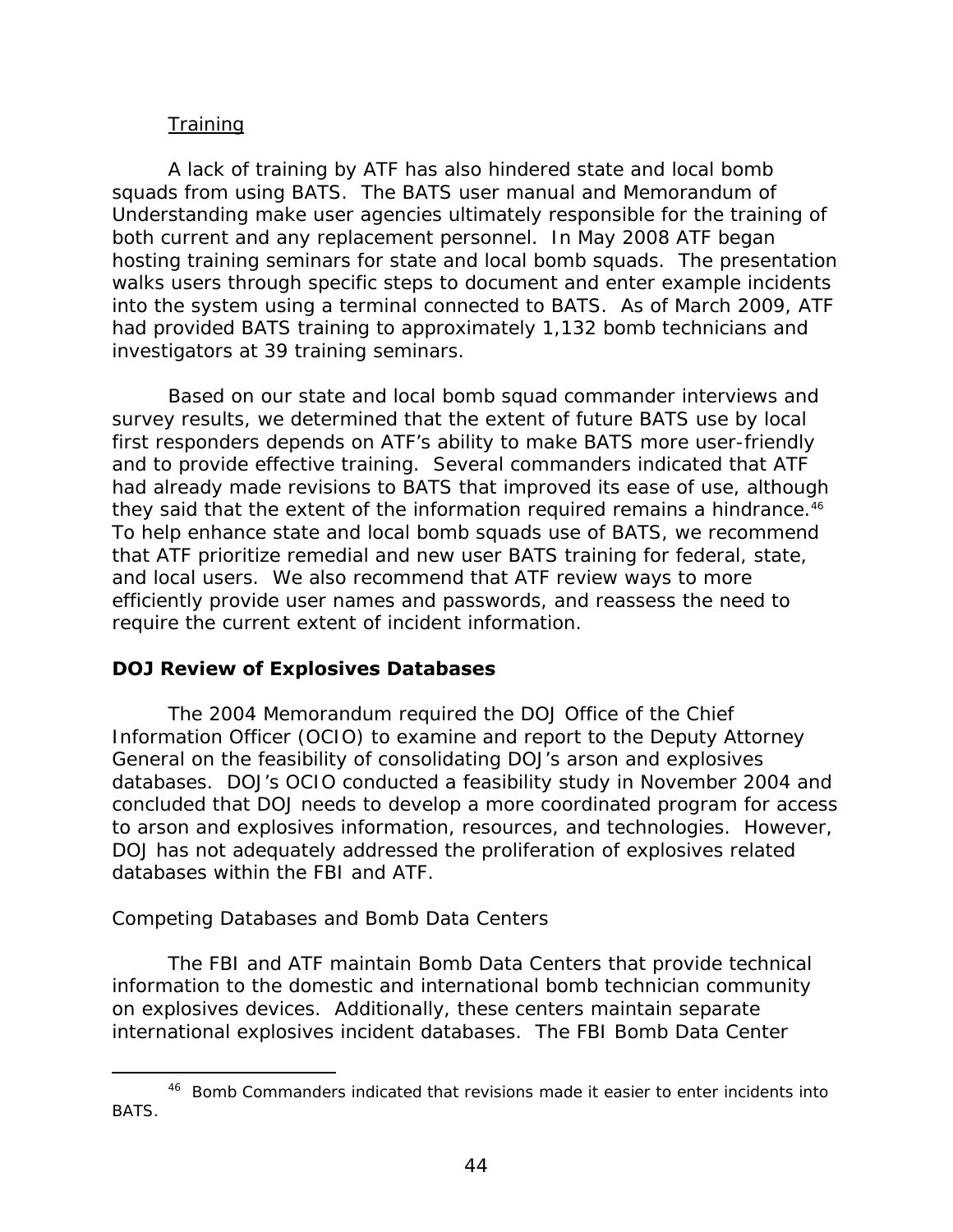established the International Bomb Data Center Sub-Special Interest Group (IBDC) in 2006 as a clearinghouse for information on international bombing incidents and new render-safe technologies. Likewise, ATF's Bomb Data Center maintains an international explosives incident database called DFuze to collect, analyze, report, and share explosives device and explosives incident data with its international partners. But we found that operation of separate international databases can cause confusion. For example, a recent request by a foreign government for information on components typically used in certain types of IEDs resulted in the FBI and ATF sending separate and uncoordinated responses.

The 2007 ERG report to Deputy Attorney General McNulty highlighted the dispute between the FBI and ATF over the roles of their Bomb Data Centers and included white papers outlining each agency's position. ATF contended that its U.S. Bomb Data Center had all relevant bomb incident data and merited full DOJ support as the only Bomb Data Center maintained by the federal government. The FBI contended that its counterterrorism mission would be adversely affected if its explosives information-sharing responsibilities were transferred or diluted and argued that only the FBI should use the Bomb Data Center name and interact internationally on explosives matters. The Office of the Deputy Attorney General never resolved this dispute.

Moreover, in 2006 the ATF Laboratory began using an IED Component Database (IED DB) designed to assist laboratory technicians and investigators in the description, storage, and retrieval of IED components. However, other databases could potentially perform this function, including the FBI's Expert Reference Tool (EXPeRT) forensic laboratory database and possibly ATF's BATS.<sup>47</sup> As shown in Exhibit 3-5, the FBI and ATF each maintain disparate databases for managing laboratory forensic reports, incident reporting, and technical explosives-related information and intelligence.

<sup>&</sup>lt;sup>47</sup> Using the IED-DB, investigators can perform queries of specific explosives incidents using descriptive attributes of the components within an IED. However, we note that BATS already provides a forum for the description of simple components of an IED as well as events surrounding explosives incidents.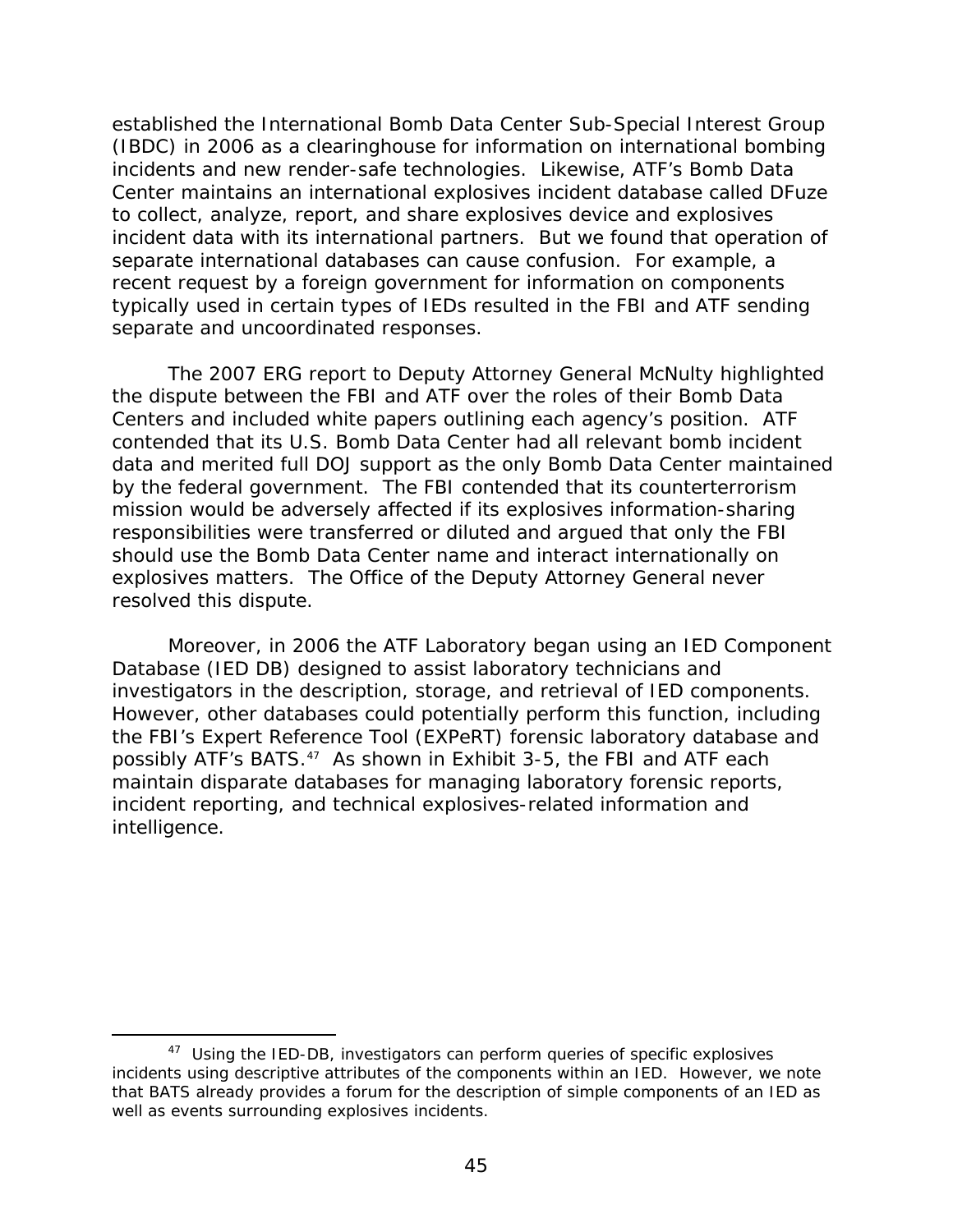| <b>EXPLOSIVES DATABASE</b>            | <b>AGENCY</b> | <b>PURPOSE</b>                 |
|---------------------------------------|---------------|--------------------------------|
| <b>BATS</b>                           | <b>ATF</b>    | Domestic Incident Reporting    |
| Improvised Explosives Device Database |               | Forensic reports and IED       |
| $(IED-DB)$                            | ATF           | component information          |
|                                       |               | Forensic reports and IED       |
| Expert Reference Tool (EXPeRT)        | FBI.          | component information          |
| Arson and Explosives Incident System  |               |                                |
| (AEXIS)                               | ATF           | Domestic incident reporting    |
| FD-542 Database                       | <b>FBI</b>    | SABT activity reporting,       |
|                                       |               | including incident reporting   |
| <b>DFuze</b>                          | <b>ATF</b>    | International incident reports |
| International Bomb Data Center Sub    |               |                                |
| Special Interest Group Portal (IBDC)  | <b>FBI</b>    | International incident reports |
| Course, ATE and EDI                   |               |                                |

# **EXHIBIT 3-5: ATF and FBI Explosives Databases**

Source: ATF and FBI

# **Challenges to HSPD-19 Implementation**

The information-sharing practices of the FBI and ATF challenge DOJ's ability to meet the information-sharing goals of the HSPD-19 Implementation Plan. To combat the terrorist use of explosives, the Implementation Plan encourages two major types of information sharing – single search database compatibility and task force participation. Our audit found that the incompatibility between FBI and ATF databases and the ATF's low participation on counterterrorism task forces affects the DOJ's ability to meet these goals.

# *Database Search Compatibility*

The HSPD-19 Implementation Plan requires that DOJ databases have a single sign-on for user authentication that could simultaneously access and query all DOJ explosives databases. This would eliminate the difficultly of maintaining multiple passwords and performing multiple queries for the same search and would substantially improve the overall flow of explosivesrelated information. However, the lack of a study for consolidating DOJ's multiple databases limits DOJ's ability to meet this requirement.

Despite an attempt to implement the "OneDOJ" data environment, the FBI and ATF have maintained separate databases (DFuze, EXPeRT, BATS, IED-DB, and IBDC) that require separate sign-ons and passwords. Further, a representative from the DOJ's OCIO characterized the proposed database consolidation and search capability recommended by HSPD-19 as "a fabulous idea that will never work," because the components will not want to lose physical control over their information. To overcome parochial attitudes and position DOJ to comply with HSPD-19 requirements, we recommend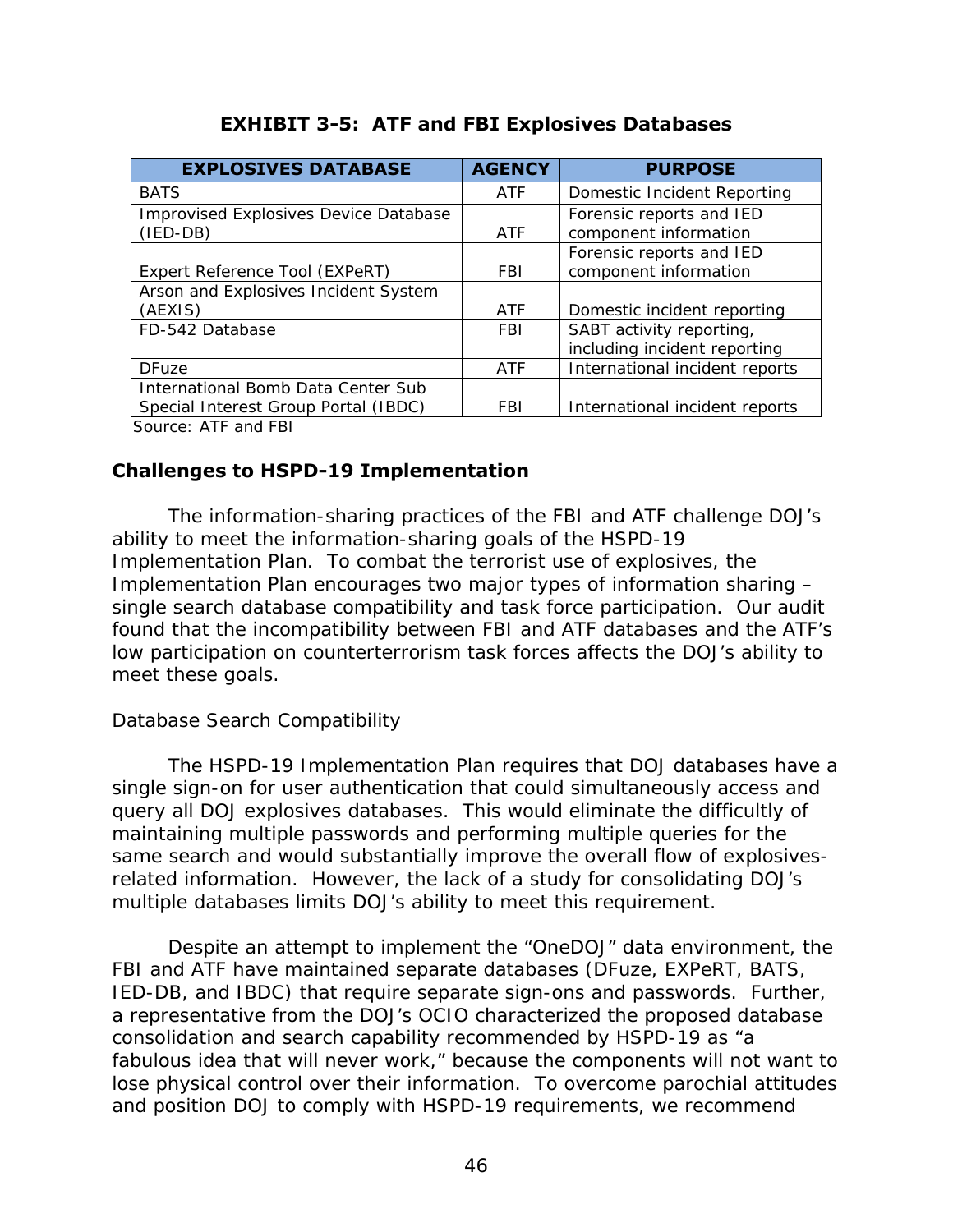that the Office of the Deputy Attorney General direct the OCIO to conduct a follow-up study examining the feasibility of consolidating all current DOJ arson and explosives databases, and to make specific recommendations to overcome the hurdles to implementing the "OneDOJ" data environment.

#### *Joint Terrorism Task Forces*

ATF is not participating in a majority of the Joint Terrorism Task Forces (JTTFs) run by the FBI, and the Memorandum of Understanding that governs its participation on JTTFs emphasizes only ATF's regulatory functions and not its explosives enforcement abilities. The HSPD-19 Implementation Plan specifically calls for increased participation by federal agencies on JTTFs. In particular, HSPD-19 Task 2.2.5 of the Implementation Plan is to encourage and expand interagency and intergovernmental participation on JTTFs, to include explosives and IED subject matter experts from federal, state, and local agencies.

and 14 part-time Special Agents to the 106 JTTFs.<sup>48</sup> As shown in Exhibit 3-6, as of April 2009 ATF detailed only 30 full-time

| <b>Status</b>    | <b>FBI</b> | <b>ATF</b> | <b>Other</b><br><b>Federal</b> | <b>State &amp;</b><br>Local |
|------------------|------------|------------|--------------------------------|-----------------------------|
| Full-time        | 2,530      | 30         | 619                            | 963                         |
| Part-time        | 73         | 14         | 249                            | 206                         |
| $\sim$<br>$-  -$ |            |            |                                |                             |

**EXHIBIT 3-6: JTTF Staffing Contributions by Agency** 

Source: FBI

 $\overline{a}$ 

ATF management stated that it does not participate full-time on various JTTFs throughout the nation because ATF does not have the available resources. Additionally, several ATF Special Agents assigned to JTTFs stated that the overall communication between the FBI and ATF task force officers was deficient and they felt disconnected from JTTF investigations and from facilitating information flow between the components. The FBI, on the other hand, does not fully participate in local Arson and Explosives Task Forces supported by ATF. FBI officials indicated that so few of the cases these Task Forces handled were of interest to the

<sup>&</sup>lt;sup>48</sup> The FBI classifies full-time JTTF members as those who work in FBI office space on terrorism investigations under the supervision of an FBI Supervisory Special Agent. The FBI accepts some part-time JTTF members if an agency cannot commit a representative on a full-time basis. ATF indicates they had approximately 50 JTTF liaisons. A liaison is a point of contact for an agency to the JTTF to share information and may attend JTTF meetings, but does not participate on a part-time or full-time basis on the JTTF.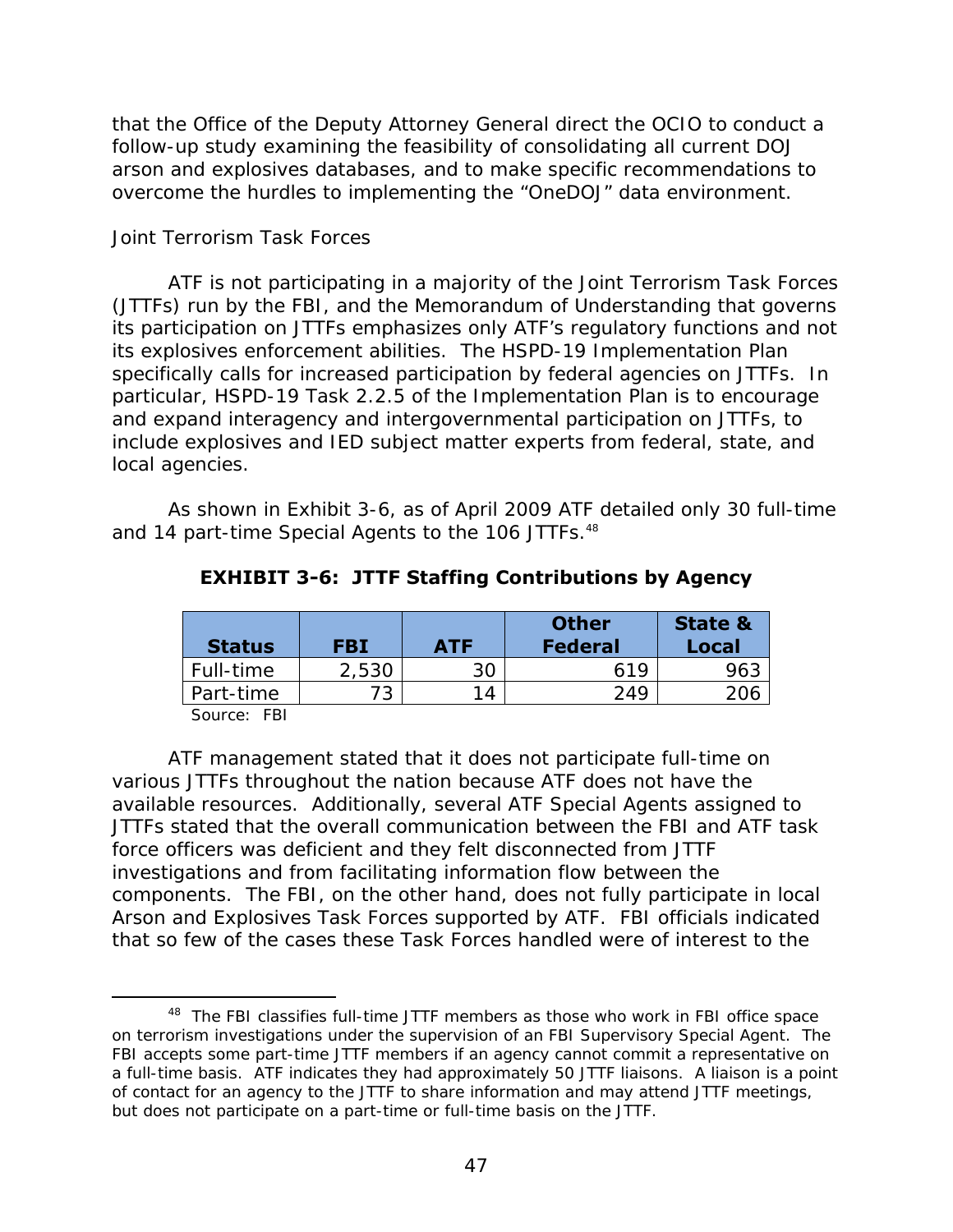the ATF task force. FBI that the field divisions would not allocate a full-time representative to

In addition to encouraging greater participation on the JTTFs, the HSPD-19 Implementation Plan also seeks to expand explosives and IED subject-matter expertise. ATF officials stated they have the capability to provide expertise for JTTF activities by supplying explosives detection canines to help with special events, hosting post-blast training courses, collecting and disbursing information from BATS, and responding to explosives incidents across the country. However, none of the seven ATF JTTF representatives we spoke to were currently assigned to explosivesrelated work, and six of the seven were not explosives specialists.<sup>49</sup>

One factor in the low level of ATF explosives expertise on JTTFs stems from an outdated Memorandum of Understanding between the two agencies. ATF and FBI signed a June 15, 2000, Joint Terrorism Task Forces Memorandum of Understanding to outline the nature and extent of ATF participation on the JTTFs. The memorandum was signed before the September 11 terrorist attacks made counterterrorism the highest law enforcement priority and before ATF was part of DOJ. The June 2000 MOU only references ATF's regulatory functions. According to the agreement, to the extent possible an ATF Special Agent would be assigned to or liaise with each JTTF. However, the memorandum does not specify that ATF will provide any explosives specialist personnel to JTTFs.

Given the emphasis by HSPD-19 on an interagency approach to preventing terrorist use of explosives, we recommend that the ATF and FBI revise the JTTF Memorandum of Understanding outlining ATF participation within the JTTFs to add language emphasizing ATF capabilities and jurisdiction within non-regulatory explosives investigations. We believe that JTTFs would benefit from an increased presence of ATF personnel, particularly Certified Explosives Specialists, who could share their explosives expertise and provide a conduit for ATF explosives-related information.

# **Conclusions**

-

The FBI, ATF, and state and local bomb squads do not consistently report explosives incidents to BATS - the database that ATF identified as DOJ's consolidated explosives incident database. While the FBI and ATF are required by law to report explosives incidents, state and local bomb squads

<sup>&</sup>lt;sup>49</sup> The ATF personnel assigned to JTTFs that we interviewed were generally assigned to obtain firearms-related information. An FBI supervisor stated that ATF personnel assigned to his particular JTTF are not assigned explosives-related cases because the ATF representatives are not at the JTTF office enough to warrant assigning them cases.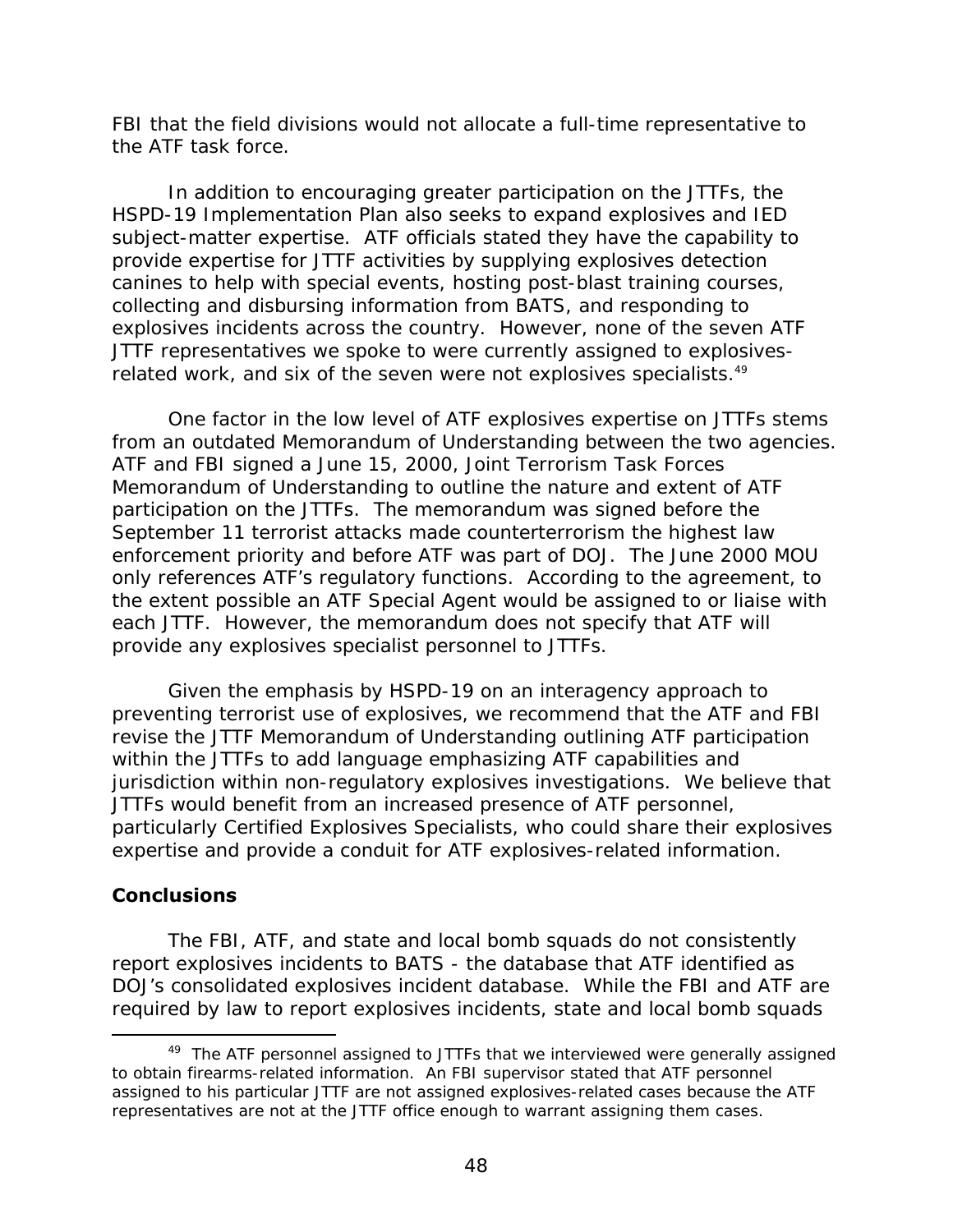are encouraged but not required to report explosives incidents. Moreover, although the FBI transferred historical explosives information into BATS in November 2004, the FBI has not reported any explosives incident information to BATS since then. Additionally, until February 2009 ATF personnel reported incidents to AEXIS instead of BATS. Both the FBI, and to a lesser extent ATF, relied on state and local bomb squads to satisfy their federal requirement to report incidents without having any assurance that the state and local squads were submitting the incident reports.

For state and local bomb squads, a significant number are not reporting their incidents to BATS due to access issues and a lack of BATS training. As a result, ATF's efforts to maintain and promote BATS as DOJ's single explosives incident database suffered due to ineffective efforts to encourage participation by the state and local explosives enforcement community and this lack of consistent incident reporting has resulted in inaccurate and unreliable explosives-incident data.

 technical explosives-related information and intelligence. The HSPD-19 Further, despite a feasibility study for consolidating DOJ's multiple databases, the FBI and ATF separately maintain multiple explosives-related databases to manage laboratory forensic reports, incident reporting, and Implementation Plan requires that DOJ databases have a single sign-on for user authentication that could simultaneously access and query all DOJ explosives databases.

The HSPD-19 Implementation Plan encourages increased federal, state, and local participation on JTTFs as well as the inclusion of explosives and IED subject matter experts. We found that ATF does not participate on the majority of JTTFs and that the current MOU between ATF and FBI regarding JTTF participation does not recognize ATF's explosives enforcement abilities. Likewise the FBI is not fully participating in ATF-led Arson and Explosives Taskforces. The FBI and ATF should increase their efforts to participate in task forces that respond to explosives crimes. Improving ATF's level of JTTF participation and updating operating protocols to recognize the contributions of ATF explosives specialists would help achieve the information sharing goals of the HSPD-19 Implementation Plan.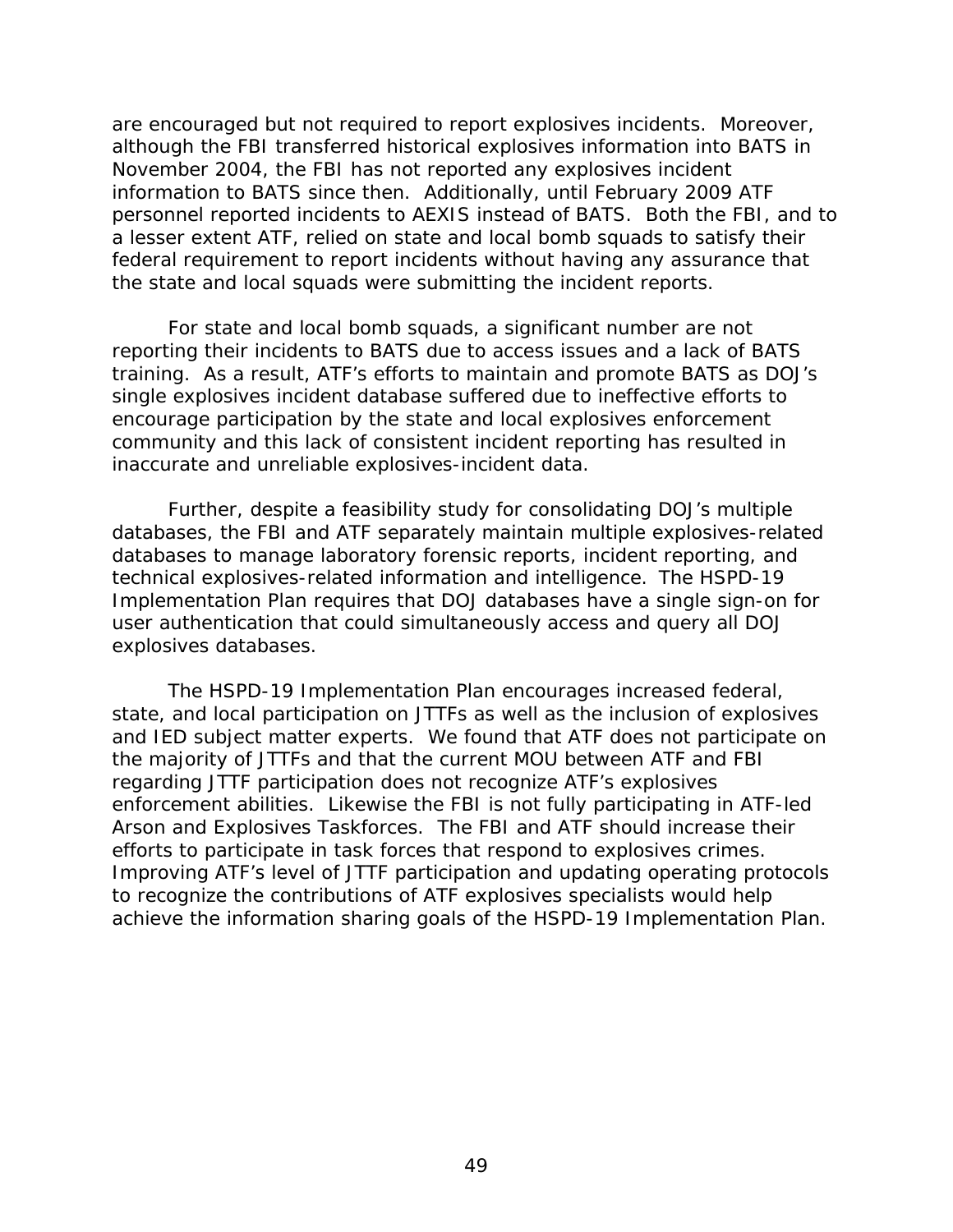## **Recommendations**

We recommend that DOJ:

3. Direct the OCIO to conduct a follow-up study examining the feasibility of consolidating all current DOJ arson and explosives databases, and making specific recommendations to overcome the hurdles to implementing the "OneDOJ" data environment.

We recommend that the FBI and ATF:

- 4. Develop and implement new guidance to ensure uniform, timely, and accurate data entry of explosives incidents and cases into BATS as required by the 2004 Memorandum and 18 U.S.C. § 846(b).
- 5. Update the Memorandum of Understanding outlining ATF participation on the JTTFs to contain language emphasizing ATF capabilities and jurisdiction within non-regulatory type investigations.

We recommend that ATF:

- 6. Reassess staffing requirements to prioritize increased participation by explosive experts on task forces that respond to explosives crimes.
- 7. Prioritize remedial and new-user BATS training for federal, state, and local users.
- 8. Review BATS for ways to make it more user-friendly, including ways for users to more efficiently obtain user names and passwords and reassess the extent of required incident information.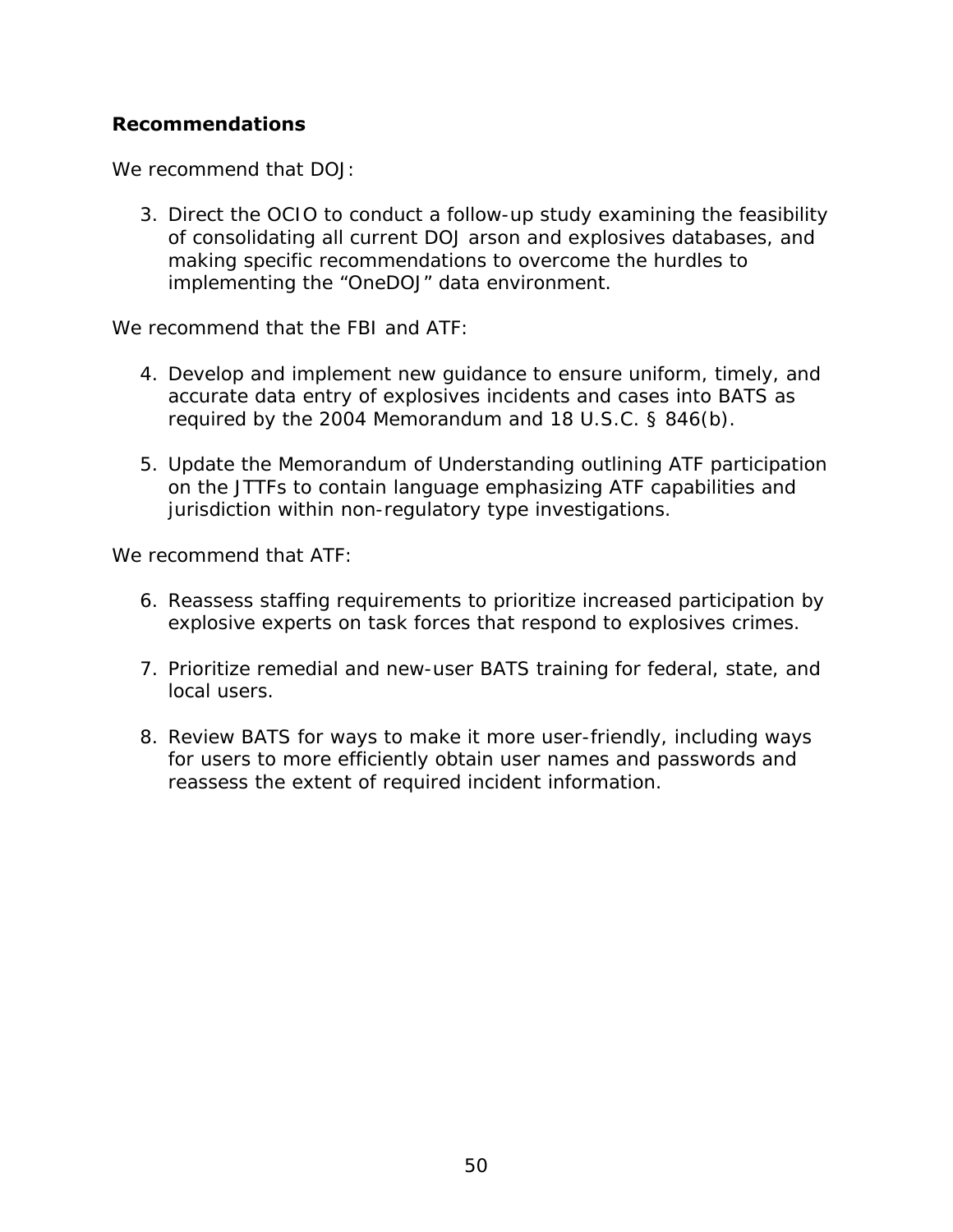# **CHAPTER IV: EXPLOSIVES TRAINING AND CANINES**

 detection canines. One of the central functions provided by the FBI and ATF explosives programs is training to federal, state and local explosives personnel. The 2004 Memorandum directed that all DOJ post-blast explosives training be consolidated under ATF, mandated that all DOJ components use ATFcertified canines, and required an Explosive Training Review Board (Training Board) to review consolidating all explosives training programs and facilities across DOJ's components. However, the DOJ never convened the Training Board, and therefore the Training Board did not examine the feasibility of consolidating all DOJ explosives programs and facilities. In addition, we saw no evidence that the FBI and ATF worked together to establish DOJ explosives training priorities, and the two agencies reached no consensus on the use of explosives detection canines. The FBI and ATF continue to expand their respective training facilities, run uncoordinated post-blast training programs, and disagree on the guidelines for training explosives-

## **Explosives Training Facilities**

Part of the intent of the 2004 Memorandum was to review the feasibility for consolidating DOJ explosives training facilities. However, that never occurred, and since issuance of the memorandum both components have expended or are proposing over \$110 million in explosives-training facilities, as shown in Exhibit 4-1.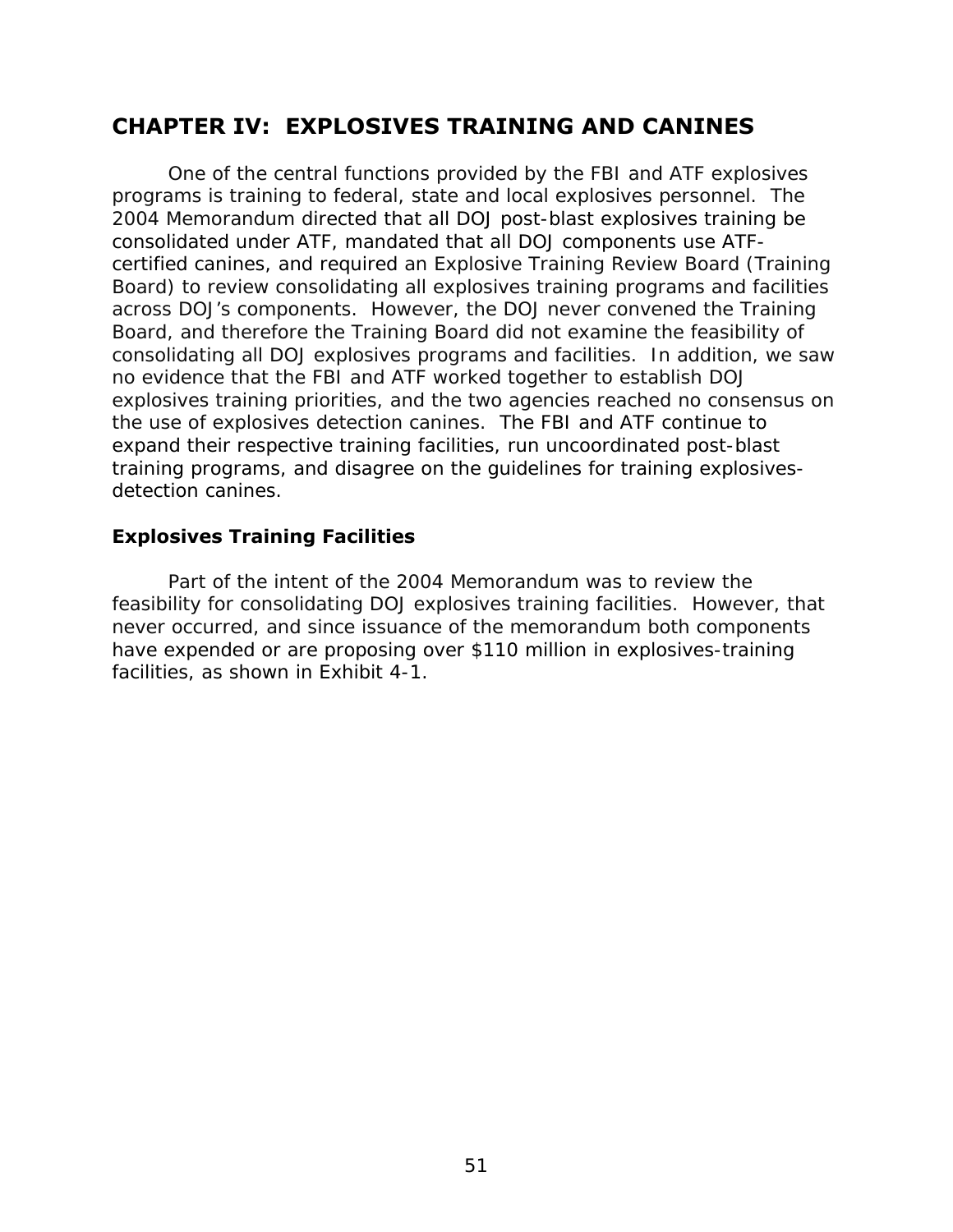## **EXHIBIT 4-1: ATF and FBI Explosives Training Facilities**

| Facility $50$                                   | <b>Cost</b><br>(in millions) |
|-------------------------------------------------|------------------------------|
| <b>FBI Hazardous Devices School</b>             | \$23.0                       |
| ATF National Center for Explosives Training and |                              |
| <b>Research Construction Costs</b>              | 28.5                         |
| ATF National Center for Explosives Training and |                              |
| Research Non-Personnel Costs (proposed)         | 41.6                         |
| <b>FBI Secure Training Facility</b>             | 4.8                          |
| FBI Vehicle Borne IED Training Facility and     |                              |
| Non-Personnel Costs (proposed)                  | 13.1                         |
| Total                                           |                              |

Source: FBI Bomb Data Center and ATF Explosive Training Branch

#### *FBI Hazardous Devices School*

 $\overline{a}$ 

In 2004, the FBI opened a \$23 million Hazardous Devices School (HDS) at the Redstone Arsenal in Huntsville, Alabama. HDS provides federal, state and local personnel a 6-week basic bomb technician program, re-certification training, and a specialized course in executive management training for bomb squad managers. The basic bomb technician course includes bomb threats, demolition procedures, hazardous material operations, render-safe procedures, removal techniques, robotics deployment, weapons of mass destruction response devices, and x-ray equipment. HDS is the only training program nationally recognized to certify bomb technicians and to accredit civilian bomb squads. Although the FBI maintains an administrative role over the facility, a majority of the training is conducted by U.S. Army Ordnance Munitions and Electronics Maintenance School instructors.

not in competition with existing classrooms and work space. In October 2008, the FBI opened a \$4.8 million Secure Training Facility located at HDS and has sought an additional \$13.1 million for a vehicleborne IED training facility and non-personnel costs. The FBI stated that these facilities are needed to: (1) conduct sensitive emerging threat training for the public safety bomb squad community; (2) comply with the HSPD-19 requirement to conduct vehicle borne IED training course; and (3) allow for simultaneous training so that the HDS basic and re-certification courses are

 $50$  The costs listed in Exhibit 4-1 include construction costs and non-personnel costs, such as equipment and vehicles. The figures do not include the costs of personnel.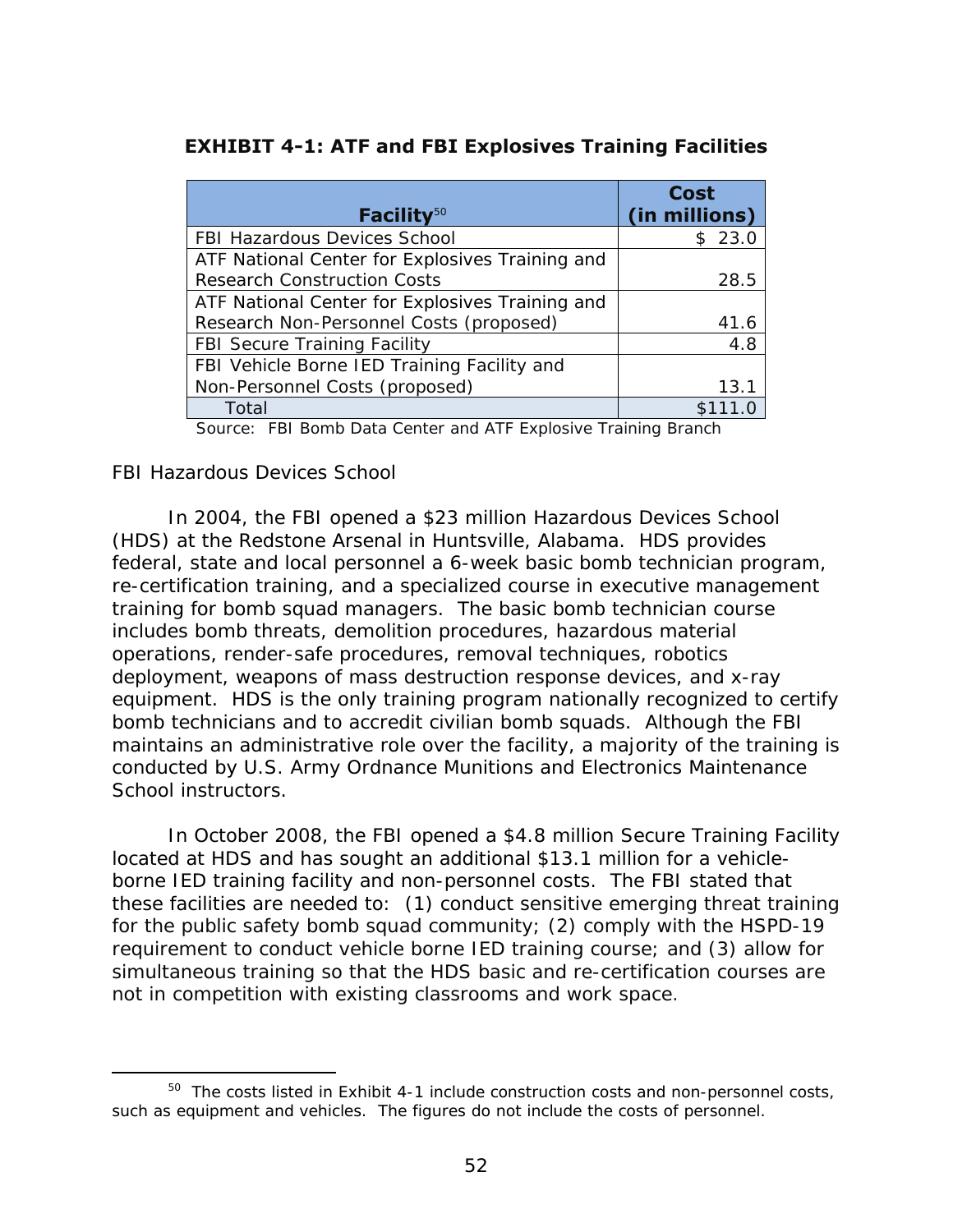#### *ATF's Training Facilities*

-

ATF currently maintains the National Center for Explosives Training and Research (NCETR) in Fort A.P. Hill, Virginia, and the Canine Training and Operations Support Branch (National Canine Training and Operations Center) located in Front Royal, Virginia. In addition, ATF is constructing a new NCETR facility at Redstone Arsenal in Huntsville, Alabama – the same location that currently houses HDS.<sup>51</sup> Congress provided \$23.5 million for Phase One of the project (basic building construction), and ATF has furnished an additional \$5 million.<sup>52</sup> For FY 2010 ATF sought an additional \$41.6 million in non-personnel expenditures for explosives range construction, facility and classroom infrastructure, and research and development costs.

At these facilities, ATF teaches explosives courses to its own employees as well as state and local personnel. While NCETR offers advanced explosives training to specialists, the Front Royal facility develops explosives detection canines for federal, state and local agencies. NCETR also hosts courses required for training CESs, but it does not provide training on render-safe procedures. Instead, ATF EEOs and ATF and FBI SABTs are trained at HDS.

new facility expands ATF's existing training facilities.<sup>53</sup> According to ATF, when its new NCETR facility is completed in FY 2010 it will promote efficiency by consolidating other DOJ and Department of Defense explosives training and research centers at one location. However, physical co-location of facilities does not constitute consolidation, and in fact ATF is not consolidating its own operations. Rather, it intends to continue classes at its Fort A. P. Hill location even after the Redstone location is fully operational. Rather than consolidating ATF training in a single location, the

<sup>51</sup> In 2006, the conference committee report of Public Law 109-108 directed ATF to plan for the construction of a permanent facility co-located with other law enforcement and federal government entities that provide similar training and research. Plans to construct the new NCETR facility at Redstone were approved by Congress and ground was broken for the main building of the new facility in November 2008.

<sup>&</sup>lt;sup>52</sup> The construction plan calls for expected completion in FY 2010.

 A.P. Hill for several reasons including: (1) A.P. Hill is an important resource for the ATF and <sup>53</sup> The ATF Chief of the Explosive Training Branch said it was necessary to keep other federal, state and local entities due to the limited availability of explosives ranges on the East Coast; (2) the ATF laboratory does evidentiary explosives work (the re-creation of devices) at the A.P. Hill site; (2) ATF will continue to use A.P. Hill for contracted training for the Department of State and Marine Corps personnel; and (4) Congressional officials might want to observe ATF explosives capabilities, and the A.P. Hill site would be more convenient and closer to Washington, D.C.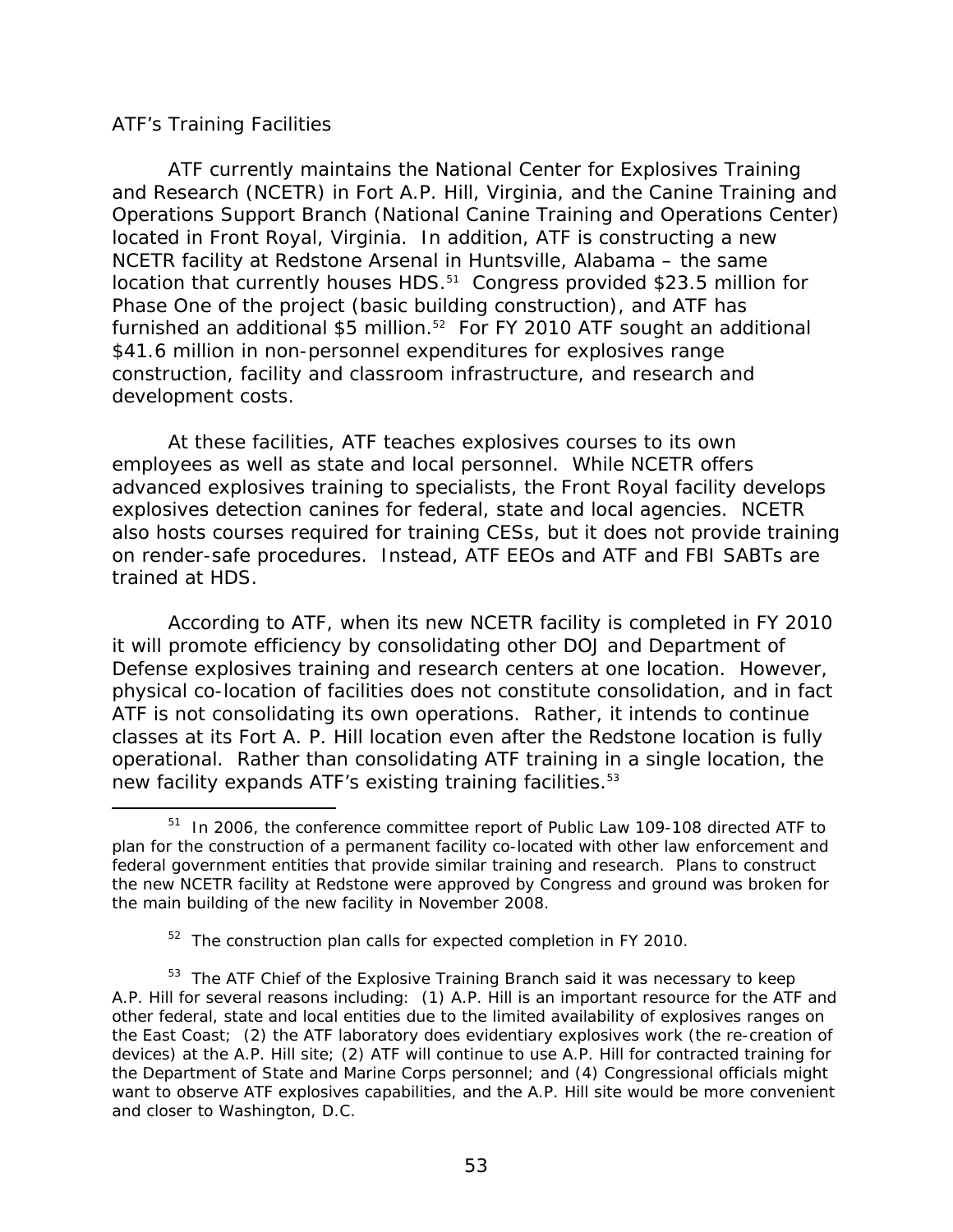### **Explosives Training Programs**

The 2004 Memorandum required the establishment of a Training Board to review consolidating all explosives-related training across DOJ's components. According to the ATF, it met with the FBI to discuss explosives training issues in the months following issuance of the 2004 memorandum and, in December 2006 and May 2008. However, the DOJ did not convene the Training Board and has not established a comprehensive approach for providing explosives-related training.

During our audit, we did not find evidence that the FBI and ATF had worked together to establish DOJ explosives training priorities, identify what training is needed, who has the most pressing need for the training, and who can best provide that training. Additionally, in January 2007 the ERG reported to the Deputy Attorney General that training related to post-blast, canines, and render-safe procedures either had not been implemented or remained highly contested.

recommendations of the HSPD-19 Implementation Plan are unlikely.<sup>54</sup> We believe that coordinated training would be more efficient and help promote consistent, DOJ-wide investigation practices. As long as the FBI and ATF continue to independently operate their respective explosives training facilities without proper coordination, DOJ's ability to meet the

#### *Training Priorities*

 $\overline{a}$ 

Both ATF and FBI have training requirements for their explosives specialists and require explosives specialists to re-certify at regular intervals. For ATF CES re-certification, candidates must attend a course hosted at NCETR every 2 years, while ATF EEOs and ATF and FBI SABT personnel must re-certify every 3 years at the HDS. As shown in Exhibit 4-2, the FBI and ATF are behind in the re-certification of their explosives specialists.

<sup>54</sup> HSPD-19 requires enhanced standards and improved delivery of post-blast training and uniform explosives-detection canine-team training and performance standards.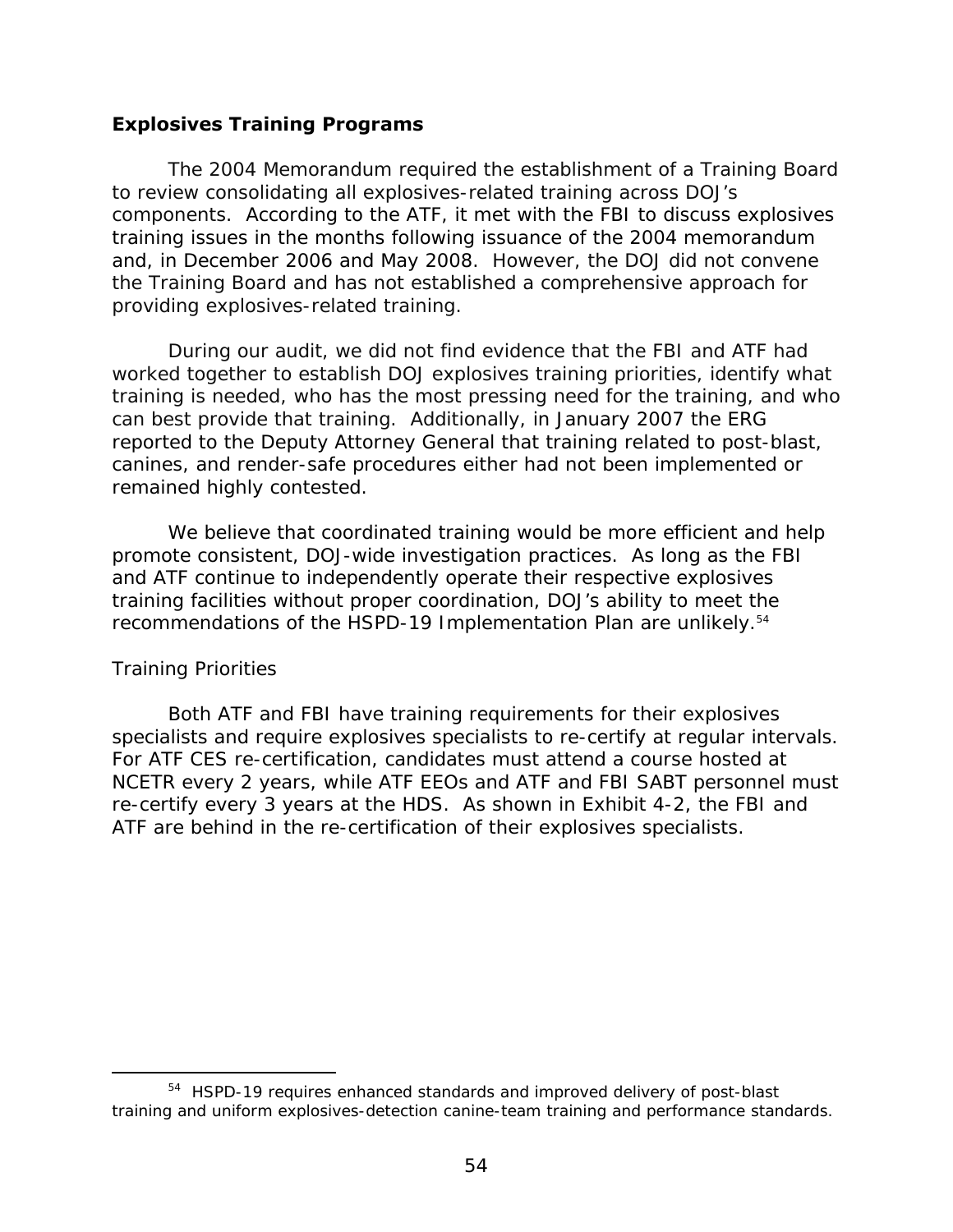|                   | <b>Total</b>  | <b>Percent Not</b> |
|-------------------|---------------|--------------------|
| <b>Specialist</b> | <b>Number</b> | <b>Current</b>     |
| ATF CES           | 241           | 57%                |
| ATF EEO           | 26            | 12%                |
| <b>ATF SABT</b>   | h             | በ%                 |
| <b>FBI SABT</b>   | 174           | 12%                |

#### **Exhibit 4-2: Explosives Specialists - Not Current Re-certification**

Source: ATF NCETR and FBI HDS as of March 2009

According to ATF, funding for NCETR training has been declining since FY 2004. In FY 2008, the NCETR was able to provide only limited explosives training, including only one CES re-certification course, far less than the five or six courses necessary to keep all personnel up-to-date. Therefore, an ATF official said the CES re-certification process has fallen behind schedule. ATF noted that those individuals who had not been re-certified due to the funding problems were granted an extension.

With respect to the re-certification status of those explosives specialists trained at the HDS, the FBI stated that the FBI SABTs not current on their re-certification have been precluded from training due to scheduling conflicts (such as deployment overseas, medical reasons, or involvement in a major case), or may no longer be active or eligible for the SABT program. Furthermore, the FBI stated that all ATF candidates for re-certification are processed similar to all other bomb technicians. As CESs, EEOs, and SABTs are responsible for all of the explosives missions within their respective agencies, the need to keep up-to-date on re-certification is critical.

 efforts in those priority areas. We believe that to effectively and efficiently provide coordinated explosives training, the Training Board should meet to not only consider consolidation of training programs, but also to develop a training plan for all DOJ explosives-related efforts. The plan also needs to assess the training needs of federal, state, and local explosives specialists and assign priorities to those programs that most effectively meet those needs. In addition, the components must identify funding requirements and focus their training

#### *Explosives Training Disputes*

The 2007 ERG report included ATF and FBI white papers that outlined unresolved issues for resolution. Exhibit 4-3 summarizes the FBI and ATF positions on a variety of training issues: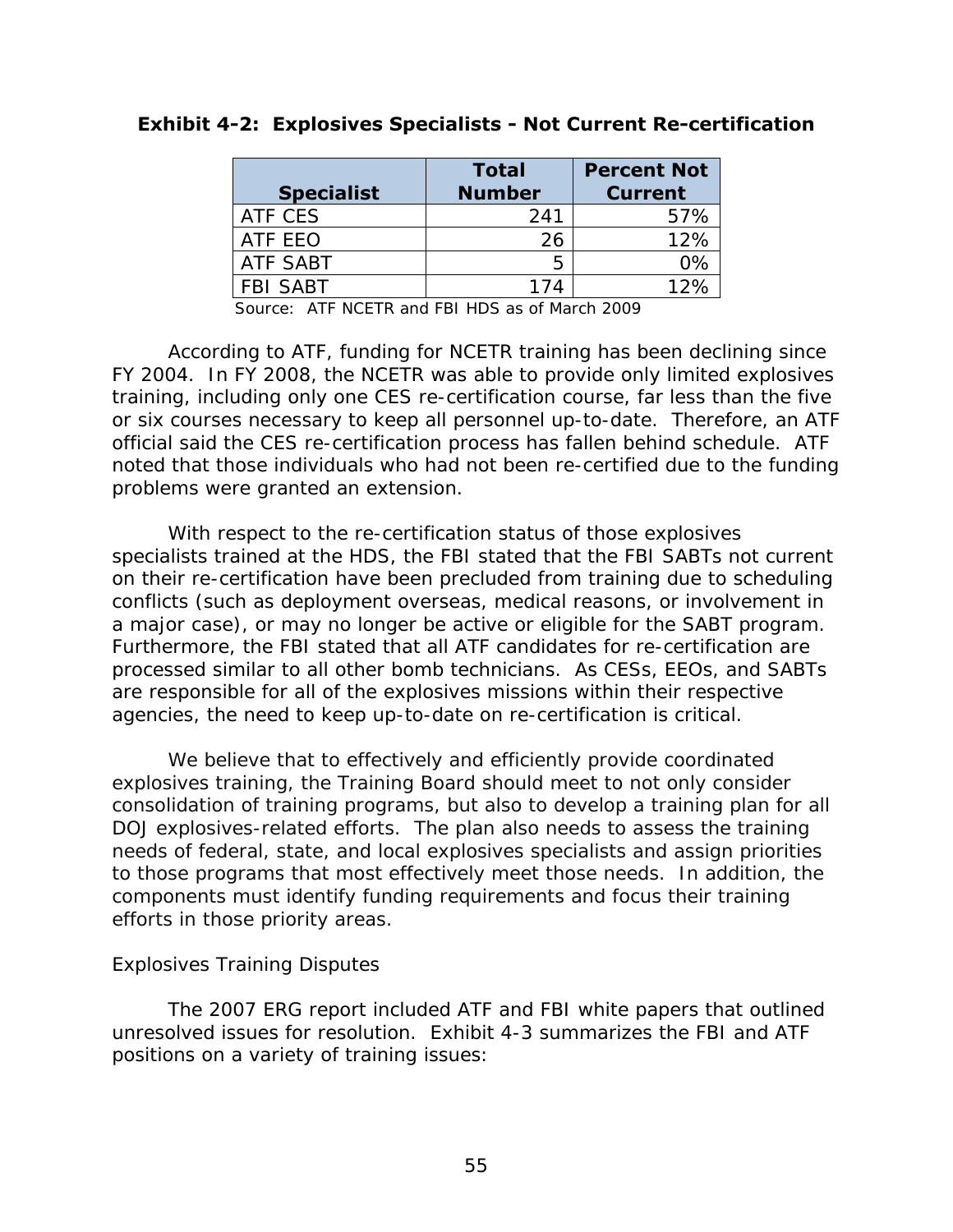## **Exhibit 4-3: Summaries of ATF and FBI Training Disputes**

| <b>ATF White Paper</b>                                                                                                                                                                                                                                                                                                                                                                                                                                                                                                              | <b>FBI White Paper</b>                                                                                                                                                                                                                                                                                                                                                                                                              |
|-------------------------------------------------------------------------------------------------------------------------------------------------------------------------------------------------------------------------------------------------------------------------------------------------------------------------------------------------------------------------------------------------------------------------------------------------------------------------------------------------------------------------------------|-------------------------------------------------------------------------------------------------------------------------------------------------------------------------------------------------------------------------------------------------------------------------------------------------------------------------------------------------------------------------------------------------------------------------------------|
| <b>Post-Blast</b>                                                                                                                                                                                                                                                                                                                                                                                                                                                                                                                   | <b>Post-Blast</b>                                                                                                                                                                                                                                                                                                                                                                                                                   |
| 1) ATF should serve as the primary DOJ<br>component to develop and provide<br>comprehensive training programs for fire and<br>explosives investigations.                                                                                                                                                                                                                                                                                                                                                                            | 1) The FBI should continue to teach explosives<br>and post-blast training with a domestic and<br>international terrorism perspective. ATF should<br>only teach explosives and post-blast training<br>from a non-terrorism explosives perspective.                                                                                                                                                                                   |
| 2) FBI should develop and provide<br>comprehensive training programs for nuclear,<br>biological, chemical, and radiological<br>investigations.                                                                                                                                                                                                                                                                                                                                                                                      | 2) The language and directions related to post-<br>blast training provided in the Attorney General<br>Memo should be amended with language to be<br>drafted by the ERG Training Working Group.                                                                                                                                                                                                                                      |
| <b>Canine</b>                                                                                                                                                                                                                                                                                                                                                                                                                                                                                                                       | <b>Canine</b>                                                                                                                                                                                                                                                                                                                                                                                                                       |
| 3) ATF recommends the language regarding<br>canines be rewritten to require that all<br>explosives-detection canines possessed or<br>maintained by DOJ components be procured,<br>trained, and certified by ATF.<br>4) DOJ components shall make every effort to<br>use an ATF-trained and certified canine. If an<br>ATF-certified canine is not available, the<br>component may, in the interim, use a canine<br>that has been trained and certified to<br>Scientific Working Group on Dog and<br>Orthogonal detector Guidelines. | 3) FBI recommends the language regarding<br>canines be rewritten to state that as soon as<br>practicable, all DOJ components shall use only<br>canines that have been certified using the<br>Scientific Working Group on Dog and detector<br>Orthogonal Guidelines (SWIGDOG).<br>4) The FBI should continue its joint training -<br>the National Canine Peroxide Training Initiative -<br>with the Department of Homeland Security. |
| <b>Render-safe</b><br>5) ATF should administer the explosives<br>portion of the Hazardous Devices School at<br>Redstone Arsenal in Huntsville, Alabama.                                                                                                                                                                                                                                                                                                                                                                             | <b>Render-safe</b><br>5) The FBI identifies the Special Agent Bomb<br>Technician program as components in its<br>terrorism mission and does not specify that they<br>would relinquish administration of the<br>Hazardous Devices School.                                                                                                                                                                                            |

Source: 2007 ERG Report, ATF and FBI White papers

According to the 2007 ERG report, ATF believed the language in the 2004 Memorandum was clear, while the FBI believed the text was ambiguous and in need of clarification. Although the ERG reported these disputes in 2007, DOJ did not resolve any of the issues. As a result, ATF and the FBI have not consolidated delivery of post-blast training, agreed on a standard for canine explosives detection certification, or standardized any explosives-related training programs.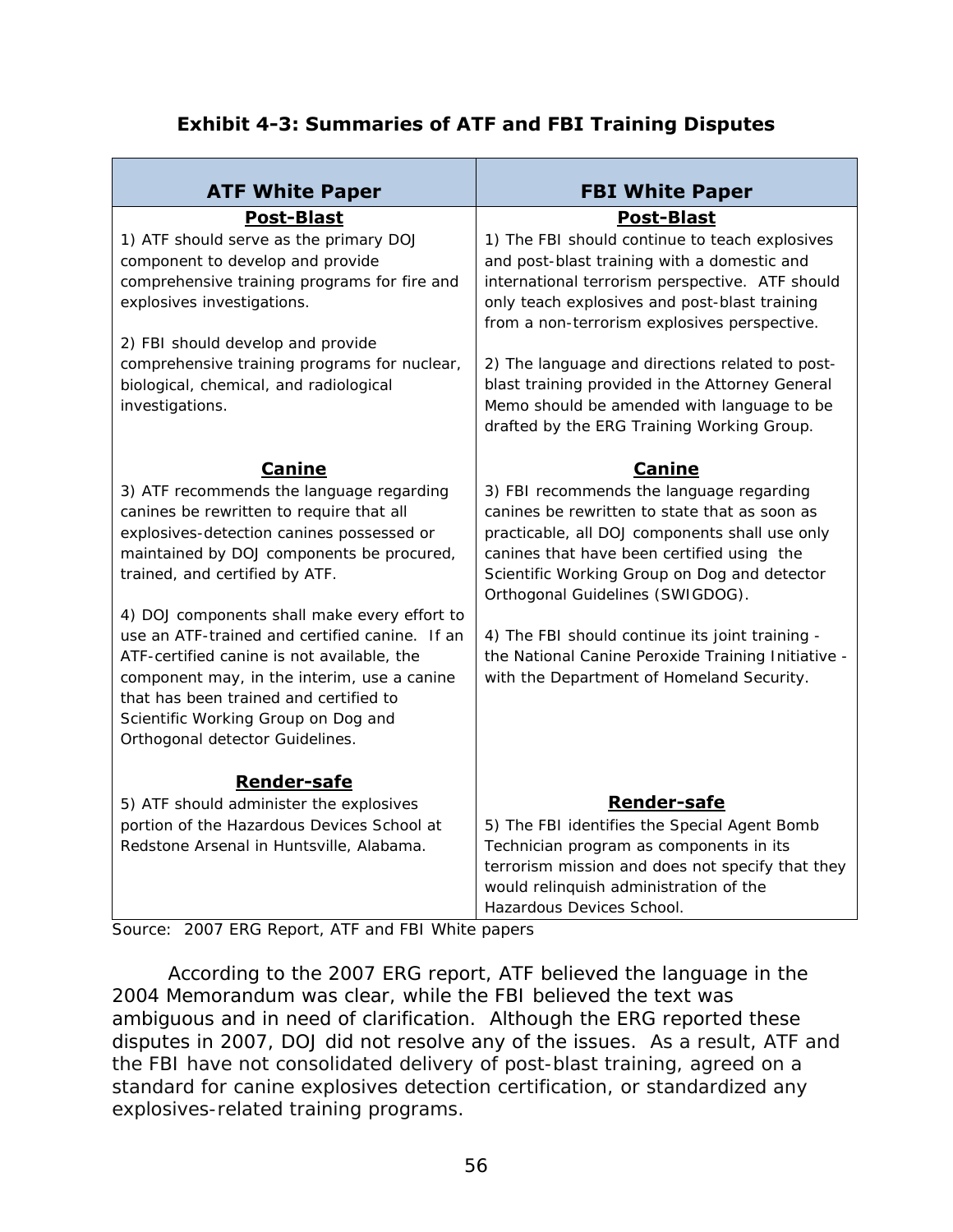#### Post-Blast Training Programs

The FBI and ATF conduct separate post-blast training courses that are offered locally to federal, state, and local explosives personnel. Post-blast training teaches methods and processes for investigating explosives scenes. Post-blast analysis of actual or suspected explosives attacks can help local law enforcement identify the components and functions of explosive devices, which can provide indicators and warnings of terrorist or criminal behavior. HSPD-19 specifies the need for uniform standards for post-blast training to improve joint response operations among bomb squads*.* 

The 2004 ERG report indicated that both ATF and the FBI curricula are essentially the same. Our review of these curricula confirmed that they share common topics, including an introduction to explosives, lessons on IEDs, laboratory services, and bombing investigations. Furthermore, in our interviews with explosives personnel from both agencies, they noted no differences between the curricula. Considering the similarities, the two components could easily consolidate the post-blast curricula. However, our survey showed that 92 percent of FBI explosives specialists and 83 percent of ATF explosives specialists rarely or never coordinated their post-blast curricula.

We recommend the FBI and ATF standardize a DOJ-wide post-blast training curriculums. Further, we recommend that DOJ resolve any differences between the two components regarding post-blast curricula.

#### Canine Program and Peroxide Training

We found that DOJ has not provided clear direction regarding canine certification tests, and ATF and the FBI are currently providing independent, uncoordinated explosives detection canine training. The 2004 Memorandum required all DOJ components to use canines certified by ATF. However, explosives specialists from both ATF and FBI are providing peroxide-based explosives detection training to state and local bomb squad canine teams and both components disagree about the standards that should be used to certify explosives-detection canines. When the ERG reported the certification dispute in 2007, DOJ never resolved the issue.

*Canine Certification*. The 2004 Memorandum directed all DOJ components to use ATF-certified canines, but it did not preclude any component from procuring or training explosives detection canines independently. Our audit revealed that the FBI generally uses non-ATF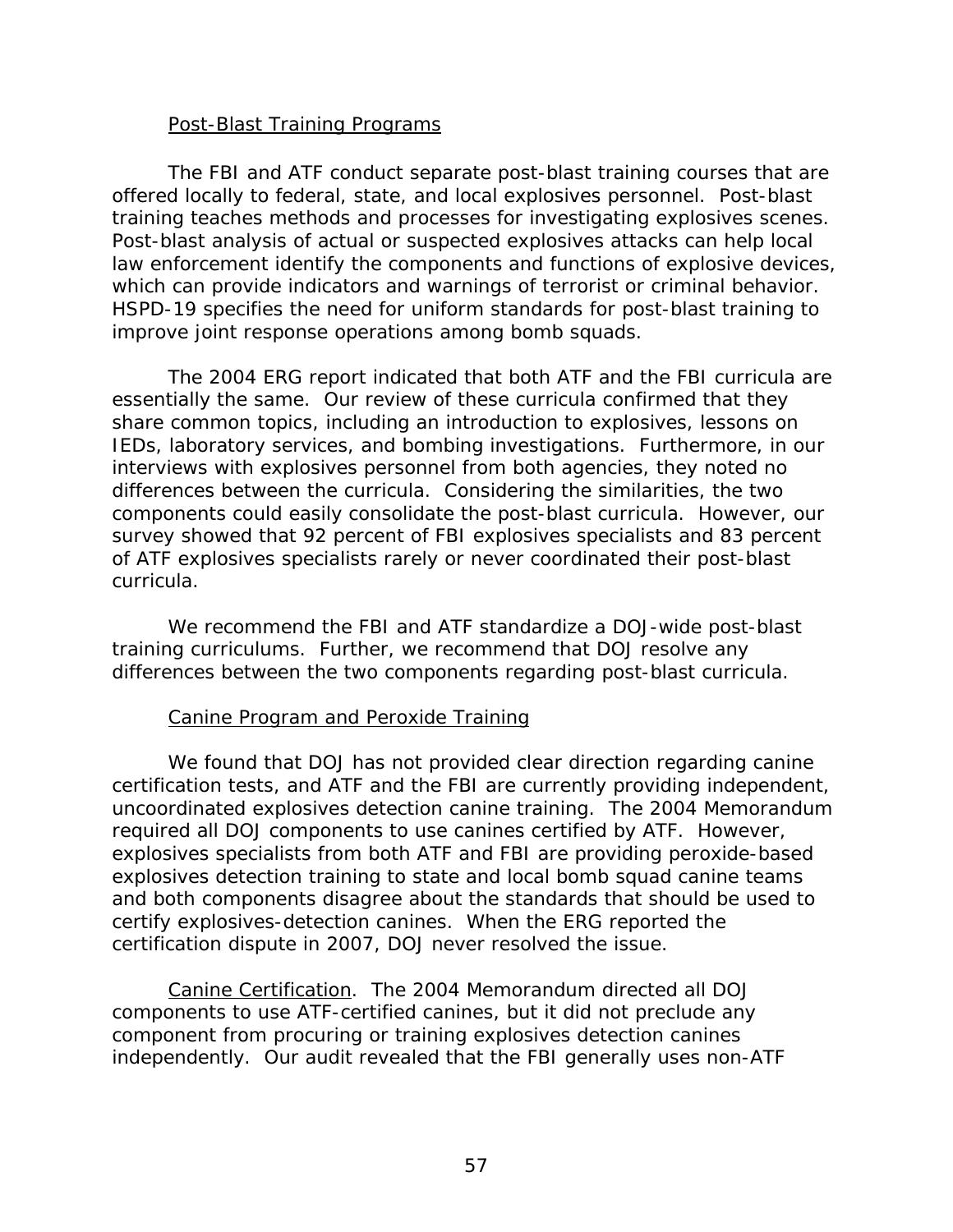certified canines.55 Our survey of FBI explosives specialists also revealed that more than 80 percent of respondents rarely or never use ATF-certified canines. Instead, FBI explosives specialists rely mainly on explosivesdetection canines provided by state and local agencies that are often not ATF-certified.

Although the FBI and ATF agree that DOJ should have a single certification standard for canines, they disagree on the how the standard should be established. ATF developed the National Odor Recognition Training and Testing (NORT) program as a standardized method for assessing a canine's ability to recognize explosives odors. NORT is a test administered by ATF forensic chemists to federal, state, and local canine teams.

The FBI believes NORT may not actually assess the operational capabilities of the canine and that the certification standards should be determined by the Scientific Working Group on Dog and Orthogonal detector Guidelines (SWGDOG). SWGDOG is composed of members from federal, state, and local agencies, including both ATF and the FBI. While SWGDOG is a non-certifying body that provides best practice guidelines, it anticipates that these best practices will be incorporated into participating organizations' certification standards.

As shown in Exhibit 4-4, the FBI and National Institute of Justice (NIJ) have provided funding to SWGDOG during the past 5 years.

| <b>Component</b> | 2004    | 2005      | 2006      | 2007      | 2008     | <b>Total</b> |
|------------------|---------|-----------|-----------|-----------|----------|--------------|
| <b>NIJ</b>       |         | \$97,020  | \$95,134  | \$92,998  | \$85,672 | \$370,824    |
| <b>FBI</b>       | 8.196   | 62.547    | 39,160    | 28,592    |          | 138,495      |
| Total            | \$8,196 | \$159,567 | \$134,294 | \$121,590 | \$85,672 | \$509,319    |

## **EXHIBIT 4-4: DOJ Funding of SWGDOG FYs 2004-2008**

Source: Office of Justice Program Grant Management System and FBI Forensic Canine Program

We believe that DOJ has not adequately communicated its policy for canine certification to its components, and instead has sent conflicting signals on what certification standard should be used. Although DOJ directed one standard to be administered through ATF, DOJ also funded a process to adopt another standard through the NIJ and FBI. Without a single standard for canine certification, deployments to special events or

 $\overline{a}$ 

<sup>&</sup>lt;sup>55</sup> The FBI's uniformed police use ATF-certified canines; however, FBI field divisions generally rely on state and local canines or the four explosive detection canines owned by the FBI.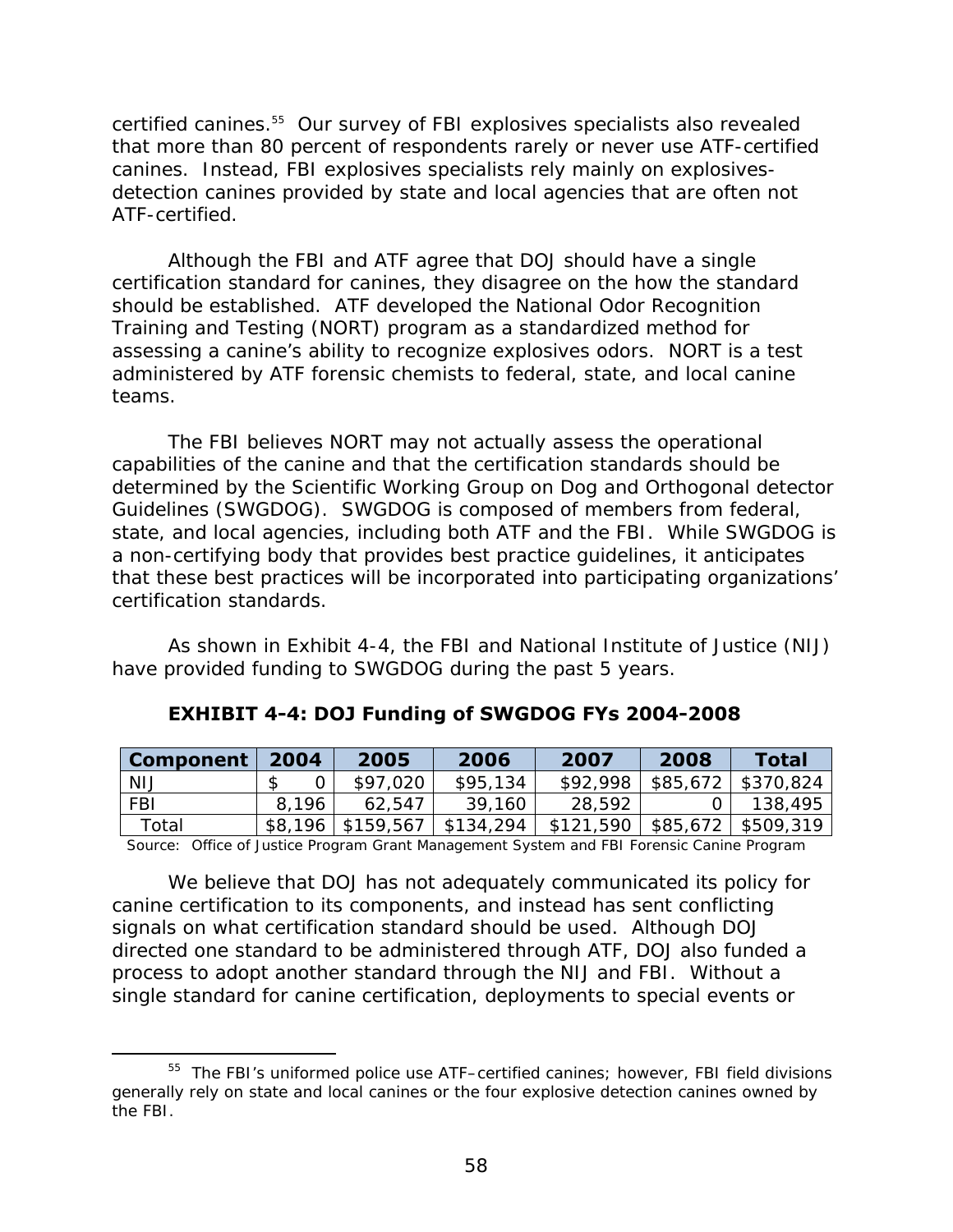bombing scenes with multiple canine units may lack standard operating procedures and can impact the efficiency of bomb sweeps.

As part of the JPO, the Department of Homeland Security (DHS) and DOJ are co-leading an interagency advisory board responsible for developing uniform standards for explosives-detection canine teams, including annual certification and recurring proficiency training. DHS and DOJ, building on the previous ATF National Canine Advisory Board, created the National Explosives Detection Canine Advisory Board, which includes participants from the four major professional canine associations. The FBI believes that as a result of the creation of this advisory board for the first time, there is consensus across the explosives-detection canine community that national training and performance standards are needed. We recommend that DOJ select and enforce a single standard for the use of certified canines for DOJ components, consistent with the requirements of HSPD-19.

various peroxide explosives. *Peroxide-Based Explosives Training*. According to ATF, it began training explosives detection canines on peroxide-based explosives in 2002 after the ATF Laboratory worked with British authorities to develop an effective method of producing explosives used for training purposes. In 2006, the National Explosives Detection Canine Training Program, which is part of the Transportation Security Administration of the Department of Homeland Security, worked with the FBI to train canine teams to detect

FBI explosives specialists told us they provide bulk (15-30 grams) samples of peroxide-based explosives to state and local canine handlers to sensitize their animals to the peroxide scent. ATF also conducts similar training for state and local canine handlers with trace (5 milligrams) amounts of peroxide-based explosives. ATF officials argued that the FBI should not be providing such training, saying that ATF's method is superior because training with trace amounts of peroxides enhances the canines' ability to detect explosives. For example, because these explosives would generally be sealed in containers, the canine must be able to alert based on recognizing a trace amount of explosives left on a container lid or its scent on the potential bomber.

An FBI Explosives Unit official noted in a published FBI Bomb Data Center Investigators Bulletin that trace amounts, like those used by ATF, can be utilized to conduct training if suitable precautions are taken.<sup>56</sup> However, the official noted that any time trace amounts of material are utilized, they

-

 56 FBI Bomb Data Center Investigators Bulletin 2006-3 entitled *K-9 Detection of Peroxides*.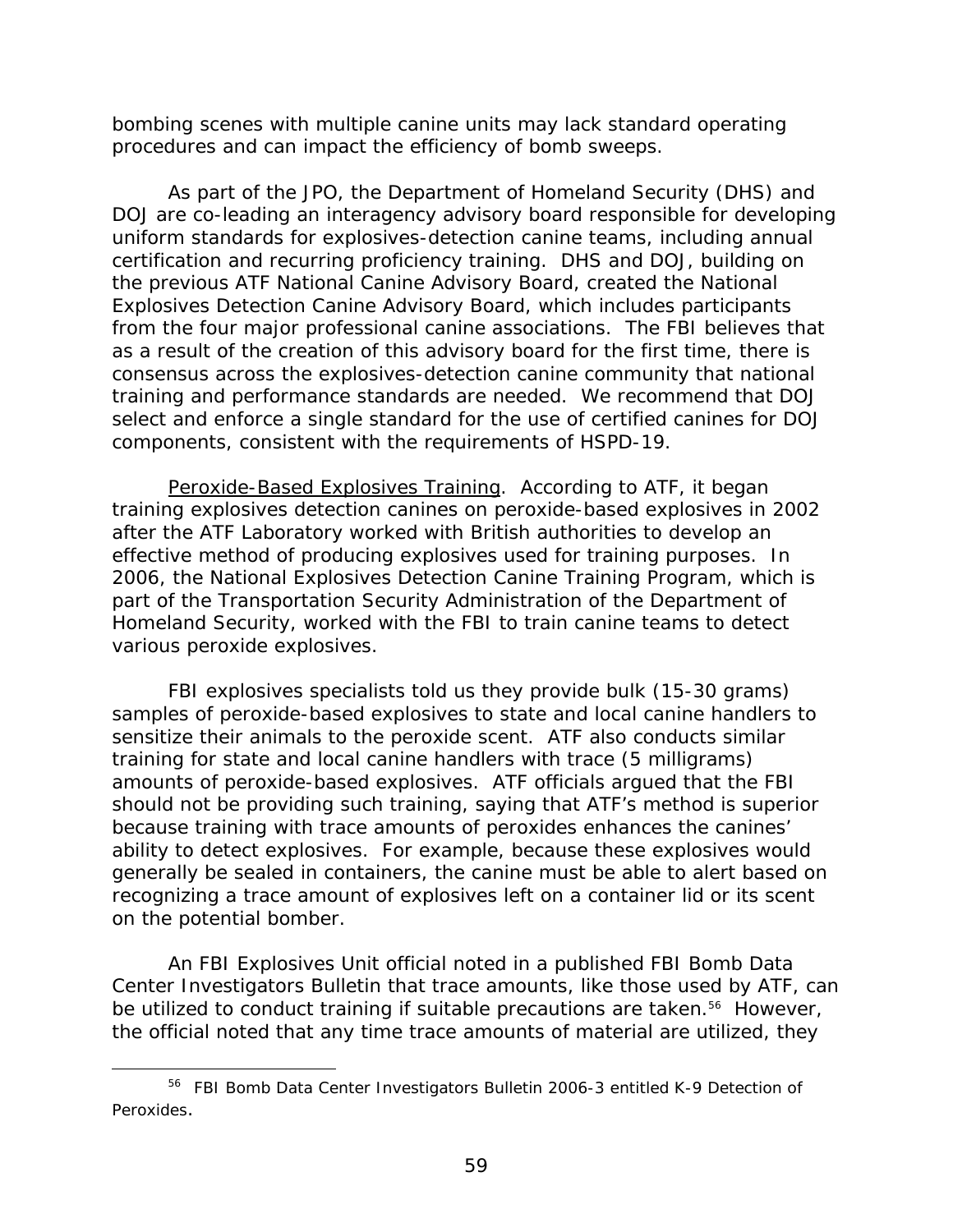are susceptible to contamination. For example, if the handler using these aids handles any other type of explosive or has an explosive residue near these aids, it is possible to introduce interfering odors. In addition, the FBI official contended that trace amounts of peroxides dissipate rapidly, and once exposed, have a very short shelf life.

Despite these differing opinions, the differences between the FBI and ATF's peroxide-based explosives training programs do not appear to be irreconcilable, and consolidation of the training standards should be possible. Therefore, we recommend the FBI and ATF consolidate the training for peroxide-based explosives.

#### Render-safe Procedures

 $\overline{a}$ 

caps and the use of "King County Cutters."<sup>57</sup> The Hazardous Devices School (HDS) has developed standardized protocols for disarming or destroying explosives and component parts render-safe procedures - which are taught to all bomb squads to maximize public safety. However, according to our interviews and surveys, ATF Explosives Enforcement Officers (EEOs) sometimes use render-safe procedures that are not in compliance with those specified at HDS. The differing render-safe techniques and standards between the FBI and ATF can lead to confusion among FBI and some state and local responders, and present possible public safety problems. For example, first responders may disagree about the techniques that should be used to handle explosives or render-safe explosives on scene. In particular, during our site visits to both components we were told ATF uses two techniques that have caused concern among FBI and state and local personnel – the spinning of pipe bomb end

These disputes may delay the render-safe procedures or endanger first responders. During our interviews, FBI explosives specialists told us of several incidents that created controversy at explosives scenes when the FBI believed that the techniques used by ATF, such as the spinning of pipe bomb end caps, were unsafe and not in accordance with HDS procedures. When we asked ATF explosives specialists about these disagreements, they told us that almost all of the ATF's EEOs have more years of experience than FBI's

 use in court. King County Cutters are instruments used to 'slice' open and disarm a device. <sup>57</sup> According to ATF, there are specially-designed instruments for safely spinning off the end caps of pipe bombs in order to disarm them while also preserving the evidence for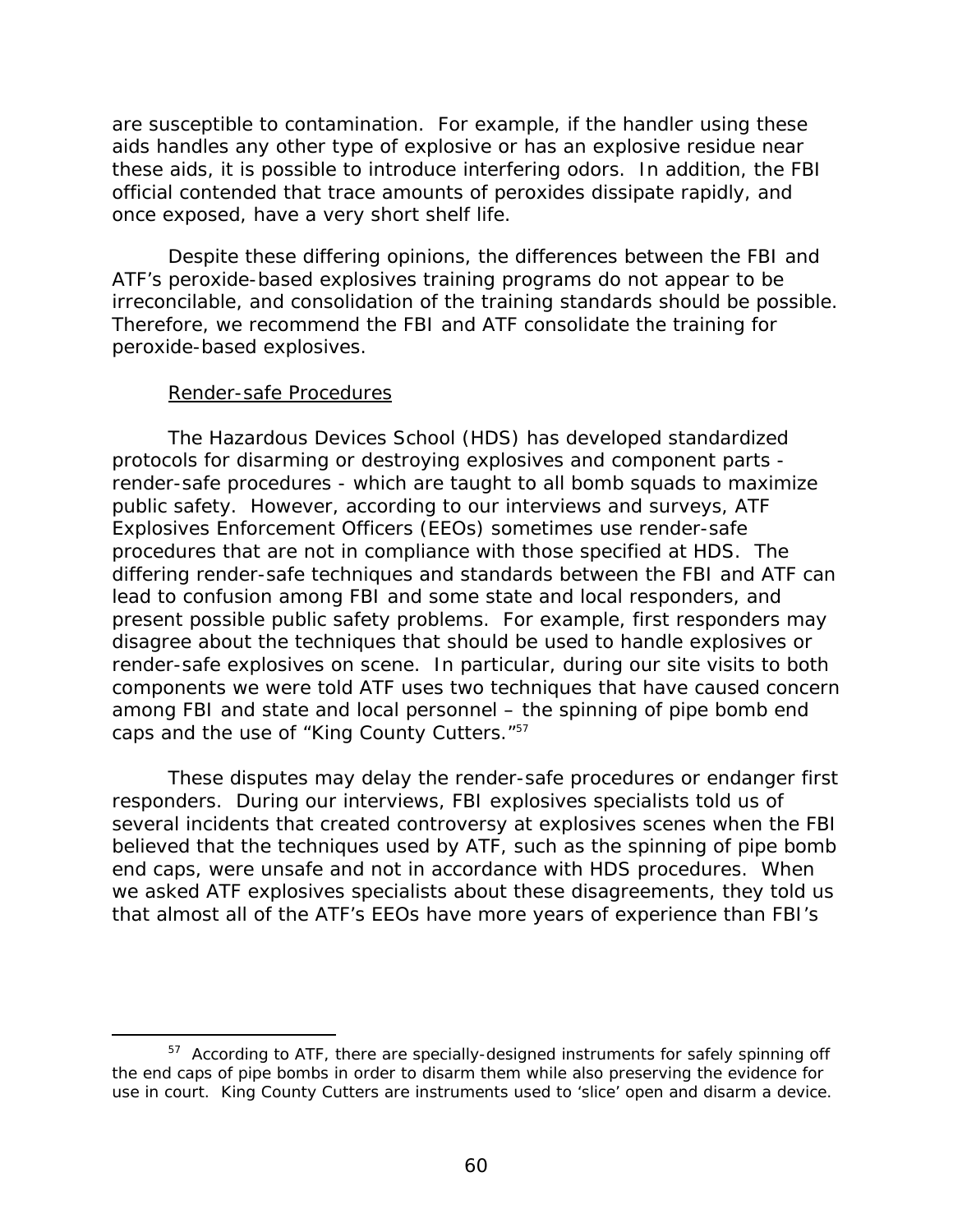SABTs and that they are not advocating unproven or reckless procedures.<sup>58</sup> One ATF EEO stated that the FBI's approach needlessly destroys considerable amounts of evidence without meaningfully reducing the risk to the public.

However, these ATF techniques conflict with HDS training, and FBI personnel stated that the ATF's technique of spinning off end caps caused unnecessary risk to bomb technicians on site and the general public. We surveyed state and local bomb squad commanders on how many times in FYs 2007 and 2008 their squads had been on an explosives incident scene when ATF or FBI personnel proposed techniques to handle explosives that were different from HDS training. Of the 239 bomb squad commanders that responded, 21 percent indicated ATF proposed non-standard techniques, while 6 percent indicated FBI proposed non-standard techniques. Approximately one-half of the bomb squad commanders also responded that the non-standard techniques raised concerns about the safety of on-scene personnel, and more than one-third of the commanders indicated the techniques delayed the render-safe procedures. However, as shown in Exhibit 4-5, 54 percent of bomb squad commanders responding also indicated the intact evidence obtained by using ATF techniques benefitted their cases.

|                                  | or Agree   |            | <b>Strongly Agree Strongly Disagree</b><br>or Disagree |            | <b>Not Applicable</b><br>or No Answer |            |
|----------------------------------|------------|------------|--------------------------------------------------------|------------|---------------------------------------|------------|
| <b>Effect</b>                    | <b>ATF</b> | <b>FBI</b> | <b>ATF</b>                                             | <b>FBI</b> | <b>ATF</b>                            | <b>FBI</b> |
| Case benefitted from submitting  |            |            |                                                        |            |                                       |            |
| intact evidence                  | 54%        | 7%         | 30%                                                    | 57%        | 16%                                   | 36%        |
| Concern existed over the risk to |            |            |                                                        |            |                                       |            |
| the safety of on-scene personnel | 54%        | 50%        | 32%                                                    | 29%        | 14%                                   | 21%        |
| Disagreement caused delays in    |            |            |                                                        |            |                                       |            |
| render-safe procedures           | 38%        | 50%        | 44%                                                    | 21%        | 18%                                   | 29%        |
| Local bomb squad withdrew in     | 6%         | 7%         | 36%                                                    | 21%        | 58%                                   | 72%        |
| protest                          |            |            |                                                        |            |                                       |            |
| Other                            | 12%        | $0\%$      | 2%                                                     | 0%         | 86%                                   | 100%       |

**Exhibit 4-5: State and Local Bomb Commander Perceptions of the Effect of Different Explosive Handling Techniques** 

Source: DOJ OIG Survey Analysis

 $\overline{a}$ 

<sup>&</sup>lt;sup>58</sup> The ATF identified an incident in Seattle where important evidence was preserved by using a non-standard technique. By advocating remote movement of a jar of possible peroxide-based explosives, the ATF EEO was able to see that paper underneath the jar had the formula written on it that would otherwise have been destroyed.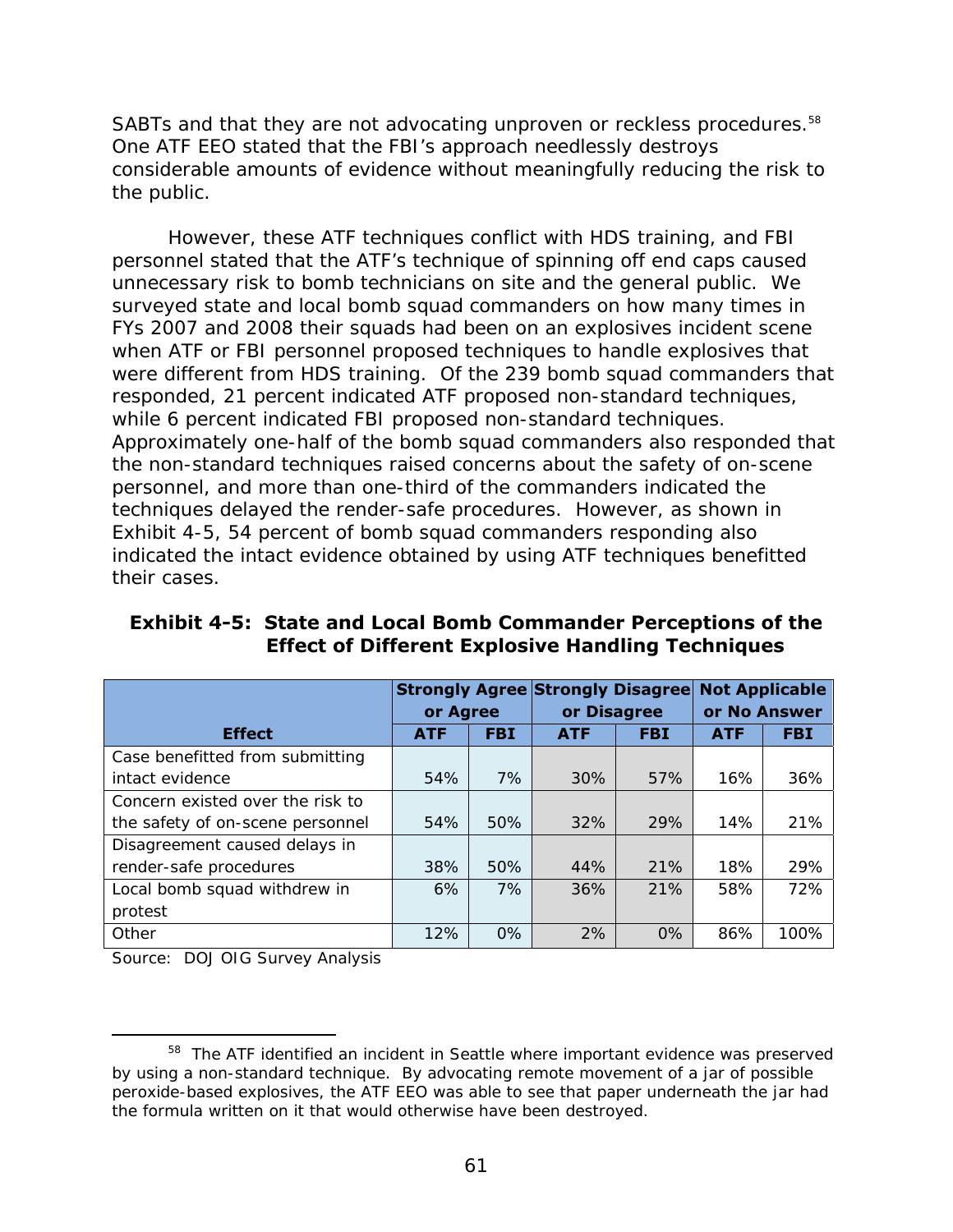The National Bomb Squad Commanders Advisory Board also believes that standardized and coordinated training will enable ATF and FBI bomb technicians to work safely and effectively together under a general operational philosophy that is compatible across the profession. Therefore, we recommend ATF and the FBI agree on standardized render-safe procedures. The curriculum taught at the HDS should include input from ATF EEOs and result in one set of render-safe procedures that are used by the FBI, ATF, and other public safety bomb technicians.

## **Conclusion**

We found ATF and the FBI have not established a joint training plan, consolidated training facilities, or standardized post-blast, canine or rendersafe curricula. Despite the requirement of the 2004 Attorney General Memorandum, the DOJ's Training Board has not been convened, and ATF and the FBI did not establish priorities for providing explosives-related training or for developing a comprehensive training plan. In addition, although ATF recently built a new explosives training headquarters adjacent to HDS, it has not consolidated operations or scheduling with the FBI.

Without coordination of schedules, curricula, and instruction, both ATF and the FBI will continue to provide inconsistent local training to bomb squads throughout the country, including locally conducted post-blast training, and peroxide-based explosives detection canine training. In addition, differing render-safe techniques and concerns over different explosives detection canine standards used by the FBI and ATF could endanger the safety of bomb squad personnel and the public.

## **Recommendations**

We recommend that DOJ:

- 9. Resolve any differences between the FBI and ATF regarding post-blast curricula.
- 10. Select a single standard to certify canines for DOJ components, consistent with the requirements of HSPD-19.
- 11. Convene the Explosives Training Review Board to consider consolidation of training programs and to develop a training plan for all DOJ explosives-related efforts. The plan should assess the training needs of federal, state, and local explosives specialists and prioritize the provision of the training programs to most effectively meet those needs.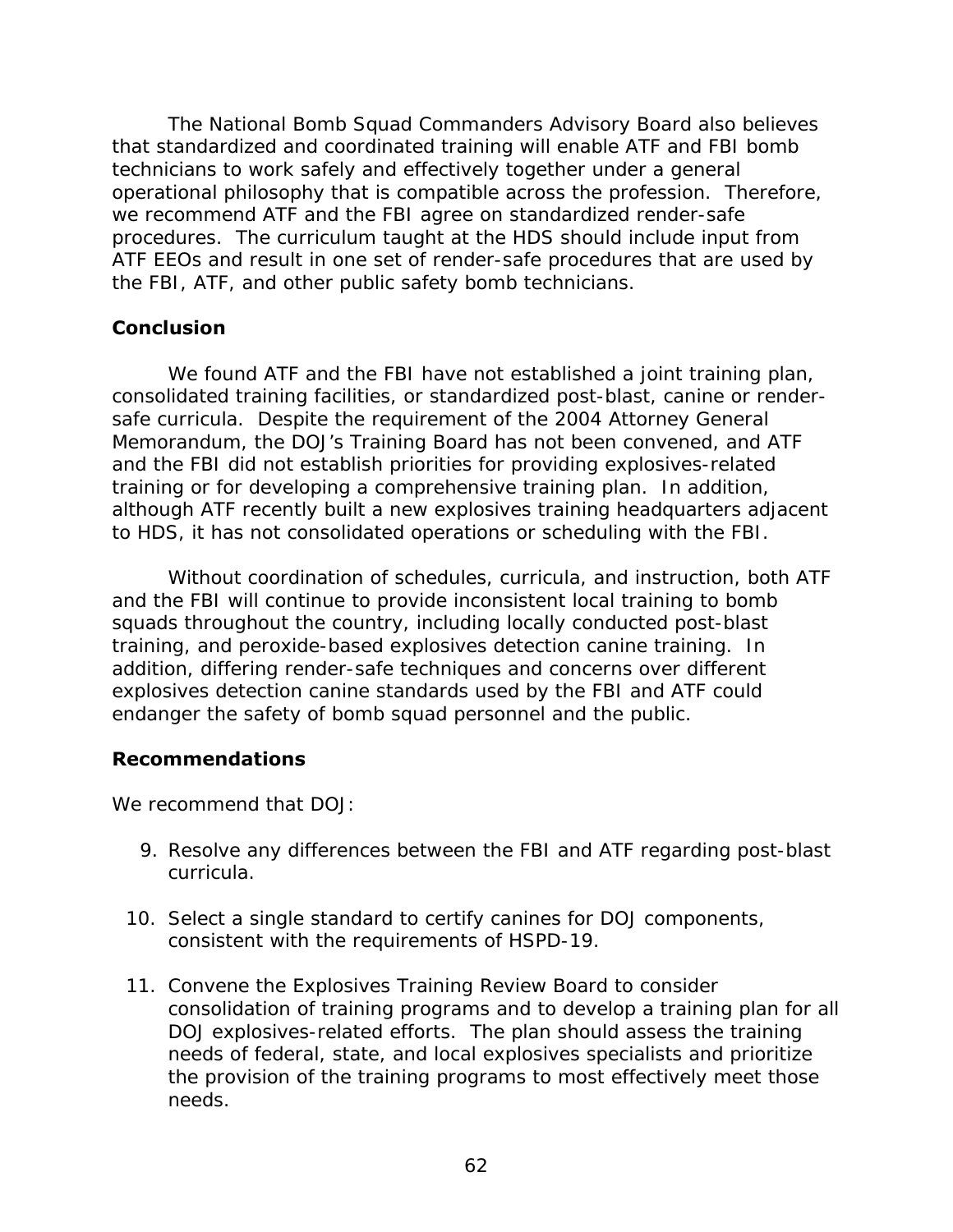We recommend that both ATF and the FBI:

- 12. Consolidate and standardize a DOJ-wide curriculum for post-blast training.
- 13. Agree on standardized render-safe procedures for use in the HDS bomb technician curriculum.
- 14. Coordinate and consolidate canine training for peroxide-based explosives.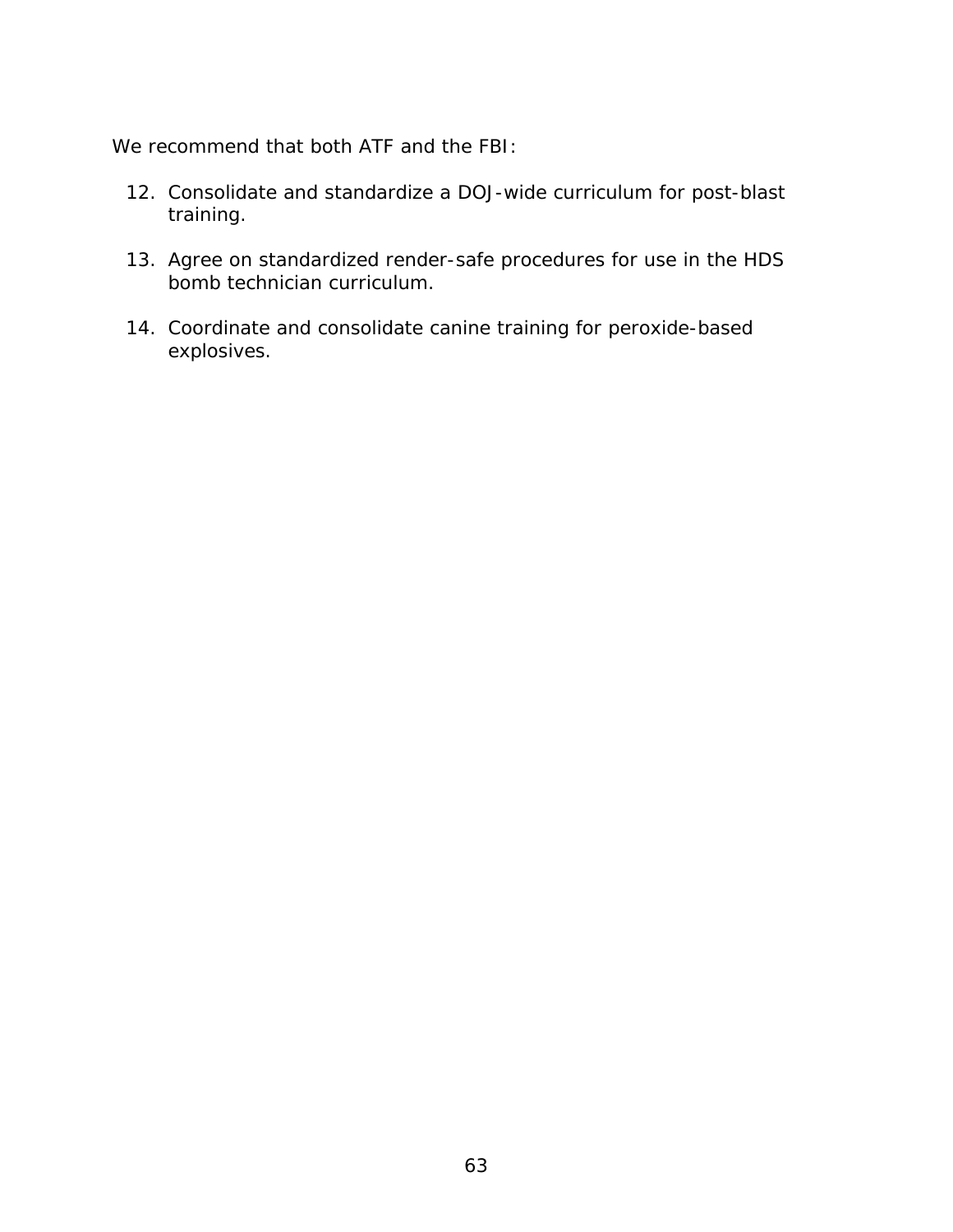# **CHAPTER V: LABORATORY RESOURCES**

The FBI and ATF each have laboratories that perform explosivesrelated analysis. The 2004 Memorandum directed that a Laboratory Review Board (Lab Board) be established to examine DOJ laboratory resources and workloads to make recommendations for the most productive allocation of DOJ laboratory resources. Although a Lab Board was formed in September 2004, it never provided a report or recommendations to the Deputy Attorney General.

## **DOJ Explosives Laboratories**

The FBI and ATF each have laboratories that perform forensic analyses on various types of evidence, including explosives evidence. Additionally, the FBI and ATF are part of the multi-agency Terrorist Explosive Device Analytical Center (TEDAC) that runs its own forensic laboratory for explosives.

#### *ATF Laboratories*

 $\overline{a}$ 

The ATF's Office of Laboratory Services conducts forensic analysis of explosives, accelerants, destructive devices, and explosives debris. It also provides laboratory support to ATF's regulatory functions over the firearms and explosives industries, training and crime scene assistance to federal and local law enforcement, and expert witness testimony.<sup>59</sup> ATF laboratory personnel consist of forensic chemists, firearm and toolmark examiners, fingerprint specialists, and document examiners. Evidence collected at an explosives scene is sent to one of ATF's three regional laboratories for examination.

specified geographic area, as shown in Exhibit 5-1.<sup>60</sup> ATF's three forensic laboratories are located in Ammendale, Maryland; Walnut Creek, California; and Atlanta, Georgia. Each laboratory supports a

<sup>&</sup>lt;sup>59</sup> The ATF's National Laboratory Center and the Treasury Department's Scientific Services Division are co-located in suburban Washington, D.C. The Scientific Services Division performs primarily regulatory functions related to alcohol and tobacco.

<sup>&</sup>lt;sup>60</sup> The ATF's National Laboratory Center moved from Rockville, Maryland, to a new a \$135 million facility in Ammendale, Maryland, that was dedicated on June 16, 2003.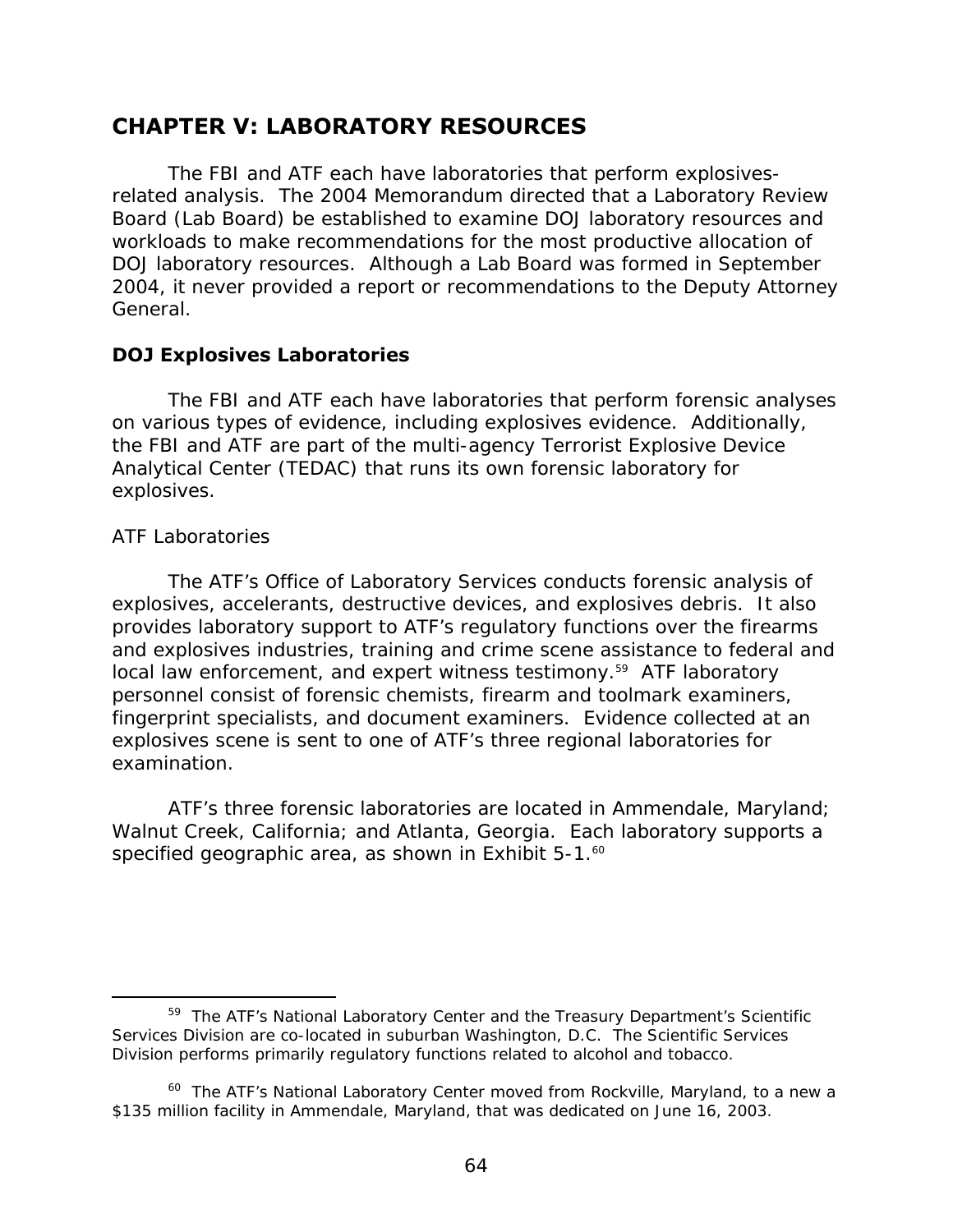

**Exhibit 5-1: ATF Laboratory Territories** 

Source: ATF Office of Laboratory Services

## *The FBI Laboratory*

 $\overline{a}$ 

forensic examinations. $62$ The FBI Laboratory, located in Quantico, Virginia, provides forensic and chemical analysis, technical support, expert witness testimony, and training for federal, state, and local law enforcement agencies on all types of cases. Explosive evidence is sent to the Explosives Unit, part of the Forensic Analysis Section. The Explosives Unit provides direct field support in explosives matters and investigations, including forensic examinations of explosives devices and evidence, searches of bomb factories and facilities or locations in which explosives may be encountered, and outreach with domestic and foreign manufacturers of explosives.61 The Explosive Unit also maintains the Explosives Reference Tool (EXPeRT) database to support its

 $61$  These examinations involve the identification and intended function of the components used to construct explosives devices, including detonators, initiators, explosives, wires, tapes, containers, electronic components, timing mechanisms, and power sources.

 $62$  EXPeRT is primarily a document management system that serves as a central repository for reports and images associated with terrorist IEDs. EXPeRT, developed by the FBI Laboratory in 2003, is based on the FBI Explosives Unit's database for reports, devices and components, and reference material. The TEDAC implemented EXPeRT in 2004.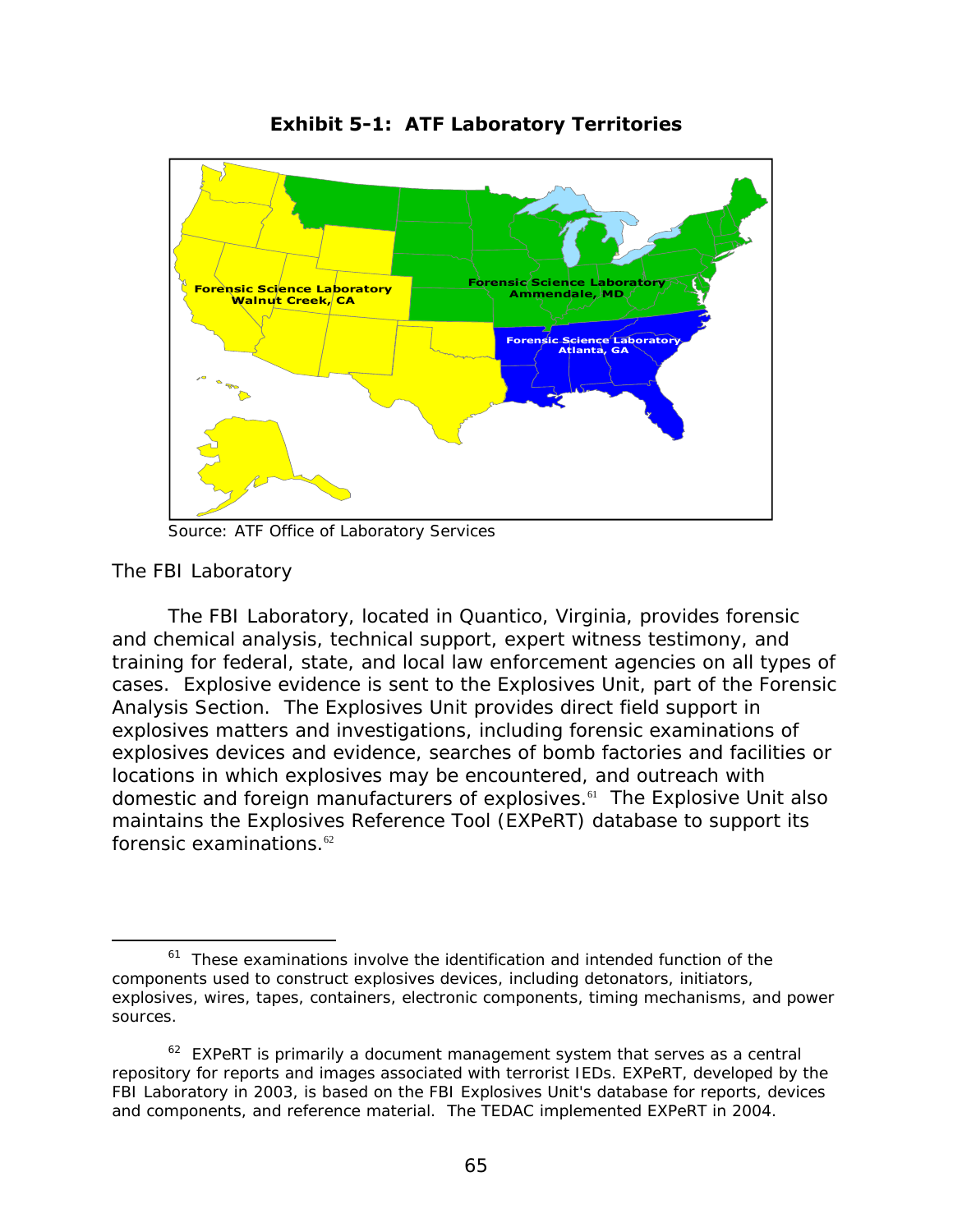## *Terrorist Explosive Device Analytical Center (TEDAC)*

An FBI-led initiative organized in response to requests from the Department of Defense, TEDAC was created in December 2003 and expanded in 2004 to coordinate and manage interagency efforts for gathering and forensically analyzing terrorist IEDs from war zones in Iraq and Afghanistan. Although TEDAC performs explosives analysis, its main purpose is to gather and disseminate intelligence on IEDs being used in Iraq and Afghanistan. TEDAC-produced intelligence and analysis is shared throughout the law enforcement, intelligence, and military communities.

TEDAC is located within the FBI Laboratory in Quantico, Virginia. The FBI provides the TEDAC Director and approximately 30 percent of federal personnel assigned to the TEDAC laboratory. ATF staffs the TEDAC Deputy Director position and provides several technical experts. Although TEDAC has a dedicated staff and forensic equipment, because they are housed within the FBI Laboratory dedicated FBI Laboratory personnel and equipment have been used to conduct TEDAC analyses.

## **Explosives Forensic Analysis**

The forensic capabilities of the FBI and ATF laboratories are similar, as shown in Exhibit 5-2.

| <b>Capabilities</b>                       | <b>FBI</b> | <b>ATF</b> |
|-------------------------------------------|------------|------------|
| Latent Fingerprints                       |            |            |
| <b>Trace Evidence</b>                     |            |            |
| Document Examination                      |            |            |
| <b>Toolmarks</b>                          |            |            |
| <b>Nuclear DNA</b>                        |            |            |
| <b>Mitochondrial DNA</b>                  |            |            |
| Metallurgy                                |            |            |
| $\sim$ $\sim$ $\sim$ $\sim$ $\sim$ $\sim$ |            |            |

|  |  | <b>Exhibit 5-2: Laboratory Capabilities</b> |
|--|--|---------------------------------------------|
|--|--|---------------------------------------------|

Source: ATF and FBI

Although both laboratories share similar capabilities and are accredited by the American Society of Crime Laboratory Directors, ATF and FBI employees strongly prefer to submit evidence to their own laboratories. According to our surveys, only 9 percent of FBI managers and 2 percent of FBI bomb technicians that responded reported that their field divisions had submitted evidence to ATF laboratories. No ATF managers and only 4 percent of ATF explosives specialists reported that they had submitted evidence to the FBI's laboratory.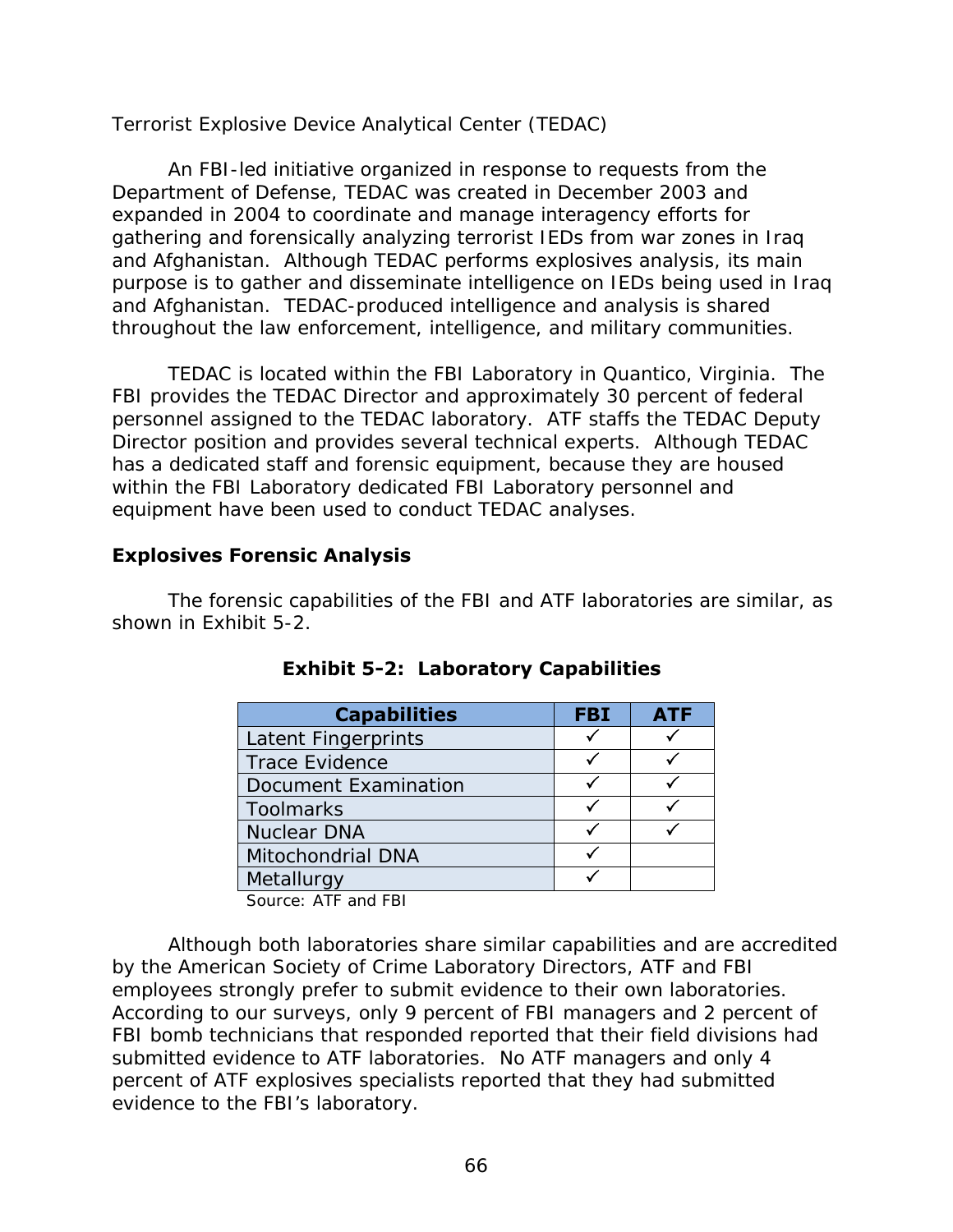#### **Explosive Review Board Report**

 $\overline{a}$ 

the most productive allocation of DOJ laboratory resources. The 2004 Memorandum stated that a Lab Board should be established and chaired by the Deputy Attorney General (or his designee) with participation from the FBI, ATF, and Drug Enforcement Administration laboratories. The Lab Board was supposed to examine DOJ's available laboratory resources and workloads, analyze laboratory demands imposed by TEDAC, and make recommendations to the Deputy Attorney General on

The 2007 ERG report indicated that a Lab Board had been established and had: (1) exchanged laboratory organization charts, (2) documented the need for each forensic discipline, (3) developed a standard special agent-tolab employee staffing chart, and (4) investigated the possibility of sharing FBI research funding with ATF and the Drug Enforcement Administration. However, DOJ was unable to locate for us a copy of the required Lab Board report or any other evidence that the Lab Board reviewed laboratory resources and workloads, as required by the 2004 Attorney General Memorandum.

Exhibit  $5-3.^{63}$ The volume of submissions received by TEDAC far exceeds the submissions received by the FBI and ATF laboratories, as shown in

 $63$  The number of submissions requested is not the same as the number of cases requested. One case may contain multiple submissions (pieces of evidence), each requiring different examinations.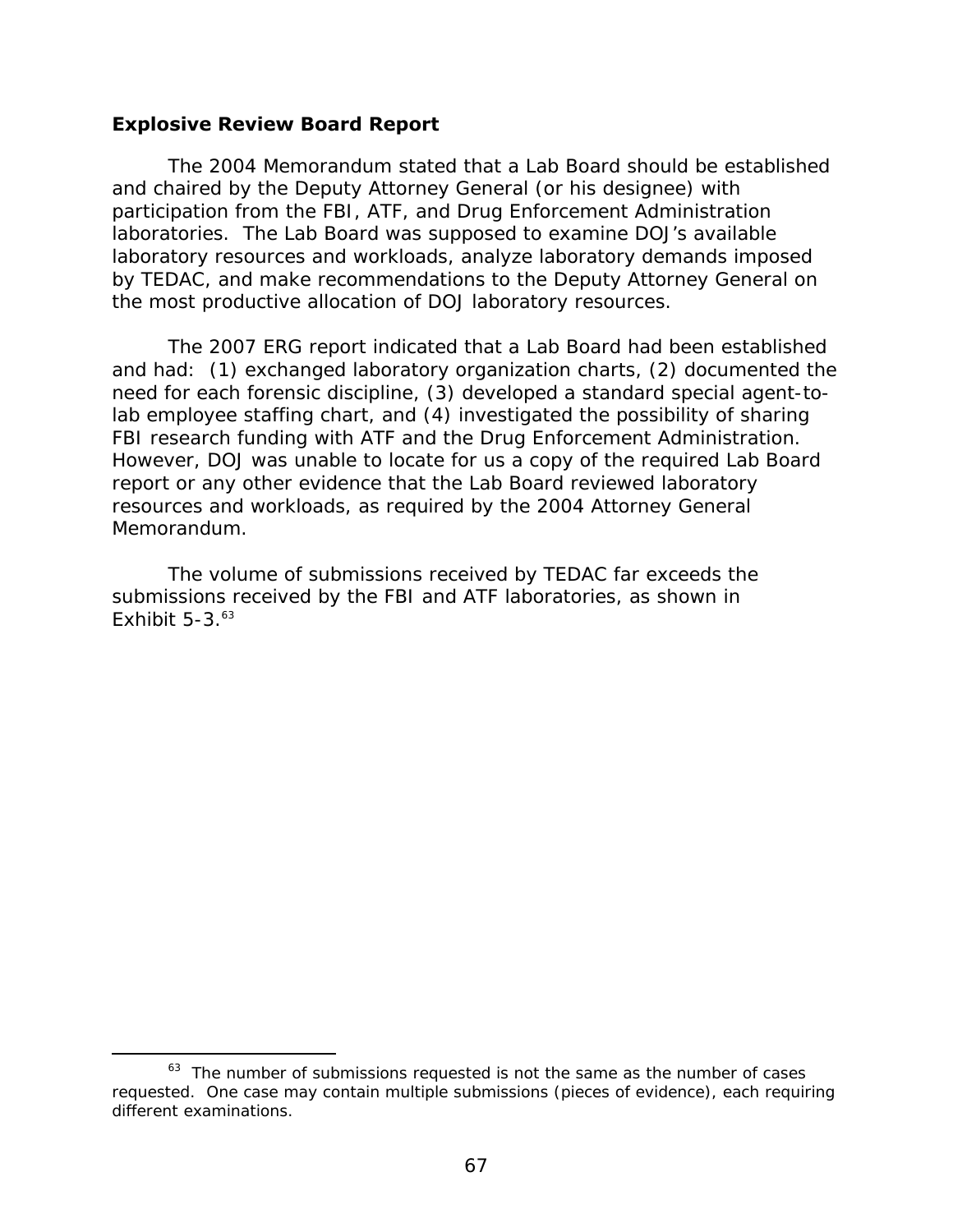| <b>Submissions Status</b>  | 2004  | 2005  | 2006   | 2007   | 2008*  |
|----------------------------|-------|-------|--------|--------|--------|
| <b>ATF</b>                 |       |       |        |        |        |
| <b>Received</b>            | 564   | 486   | 493    | 453    | 301    |
| <b>Completed</b>           | 557   | 510   | 507    | 435    | 313    |
| <b>Pending</b>             | 195   | 171   | 157    | 175    | 163    |
| <b>FBI Explosives Unit</b> |       |       |        |        |        |
| <b>Received</b>            | 335   | 183   | 219    | 203    | 259    |
| <b>Completed</b>           | 257   | 224   | 932    | 166    | 182    |
| <b>Pending</b>             | 1,249 | 1,200 | 493    | 529    | 606    |
| <b>TEDAC</b>               |       |       |        |        |        |
| <b>Received</b>            | 1,452 | 8,434 | 16,486 | 15,032 | 4,161  |
| <b>Completed</b>           | 347   | 1,457 | 3,929  | 2,814  | 2,723  |
| <b>Pending</b>             | 1,809 | 9,761 | 21,027 | 34,246 | 35,773 |

## **Exhibit 5-3: Status of Explosives Submissions at DOJ Laboratories**

Source: ATF, FBI and TEDAC laboratories

\* Only partial FY 2008 data available

In addition, we found that the average number of days for DOJ laboratories to process explosives submissions varies significantly, as shown in Exhibit 5-4. On average, the FBI Laboratory took over 2 years and TEDAC took almost 1 year to process explosives evidence submissions.

## **Exhibit 5-4: Laboratory Explosives Submission Turnaround Times for Fiscal Years 2004 through 200864**



Source: FBI Laboratory and ATF Laboratory data

 $\overline{a}$ 

<sup>&</sup>lt;sup>64</sup> According to the FBI, FY 2006 average number of days significantly varied from the prior and following fiscal years due to the closure of the Pentagon bombing submissions.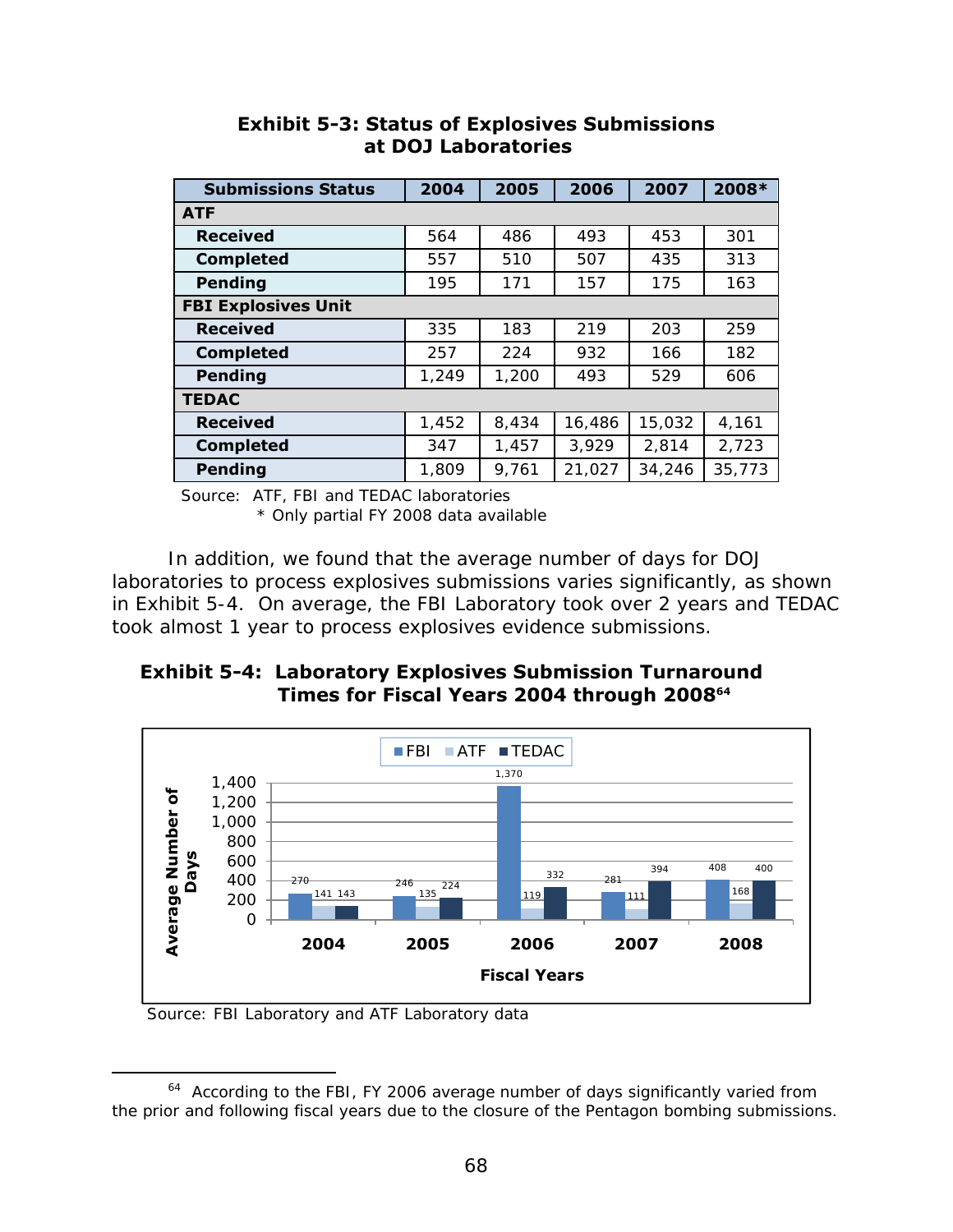Given the wide variation in the average number of days required to conduct analysis by ATF, FBI, and TEDAC laboratories and the large number of submissions left pending each year, DOJ needs to consider options for improving explosives submission turnaround times. Additionally, since TEDAC uses FBI Laboratory equipment and personnel, the large number of TEDAC submissions may adversely affect the timeliness of the FBI Laboratory's analyses. We recommend that DOJ require the Lab Board to report on all DOJ laboratory capabilities, including an assessment of TEDAC's effect on overall DOJ laboratory functions, and recommend options to improve productivity within all DOJ laboratories.

## **Conclusion**

The FBI and ATF each have laboratories that perform forensic analyses of collected evidence, including explosives evidence. Additionally, the FBI and ATF are part of TEDAC, which operates its own forensic laboratory for explosives. The 2004 Memorandum required that a Lab Board be established to examine available DOJ laboratory resources and workloads in order to provide recommendations for the most productive allocation of DOJ laboratory resources. However, the Lab Board provided neither a report nor recommendations to the Deputy Attorney General.

We determined that in FYs 2004-2008, on average, it took the ATF laboratories more than 4 months to process explosives-evidence submissions and the FBI Laboratory took over 2 years and TEDAC almost 1 year. We recommend that DOJ review how to best use available resources to effectively and efficiently manage the workload of DOJ's laboratories.

## **Recommendation**

We recommend that DOJ:

15. Direct the Lab Board to report on laboratory capabilities, including the effect of TEDAC and recommendations as to the allocation and use of DOJ's laboratory resources.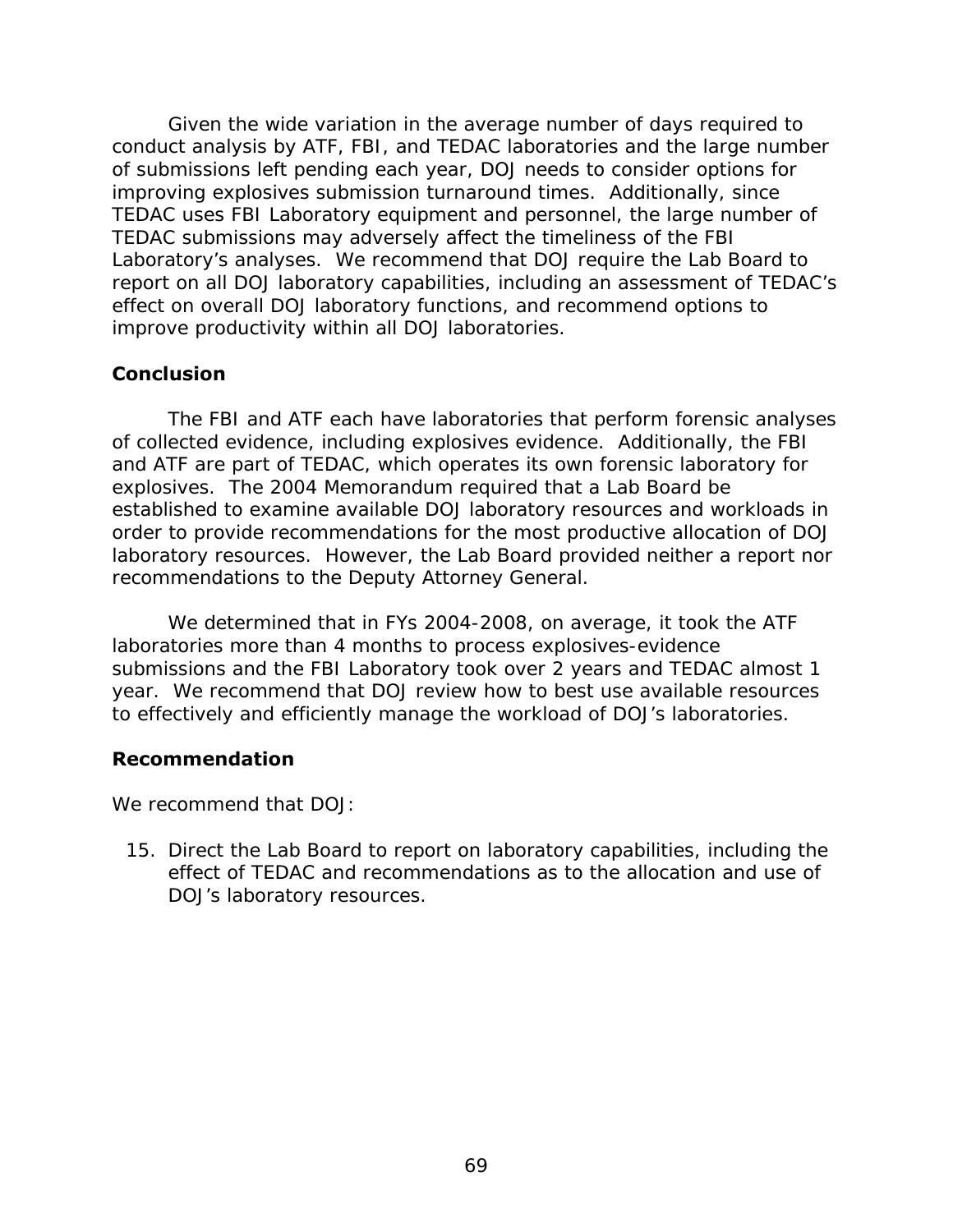# **STATEMENT ON COMPLIANCE WITH LAWS AND REGULATIONS**

As required by *Government Auditing Standards* we tested, as appropriate given our audit scope and objectives, selected transactions, records, procedures, and practices, to obtain reasonable assurance that ATF's and FBI's management complied with federal laws and regulations, and DOJ memoranda for which noncompliance, in our judgment, could have a material effect on the results of our audit. ATF's and FBI's management is responsible for ensuring compliance with federal laws and regulations and with DOJ memoranda applicable to explosives incidents and related activities. In planning our audit, we identified the following laws and regulations and requirements related to the operations of the auditees that were significant within the context of the audit objectives:

- $\bullet$  18 U.S.C. § 846 (b)
- • Homeland Security Presidential Directive 19 entitled *Combating Terrorist Use of Explosives in the United States*

Our audit included examining, on a test basis, ATF and FBI's compliance with the aforementioned laws and regulations that could have a material effect on ATF's and FBI's operations. Our testing included: interviewing ATF, FBI, Office of the Deputy Attorney General, and State and Local Bomb Commander personnel; reviewing reports, manuals, curricula, position papers; surveying personnel in ATF, FBI, and state and local bomb commanders; and analyzing ATF and FBI explosives case information. Neither the FBI nor ATF are in compliance with 18 U.S.C. § 846 (b), which requires all federal agencies to report their arson and explosives incidents to ATF. We determined that neither ATF nor the FBI explosives personnel are consistently reporting explosives incidents to BATS. In addition, if DOJ does not conclusively address the issue of the roles and responsibilities for the FBI and ATF in investigating terrorists' use of explosives, competition between the FBI and ATF in this area will likely continue and impede the progress of HSPD-19 implementation.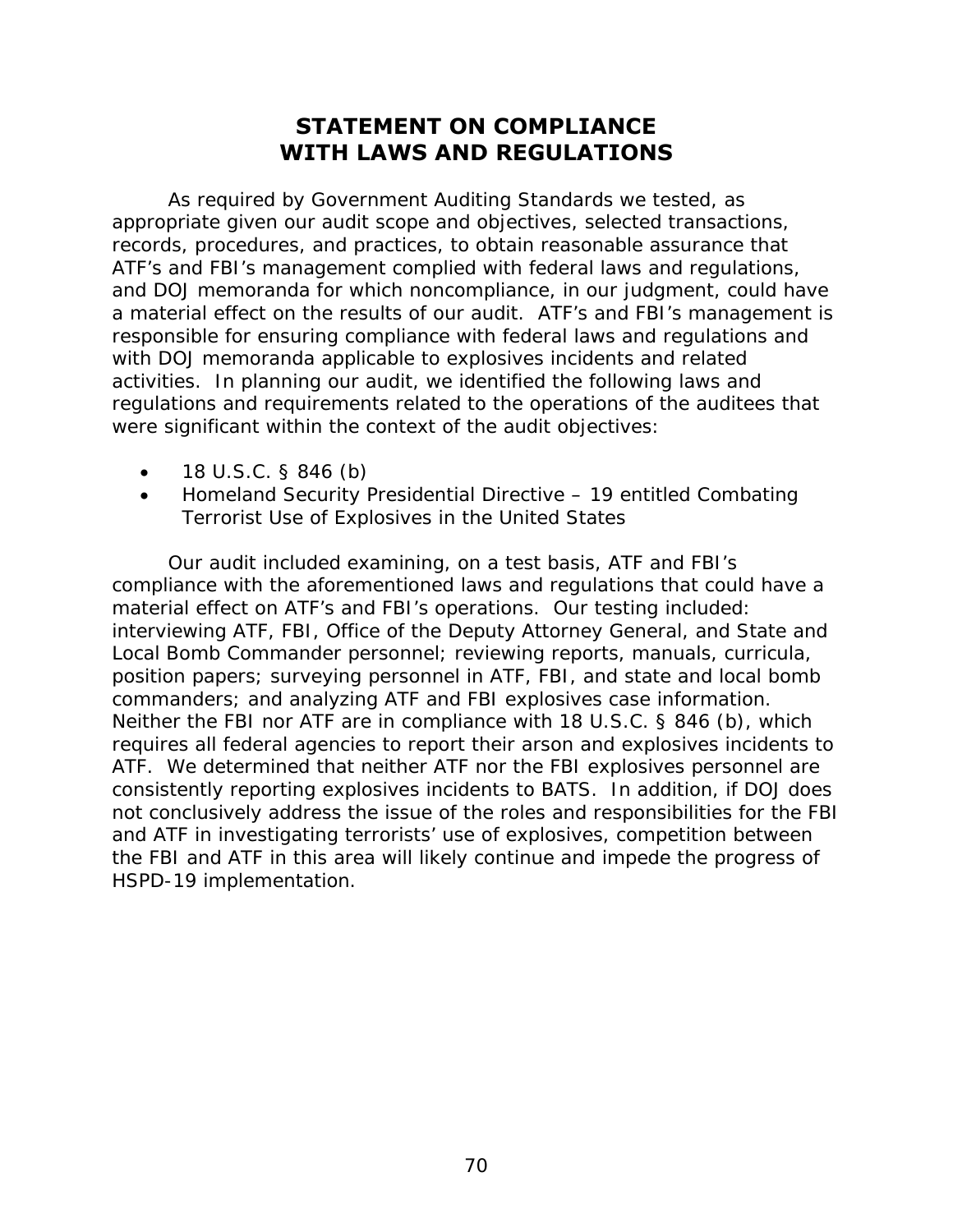## **STATEMENT ON INTERNAL CONTROLS**

As required by *Government Auditing Standards* we tested as appropriate, internal controls significant within the context of our audit objectives. A deficiency in an internal control exists when the design or operation of a control does not allow management or employees, in the normal course of performing their assigned functions, to timely prevent or detect: (1) impairments to the effectiveness and efficiency of operations, (2) misstatements in financial or performance information, or (3) violations of laws and regulations. Our evaluation of the FBI's and ATF's internal controls was *not* made for the purpose of providing assurance on its internal control structure as a whole. ATF and FBI management is responsible for the establishment and maintenance of internal controls.

As noted in the Chapter III of this report, we identified deficiencies in the FBI's and ATF's internal controls that are significant within the context of the audit objectives and based upon the audit work performed that we believe adversely affect DOJ's ability to accurately report the number of explosives incidents in the United States. 18 U.S.C. § 846 (b) mandates all federal agencies report information concerning explosives incidents to the Attorney General. Despite the federal mandate, ATF and FBI do not have a process in place to ensure that explosives incidents are reported to BATS. By not reporting explosives incidents to BATS, the FBI and ATF have not complied with their reporting requirements, marginalized the utility of BATS, and potentially misaligned limited resources.

Because we are not expressing an opinion on the FBI and ATF's internal control structure as a whole, this statement is intended solely for the information and use of the auditees. This restriction is not intended to limit the distribution of this report, which is a matter of public record.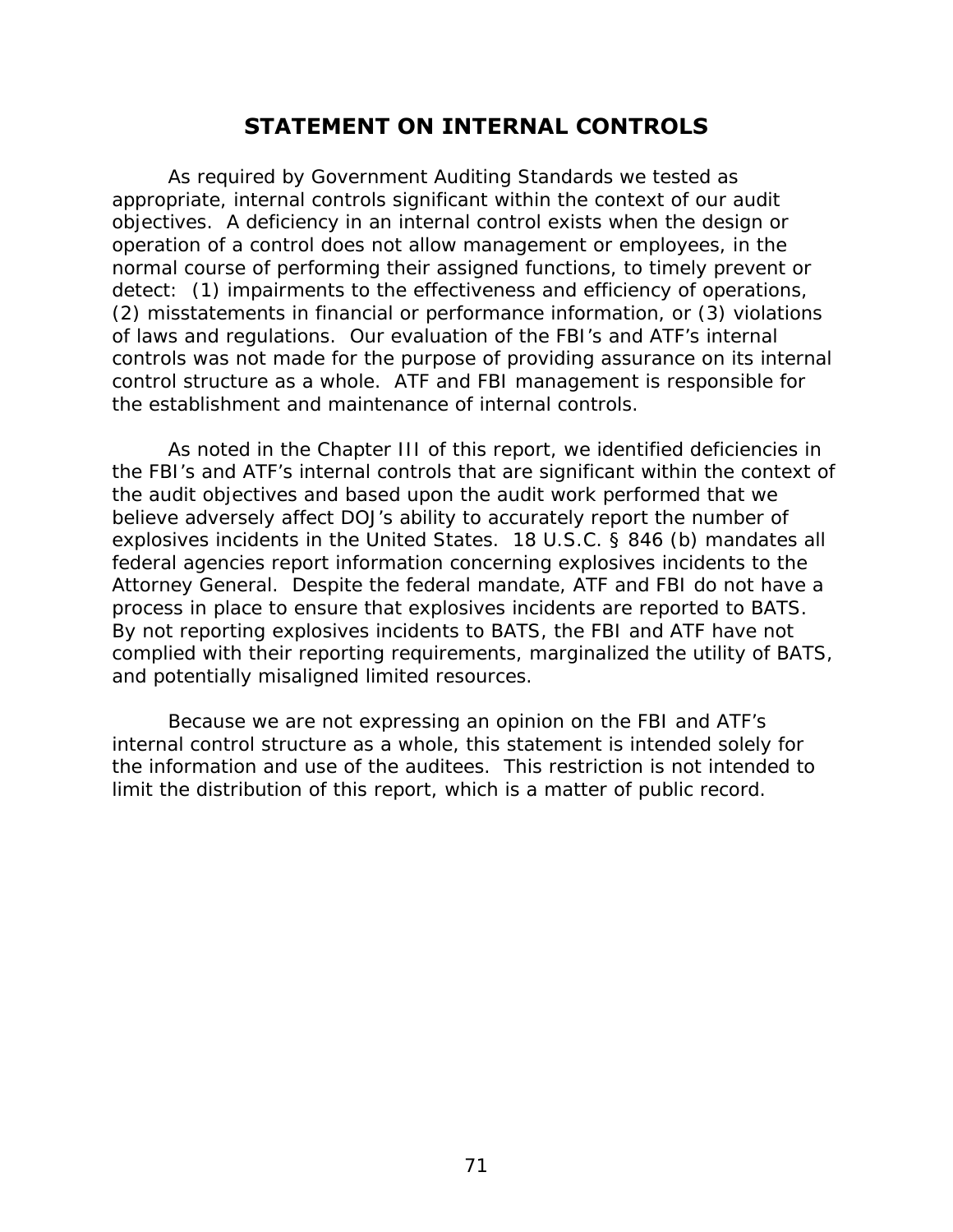# **APPENDIX I**

# **OBJECTIVE, SCOPE, AND METHODOLOGY**

## **Objective**

The objective of this audit was to assess how the FBI and ATF coordinate explosives investigations and related activities, including:

- the effectiveness of protocols employed to determine the lead agency jurisdiction over explosives incidents;
- the extent of database consolidation and information sharing;
- the level of coordination in post-blast, render-safe and canine training; and
- the use of laboratory resources by explosives units.

## **Scope and Methodology Section**

We conducted this performance audit in accordance with generally accepted government auditing standards. Those standards require that we plan and perform the audit to obtain sufficient, appropriate evidence to provide a reasonable basis for our findings and conclusions based on our audit objectives. We believe that the evidence obtained provides a reasonable basis for our findings and conclusions based on our audit objectives.

The audit generally covers, but is not limited to, DOJ oversight and Bureau of Alcohol, Tobacco, Firearms and Explosives (ATF) and Federal Bureau of Investigation (FBI) programs and activities relating to explosives investigations in FY 2003 - April 2009. We reviewed explosives case data from both components' case management systems from FY 2003 to March 2008, relevant Special Agent training records, explosives-related course curricula, documented policies or procedures regarding explosives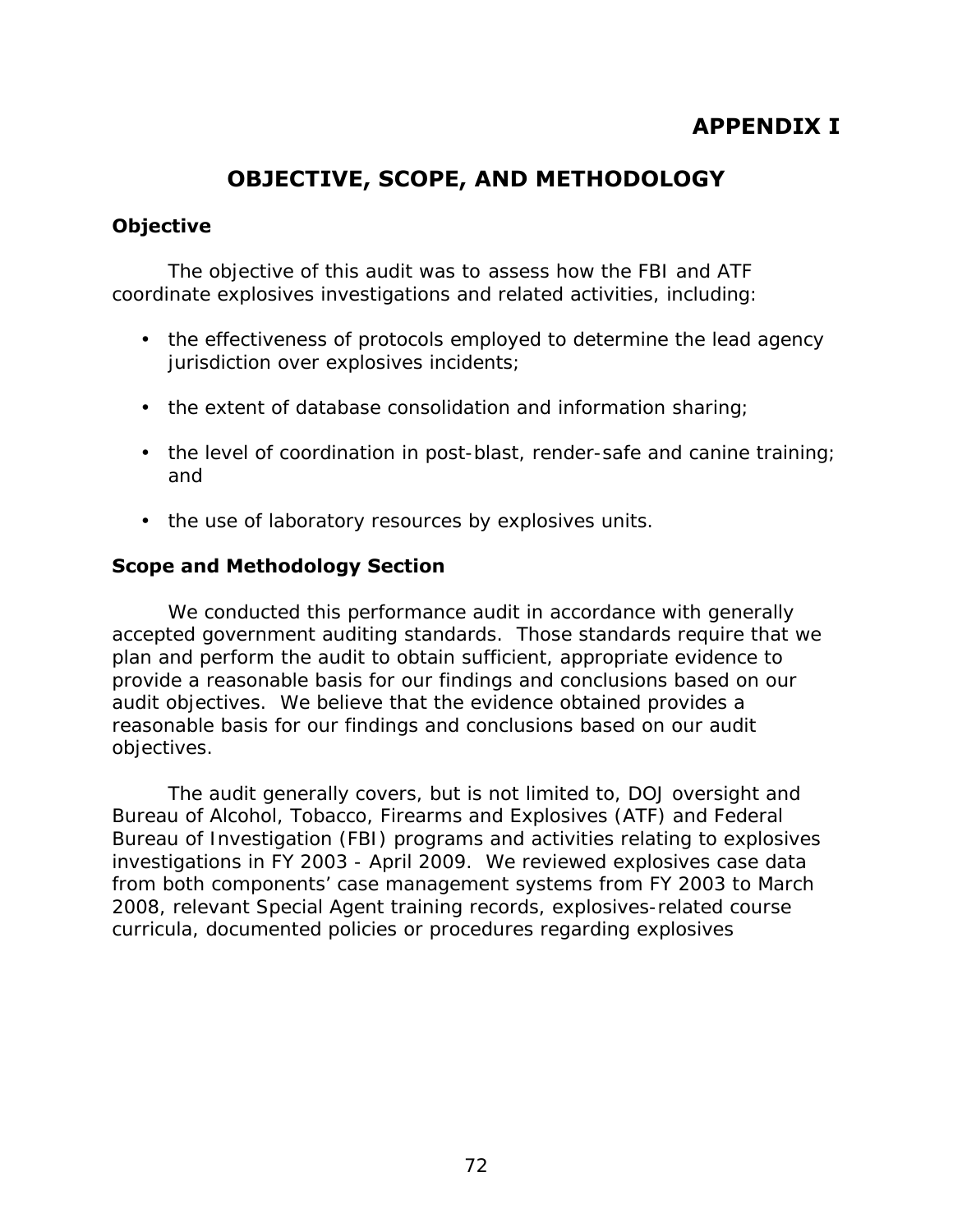San Diego, California; Seattle, Washington; and the District of Columbia.<sup>84</sup> investigations or interagency interaction, and a prior OIG audit report.<sup>83</sup> We also conducted interviews with the Office of Deputy Attorney General, the Office of the Chief Information Officer, and more than 100 ATF and FBI employees, from each component's headquarters and 8 field divisions. We performed audit work at eight field sites: Baltimore, Maryland; Kansas City, Missouri; Los Angeles, California; New York, New York; Phoenix, Arizona; For our pilot sites we selected a smaller division (Baltimore) and a large division (New York); for the remaining six sites we judgmentally selected the field divisions based on the number of explosives incidents reported.

To assess the FBI's involvement in explosives investigations, we interviewed responsible headquarters officials at the Domestic Terrorism Operations Unit of the Counterterrorism Division, the Violent Crime Section of the Criminal Investigative Division, the Technical Operations Section, the Hazardous Devices Operations Center, and the Hazardous Devices School all from the Critical Incident Response Group, the Explosives Unit of the FBI Laboratory and the Terrorist Explosive Device Analytical Center, to determine: (1) their roles and responsibilities; (2) their units' participation in explosives investigation - related activities; and (3) interactions with ATF, if any.

To assess ATF's involvement in explosives investigations, we: interviewed responsible headquarter officials in the Office of the Director, the Office of Field Operations, the Office of Strategic Intelligence and Information including the U.S. Bomb Data Center, the Office of Laboratory Services, the Explosive Enforcement Division, and the National Center for Explosives Training, including the Explosives Detection Canine Training Center, to determine: (1) their roles and responsibilities; (2) their units' participation in explosives investigation related activities; and (3) interactions with the FBI, if any.

At each field division selected, we interviewed Special Agents-in-Charge, Assistant Special-Agents-in-Charge, FBI Special Agent Bomb

 $\overline{a}$ 

 relating to arson and the criminal misuse of explosives. Specifically, the similar <sup>83</sup> A DOJ OIG audit found that DOJ had not efficiently and effectively collected and made available to the federal, state, and local law enforcement community information responsibilities of the ATF and the FBI in compiling data have resulted in duplication of effort, duplicate reporting of incidents by state and local agencies, and a lack of uniformity in the reporting process. See U.S. Department of Justice Office of the Inspector General, *Bureau of Alcohol, Tobacco, Firearms and Explosives and Federal Bureau of Investigation's Arson and Explosives Intelligence Databases, Report Number 05-01 (October 2004)*.

<sup>&</sup>lt;sup>84</sup> During our audit, we also attended a BATS new-user training seminar in Boston Massachusetts, and reviewed BATS resources available at www.atf.gov.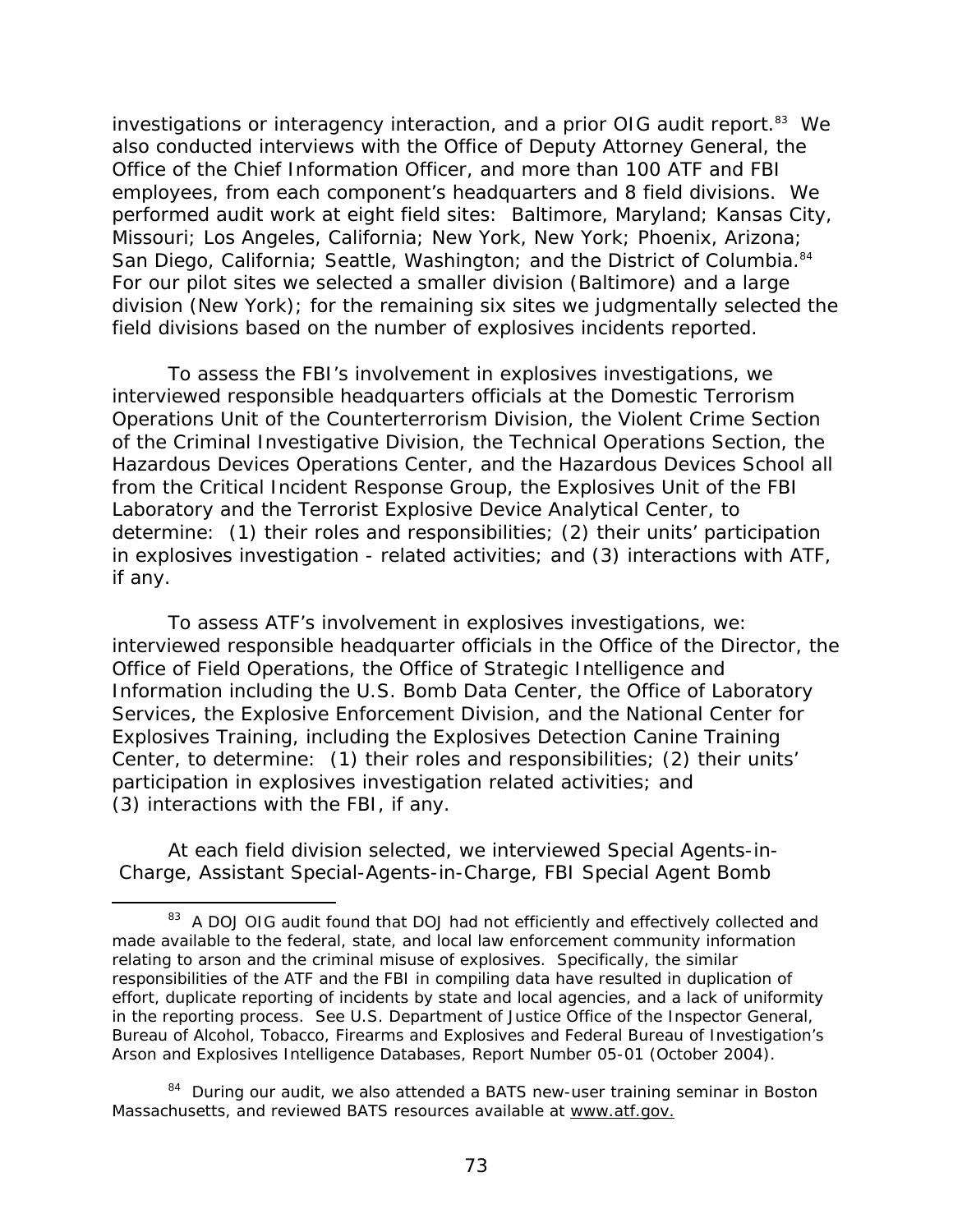Technicians, FBI Domestic Terrorism-Joint Terrorism Task Force Supervisory Special Agents, ATF Certified Explosive Specialists and Explosive Enforcement Officers (where available), and the Arson and Supervisory Special Agents for Arson and Explosive Groups and Field Intelligence Groups in each Field Division selected.

As part of our methodology, we sent written surveys to all ATF and FBI Field Division Special Agents-in-Charge, and every FBI Special Agent Bomb Technician, ATF Certified Explosive Specialist, and ATF Explosives Enforcement Officer, as well as to the commander of each accredited bomb squad in the country. We developed our survey and received input from our Applied Audit Techniques group, ATF and FBI Management, and select members of the bomb squad community. Additionally we pilot tested our survey at the Washington Field Office for the FBI and ATF.

We identified the survey recipients based on listings provided by ATF and FBI management. ATF provided us a listing of names and addresses for the Certified Explosive Specialists, Explosive Enforcement Officers, and ATF management personnel and the FBI provided us a listing of names, address for the Special Agent Bomb Technicians, FBI management, and the state and local bomb commander personnel. Our response rate was:

| <b>Surveys</b>                                                              | <b>Number</b><br><b>Surveyed</b> | <b>Number of</b><br><b>Respondents</b> | <b>Response</b><br>Rate |
|-----------------------------------------------------------------------------|----------------------------------|----------------------------------------|-------------------------|
| ATF Management                                                              | 25                               | 18                                     | 72%                     |
| FBI Management                                                              | 69                               | 47                                     | 68%                     |
| FBI Special Agent Bomb Technicians                                          | 194                              | 121                                    | 62%                     |
| ATF Special Agent Bomb Technicians,<br>Certified Explosives Specialists and |                                  |                                        |                         |
| <b>Explosives Enforcement Officers</b>                                      | 285                              | 180                                    | 63%                     |
| State and Local Bomb Squad                                                  |                                  |                                        |                         |
| Commanders                                                                  | 470                              | 239                                    | 51%                     |
| $\sim$ $\sim$ $\sim$                                                        |                                  |                                        |                         |

#### **Survey Response Rate**

Source: OIG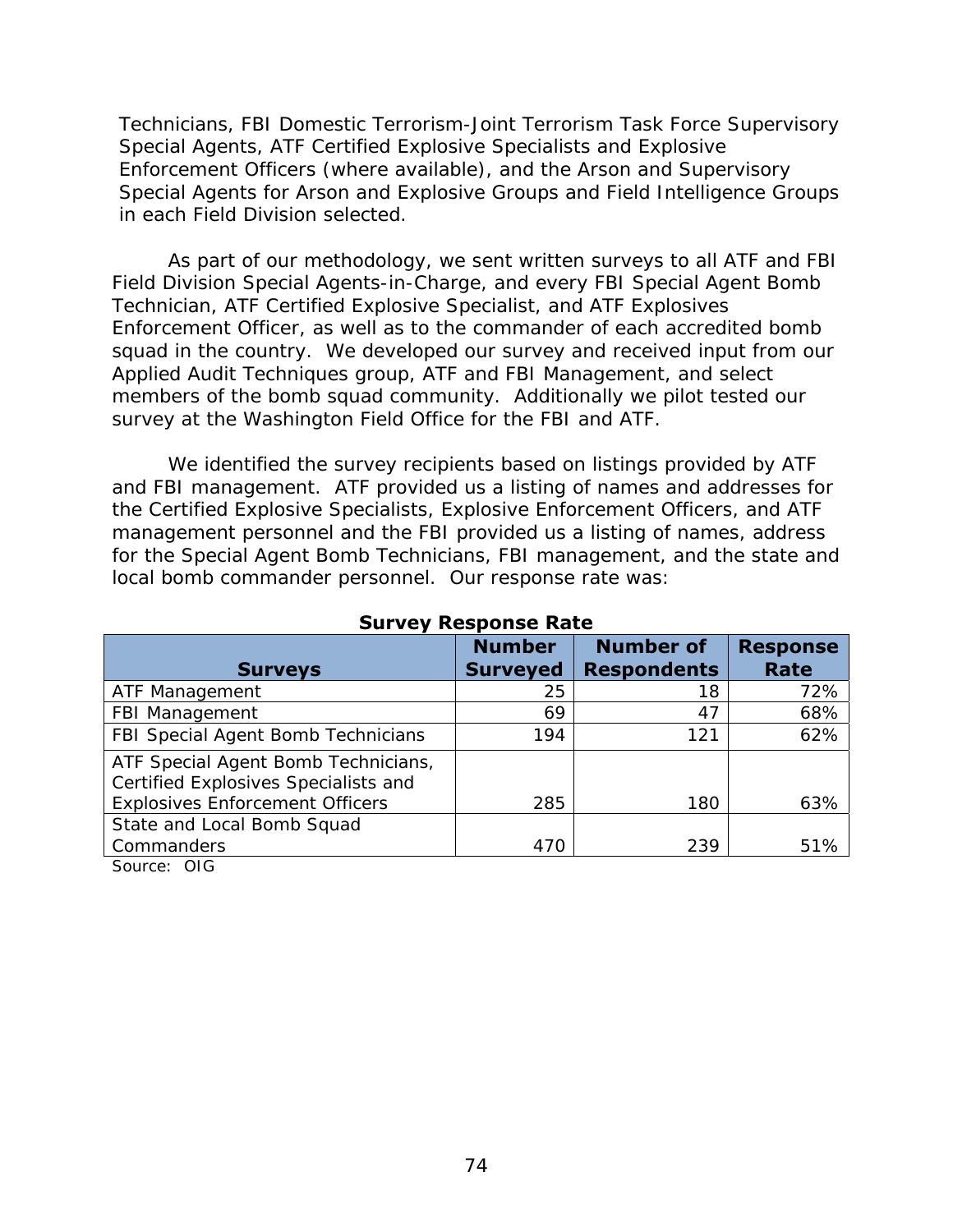# **APPENDIX II**

# **ACRONYMS**

| <b>AEXIS</b>  | Arson and Explosives Incident System                 |
|---------------|------------------------------------------------------|
| <b>ATF</b>    | Bureau of Alcohol, Tobacco, Firearms and Explosives  |
| <b>BATS</b>   | Bomb Arson Tracking System                           |
| <b>CES</b>    | <b>Certified Explosives Specialist</b>               |
| <b>DHS</b>    | U.S. Department of Homeland Security                 |
| <b>DOJ</b>    | U.S. Department of Justice                           |
| <b>EEO</b>    | <b>Explosives Enforcement Officer</b>                |
| <b>ERG</b>    | <b>Explosives Review Group</b>                       |
| EXPeRT        | <b>Explosives Reference Tool</b>                     |
| <b>FBI</b>    | Federal Bureau of Investigation                      |
| <b>HDS</b>    | <b>Hazardous Devices School</b>                      |
| <b>HSPD</b>   | Homeland Security Presidential Directive             |
| <b>IBDC</b>   | International Bomb Data Center Sub-Special Interest  |
|               | Group                                                |
| IED           | <b>Improvised Explosive Device</b>                   |
| <b>JTTF</b>   | <b>Joint Terrorism Task Force</b>                    |
| <b>MIOG</b>   | Manual of Investigations Operations Guidelines       |
| NBSCAB        | National Bomb Squad Commanders Advisory Board        |
| <b>NCETR</b>  | National Center for Explosives Training and Research |
| <b>NIJ</b>    | National Institute of Justice                        |
| <b>NORT</b>   | National Odor Recognition Training and Testing       |
| <b>OCIO</b>   | Office of the Chief Information Officer              |
| OIG           | Office of the Inspector General                      |
| <b>SABT</b>   | Special Agent Bomb Technician                        |
| <b>SWGDOG</b> | Scientific Working Group on Dog and Orthogonal       |
|               | detector Guidelines                                  |
| <b>TEDAC</b>  | <b>Terrorist Explosive Device Analytical Center</b>  |
| U.S.C.        | <b>United States Code</b>                            |
| <b>USBDC</b>  | United States Bomb Data Center                       |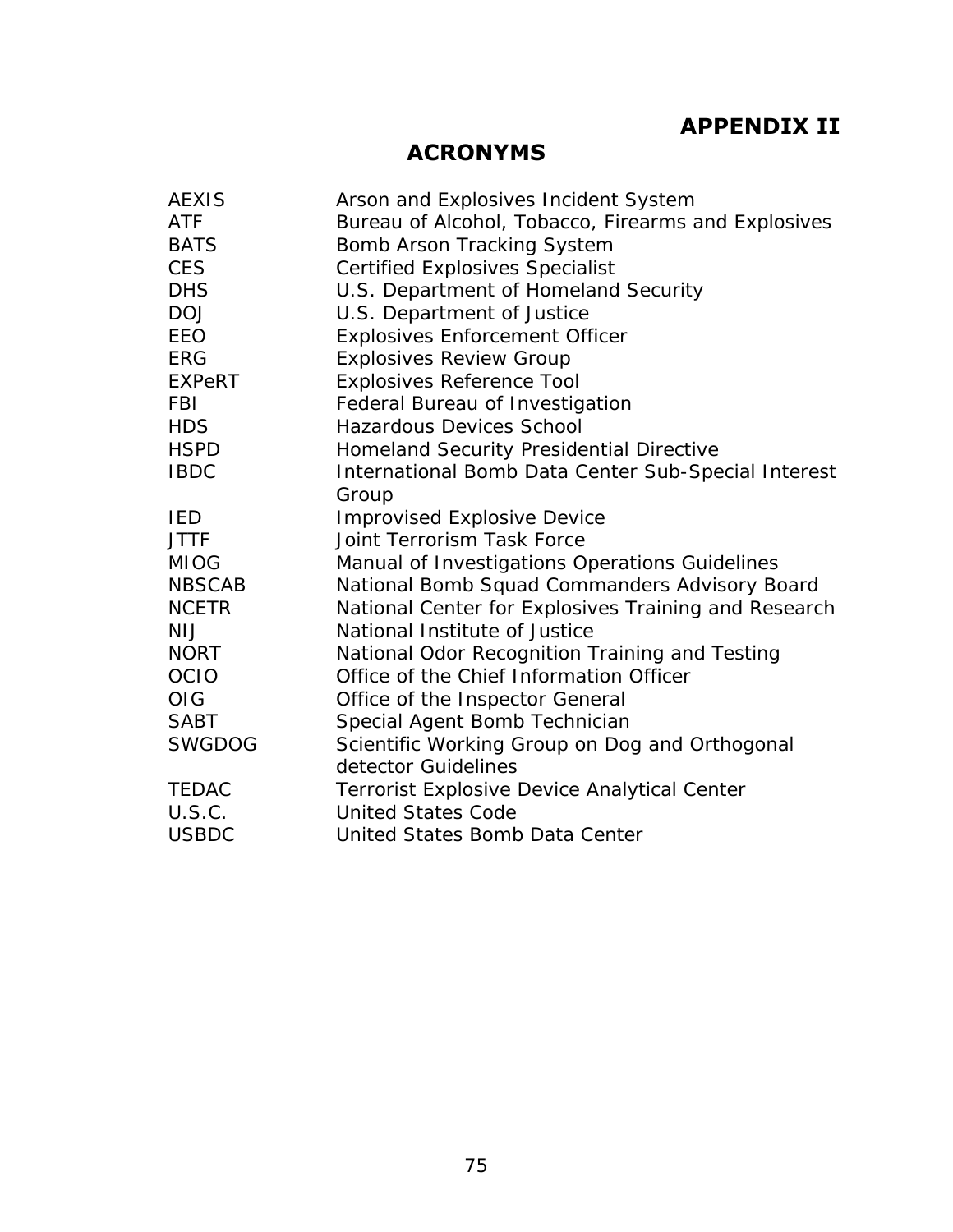# **EXPLOSIVES AUTHORITIES**

that may be committed with explosives, such as bank robbery and terrorism. The FBI traditionally has investigated several types of federal crimes However, ATF has primary jurisdiction under specific statutes to regulate the alcohol, tobacco, firearms and explosives industries, and enforce associated criminal violations. Recognizing their shared jurisdiction, 18 U.S.C. § 846 grants both ATF and the FBI concurrent authority to conduct investigations with respect to an extensive list of explosives incidents at 18 U.S.C. § 844(d)-(i).

## **Federal Bureau of Investigation**

Congress gave the Attorney General broad authority to enforce the federal criminal laws and to appoint officials to detect and prosecute federal crimes under 28 U.S.C. § 533. The role and general functions of the FBI, as directed by the Attorney General, are set forth at 28 C.F.R. § 0.85. The Attorney General delegated to the FBI the conduct of much of the federal law enforcement mandate, except for those areas Congress specifically granted primary jurisdiction to different agencies.<sup>85</sup> Specifically, the FBI had enforced several federal criminal statutes that could be committed with explosives such as bank robbery, civil rights violations, and "injurious devices" on federal lands.<sup>86</sup>

The FBI obtained the formal responsibility for investigating terrorist groups in the United States and acts of terrorism directed against Americans through a series of Acts and Presidential Directives. In 1982, National Security Decision Directive-30 gave the FBI the responsibility of investigating terrorism in the United States. Several other statutes expanded the FBI's jurisdiction to include investigations of acts of terrorism directed against Americans overseas and to expand counterterrorism

 $\overline{a}$ <sup>85</sup> For example, 18 U.S.C. § 3056 (counterfeiting crimes enforced by Secret Service) and 26 U.S.C. §§ 7801-7803 (internal revenue laws enforced by Internal Revenue Service).

<sup>&</sup>lt;sup>86</sup> See 18 U.S.C. § 2113(d) (bank robbery, use of "dangerous device"); 18 U.S.C.<br>§ 242 (civil rights deprivation, use of explosives); 18 U.S.C. § 245(b)(5) (hate crimes, explosive enhancement); and 18 U.S.C. § 1864 (use of hazardous devices on federal lands).<br>76 explosives enhancement); 18 U.S.C. § 247(d)(2)-(3) (damage to religious property,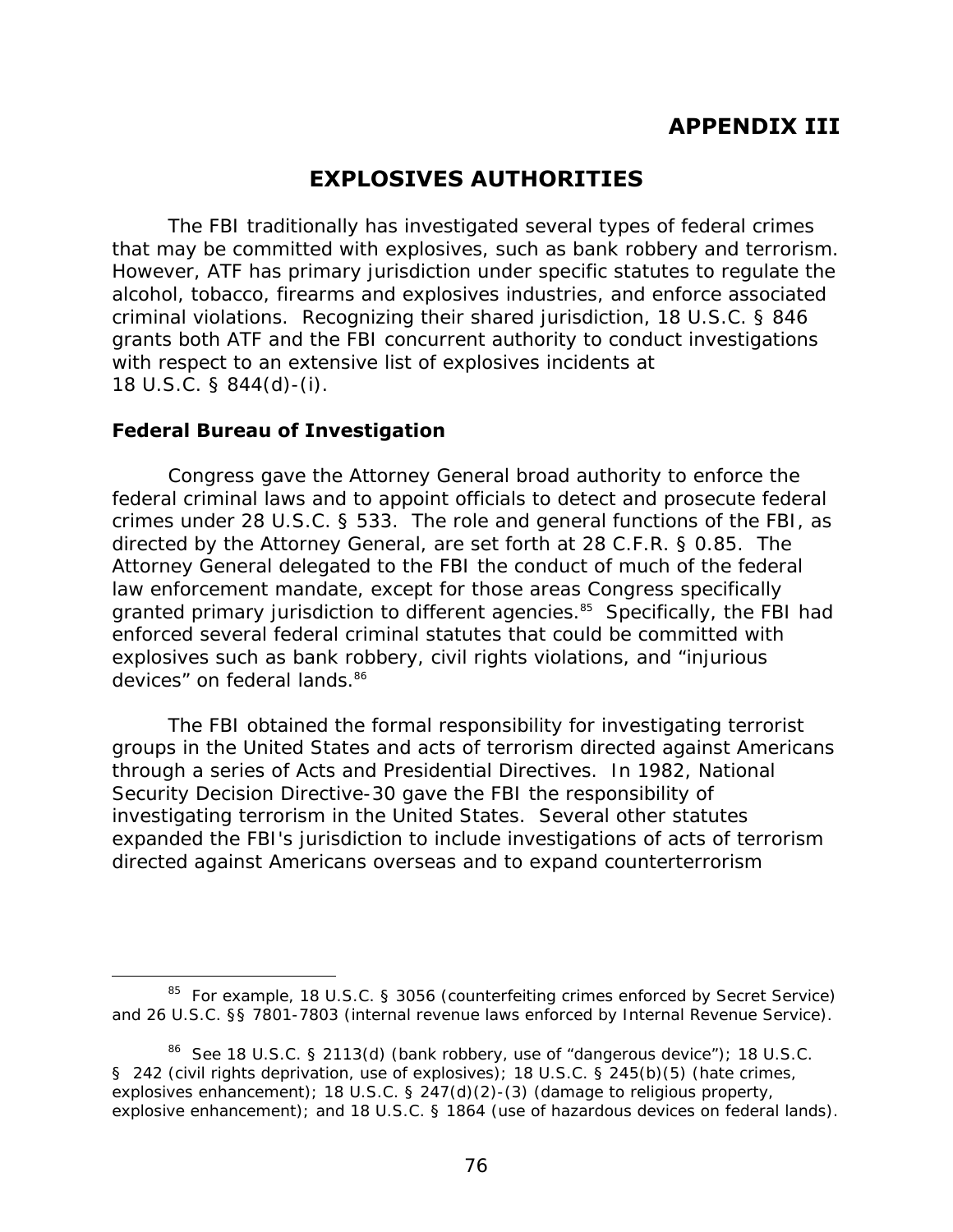operations.87 Additional Presidential Directives reiterating and expanding FBI's terrorism responsibility includes but is not limited to:

- • Presidential Decision Directive-39, entitled *U.S. Policy on Counterterrorism*, defined the roles of several U.S. counterterrorism agencies, including the FBI;
- Presidential Decision Directive-62 assigned lead agency responsibility to the FBI for countering overseas terrorism against American interests and for domestic terrorism crisis management, intelligence and hostage rescue;
- Homeland Security Presidential Directive-5 reaffirmed that the Attorney General has lead responsibility for criminal investigations of terrorist acts or threats as well as related intelligence collection activities within the United States. Additionally, it provided the FBI with the lead role for coordinating the activities of the other members of the law enforcement community to detect, prevent, preempt and disrupt terrorist attacks against the United States; and
- National Security Presidential Directive-46 / Homeland Security Presidential Directive-15 provides that the Attorney General, acting through the FBI and in cooperation with other federal departments and agencies engaged in activities to protect our national security, shall coordinate the activities of the law enforcement activities to detect, prevent, preempt, and disrupt terrorist attacks against the United States. In addition this directive rescinds Presidential Decision Directives 39 and 62.

## **Bureau of Alcohol, Tobacco, Firearms and Explosives**

 $\overline{a}$ 

ATF has jurisdiction over several areas of federal law relative to explosives. Specifically, ATF is authorized to monitor and regulate

<sup>87</sup> See 18 U.S.C. §§ 1119 (murder and terrorist acts against U.S. Nationals overseas); the Antiterrorism and Effective Death Penalty Act of 1996, 18 U.S.C. § 2339A, (providing material support to terrorists abroad) and 28 U.S.C. § 538, specifically directs the FBI to investigate crimes and actions that threaten aircraft security in or entering the United States.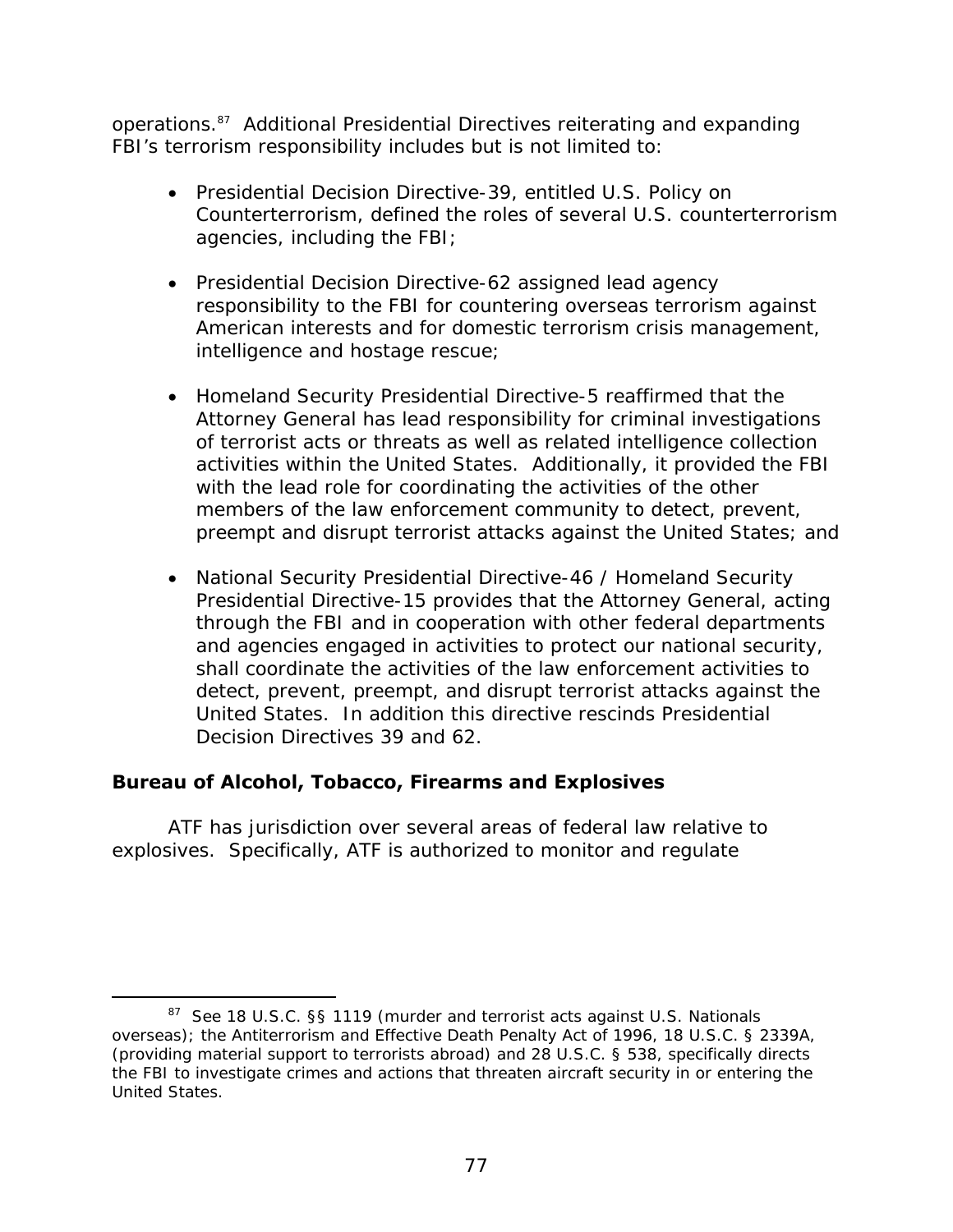commercial arson nationwide.<sup>90</sup> possession, storage, and transport of commercial explosives.<sup>88</sup> ATF's explosives jurisdiction also includes provisions of the National Firearms Act and Federal Firearms Act, which incorporate "destructive devices" as types of firearms subject to regulation.<sup>89</sup> Because accelerants used in arsons often cause incendiary explosions, ATF is also responsible for investigating

The Homeland Security Act of 2002 and the associated Safe Explosives Act of 2002 transferred most enforcement functions of ATF to DOJ.<sup>91</sup> The Act at 28 U.S.C. § 599A, directs that, subject to the direction of the Attorney General, the ATF is responsible for investigating criminal and regulatory violations of the federal firearms, explosives, arson, alcohol, and tobacco smuggling laws and any other function related to the investigation of violent crime or domestic terrorism that is delegated to ATF by the Attorney General. The Attorney General's discretion under 28 U.S.C. § 599A includes the right to authorize the performance by any officer, employee, or agency of DOJ of any function of ATF. However, the law also requires that ATF be maintained as a distinct entity within DOJ.

 $\overline{a}$ 

89 26 U.S.C. §§ 5801, et seq., *Machine Guns, Destructive Devices, and Certain Other Firearms* (reenacting the *National Firearms Act of 1934* that required "firearms" sellers to register with the Treasury Department, pay a special tax on firearms sales, and keep written order forms for sales); 18 U.S.C. §§ 921, et seq. (reincorporating the *Federal Firearms Act of 1938* that required firearms' manufacturers and dealers to obtain federal licenses and regulated interstate shipments).

 <sup>90</sup>*Anti-Arson Act of 1982*, Pub. L. No. 97-298, § 2(c), amended 18 U.S.C. § 844, by specifically including arson as a federal crime, based in part on ATF determinations that accelerants met the definition of explosives.

 including explosives or incendiary bombs, grenades, and mines. 88 The Omnibus Crime Control and Safe Street Act of 1968, 18 U.S.C. §§ 921 et seq. as amended in the Gun Control Act of 1968, 26 U.S.C. §§ 5841 et seq., prohibited unlicensed trade in firearms and explosives. The Organized Crime Act of 1970, at 18 U.S.C. §§ 842 and 844, covers unlawful acts and penalties. 18 U.S.C. § 843 regulates the explosives industry. 18 U.S.C. § 846(b) authorizes the establishment of a national repository of information on incidents involving arson and suspected criminal misuse of explosives. The National Firearms Act, Title 26 U.S.C. Chapter 53, includes criminal provisions for the unlawful manufacture, transfer, and possession of destructive devices,

manufacturers and importers to furnish samples of their explosives to ATF.<br>78 91 Pub. L. 107-296, the *Safe Explosives Act* amended 18 U.S.C. § 841 to require explosives license applicants to submit identifying information of all employees who will handle or transport explosives, expand the categories of prohibited persons and required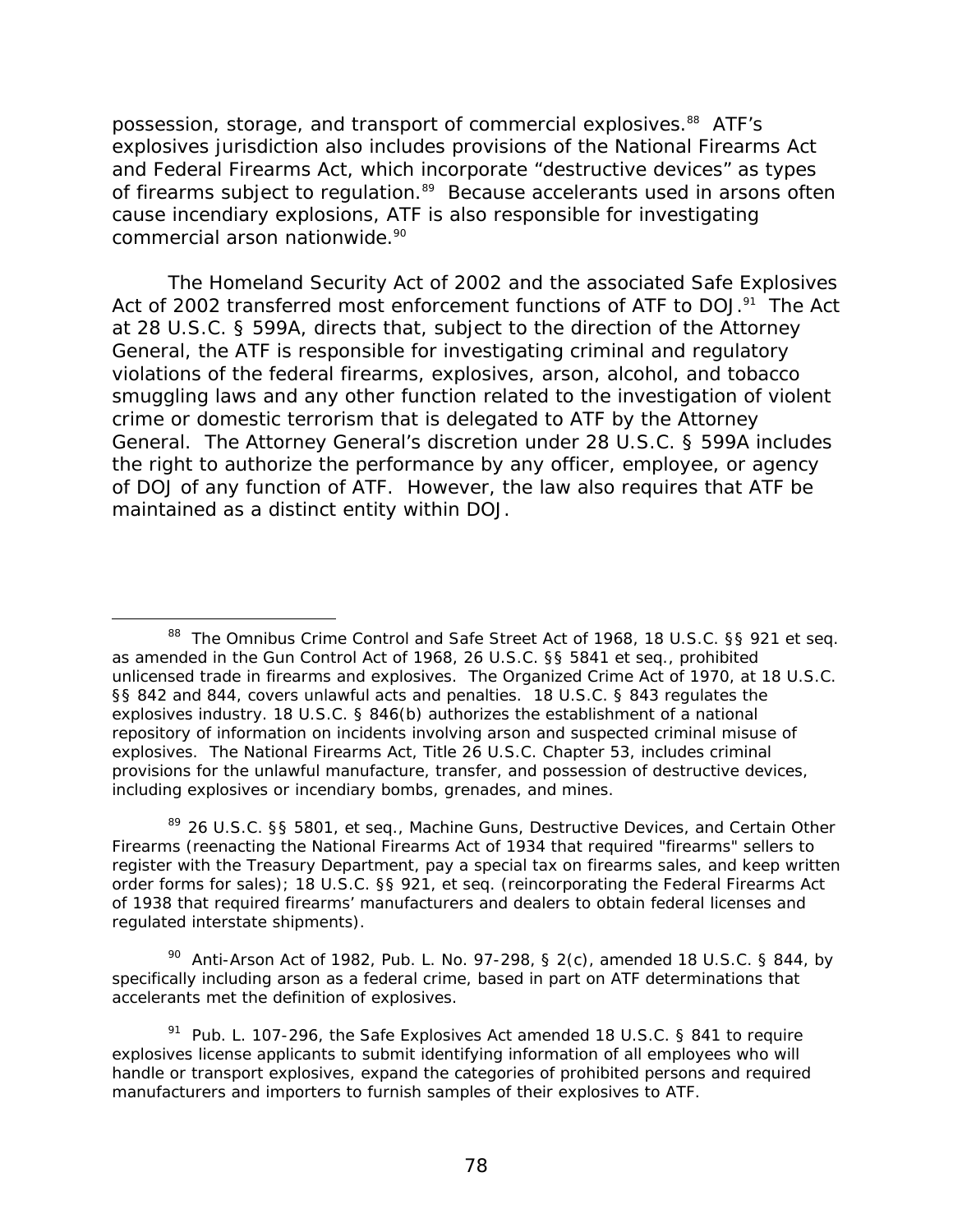#### **Federal Mandate to Share Information**

terrorist act.<sup>92</sup> In addition to specific statutory authorization to enforce particular laws, these components also have a statutory mandate outlined in the Homeland Security Act of 2002 to work together to share information. The Act defines Homeland Security Information as any information possessed by a federal, state, or local agency that (1) relates to the threat of terrorist activity; (2) relates to the ability to prevent, interdict or disrupt terrorist activity; (3) would improve the identification or investigation of a suspected terrorist or terrorist organization; or (4) would improve the response to a

Uniform Crime Reports authorized under 28 U.S.C. § 534.93 Although agencies should share information, some components are directly responsible for centralizing information on certain topics. In 1988, Congress passed the Uniform Federal Crime Reporting Act of 1988 that required law enforcement agencies to automatically report to the FBI monthly crime statistics under prescribed standardized specifications. The law also provides that the Attorney General shall acquire, collect, classify, and preserve national data on federal criminal offenses as part of the

However, on September 30, 1996, the Omnibus Consolidated Appropriations Act of 1997 was enacted. The Act amended the federal explosives laws in Title 18 U.S.C. § 846(b) and authorized the Secretary of the Treasury to establish a national repository of information on incidents involving arson and the suspected criminal misuse of explosives. This section also required all federal agencies having information concerning such incidents to report the information to the Secretary. This included information regarding arson and explosives incidents investigated by any federal agency, as well as state or local agencies and criminal dispositions, if any. The Secretary gave ATF the responsibility to establish the repository.

 $92$  6 U.S.C. § 482(f)(1).

 $\overline{a}$ 

 $93$  The Act further specifies that the Attorney General may designate the Federal Bureau of Investigation as the lead agency for purposes of performing the functions authorized by this section and requires that all departments and agencies within the federal government (including the Department of Defense) that routinely investigate complaints of criminal activity shall report details about crime within their respective jurisdiction to the Attorney General in a uniform manner and on a form prescribed by the Attorney General.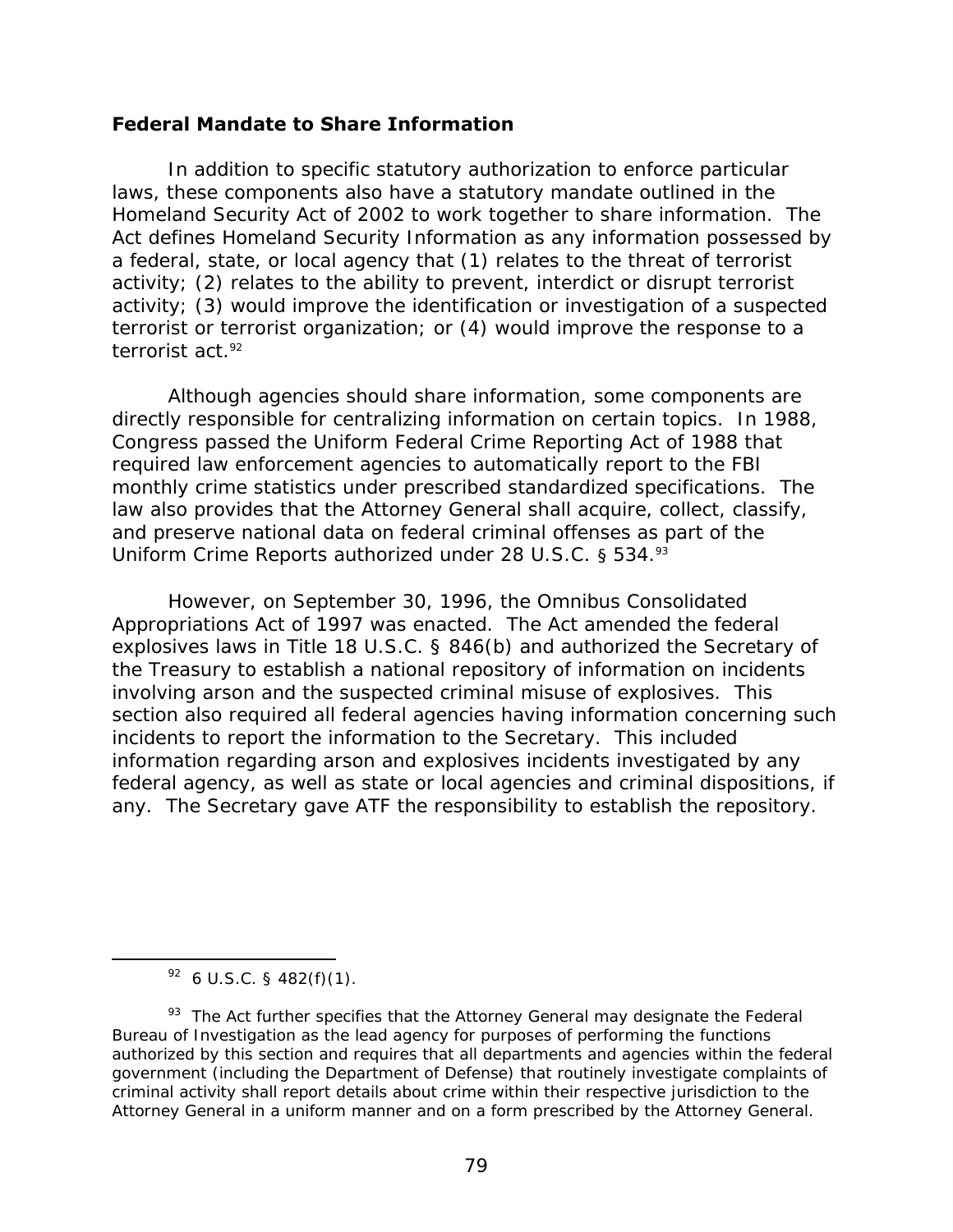# **OFFICE OF THE INSPECTOR GENERAL SUMMARY AND ANALYSIS OF ACTIONS NECESSARY TO CLOSE REPORT**

The OIG provided a draft of this audit report to the Office of the Deputy Attorney General (ODAG), ATF, and FBI. The consolidated DOJ response prepared by the ODAG is incorporated in Appendix VIII. DOJ stated in its response that it agrees *in concept* with all 15 recommendations in the report. However, because the response did not contain any specific corrective actions that DOJ, ATF, or the FBI plan to take to address the recommendations, this report is issued "unresolved."

The DOJ response to our draft audit report also highlighted examples of successes and joint coordination efforts in explosives investigations between ATF and the FBI. We agree that it is important to recognize successes and acknowledged in the report such joint investigative efforts, the increase in BATS training, the Joint Program Office (JPO) consensus standards for uniform training of explosive-detection canine teams, and the Terrorist Explosive Devise Analytical Center (TEDAC).

However, it is important to put these actions in context. In its response, the DOJ stated that from 2003 through 2008 the FBI and ATF "jointly investigated and recommended for prosecution 192 explosives related cases involving 397 defendants." While, the OIG does not dispute that joint investigations occurred, 200 cases represents a small fraction of the several thousand explosives cases handled by the FBI and ATF between 2003 and 2008.

Moreover, overall the FBI and ATF lack a coordinated approach to jointly address explosives-related matters. The report provides descriptions of numerous disputes between the FBI and ATF during explosives investigations, and the results from our survey of FBI and ATF personnel demonstrate conflicting interpretations of DOJ directives and widespread discontent for the other agency's contributions to explosives investigations.

The Department's response stated that "prior to the audit period, the ATF recognized on its own some of the highlighted issues and began a process to improve the use and function of the Bomb and Arson Tracking System (BATS)." On page 44 of our report, the OIG discussed ATF's expanded BATS training for state and local personnel. However, we found through our survey of state and local bomb squad commanders and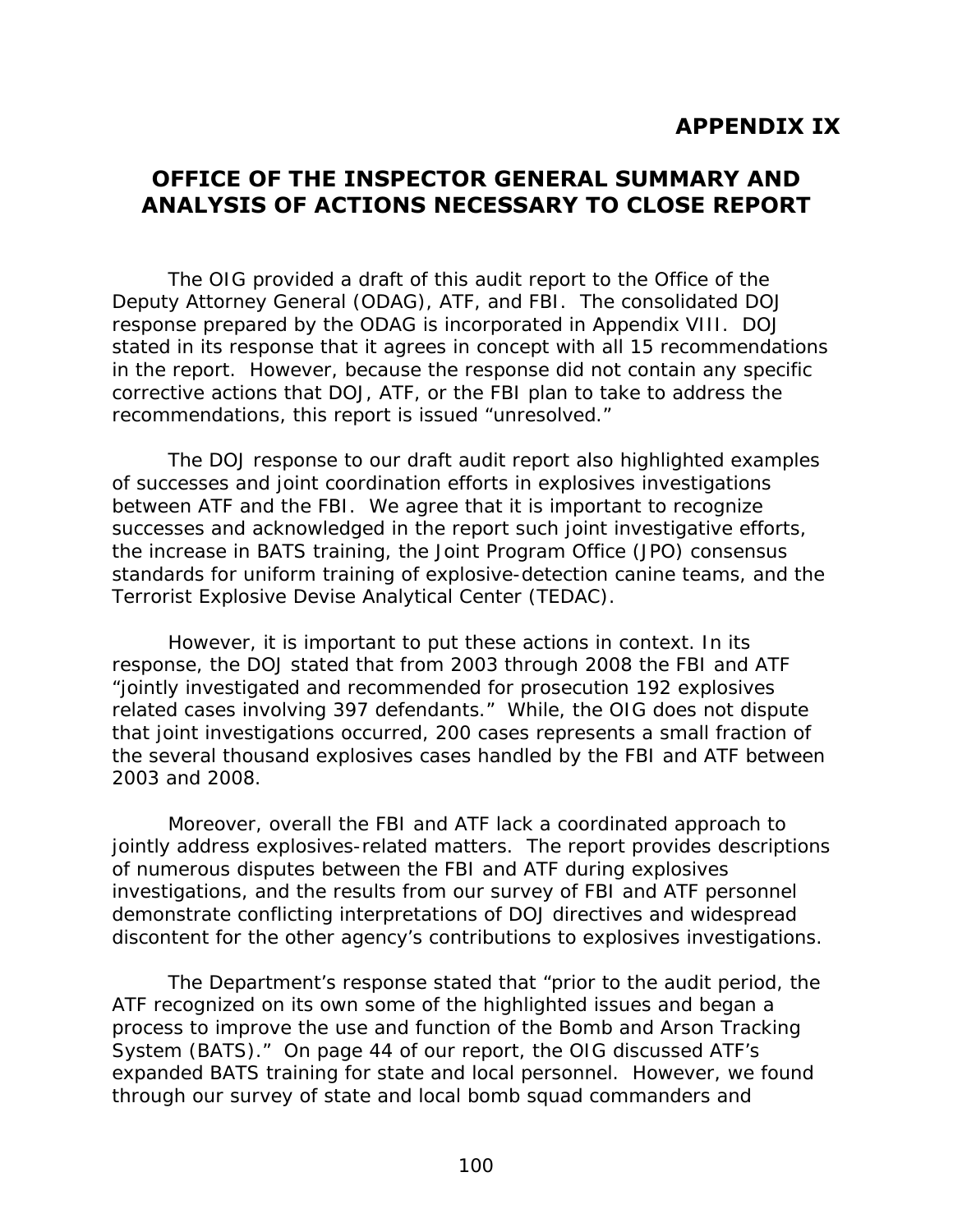interviews with local bomb technicians that this expansion of training had little effect on BATS usage. The results of our survey of state and local bomb squad commanders also demonstrated that only a minority of squads consistently reported explosives incidents to BATS, and more than one-half of the local responders (133 out of 239 respondents) indicated that they rarely or never query information in BATS. Further, over 40 percent of respondents complained that the system was too difficult to use; about 25 percent received no training; and others indicated difficulty in obtaining passwords or getting end-user assistance, which prevented them from using BATS.

 standards have yet to be implemented. The DOJ also stated in its response that the Joint Program Office (JPO) has had success in resolving issues identified in our report, specifically citing a consensus among JPO participants on standards for uniform training for explosive-detection canines. Our report notes that the JPO recently established a board that agreed to a single canine standard. However, we believe it is premature to describe the outcome of the JPO's work on canine standards as successfully completed. Although the JPO may have achieved a consensus that uniform training standards should be adopted, these

The OIG also recognizes that the JPO set up under the Homeland Security Presidential Directive-19 (HSPD-19) process was designed to help clarify roles and responsibilities of agencies involved in preventing or responding to terrorist use of explosives. However, as we noted in the report, the JPO has yet to adopt a draft charter proposed at its first meeting in April 2009. Moreover, the JPO cannot impose consensus on components with opposing policy positions. Absent strong leadership from DOJ to resolve differences between the FBI and ATF, we believe the long history of ATF and FBI competition over explosives-investigation activities is likely to persist.

Further, in its response, DOJ identified the coordination efforts of the Terrorist Explosive Devise Analytical Center (TEDAC) as an example of joint coordination. We discuss TEDAC and contributions of the FBI and ATF to TEDAC operations in Chapter V of the report, although the OIG questions the applicability of the TEDAC experience because it has a unique, interdepartmental intelligence mission rather than a law enforcement role.

DOJ's response also stated that the "One DOJ" data environment is not necessarily the best use of resources when it comes to consolidating explosives databases. The OIG recognizes the opinions of the relevant user community are important to consider in a decision on whether to consolidate databases. However, we believe without evaluating the utility and feasibility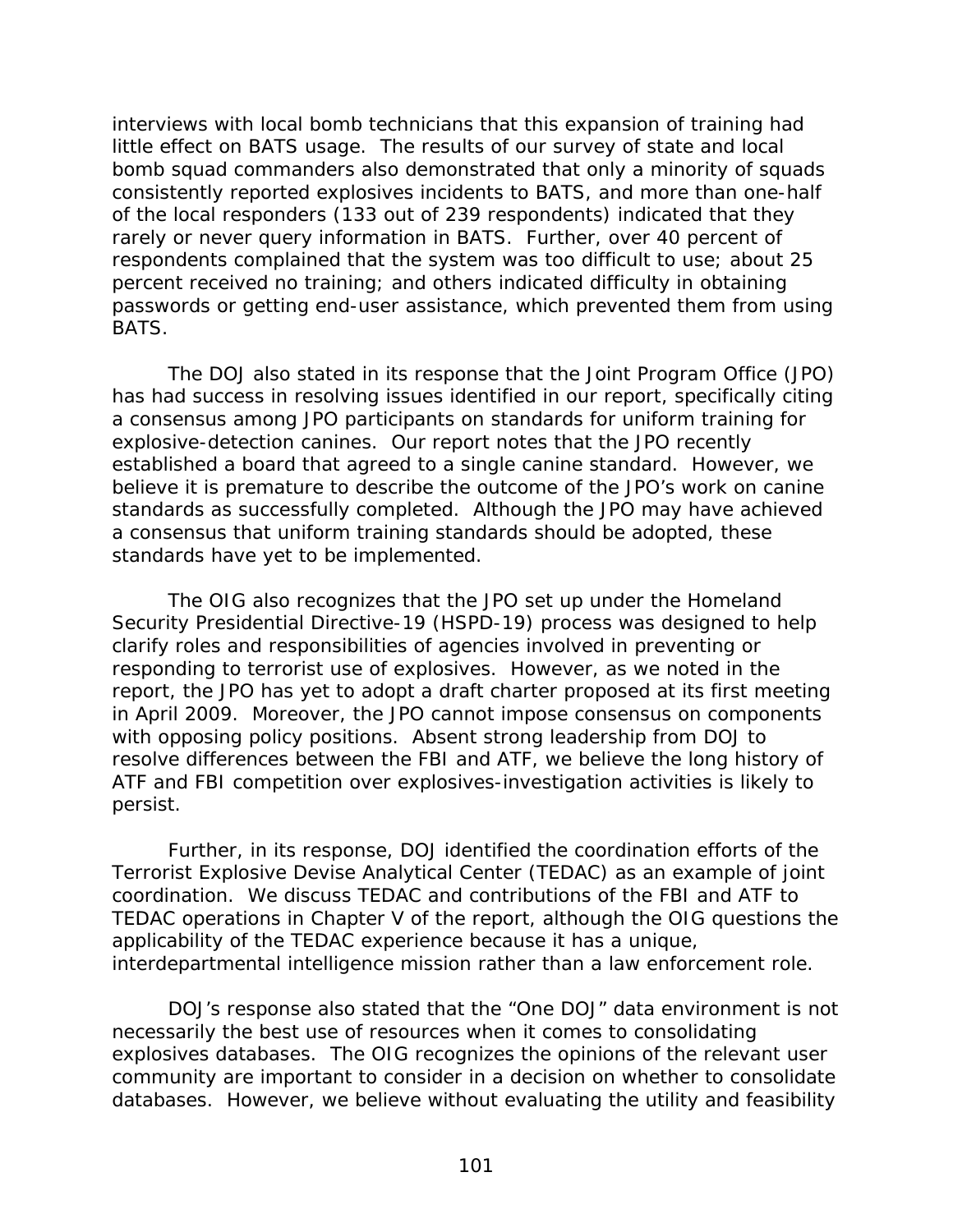of consolidating explosives databases, DOJ cannot make an informed decision as to the best use of its resources. The HSPD-19 Implementation Plan has the specific goal of making all explosives information systems available on-line, including "developing the capability to share information across DOJ and DHS systems to make the greatest possible amount of information seamlessly available to users." The OIG views database consolidation as one possible outcome of the adoption of the "OneDOJ" data environment, which we were told during our audit was DOJ's response to the information-sharing requirements of HSPD-19. We also believe that DOJ should consider consolidation to the extent that it can improve the availability of database information.

## **Summary of Necessary Actions to Resolve the Report**

As stated previously, we consider the 15 recommendations to be unresolved until we receive specific information from DOJ (and ATF and the FBI) of the specific measures that will be taken to address each recommendation. The following describes the actions necessary to resolve each recommendation.

- **1. Unresolved.** This recommendation can be resolved when DOJ specifies how and when it intends to implement new directives delineating lead authority for explosives investigations between the FBI and ATF.
- **2. Unresolved.** This recommendation can be resolved when the FBI and ATF confirm how and when they will issue protocols on joint investigations of explosives incidents consistent with any new DOJ directives.
- **3. Unresolved.** This recommendation can be resolved when DOJ identifies when the Office of the Chief Information Officer will conduct a follow-up study of database consolidation and "OneDOJ" data environment challenges relevant to explosives-information sharing.
- **4. Unresolved.** This recommendation can be resolved when the FBI and ATF specify when they will issue new guidance to appropriate personnel to help ensure uniform, timely, and accurate data entry of explosives incidents and cases into BATS.
- for non-regulatory-type investigations on Joint Terrorism Task Forces. 102 **5. Unresolved.** This recommendation can be resolved when the FBI and ATF identify how and when they will update the Memorandum of Understanding outlining ATF participation, capabilities, and jurisdiction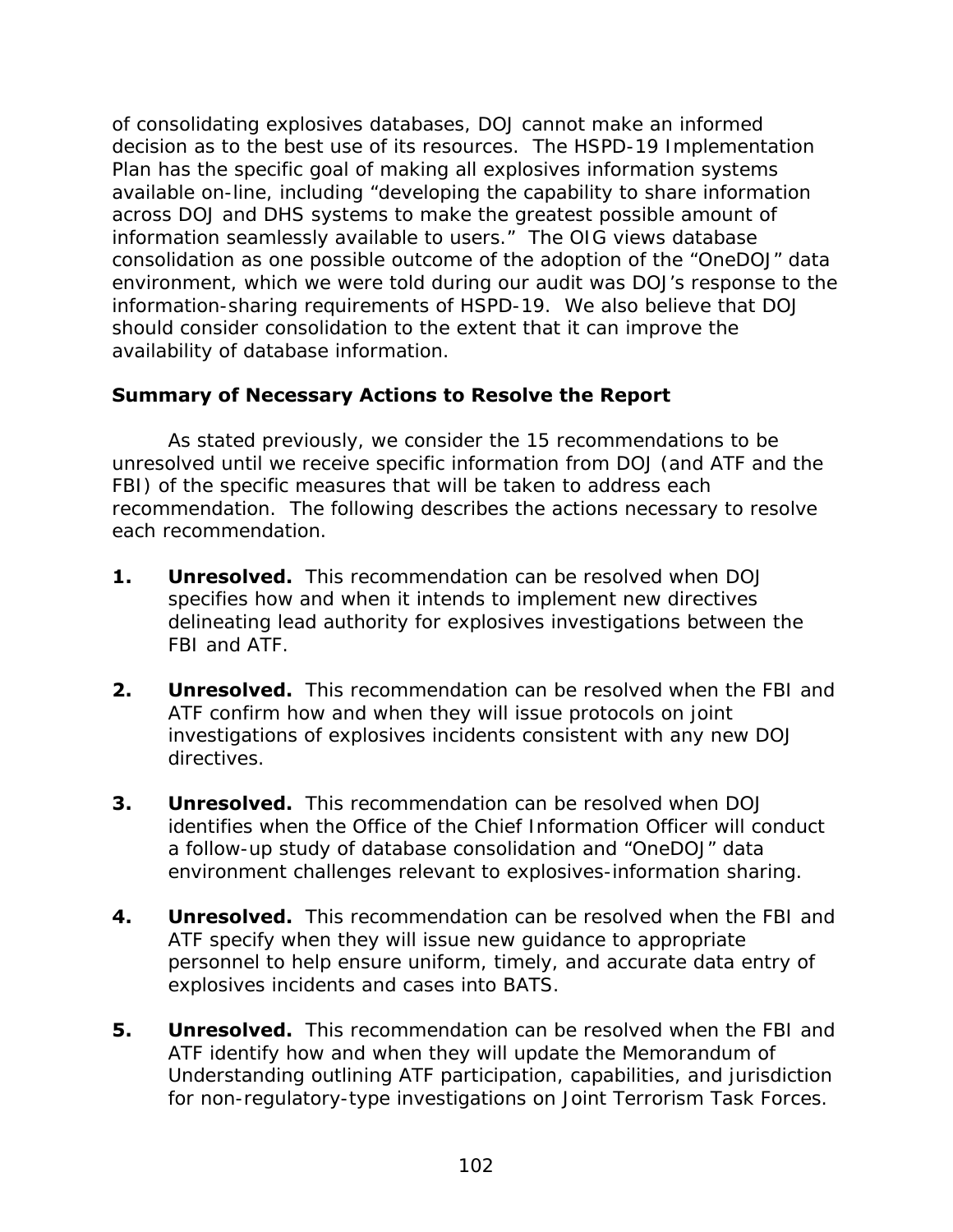- **6. Unresolved.** This recommendation can be resolved when ATF specifies how and when it will reassess its staffing requirements to prioritize increased participation of explosives experts on task forces that respond to explosive crimes.
- **7. Unresolved**. This recommendation can be resolved when ATF identifies how and when it will prioritize remedial and new-user BATS training for federal, state, and local users.
- **8. Unresolved**. This recommendation can be resolved when ATF identifies how it will reassess BATS and make BATS more user-friendly (including requirements for usernames and passwords as well as the extent of required explosives-incident information).
- **9. Unresolved**. This recommendation can be resolved when DOJ identifies how and when it will resolve any differences in curricula for post-blast training provided by DOJ components.
- **10. Unresolved**. This recommendation can be resolved when DOJ has selected a single Department standard to certify canines, which should be consistent with HSPD-19 requirements.
- **11. Unresolved**. This recommendation can be resolved when DOJ identifies and confirms that the Explosives Training Review Board, or an equivalent group, will review the feasibility of consolidating ATF and FBI explosives-training programs; develop a coordinated training plan for all DOJ explosives-related efforts; assess the explosives-related training needs of federal, state, and local explosives specialists; and prioritize the provision of explosives training accordingly.
- **12. Unresolved**. This recommendation can be resolved when the FBI and ATF identify when and how they will implement a consolidated and standardized DOJ-wide curriculum for post-blast training.